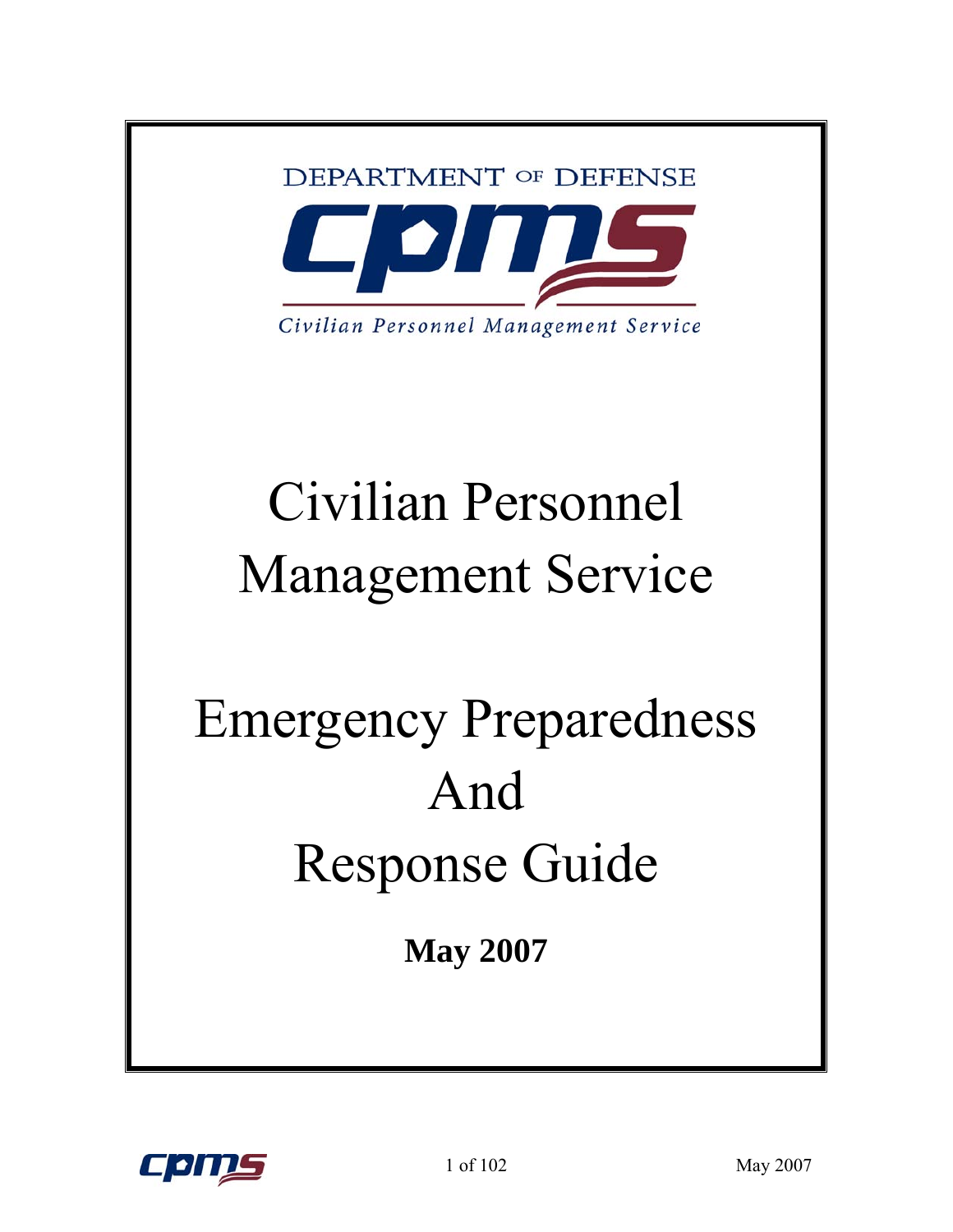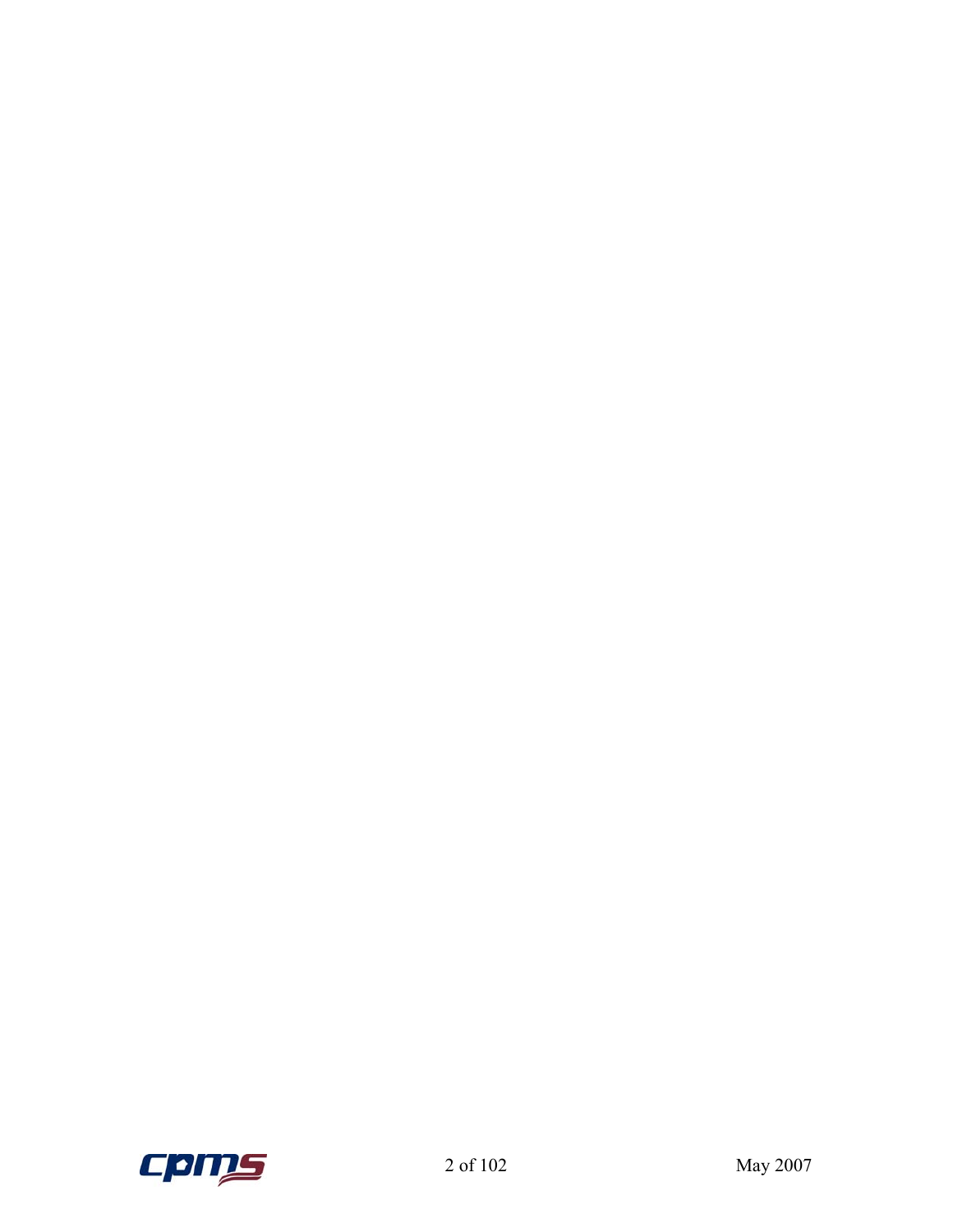| <b>Table of Contents</b>                                              |    |
|-----------------------------------------------------------------------|----|
| Introduction                                                          | 5  |
| Defining an Emergency                                                 | 6  |
|                                                                       |    |
| <b>Part One – Getting Ready</b><br>Building a Culture of Preparedness | 8  |
| Supervisors                                                           | 9  |
| Employees                                                             | 10 |
| Organizations                                                         | 10 |
| <b>Component and Agency Preparedness</b>                              | 11 |
| Human Capital Management Authorities                                  | 12 |
| <b>Personnel Accountability</b>                                       | 12 |
| <b>Evacuation Pay</b>                                                 | 13 |
| Occupant Emergency Plan                                               | 14 |
| Continuity of Operations Plan (COOP)                                  | 14 |
| <b>Security Plans</b>                                                 | 16 |
| <b>Public Health Emergencies</b>                                      | 18 |
| <b>Improving and Practicing Preparedness Plans</b>                    | 19 |
|                                                                       |    |
|                                                                       |    |
| <b>Part Two – When an Emergency Strikes</b>                           |    |
| <b>CONUS Evacuations and Safe Havens</b>                              | 20 |
| Evacuees Return to Work at Permanent Duty Station                     | 22 |
| (PDS) but Home is Uninhabitable                                       | 22 |
| <b>Work Assignments</b><br><b>Work Schedules</b>                      | 23 |
| Telework                                                              | 24 |
| Administrative Dismissal of Employees                                 | 25 |
| <b>Excused Absence</b>                                                | 26 |
| Premium Pay Limitation                                                | 27 |
| Hostile Fire Pay                                                      | 28 |
| <b>Restoration of Annual Leave</b>                                    | 29 |
| Hiring Flexibilities                                                  | 29 |
| Performance Appraisal                                                 | 33 |
| <b>Collective Bargaining</b>                                          | 34 |
| Documenting Personnel Actions                                         | 35 |
| Injury and Death Benefits                                             | 36 |
| <b>Contractor Employees</b>                                           | 41 |

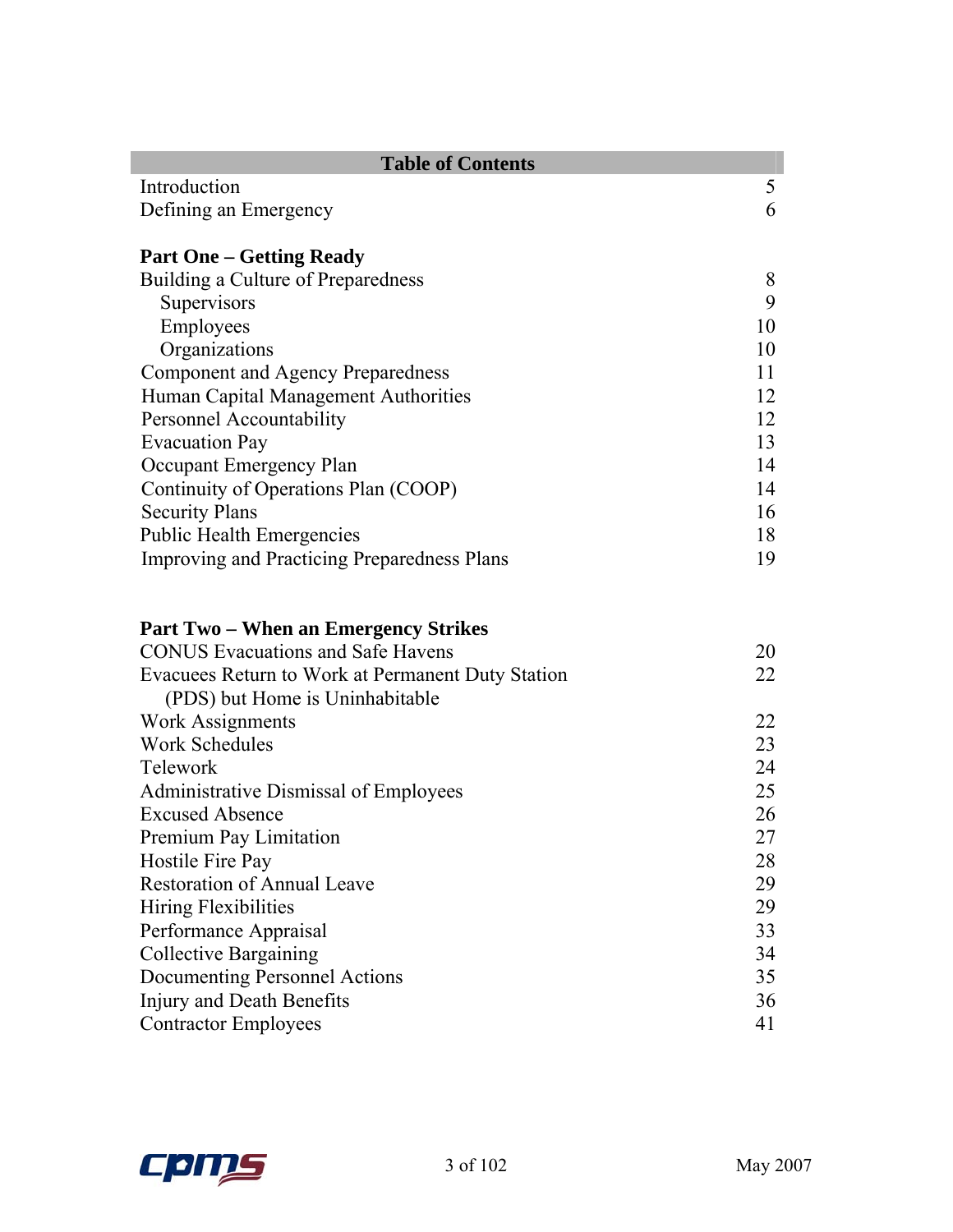# **[Part Three – OCONUS Preparedness](#page-41-0)**

| Planning and Preparedness                            | 42 |
|------------------------------------------------------|----|
| <b>Individuals to Consider</b>                       |    |
| <b>Emergency-Essential Employees</b>                 | 43 |
| <b>Foreign National Employees</b>                    | 45 |
| <b>Contractor Employees</b>                          | 46 |
| Noncombatant Evacuation and Repatriation Operations  | 48 |
| <b>Travel and Transportation</b>                     | 50 |
| <b>Staffing Options</b>                              | 52 |
| Allowances and Differentials                         | 54 |
| <b>Part Four – Individual Preparedness</b>           |    |
| <b>Emergency Contact Information</b>                 | 56 |
| <b>Beneficiary Forms</b>                             | 56 |
| <b>Benefits Programs</b>                             | 58 |
| DoD Component Benefits Contacts                      | 66 |
| MY BIZ                                               | 68 |
| Preparedness Lists                                   | 69 |
| Appendix A – DoD Human Capital Emergency             | 70 |
| Preparedness Checklist                               |    |
| Appendix B – Human Capital Authorities Available for | 73 |
| <b>Emergency Response</b>                            |    |
| Appendix C – Emergency Contact Card                  | 79 |
| Appendix D – Sample Exercise Criteria                | 80 |
| Appendix E - Sample Telework Agreement               | 95 |

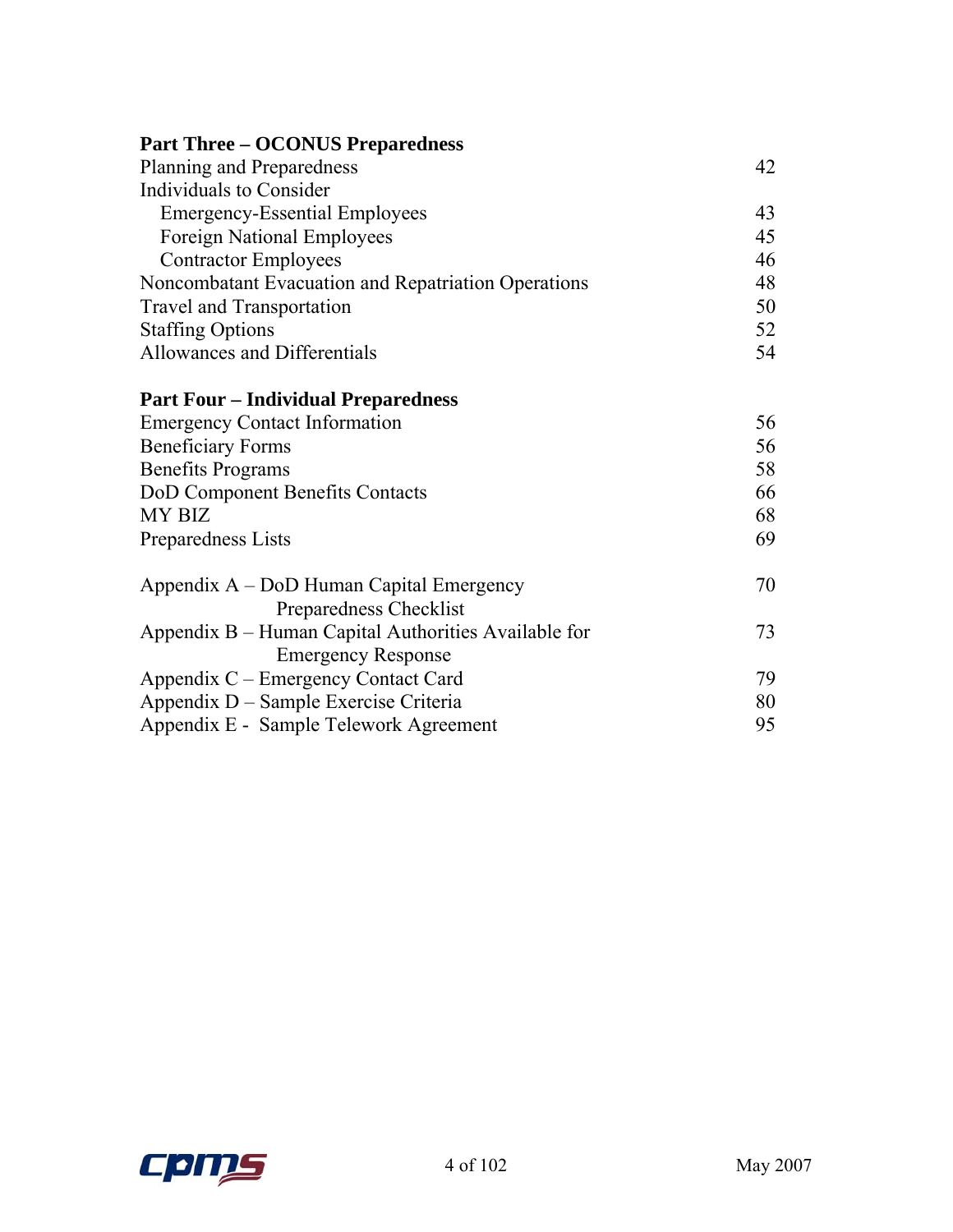# <span id="page-4-0"></span>**INTRODUCTION**

The Department of Defense (DoD) involvement in contingency and disaster preparedness and response has increased and changed significantly in recent years. The Department's role in support of humanitarian missions, disaster relief and the Global War on Terrorism (GWOT) has required a much greater commitment of both our military personnel and civilian employees. An increased awareness of the potential for a pandemic has further increased challenges in assessing scenarios previously unforeseen.

As we look to the future, it is imperative to build a culture of preparedness for these events. We must be ever more proactive. We must define individual and organizational responsibilities for disaster preparedness and response. Preparedness is everyone's responsibility. Preparedness is power.

# **Why prepare?**

Disasters and emergencies can disrupt hundreds of thousands of lives each year. Each disaster has lasting effects both on people and property. If a disaster occurs in a local community, the state, local, and Federal government agencies, as well as disaster-relief organizations, will try to help, but personal preparedness is equally essential. Knowledge of how to respond to severe weather or any other disaster is key. Being prepared can reduce fear, anxiety, and the loss associated with disaster.

In addition to personal preparedness, the Executive Branch departments and agencies are required by Presidential Directive to be prepared to continue to perform their essential functions under a broad range of circumstances and are charged with having Continuity of Operations Plans (COOP) in place. COOP is covered on page 13 of this guide.

# **Using this guide**

This guide contains advice for employees, managers and Human Resource (HR) practitioners on how to prepare for, respond to, and recover from disasters and emergencies. It is designed to assist management officials in exercising their authorities, fulfilling their responsibilities, and carrying out their management functions during disasters and emergencies. It addresses a number of human resource management areas to which special provisions apply during such situations. Used in conjunction with information and instructions from local emergency management offices as well as installation or command guidance, this guide will assist DoD employees with preparing for disaster response.

Information for management and HR practitioners is intended for use in making initial decisions prior to a disaster and throughout the response phase. Managers and HR practitioners should be aware of and understand the additional flexibilities that may be available to help sustain operations and safeguard their employees

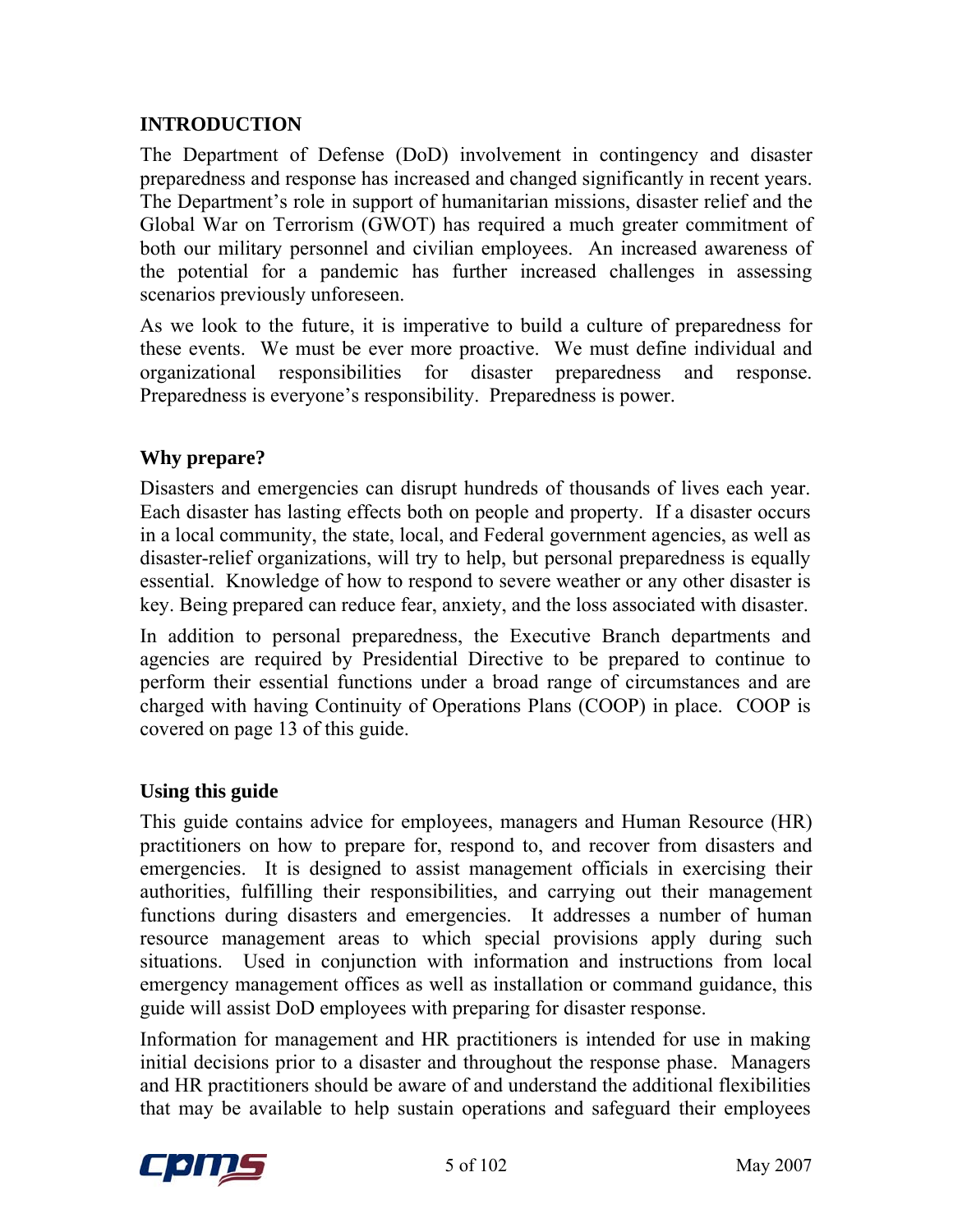<span id="page-5-0"></span>should an emergency arise. When the circumstances of a particular situation raise questions or concerns about applicability and interpretation of guidance contained herein, or require more detailed information upon which to make a decision, management officials should refer to the cited references or discuss with their human resources office as soon as practicable. The most up-to-date guidance will also be available on the Civilian Personnel Management Service (CPMS) Disaster Preparedness and Response website under www.cpms.osd.mil/disasters.

# **Applicability**

This guide provides information that is generally applicable to the entire DoD civilian workforce regardless of duty station or level of seniority. It is applicable to crisis situations arising in connection with homeland defense as well as to those arising in overseas areas. It applies to Nonappropriated Fund (NAF) employees as well as appropriated fund employees, unless otherwise stated. Specific references covering foreign national employees, contractor employees, and the unique circumstances related to Noncombatant Evacuation and Repatriation are also included.

Information in this guide does not address special provisions found in Title 32 for the employment of National Guard military technicians.

# **Defining an Emergency**

Emergencies and crises that confront society come in many forms. Although each situation is unique, the steps needed to plan and deal with them are similar. The Federal Emergency Management Agency (FEMA) provides comprehensive information on the different types of crises and how to prepare for them at: [www.fema.gov/areyouready/index.shtm](http://www.fema.gov/areyouready/index.shtm). The planning information in this guide is generally applicable to the wide spectrum of crises, unless otherwise noted. A brief explanation of some of the different type of crises is provided below:

# Natural Disasters

Natural disasters are events that threaten lives, property, and other assets. Often, they can be predicted, as the same type of disaster tends to occur repeatedly in the same geographical location due to weather patterns or physical characteristics of an area. Natural disasters include floods, fires, earthquakes, tornadoes, and hurricanes.

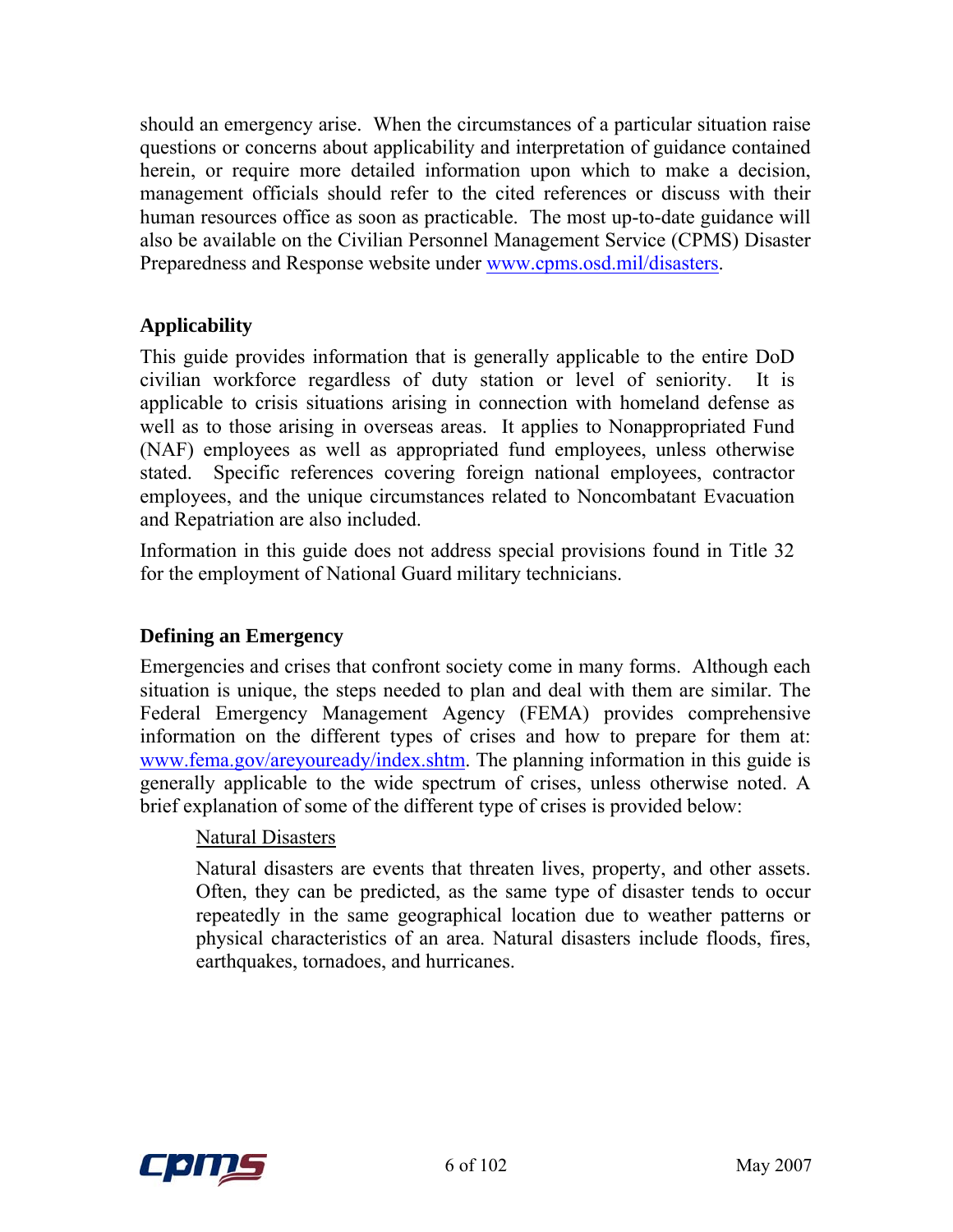#### Biological Threats

Biological agents are organisms or toxins that can kill or incapacitate people, livestock, and crops. The three basic groups of biological agents that would likely be used as weapons are bacteria, viruses, and toxins.

#### Pandemics

Pandemics occur when a novel influenza virus emerges and can be efficiently transmitted between humans. Pandemic flu is virulent human flu that causes a global outbreak, or pandemic, of serious illness. Because there is little natural immunity, the disease can spread easily from person to person.

In November 2005, President Bush issued the "National Strategy for Pandemic Influenza," designed to guide the country's preparedness and response to an influenza pandemic. The DoD Implementation Plan for Pandemic Influenza, signed August 17, 2006, provides guidance enabling combatant Commanders, Military Departments and DoD agencies to develop plans to prepare for, detect, respond to, and contain the effects of a pandemic on military forces, DoD civilians, DoD contractors, dependents, and beneficiaries.

The Pandemic Flu home page [www.pandemicflu.gov](http://www.pandemicflu.gov/) provides one stop access to Government avian and pandemic flu information. The DoD official website for pandemic flu information, www.dod.mil/pandemicflu provides specific information for the DoD workforce. The DoD Implementation Plan is available on this site. The Office of Personnel Management (OPM) Pandemic Influenza website provides information and guidance for civilian human capital management during a pandemic health crisis. This helpful website for employees, supervisors and managers may be found at [www.opm.gov/pandemic.](http://www.opm.gov/pandemic) DoD Human Resources (HR) information on Pandemics can be found in the DOD HR Guide on Pandemic Influenza available at [www.cpms.osd.mil/disasters.](http://www.cpms.osd.mil/disasters)

#### Communicable Disease

A Communicable Disease is described as an illness due to an infectious agent or its toxic product, which may be transmitted from a reservoir to a susceptible host either directly as from an infected person or animal or indirectly through an intermediate plant or animal host, vector, or the inanimate environment. These vary from the common cold to more uncommon diseases like meningitis and infectious diseases like AIDS and hepatitis. A communicable disease differs from a Pandemic in that it may occur in a defined radius or in smaller confined groups.

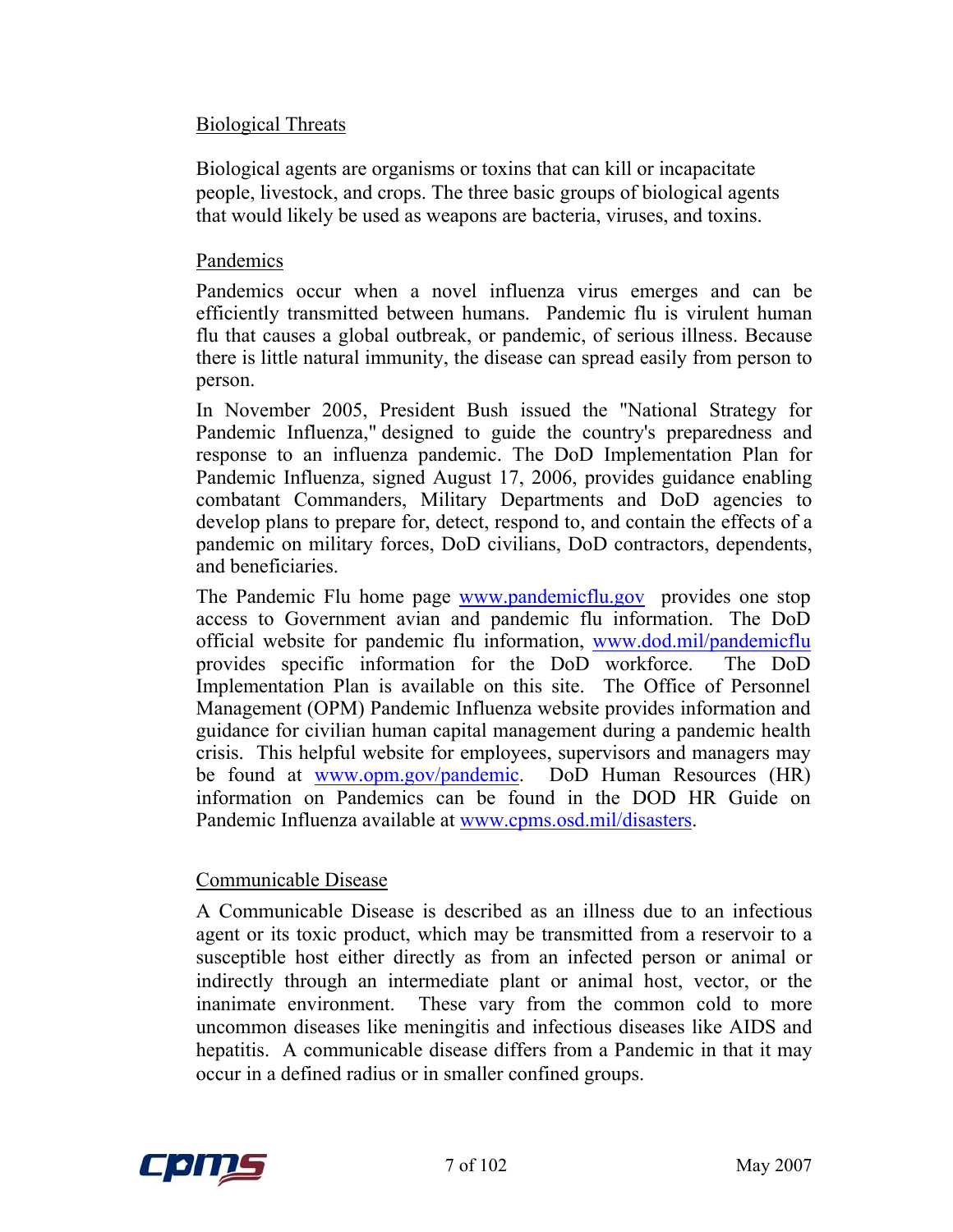# <span id="page-7-0"></span>Technological Hazards

Technological hazards include hazardous materials incidents and nuclear power plant failures. Usually, little or no warning precedes these incidents. The number of technological incidents is escalating, mainly as a result of the increased number of new substances and the opportunities for human error inherent in the use of these materials.

# Terrorist Attacks

Terrorism is the use of force or violence against persons or property in violation of the criminal laws of the United States for purposes of intimidation, coercion, or ransom. Acts of terrorism include threats of terrorism; assassinations; kidnappings; hijackings; bomb scares and bombings; cyber attacks (computer-based); and the use of chemical, biological, nuclear and radiological weapons.

Regardless of the type of crisis, it is imperative to be aware of the risk and to take sensible precautions to protect yourselves, your families, and your communities.

# **PART ONE**

# **GETTING READY**

#### **BUILDING A CULTURE OF PREPAREDNESS**

Why is it important to build a culture of preparedness? As with any major event, identifying the strategies needed to make the event go smoothly, and practicing the strategies and the timelines for their deployment, lead to successful execution. Preparation and exercising also enable the identification of unforeseen risks, while permitting time, in a non-crisis environment, to develop a risk mitigation plan. Finally, practicing facilitates the clear identification of roles and responsibilities and how they need to interface and synchronize for successful emergency management.

It is the Department's goal to instill preparation, response, and recovery initiatives for any threat whether it be in CONUS or OCONUS. The Department is seeking to institutionalize disaster/emergency preparation and evacuation for the entire community.

Emergency preparedness is a multi-faceted, continuous process. Its success depends on the involvement of varied stakeholders and attention to a myriad of details. The DoD Human Capital Emergency Preparedness Checklist at Appendix

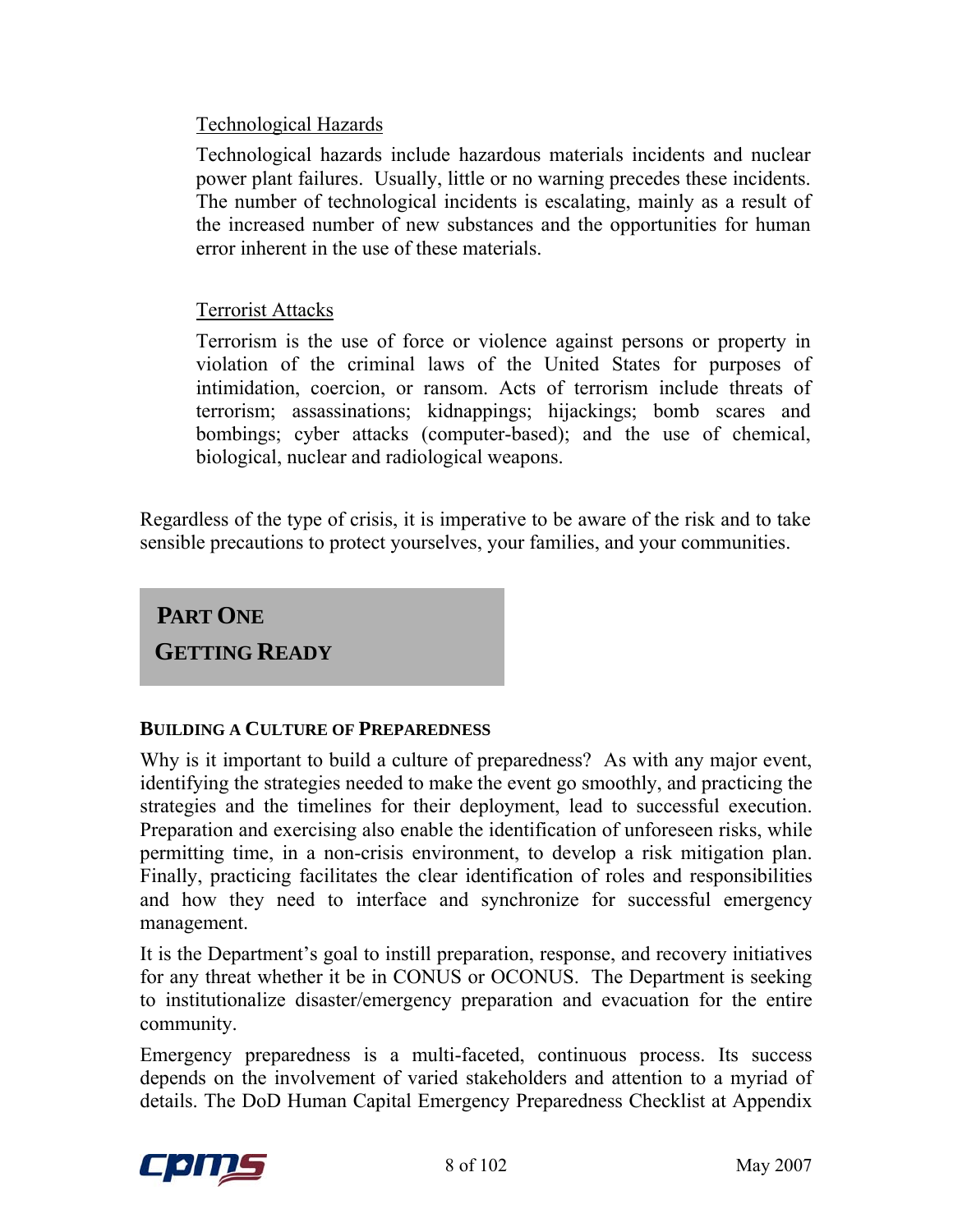<span id="page-8-0"></span>A highlights preparedness activities and provides a useful tool in their management.

# **Roles**

Everyone in the DoD community has a role to play in building a culture of preparedness. As individuals, we are responsible for the protection of ourselves and our families by knowing what to do before, during, and after an event. The organization and installation are responsible for ensuring command guidance and requirements for plans and procedures to follow in the event of a disaster or emergency are in place. Supervisors and managers are responsible for communicating those plans to the workforce and practicing so that problems are resolved before the plan is needed. At the time of an emergency everyone should be familiar with their role, know what they need to do to keep safe and out of harm's way, and the strategies to continue operations throughout a disaster.

# **Planning and Preparedness**

In times of natural disasters, pandemics, technological hazards, or acts of terrorism, there may be an immediate and unanticipated disruption within and around an organization's physical location. Individuals may not be able to report for duty, communications equipment may be destroyed or ineffective, information systems may be inaccessible. A health crisis of pandemic proportions may create shortages of essential goods and medical supplies, limit travel, and elevate absenteeism to a level that impedes mission accomplishment. Disruptions may occur on local, regional, national, or even a global scale. Established policies and procedures may be impossible to implement, or may require modification. Management officials must ensure that their contingency and emergency planning addresses such circumstances to the maximum extent possible, keeping in mind that there may well be unexpected requirements that must also be addressed. All employees should be informed how they are to report their status in any of these situations; plans should include alternatives to telephonic notification, for example, web based systems.

#### **Supervisors** should:

- 1. Post the telephone number for the supporting Human Resources Office on the organization's official bulletin board, or other conspicuous locations, so employees are aware of the appropriate source of information for answers to questions regarding leave, health, life insurance, or death and injury benefits.
- 2. Maintain an emergency file consisting of organizational charts, employee recall information, lines of succession for mission essential functions,

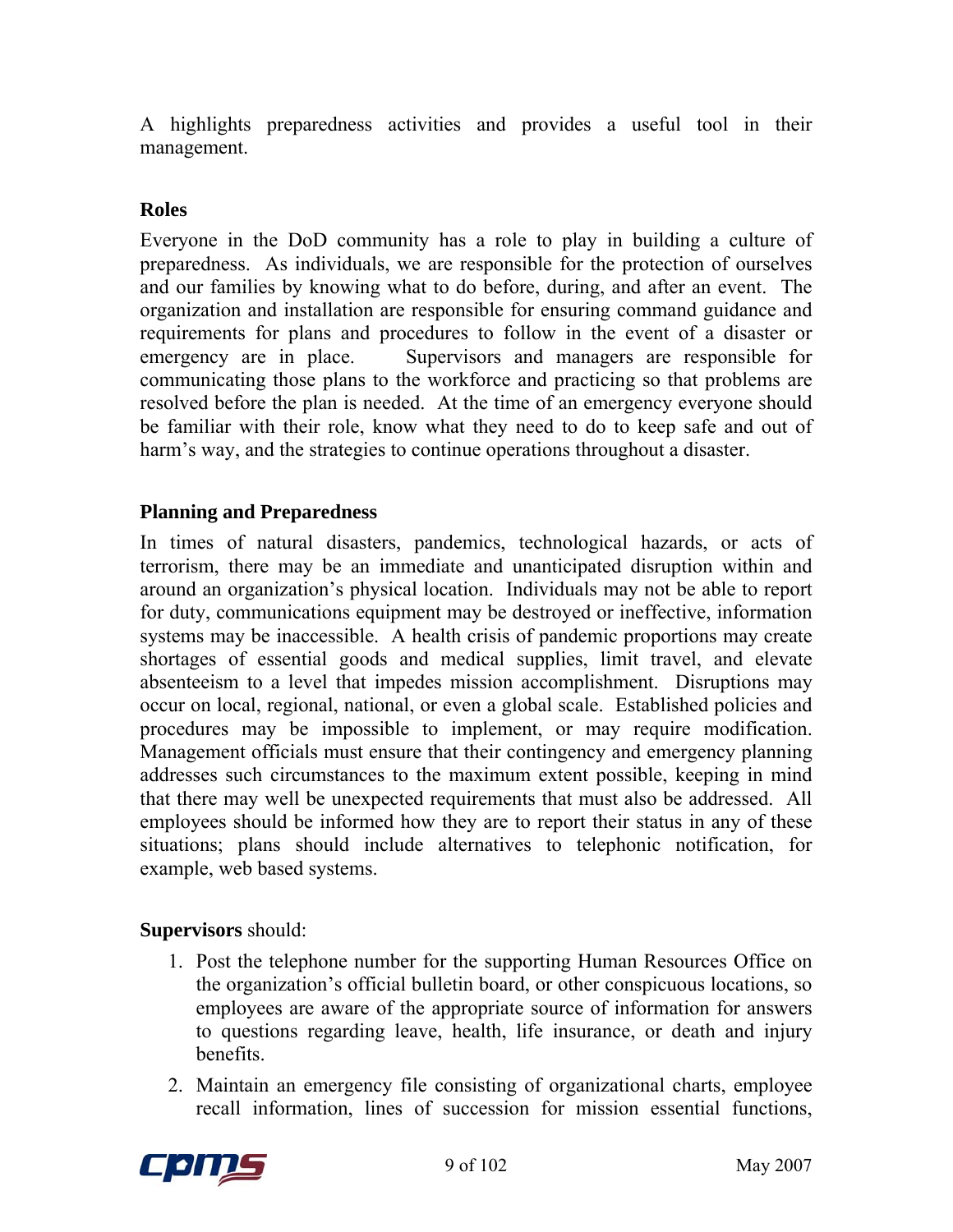<span id="page-9-0"></span>points of contact in the Human Resources Office, contact information for both the local Employee Assistance and Office of Workers Compensation Programs, Office of Workman's Compensation instructions (and forms CA-1 and CA-16), a copy of this guide, and any agency and local guidance regarding next-of-kin notification procedures. Supervisors should not attempt to discuss benefits or entitlements with employees or family members during emergency situations, and should always consult with the supporting Human Resources Office.

- 3. Encourage employees to provide up-to-date emergency contact information. At a minimum this information should include the name and address of an emergency contact, along with a day and night telephone number. Privacy Act laws apply to this information and thus appropriate administrative, technical and physical safeguards must be in place to protect and preserve the security and confidentiality of the information.
- 4. Maintain an electronic and paper copy of this critical emergency information. Supervisors should understand the circumstances during which this information may be needed and how it could be accessed in the event it is not possible to access the regular worksite.

It is critical, during any emergency, that management officials follow these basic steps to ensure all employees and their families are kept abreast of the situation and the impact it will have on them. This information should be reviewed, verified, and updated whenever a change occurs, or at least annually, to ensure that it remains current.

#### **Employees** should:

- 1. Provide emergency contact information. This voluntary information may be crucial in contacting the employee or their family members in order for the organization to render assistance before, during or following a crisis.
- 2. Update their emergency contact information with their supervisor whenever a change occurs. This information should be reviewed and verified on an annual basis.
- 3. Periodically review other personal information such as all designation of beneficiary forms and update as needed.
- 4. Familiarize themselves with the organization's Continuity of Operations Plan (COOP) and be prepared for their role during an emergency.

#### **Organizations and offices** should:

1. Periodically reinforce and exercise emergency procedures and have a predetermined place to meet so that a proper accounting of employees may

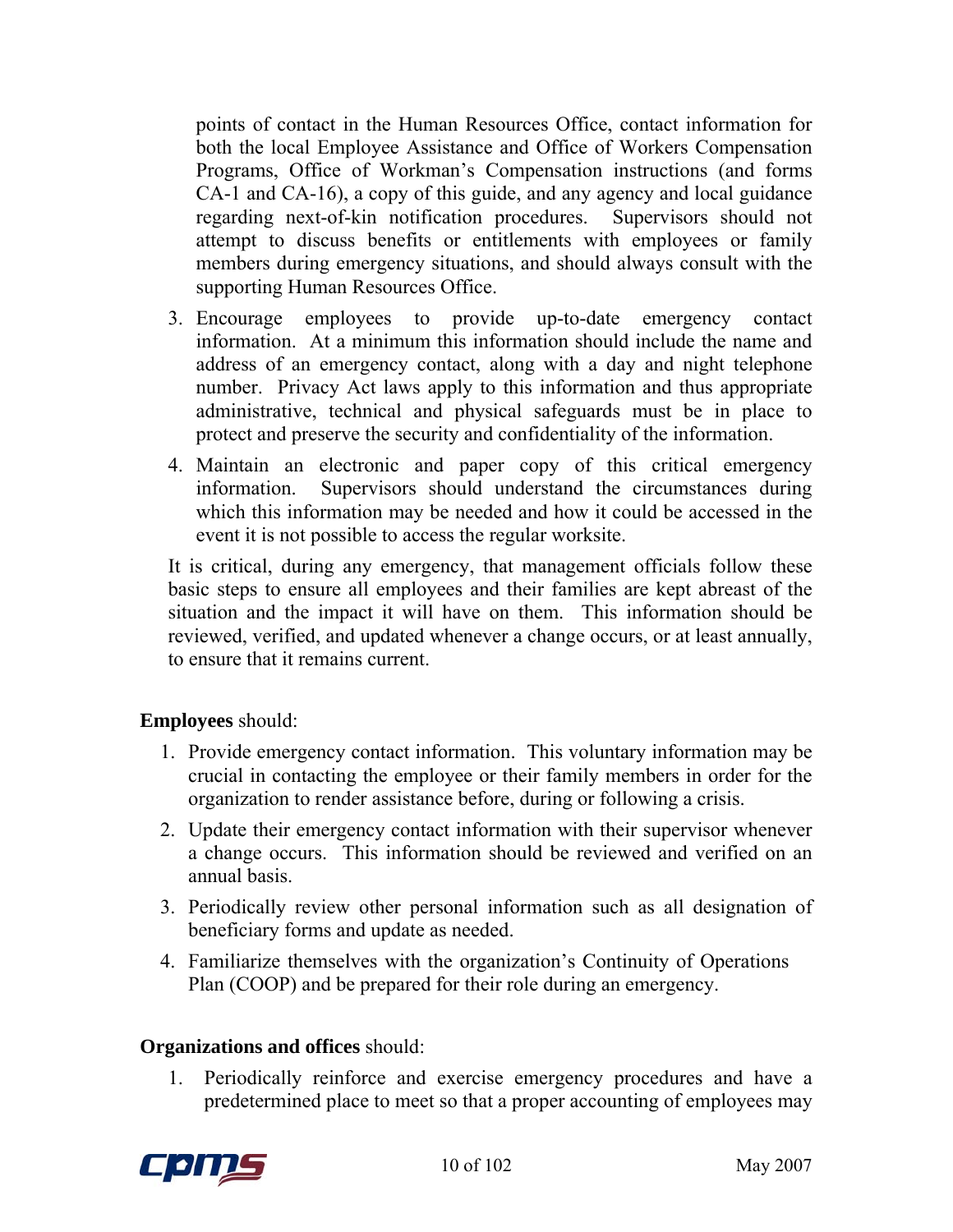be conducted.

- <span id="page-10-0"></span>2. Instruct employees going on TDY as to whom to contact at their home office in the event that a contingency or emergency occurs at the TDY location.
- 3. Make the organization or Command COOP available to all employees and practice these plans to ensure Mission Essential Functions (MEF) continue during an emergency.
- 4. Ensure lines of succession and delegations of authority are in place and that employees responsible for these functions are informed, trained and prepared.

The Civilian Personnel Management Service maintains an up-to-date website providing guidance for employees, management and human resources personnel for disaster preparedness and response at [www.cpms.osd.mil/disasters](http://www.cpms.osd.mil/disasters).

#### **References:**

- **(a)** DoD Directive 1400.31, "DoD Civilian Workforce Contingency and Emergency Planning and Execution," April 28, 1995
- **(b)** DoD Instruction 1400.32, "DoD Civilian Workforce Contingency and Emergency Planning Guidelines and Procedures," April 24, 1995
- **(c)** DoD Directive 1100.18, "Wartime Manpower Mobilization Planning," January 31, 1986
- **(d)** DoD Instruction 1100. 19, "Wartime Manpower Mobilization Planning Policies and Procedures," February 20, 1986
- **(e)** DoD Directive 3020.36, "Assignment of National Security Emergency Preparedness (NSEP) Responsibilities to DoD Components, November 2, 1988
- **(f)** DoD Instruction 3020.37, "Continuation of Essential DoD Contractor Services During Crises," November 6, 1990
- **(g)** DoD Directive, 3020.40, "Defense Critical Infrastructure Program (DCIP), August 19, 2005

#### **Component and Agency Preparedness**

While it is everyone's responsibility to be prepared, the ultimate success of DoD's mission accomplishment in contingencies and disasters rests with local management officials, from base commanders, through senior- and mid-level

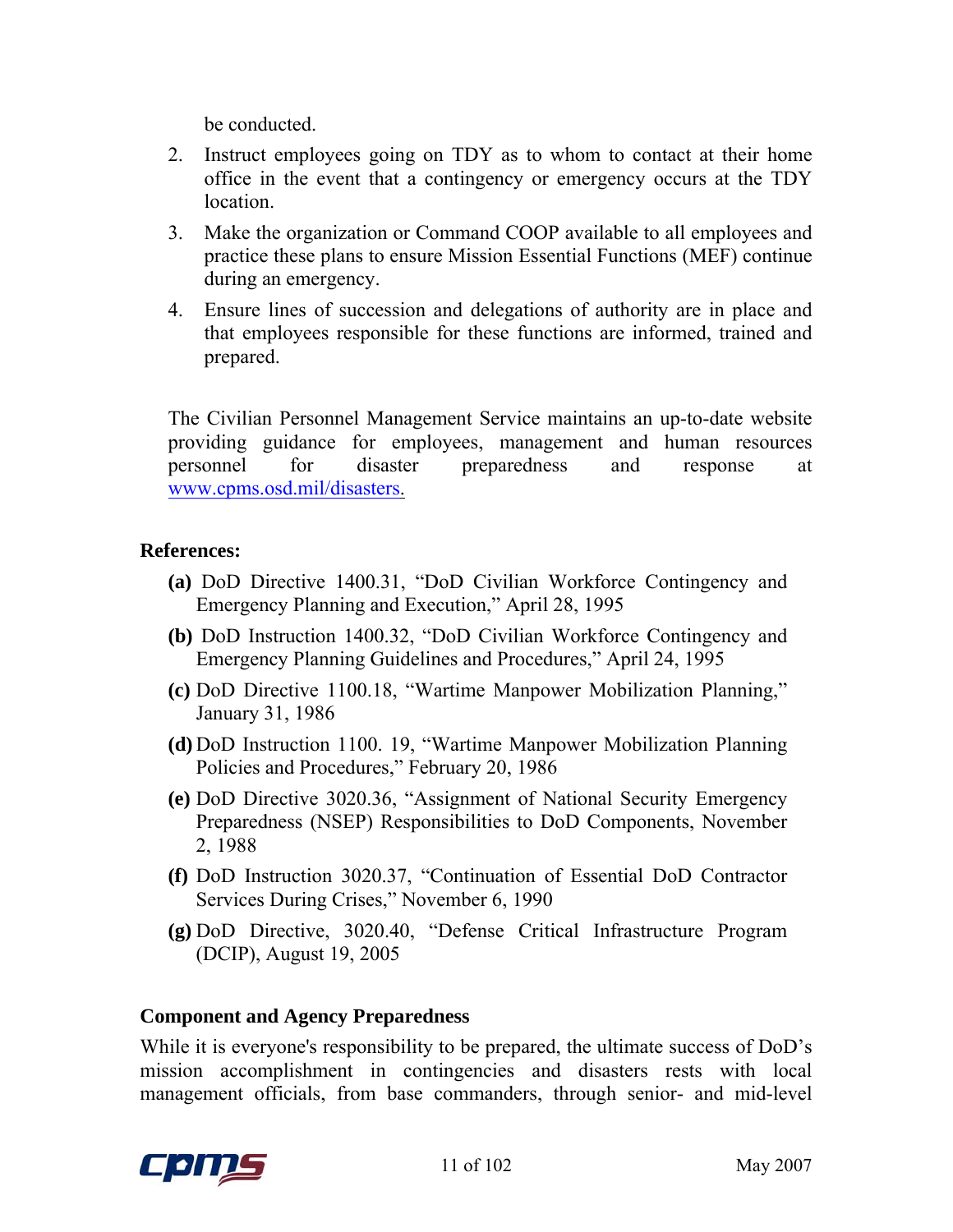<span id="page-11-0"></span>managers, to first line supervisors. In addition to planning and preparedness responsibilities to ensure a smooth transition to disaster and contingency operations, management officials must ensure sustainment of the civilian workforce throughout the crisis and a smooth transition back to regular operations upon completion of the extraordinary mission requirements.

Components and installations should become familiar with the following authorities and plans well in advance of an emergency to ensure a ready response:

- Human Capital Management Authorities
- Personnel Accountability Procedures
- Evacuation Planning and Funding
- Occupant Emergency Plans
- Disability Plans
- Continuity of Operations Plans
- Security Plans
- Public Health Emergency Plans

Additional information on these authorities and plans follows:

# **Human Capital Management Authorities**

There are a number of personnel authorities that can be evoked to facilitate the continuity of mission operations, while safeguarding the workforce. These include: evacuation of employees to a safe haven; seeking initiation of an emergency leave transfer program; implementing emergency hiring procedures; and waiving the premium pay cap to allow needed overtime. An understanding of these authorities and how they can be used during an emergency is a critical part of the planning process. Additional information on these authorities can be found in Appendix B.

# **Personnel Accountability**

The workforce must be accounted for when disasters strike. Managers should develop procedures to drive emergency report-in response from the bottom up. Because lines of communication may be severed, local and long-distance report-in procedures must have redundancies. Employees must be made aware of preestablished toll free numbers for emergency report-in as well as pre-established web site and e-mail addresses.

Employees should be provided wallet cards with the emergency call-in procedures so that they are aware, prior to the need, of how to report-in during a disaster. A sample wallet card is at Appendix C. Report-In procedures should be exercised

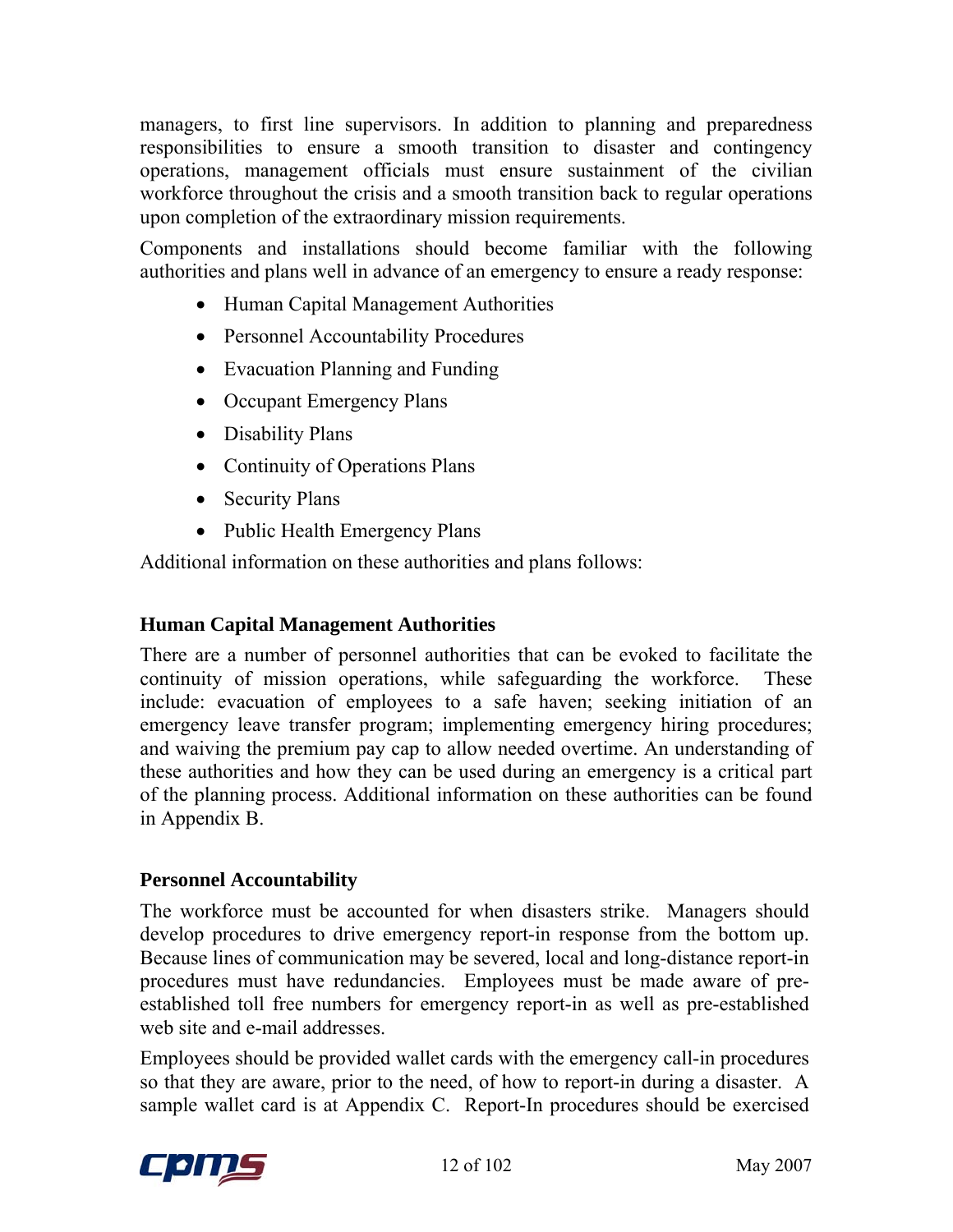<span id="page-12-0"></span>and included in personnel orientation and in-processing to ensure rapid response and familiarity before a disaster or contingency occurs. Employees should complete DD Form 93, "Record of Emergency Data", or provide information required on the form through an automated personnel data system utilized by their component, for example, Electronic Official Personnel Folder or emergency contact information system. A copy of DD Form 93 and a sample card are located at [www.cpms.osd.mil/disasters](http://www.cpms.osd.mil/disasters) under the Employee Emergency Report-In Information tab.

Management is responsible for maintaining an up-to-date list of personnel assigned by unit or organization as well as those serviced by the installation. Emergency contact information for each employee is also crucial to obtain 100% personnel accountability. Again, redundancy is crucial to prepare for situations when paper copies of information are not accessible. Data systems must have a back-up file at a geographically separate location.

DoD Instruction, 3001.02 explains personnel are considered accounted for when any of the following occur:

- The person is physically present.
- The person has been contacted or has made contact.
- The person is in an official status of unauthorized absence, deceased, or missing.
- A family member indicates the person is accounted for or accountability is verified through other means.

#### **Reference:**

DoD Instruction 3001.02, "Personnel Accountability in Conjunction With Natural or Manmade Disasters," August 8, 2006

#### **Evacuation Pay**

A line of accounting to fund travel and transportation entitlements must be updated at the beginning of each fiscal year. The message transmitting these fund cites is available at [www.cpms.osd.mil/disasters](http://www.cpms.osd.mil/disasters) under the "Information for Employees, Supervisors and Managers" tab, "Evacuation Authorities" sub tab. Management should also identify authorities and procedures for notifying personnel of evacuation and the next steps to guide the installation population through the event. Processes for flow of information to and from decision makers to and from personnel and family members must be identified. Pre-establish multiple evacuation/safe haven destinations and familiarize the work force with these locations and procedures. All emergency data and procedures should be updated at least annually to maintain viability.

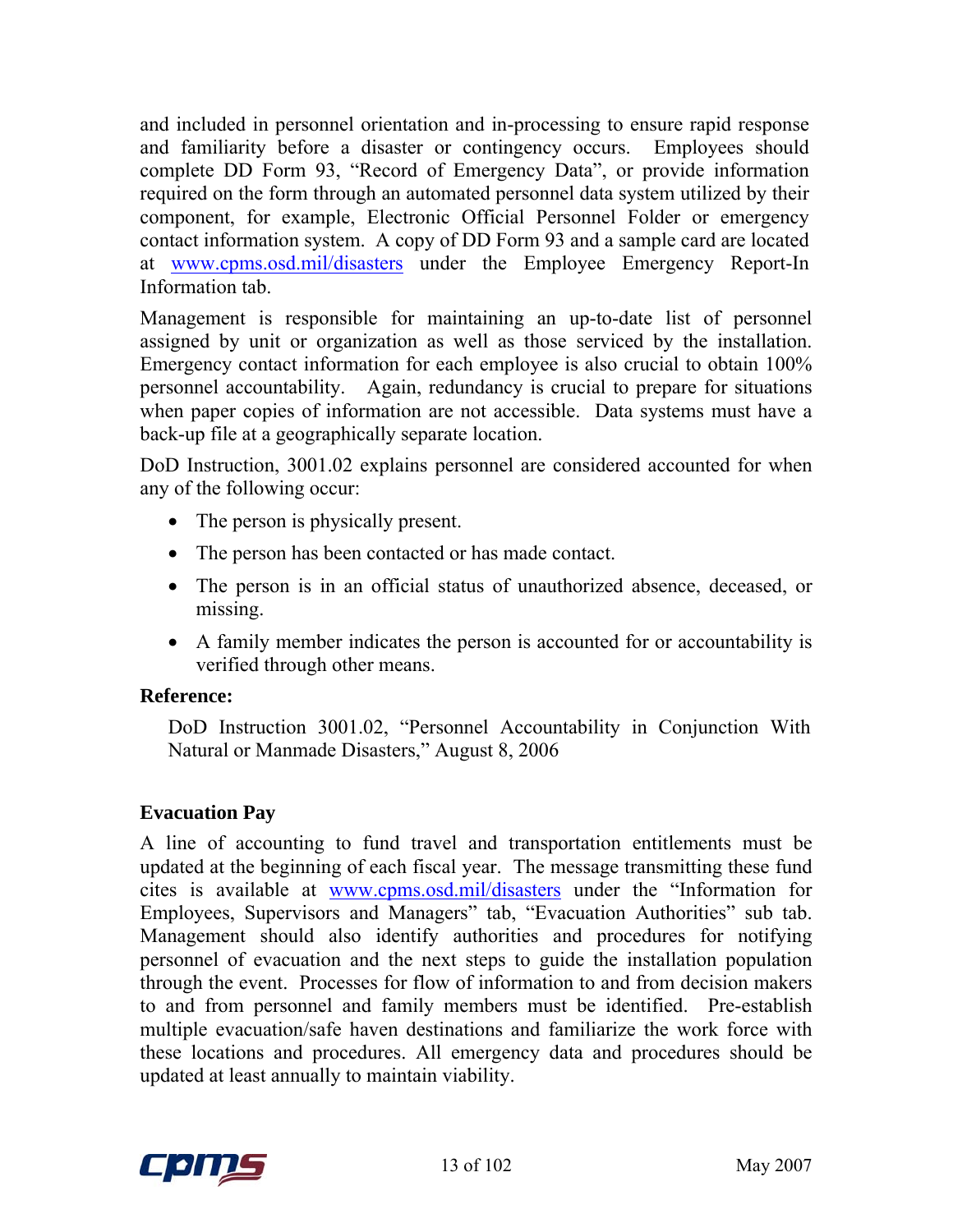# <span id="page-13-0"></span>**Occupant Emergency Plan**

Occupant Emergency Programs establish procedures for safeguarding lives and property in and around a Federal facility during emergencies. Occupancy Emergency Plans (OEP) are sets of procedures to protect life and property in Federally occupied space under defined emergency conditions. OEPs are required for all buildings leased through the Government Services Agency (GSA). Commands occupying leased space must familiarize themselves with their OEPs.

# **Disability Planning**

Executive Order 13347, Individuals with disabilities in Emergency Preparedness, issued on July 22, 2004, directs the federal government to appropriately address the safety and security needs of people with disabilities. To meet the requirements of this directive, all phases of emergency management must consider the needs of people with disabilities, including varying disabilities (e.g., vision, mobility, developmental, psychiatric, and hearing). It is prudent to involve individuals with disabilities in the planning stage in order to ensure their needs are adequately addressed in the plan. While employers bear much of the responsibility for emergency preparedness planning, employees with disabilities must also take the initiative to ensure their own safety.

The Department of Labor (DOL) has prepared a guide that provides detailed information to consider in developing workplace emergency plans for people with disabilities. The guide may be found on the DOL site at [www.dol.gov](http://www.dol.gov/) by entering "Preparing the Workplace for Everyone" in the search tool.

#### **Reference:**

 Executive Order 13347, "Individuals with disabilities in Emergency Preparedness," July 22, 2004

# **Continuity of Operations Plans**

Reference (a) directs that DoD shall have a comprehensive and effective Defense Continuity Program that ensures accomplishment of DoD component Mission Essential Functions (MEF) is not impeded by the emergency. Communications, facilities, information technology, trained personnel and other assets are necessary to continue the MEF and must be considered in development of a COOP. Mission Essential Functions must be identified as well as individuals who will perform them.

The continuity planning process consists of:

- (1) Establishment of Core Requirements,
- (2) Determination of Capabilities Requirements and

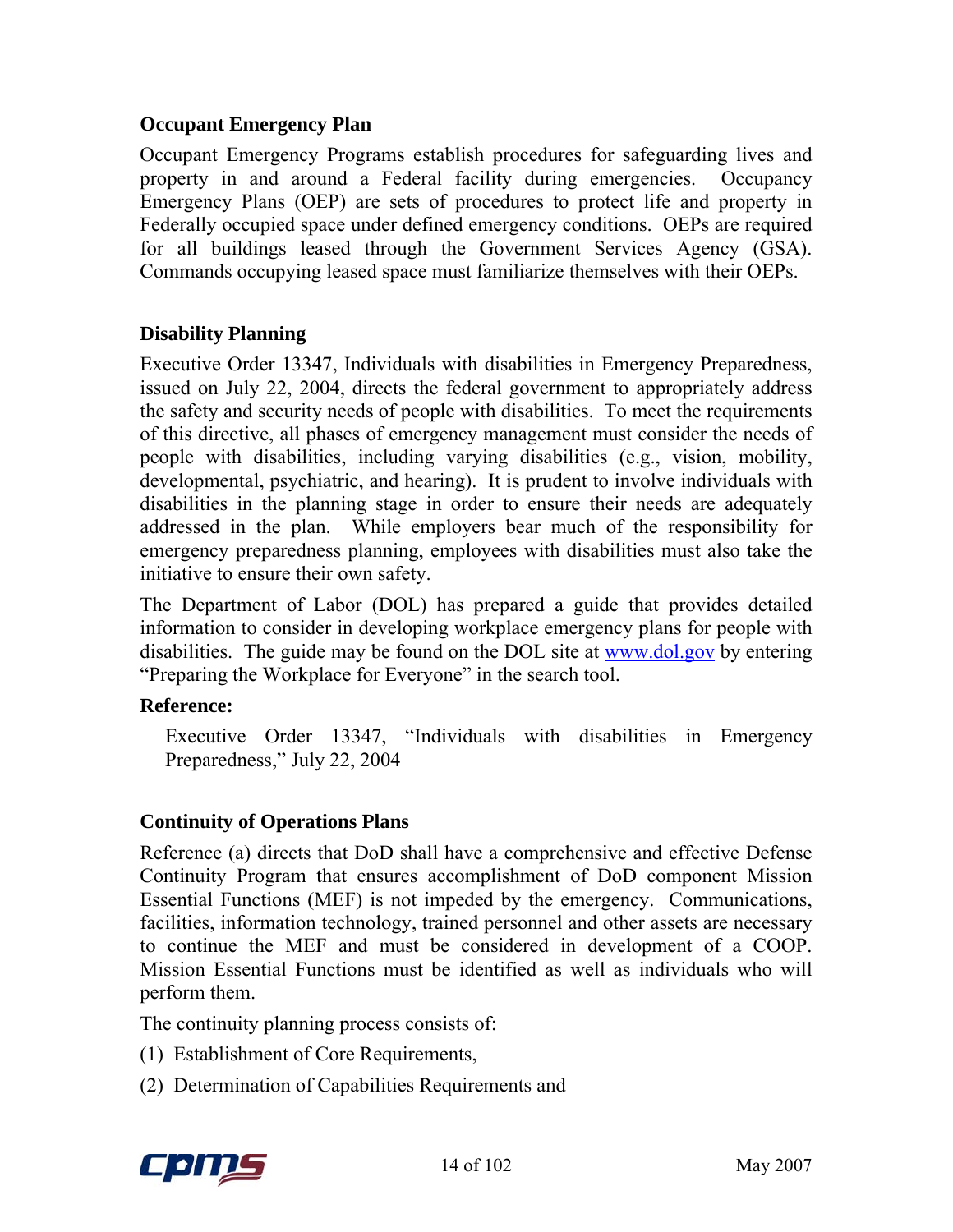(3) Writing Plans and Procedures.

Reference (b) provides guidance on requirements for addressing these issues in a COOP. Executive Order 12656, "Assignment of Emergency Preparedness Responsibilities," November 18, 1988 directs that the national security is dependent upon the ability of continuity of government during any emergency. Federal departments and agencies are responsible for ensuring continuity preparedness planning, see reference (c).

Reference (d) directs Federal Executive Branch departments and agencies to incorporate strategies and plans for dealing with Pandemic Influenza in continuity of operations plans at all levels.

The key elements of a COOP include: identification of Mission Essential Functions; defined Delegations of Authority; and Defined Orders of Succession.

# **Mission Essential Functions**

Mission Essential Functions are not new authorities, requirements or functions. They are existing functions that enable organizations to provide vital services, exercise civil authority, maintain the safety and well being of the general populace, and sustain the industrial/economic base in an emergency. These essential functions are considered mission critical and must be continued during any emergency in order to facilitate emergency management and overall national recovery. To effectively identify essential functions, organizations should:

- Select essential functions considering the dynamic nature of the potential crisis.
- Reexamine prioritization of essential functions considering the impact of the duration of the crisis on personnel and mission accomplishment.
- Identify essential functions that cannot be performed from home or other locations and make plans for how they will be performed.
- Identify critical systems and operations that can be redistributed and supported from other offices.
- Review the effect of the potential crisis on essential contract and support services and organizational operations, and develop mitigation strategies.
- Consider the need for cross-training to ensure backups to essential staffs are available to perform essential functions.

# **Delegation of Authority**

Clear pre-established delegations of authority are vital to ensuring all organizational personnel know who has authority to make key decisions in a

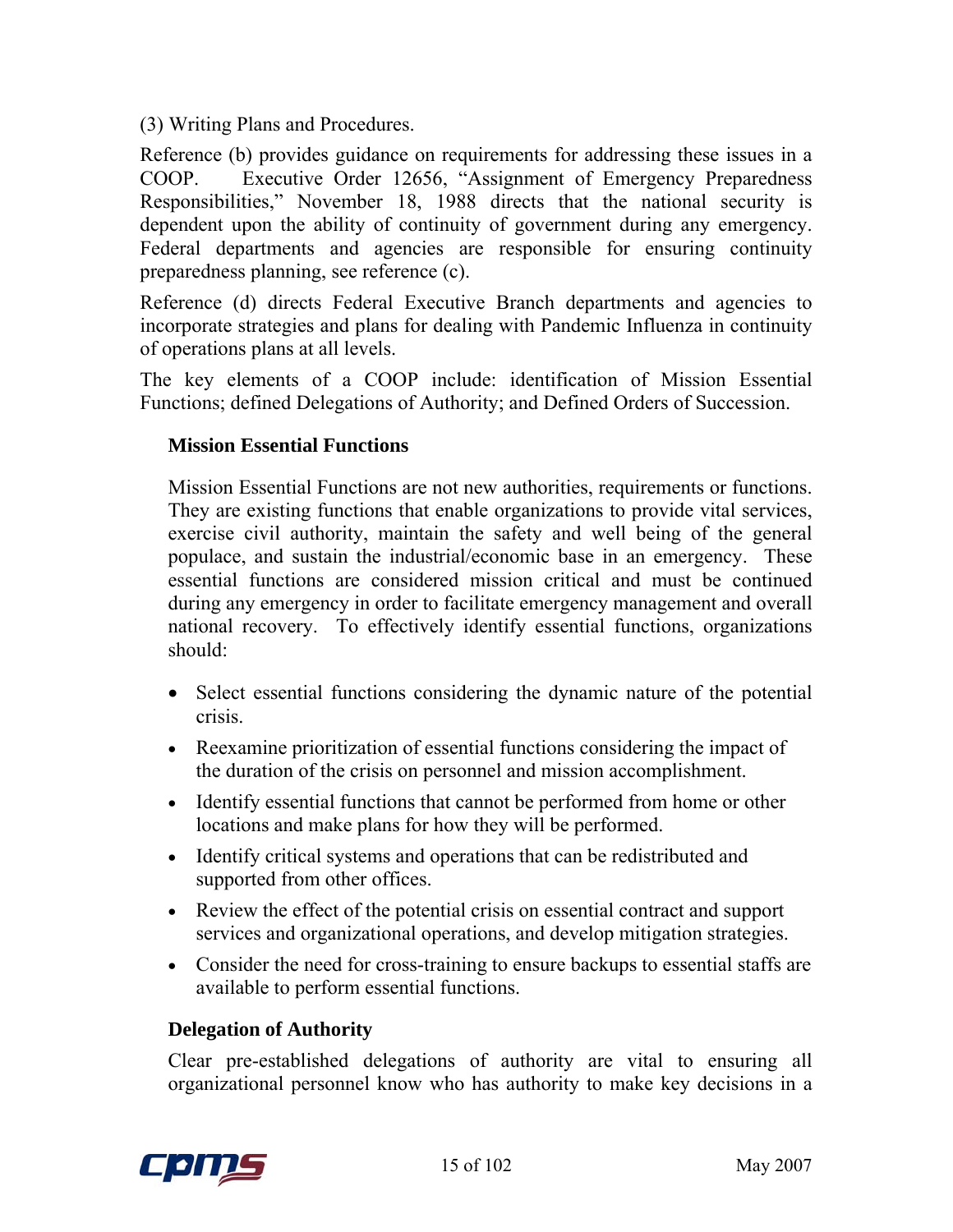<span id="page-15-0"></span>COOP situation. These delegations should be documented and readily accessible.

# **Orders of Succession**

Just as important as Delegations of Authority, Orders of Succession are essential to an organization's COOP plan to ensure personnel know who has authority and responsibility if the leadership is incapacitated or unavailable in a COOP situation.

Orders of succession must:

- Be applied to key leadership positions.
- Be established by positions or titles, rather than by name.
- Include rules and procedures for successors.
- Ensure all successors are trained to assume the lead position.
- Ensure plans incorporate rules pertaining to the succession of command of military organizations.
- Plan for geographical dispersion, taking into account the possibility of different orders of succession depending on the nature of the crisis.

# **References:**

- **(a)** DoD Directive 3020.26, "Defense Continuity Program (DCP)," September 9, 2004
- **(b)** DoD Instruction 3020.42, "Defense Continuity Plan Development," February 17, 2006
- **(c)** Executive Order 12656, "Assignment of Emergency Preparedness Responsibilities," November 18, 1988
- **(d)** Federal Emergency Management Agency Memorandum, " Continuity of Operations (COOP) Pandemic Influenza Guidance," March 1, 2006

#### **Security Plans**

The statutory authority to establish security procedures for the protection and safeguard of DoD installations, facilities, personnel and property, and to conduct necessary inspections at security gates and building entrances is contained in Section 797 of Title 50, United States Code (Section 21 of the Internal Security Act of 1950). The Secretary of Defense has implemented this statute through reference (a).

Reference (a) assigns responsibility to the Secretaries of the Military Departments and Heads of other DoD Components for establishing security policies and procedures, including gate inspections and restricted access to facilities, as deemed appropriate. It also designates personnel assigned to command positions

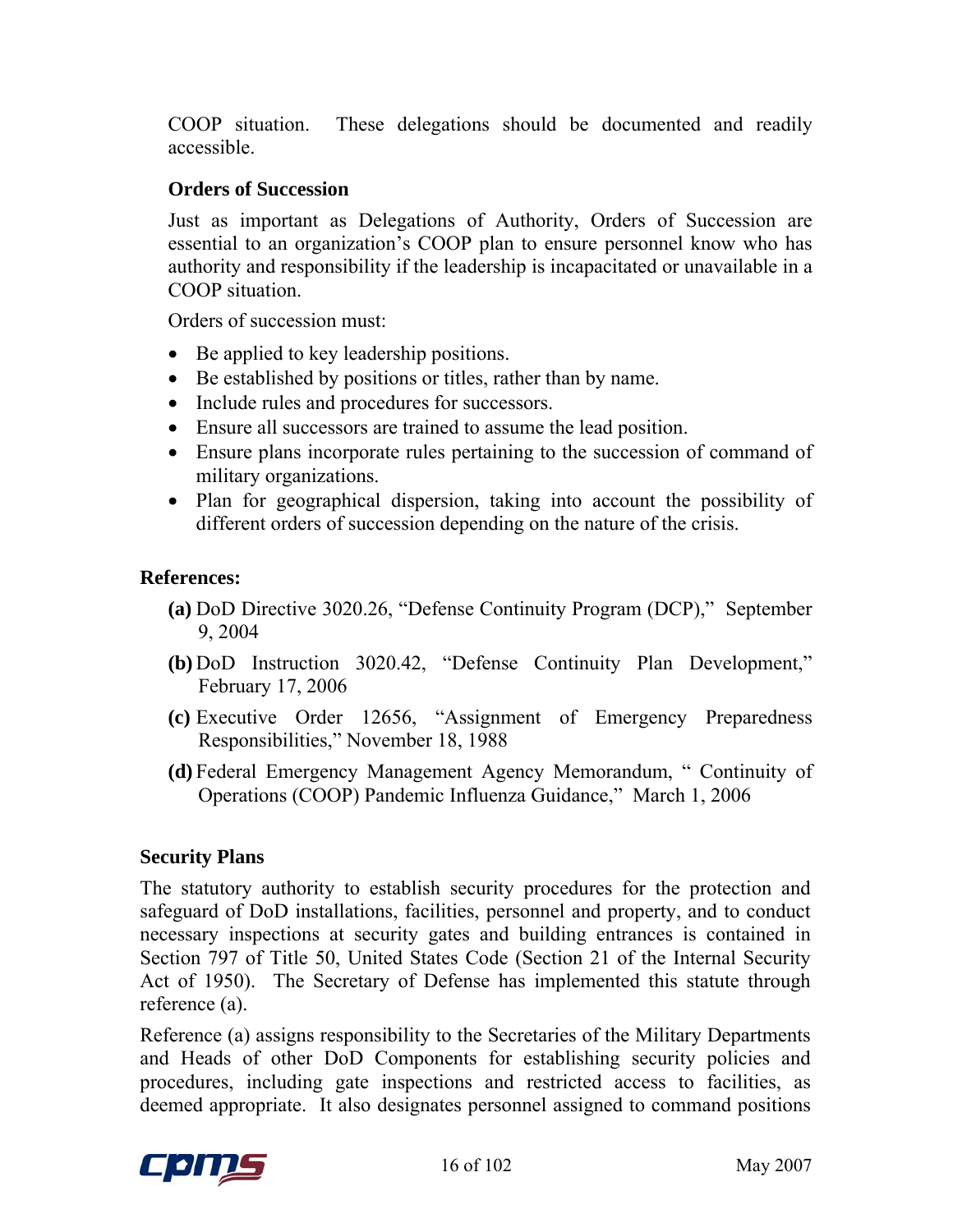at all levels and the heads of the Defense Agencies and Field activities as "commanders," to issue necessary regulations to protect and secure the facilities, personnel and property under their command. Those Commanders must conspicuously post and enforce the orders and regulations they issue.

Regulations include the protection or security of a military facility or property subject to DoD jurisdiction or a military conveyance, to include ingress or egress to such places. The regulations provide for gate inspections at closed bases, i.e., those installations whose entrances are protected from routine public access. Those inspections may be directed to every vehicle or follow a random pattern, though certain vehicles may be more likely to be searched than others. The use of dogs and various types of mechanical devices are permissible. The occupants of the vehicles and individuals entering by bicycle, motorbikes, motorcycles, or on foot are also subject to inspection. Security inspections are not limited to perimeter gates, but may also be employed at other locations within the DoD reservation. Common examples include fenced areas, flight lines, buildings, parts of buildings, and conveyances.

Federal courts, the Federal Labor Relations authority (FLRA), and the Merit Systems Protection board recognize the unique status of Federal agencies and military installations, and the need for these entities to implement internal security requirements. The courts have long recognized that persons who enter a military base may have to surrender some of their individual rights so that military security can be maintained. An inspection of persons and vehicles at the gate of a military base does not have to comply with Fourth Amendment standards applicable to a public street.

FLRA decisions have established that an agency's right to determine internal security practices, in accordance with reference (b), includes the right to determine the policies, practices, and investigative techniques that are necessary to safeguard its operations, personnel, and physical property against internal and external risks. Reference (b) also provides that an agency may take whatever actions are deemed necessary to carry out its mission during emergencies, including changes to the established security procedures. In such cases, the FLRA has recognized that there may be instances where the agency may implement a change due to an emergency situation and bargain with the union over appropriate arrangements for employees adversely affected on a post-implementation basis.

Each DoD Component has specific policies and guidelines related to security inspections. Management officials should refer to these and their activity's local policies and guidelines when planning and conducting these inspections. Employees who refuse to consent to an inspection of their person or vehicle could be denied access to the installation or facility. Employees, who are prevented by their own actions from reporting to work during their scheduled duty hours, could suffer a loss of leave or pay, and may also be subject to disciplinary actions, depending on the specific circumstances and the applicable government-wide,

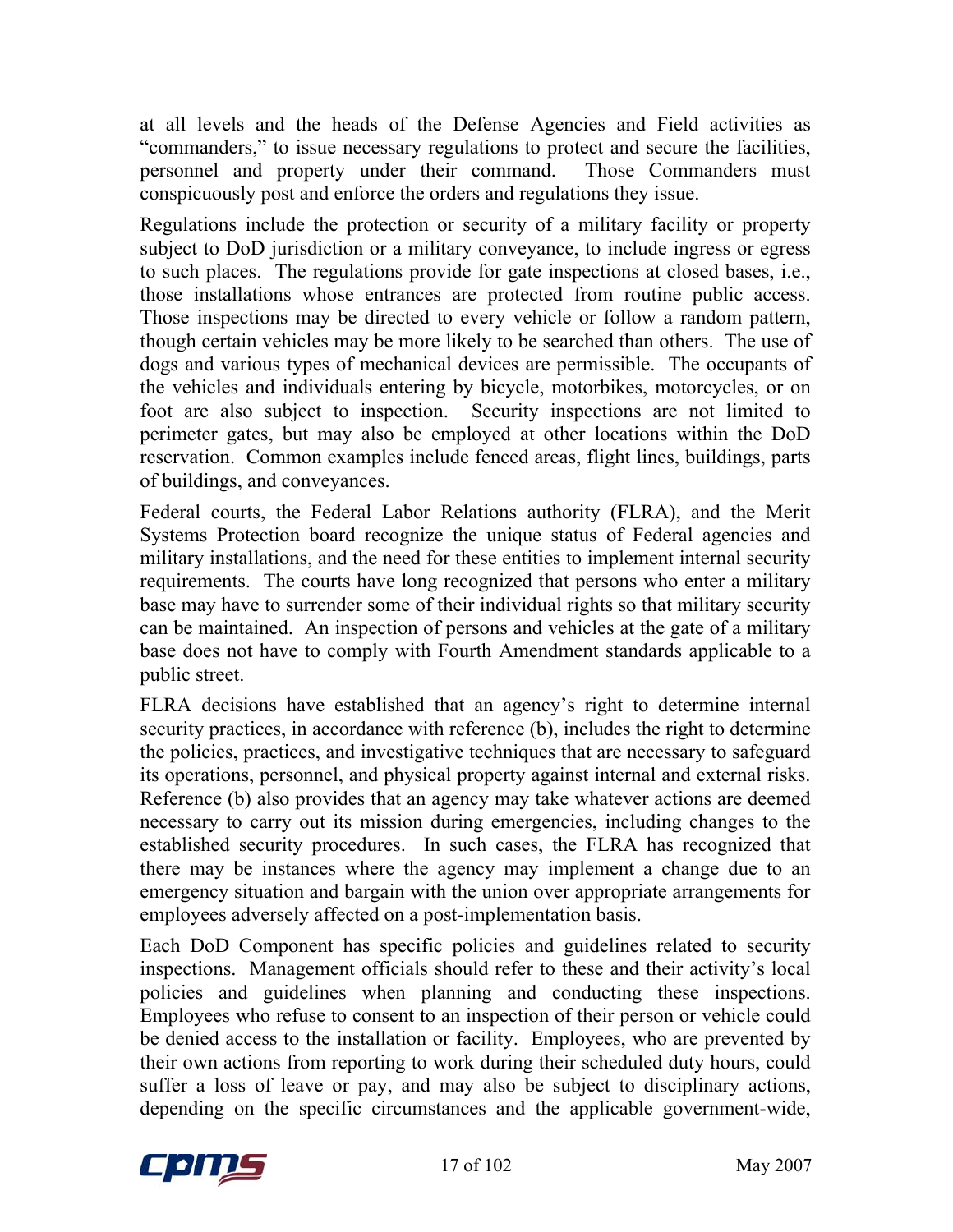<span id="page-17-0"></span>Component, and local policies and regulations. When any of the above actions are required, either to establish new security policies or address employees who violate such policies, it is recommended that the servicing human resources professional be contacted for guidance and assistance.

# **References**:

- **(a)** DoD Instruction 5200.8, "Security of DoD Installations and Resources," December 10, 2005
- **(b)** Section 7106(a)(1) of title 5, United States Code

# **Public Health Emergencies**

DoD policy, see reference below, establishes procedures to protect facilities and personnel working, residing, or visiting military installations in the event of a public health emergency due to biological warfare, terrorism, or other public health emergency involving a communicable disease epidemic.

Military commanders required to issue regulations for protecting and securing property or places under their command shall designate a Public Health Emergency Officer (PHEO). A PHEO is a senior health professional military officer or DoD civilian employee affiliated with the local or higher command, responsible for coordinating efforts to contain the spread of disease and for reporting to the Centers for Disease Control (CDC) and other local and Federal agencies as appropriate.

In the event of a public health emergency it may be necessary to institute isolation or quarantines to prevent the spread of infection. Restriction of movement may also be imposed to prevent or limit the transmission of a communicable disease.

During a declared public health emergency, a commander, in consultation with the PHEO, may exercise special powers relating to persons necessary to prevent the spread of communicable diseases. To the extent necessary for protecting military property or places, such special powers may also include persons other than military personnel who are present on a DoD installation or other area under DoD control. Special requirements are provided for individuals placed in quarantine to ensure their safety and well being while quarantined.

Preparations should be made for the protection and well being of the workforce during a health crisis of pandemic proportions. Managers and supervisors should be aware of and have plans to institute the flexibilities outlined in the OPM guide, Human Capital Planning for Pandemic Influenza, available at www.opm.gov/pandemic. Supervisors have options available to assist employees during a pandemic health crisis, such as utilizing the home as a safe haven to promote social distancing. Telework is an option that should be explored and planned for well before the onset of a pandemic health crisis.

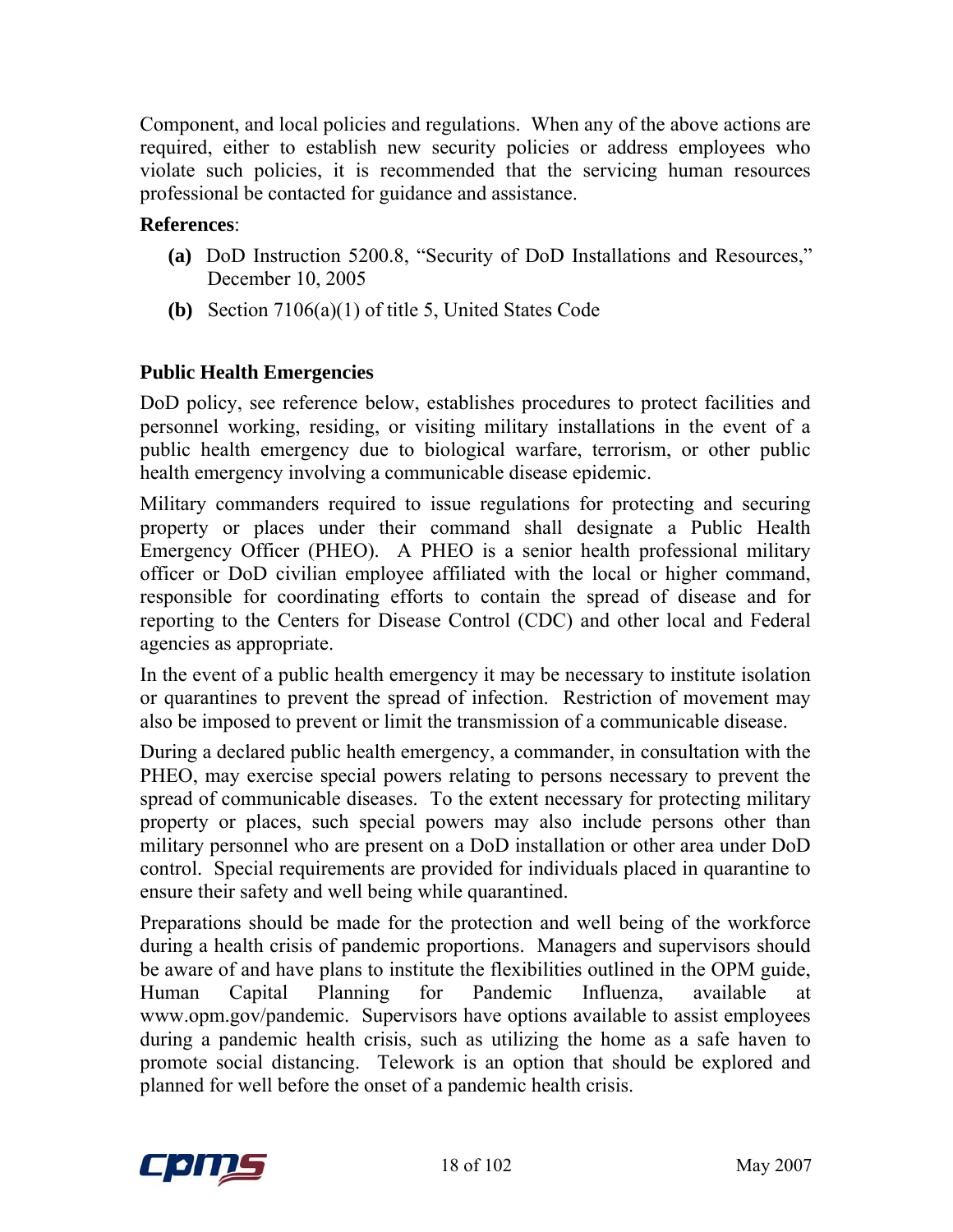<span id="page-18-0"></span>In the case of a public health emergency, requirements in addition to those already discussed, may have to be invoked.

# **References:**

 DoD Directive 6200.3, "Emergency Health Powers on Military Installations," 05/12/2003

# **Improving and Practicing Preparedness Plans**

Developing plans in and of themselves is not sufficient for success. The plans must be practiced regularly, varying the types of drills. Each drill should be conducted as seriously as an actual emergency. Practice provides the opportunity to determine what works and what does not. Planning is an ongoing effort, and plans and associated documents should never be regarded as final or complete. They must be evaluated and updated on a regular basis.

A sample checklist for use in the assessment of the readiness of Human Resource emergency planning strategies can be found at Appendix D.

In addition to practicing, it is imperative that resources are assigned to Component/installation emergency preparedness efforts. These can be full time or collateral duty, but should involve all of the stakeholders who will need to work together in times of crisis. At a minimum, emergency preparedness teams should have membership from the following installation offices: COOP, emergency preparedness, civilian personnel, health affairs, information technology, public affairs, and safety. Team members should be aware of their responsibilities in support of emergency preparedness and provided sufficient training to competently exercise these duties. It is only through these combined efforts that preparedness will be assured.

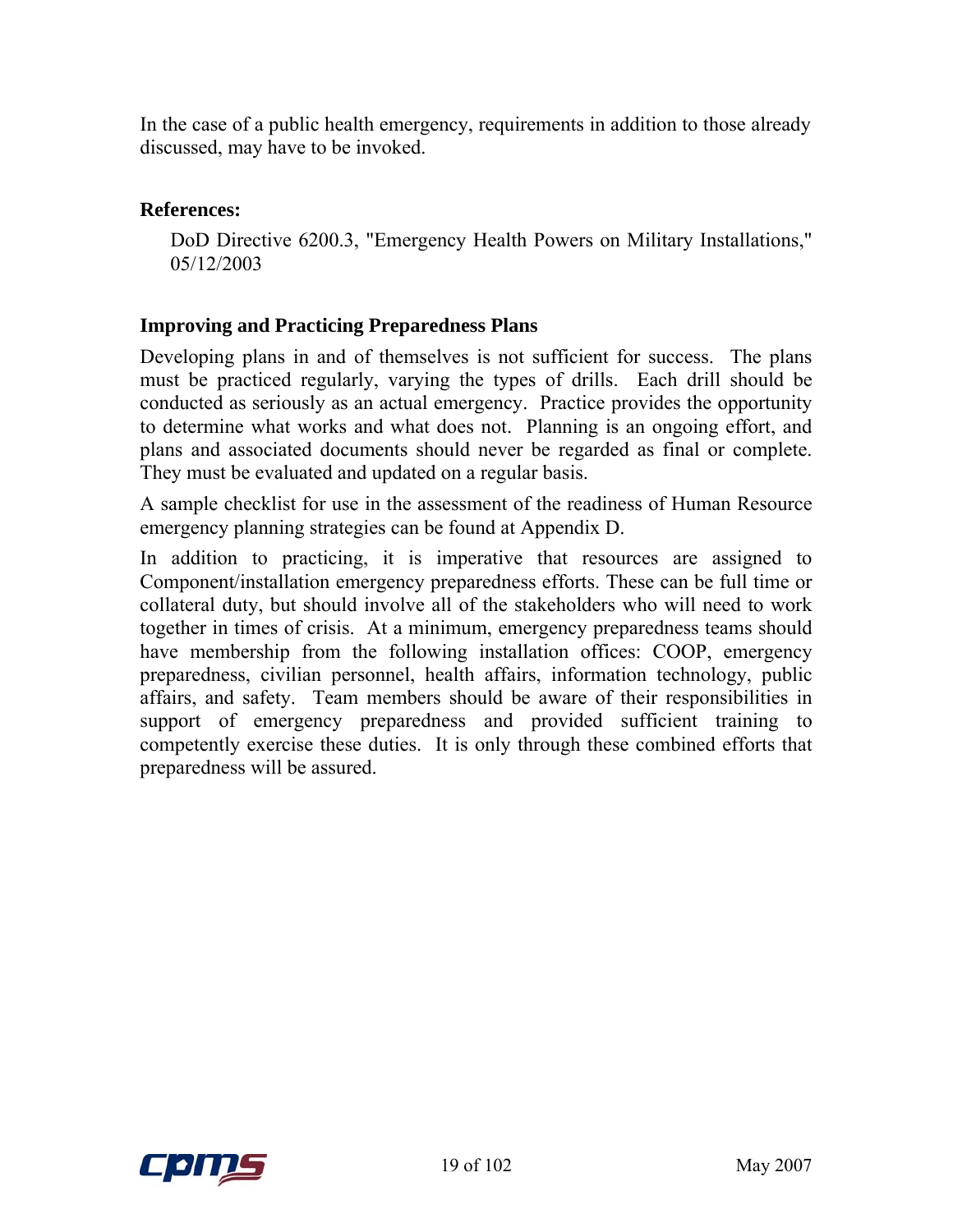# <span id="page-19-0"></span>**PART TWO WHEN AN EMERGENCY STRIKES**

There are two primary concerns that need to be addressed when a disaster occurs:

- 1. Continuity of essential mission operations and
- 2. Safeguarding the DoD workforce.

There are a number of strategies that can be deployed by commands to meet both these objectives.

# **CONUS Evacuations and Safe Havens**

The commander, director, head, chief or supervisor of an organization or office may order an evacuation from a location in the Continental United States (CONUS). Chapter 12 of the Joint Travel Regulation, C1200 C, provides the officials who may authorize or order an evacuation:

- The Secretary of Defense, or the Secretary's designated representative (USD (P&R)) for employees and dependents of DoD Components;
- The Secretary of the Army, Navy or Air Force, or the Secretary's designated representative, for civilian employees and dependents of the respective Service;
- The head of a DoD component or designated representative;
- The commander of a U.S. installation or designated representative; and
- The commander, director, head, chief or supervisor of an organization or office.

Allowances may be paid as soon as one of these officials orders an evacuation.

Section 5725 of title 5, United States Code (U.S.C.), authorizes transportation at Government expense to a safe haven location when an evacuation is authorized or ordered. Safe haven means a designated area to which an employee or dependent will be or has been evacuated. Local installation commanders, or other authorities, as described above, determine the need to evacuate and define the geographic area of a designated safe haven for DoD civilians.

Section 5522 of title 5, United States Code (U.S.C.), and Subpart D of 5 CFR 550, provide authority for advance pay, allowances, and differentials when an employee and/or dependents are authorized or ordered to evacuate the employee's Permanent Duty Station (PDS). Managers may advance an employee up to 30 days of pay; payment is based on the rate of pay the employee is earning at the time of the advance and the advance must be repaid. Evacuation pay is a continuation of the employee's regular pay that continues during the period of

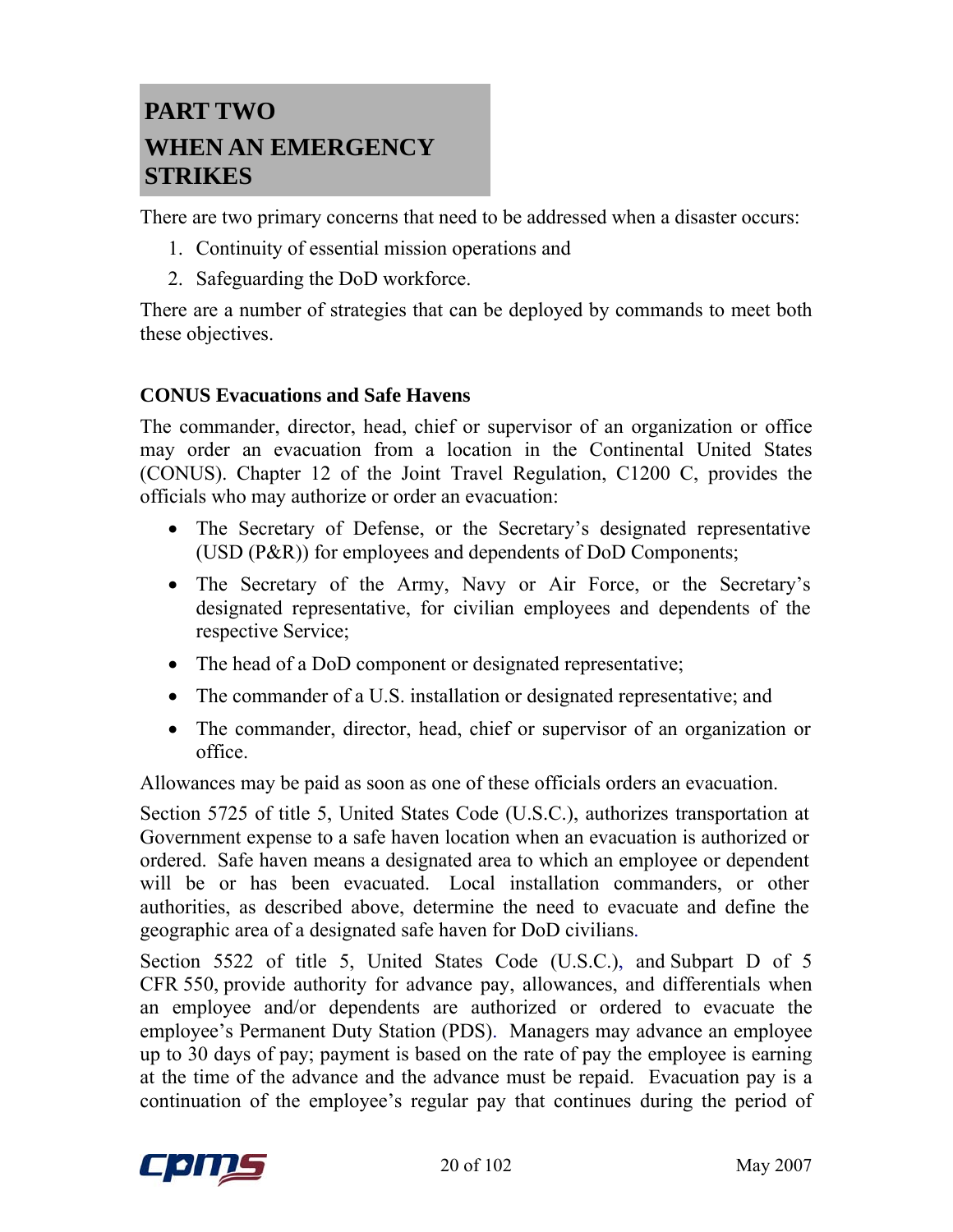time during which the order to evacuate remains in effect and can continue for 180 days. There are three types of payments during an evacuation that may be made to an employee who has received an order to evacuate. These payments include advance pay, evacuation pay, and special allowances. An evacuee can receive advance pay (salary, allowances and differentials), evacuation pay (salary, allowances and differentials), and special allowances (travel expenses, per diem, and reimbursement for other direct added expenses incurred), depending on the situation.

Employees (and their dependents) may receive the maximum amount of authorized travel and subsistence expenses for the first 30 days of an evacuation. After 30 days, the amount of subsistence expenses shall be reduced to 60 percent for the duration of the evacuation not to exceed 180 days.

A message is transmitted annually by the Per Diem Travel and Transportation Allowance Committee providing CONUS evacuation entitlements. The message for the current fiscal year may be found at <http://www.cpms.osd.mil/disasters> in the "Evacuation Authorities" sub-tab. A line of accounting data to fund travel and transportation entitlements must be updated at the beginning of each fiscal year. Management should also identify authorities and procedures for notifying personnel of evacuation and the next steps to guide the installation population through the event. Processes for flow of information to and from decision makers to and from personnel and family members must be identified. Leadership must identify pre-established multiple evacuation/safe haven destinations and familiarize the work force with these locations and procedures.

For DoD employees to be eligible for evacuation payments an evacuation order must be issued by one of the authorized DoD officials. An evacuation ordered by local civil authorities does not authorize evacuation payments for DoD employees.

Evacuation allowances may be paid for up to 180 days, as determined by the order authorizing official. If a situation of imminent danger occurs at the initial safe haven, a subsequent evacuation may be ordered from the safe haven not to exceed 180 days after the subsequent order. For example, if an employee has received evacuation payments for 3 weeks and is subsequently evacuated to another safe haven, a new 180-day period during which evacuation payments may be received begins on the date of the second evacuation order.

Title 5, Code of Federal Regulations (CFR) was amended to include section 550.409 which addresses evacuation payments during a pandemic health crisis. These rules were effective September 18, 2006 and provide that agencies may direct an employee to work from his or her home or alternative location mutually agreeable to the agency and employee, and that the employee's home may be a safe haven during a pandemic health crisis. The ability to designate the home as a safe haven is applicable only during a pandemic. Special allowance payments may also be made by the agency, based upon a case-by-case analysis, to offset the

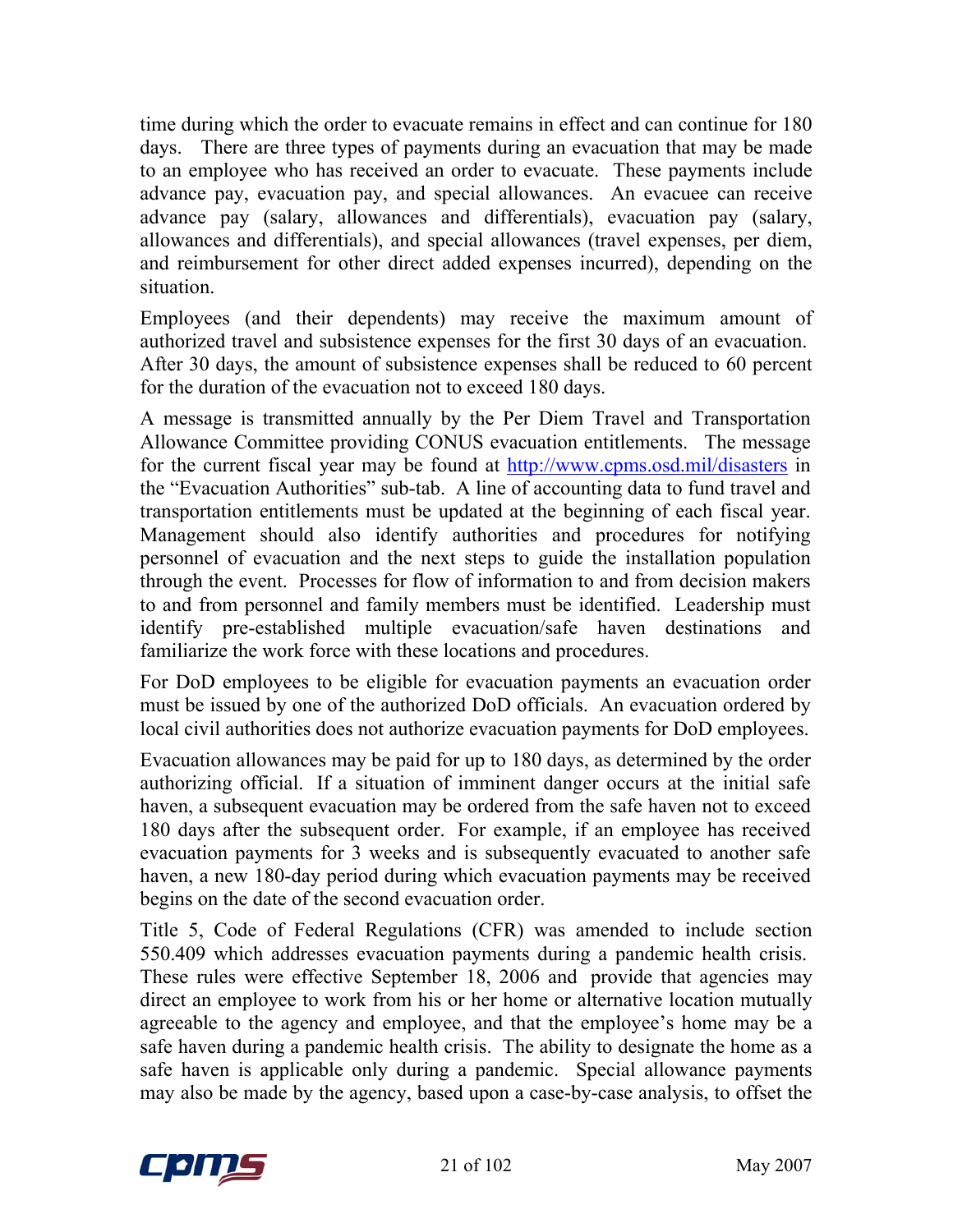<span id="page-21-0"></span>direct added expenses incidental to performing work from home or mutually agreed upon alternative location during a pandemic health crisis.

# **References:**

- **(a)** Sections 5522-5524 of title 5, United States Code
- **(b)** Section 5725 of title 5, United States Code
- **(c)** Title 5, Code of Federal Regulations, Section 550 Subpart D
- **(d)** JTR Chapter 12

# **Evacuees Return to Work at Permanent Duty Station (PDS) but Home Is Uninhabitable**

The Office of Personnel Management (OPM) has interpreted its evacuation regulations so that an evacuated employee who is returned to the Permanent Duty Station (PDS) may be paid per diem while working at the PDS if the employee's residence is uninhabitable. In such cases, the employee's dependents may continue to receive per diem at the safe haven.

Normally, travel allowances would not be payable if the employee is working at the PDS. However, if an employee's home is uninhabitable, an agency may use the special allowance authority in OPM's regulations at 5 CFR 550.405 to pay subsistence expenses (including lodging) for the employee. The authority to pay subsistence expenses under 5 CFR 550.405 is discretionary and may be applied regardless of whether the lodging is within (or outside of) the boundaries of the duty station.

#### **References:**

- **(a)** Sections 5522-5524 of title 5, United States Code
- **(b)** Title 5, Code of Federal Regulations, Section 550 Subpart D
- **(c)** Joint Travel Regulations, Appendix I, Part B, Section 550.407(d)

#### **Work Assignments**

Section 7106(a)(2) of title 5 United States Code, provides management officials with the statutory right to direct employees and to assign work to them. Subsection (D) of this reference specifically gives management officials the right to take whatever actions may be necessary to carry out the agency mission during emergencies. Thus, management officials have a clear statutory authority to reassign, relocate, or detail employees and to make temporary work assignments, as necessary, to meet the needs dictated by the crisis situation. Employees who disagree with any such assignments must comply with the assignment at the time

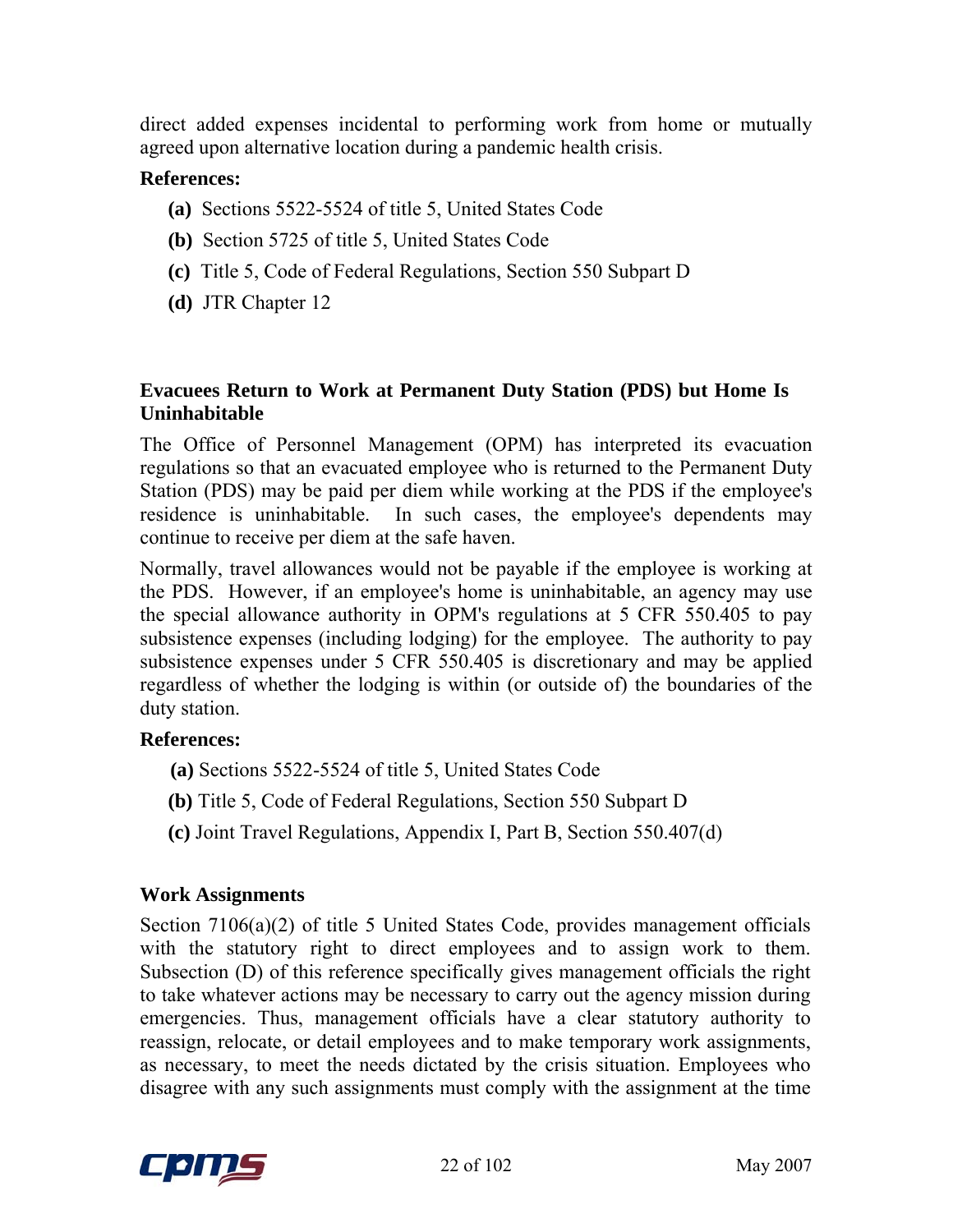<span id="page-22-0"></span>the direction is given, with any appeals or grievances to be filed and acted upon at the earliest practicable time thereafter.

For bargaining unit employees, applicable Federal Labor Relations Authority case law has established that the right to assign work includes the right to determine the particular duties and work that will be assigned, the particular employees to whom the duties and work will be assigned, when such assignments will occur, and when the work will be performed. Included in this right is the authority to determine the particular qualifications and skills needed to perform the work and to make judgments as to whether employees meet those qualifications requirements.

# **Reference:**

Section 7106(a)(2) of title 5, United States Code

# **Work Schedules**

Full-time employees within DoD have a basic administrative workweek of 40 hours, unless they are working under an approved alternate work schedule (AWS) exception, such as a flexible or compressed schedule.

For employees on a regular tour of duty, references (a) and (b) require that each employee's tour of duty be scheduled in advance of the administrative workweek over a period of not less than one week, consisting of five consecutive workdays, with the same working hours in each day. During contingencies and emergencies, management officials have the authority under subsection  $(a)(3)$  of reference  $(a)$ to change work schedules to meet mission requirements without regard to these scheduling requirements. This authority should be used only when necessary, and, to the extent possible, affected employees should be informed of the reasons for the schedule changes as well as the expected duration of such changes.

Management officials also have the authority, under reference (a), to terminate AWS, whether flexible or compressed work schedules, when they determine that continuation of such schedules would have an adverse impact on mission. This authority may be exercised in connection with contingencies and emergencies, but should be used only when essential.

For alternative work schedules covered by a negotiated agreement with bargaining unit employees, section  $(c)(3)(A)$  of reference  $(c)$  requires that the agreement be reopened to seek termination of the schedule involved. Since the Federal Employees Flexible and Compressed Work Schedules Act of 1982 intends the establishment and termination of alternative work schedules to be fully negotiable, management cannot assert a management right as a basis for terminating an alternative schedule that has been negotiated. Before reopening an agreement to seek termination of an alternative work schedule, management should review the existing agreement to determine whether it already provides sufficient leeway to make adjustments required to accomplish the mission dictated by the contingency

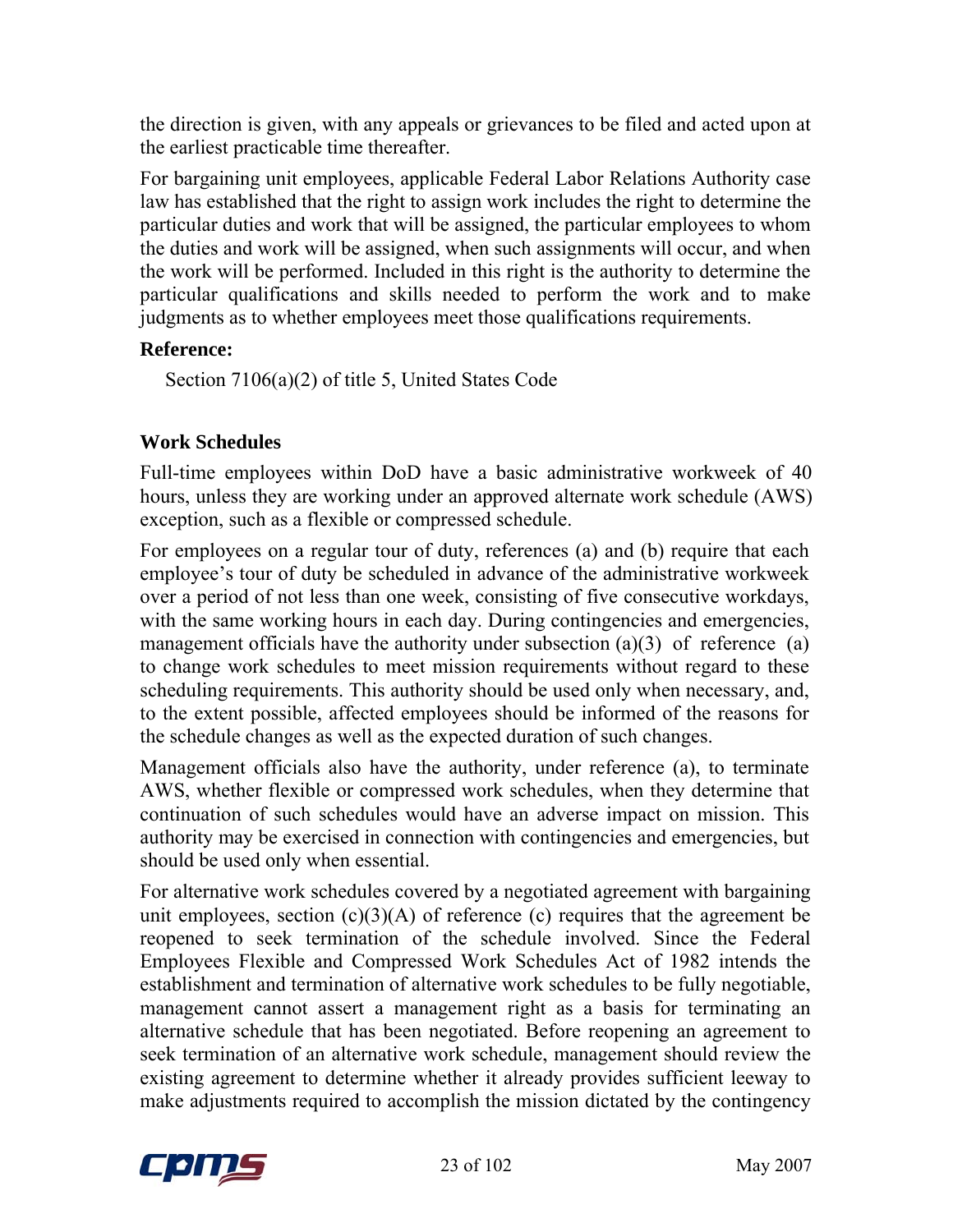<span id="page-23-0"></span>or emergency.

If the agreement must be reopened, and there is insufficient time to complete bargaining before the alternative schedule must be terminated, management must establish that the agency's ability to effectively and efficiently carry out its mission is being impeded by the lengthy negotiations. If bargaining is not completed before the schedule is terminated, negotiations must be continued after the termination has been effected. Any agreement reached under these circumstances should be applied retroactively, if practical.

If impasse is reached in bargaining with respect to terminating an alternative work schedule, the impasse is presented to the Federal Service Impasses Panel for resolution. The Panel is required to take final action in favor of the agency if there is evidence that an alternative work schedule has caused adverse agency impact. The Panel encourages the agency to present information on the methodology used to collect the evidence to support its determination that there is adverse agency impact. The Panel also expects that the agency would rely on evidence from the time period when there is adverse impact, rather than on evidence collected after the fact.

#### **References:**

- **(a)** Section 6101 of title 5, United States Code
- **(b)** Title 5, Code of Federal Regulations, Section 610.121
- **(c)** Section 6131 of title 5, United States Code

# **Telework**

Arrangements for employees to telework at home or at an alternate work location are particularly appropriate when traditional worksites have been evacuated as a consequence of emergencies or access is restricted for social distancing purposes. Managers and employees are encouraged to implement telework agreements to the maximum extent possible within the parameters of each DoD Component's telework policy. Information about implementing telework efficiently and effectively is available at the GSA/OPM website, www.telework.gov and the Defense Civilian Personnel Management website, http://www.cpms.osd.mil/. Information regarding the impact of a Pandemic on telework is available on the OPM website [www.opm.gov.](http://www.opm.gov/)

A sample telework agreement can be found in Appendix E.

# **References**

DoD Instruction 1035.01, "Telework Policy," April 3, 2007

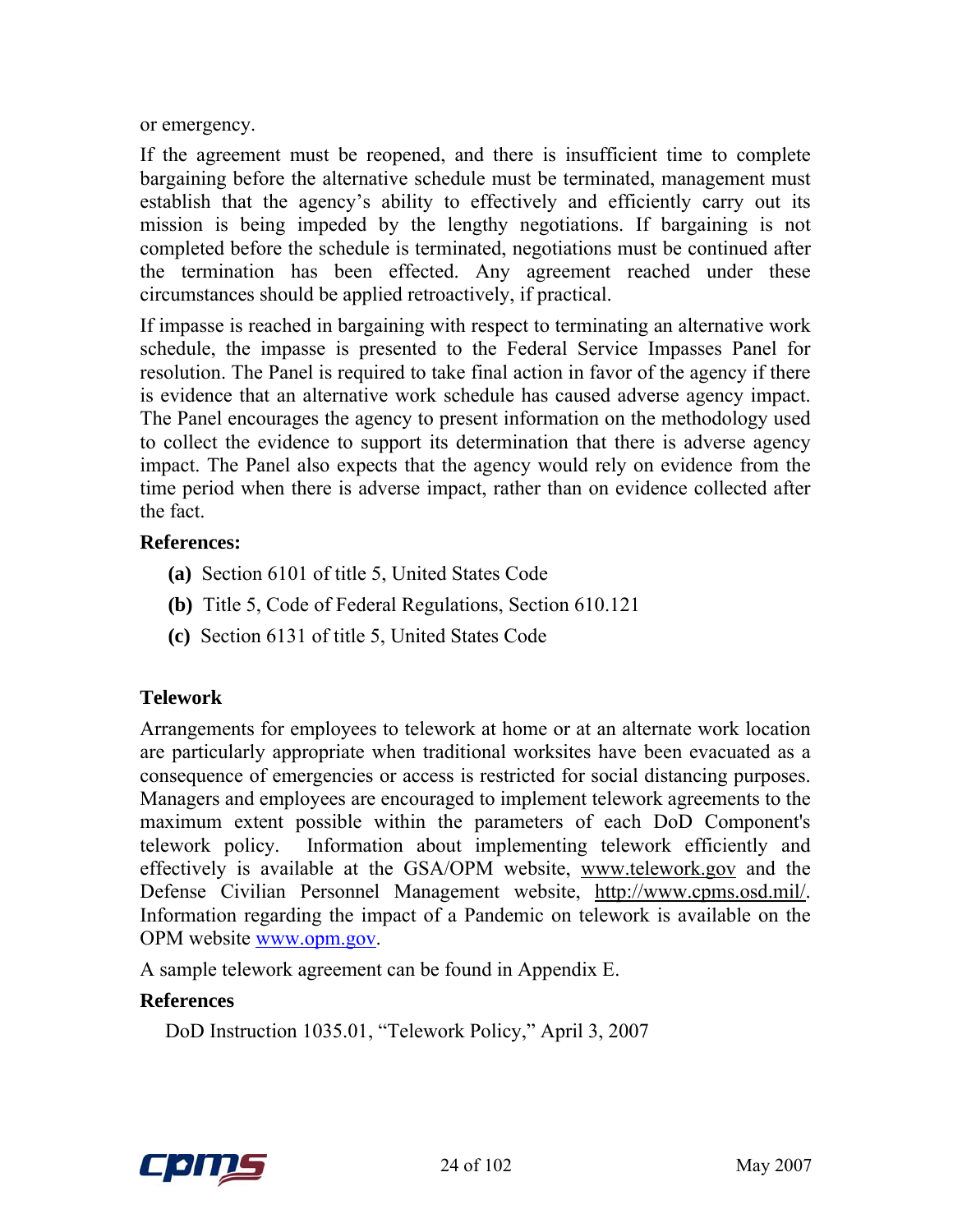#### <span id="page-24-0"></span>**Administrative Dismissal of Employees**

Commanders and Heads of Activities are provided the authority to close all or part of an activity and to administratively excuse the civilian workforce. Information on this authority may be found in the reference below. This authority may be used when there is an unanticipated curtailment of operations or unforeseen interruptions of transportation or building services. While this authority has traditionally been used in connection with extreme weather and natural disasters, it is intended to enable management officials to address all situations involving severe conditions or disruptions of normal operations. Thus, it is equally applicable throughout the broad range of contingencies and emergencies with which DoD deals.

When exercising administrative dismissal authority, management officials have the discretion to excuse all or any portion of the civilian workforce. Specific organizations, such as those responsible for snow removal, fire protection, or physical security, may be excluded. Section SC610.3.4 of DoD 1400.25-M, "DoD Civilian Personnel Manual," reference below, requires that these employees be identified in advance and notified that they are expected to report for, or remain at, work during emergency situations unless otherwise notified. In addition, specific employees may be designated as mission essential, based on the circumstances of a particular contingency or emergency situation, and excluded from the group dismissal. To the extent possible, these employees should also be identified and notified in advance. Even with the best planning, however, such advance notification will not always be possible and is not mandatory. Administrative dismissal authority is discretionary on the part of management officials and is not an employee entitlement.

Administrative dismissal authority is intended for use during short periods of time, normally not to exceed three consecutive workdays. Section SC610.3.3.3 of the below reference prescribes procedures that must be followed when the group dismissal is approved beyond three days. Regardless of the duration of a particular group dismissal, management officials may need to change designations of emergency or mission essential employees. While this should be addressed through standard operating procedures to the extent possible, management officials have the discretion to change such designations throughout the course of the contingency or emergency.

Section SC610.3.2.4 of the reference provides that, in geographical areas where contingency or emergency situations affect more than one Defense activity, the Commander or Activity Head employing the largest number of civilian employees shall make the determination as to whether an emergency exists and assess the appropriateness of authorizing administrative dismissal of employees. Decisions by other Commanders and Heads of Activities in the area that are at variance with this decision must be coordinated with the commander or head of activity responsible for making the area-wide decision. Coordination with non-DoD

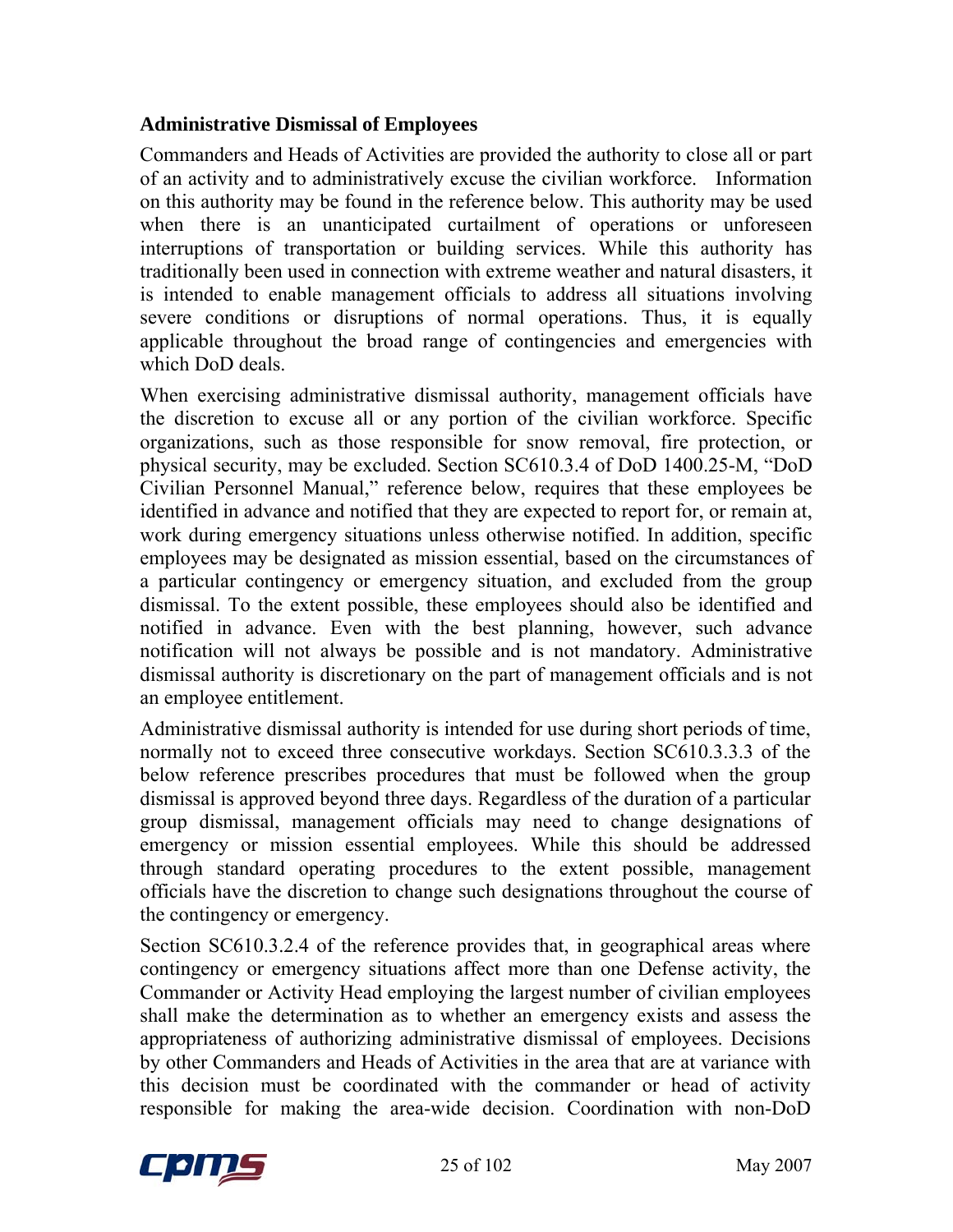<span id="page-25-0"></span>Federal installations in the area should be undertaken through Federal Executive Boards or similar organizations of Federal officials.

Within the Washington, DC, metropolitan area (i.e., duty stations within the Washington Capital Beltway), management officials should follow the Washington, DC, Emergency Dismissal or Closure Procedures, as administered by the DoD Component or Washington Headquarters Services, as appropriate.

#### **Reference:**

 DoD 1400.25-M, "DoD Civilian Personnel Manual," December 1996, Subchapter (SC) 610

# **Excused Absence**

The reference document below authorizes management officials, consistent with delegations of authority by DoD Component Heads, to excuse employees from duty for brief periods of time without loss of pay or charge to other paid leave. Excused absence differs from administrative dismissal in that it is to be authorized on a case-by-case basis for individual employees.

While Section SC630.7.4 of the below reference lists the more common situations in which excused absence may be granted, that list is not intended to be allinclusive.

Circumstances associated with contingency and emergency situations may well warrant use of excused absence authority. Examples of such circumstances include the inability to report for duty because of disruptions in transportation services or personal situations related to the contingency or emergency situation requiring the employee's immediate attention away from the duty station.

Section SC630.7.2 of the below reference provides that authority to grant excused absence should be delegated to the lowest practical level. Management officials should refer to their DoD Component's policies to determine the specific level to which this authority has been delegated. During a contingency or emergency, management officials having approval authority should review all requests for excused absence and make individual approval decisions based on the specific circumstances of each employee's situation. Management officials also have the authority to approve excused absence without a specific request from an employee when they determine that the employee's situation warrants it.

#### **Reference:**

 DoD 1400.25-M, "DoD Civilian Personnel Manual," December 1996, Subchapter (SC) 630 Pay/Leave

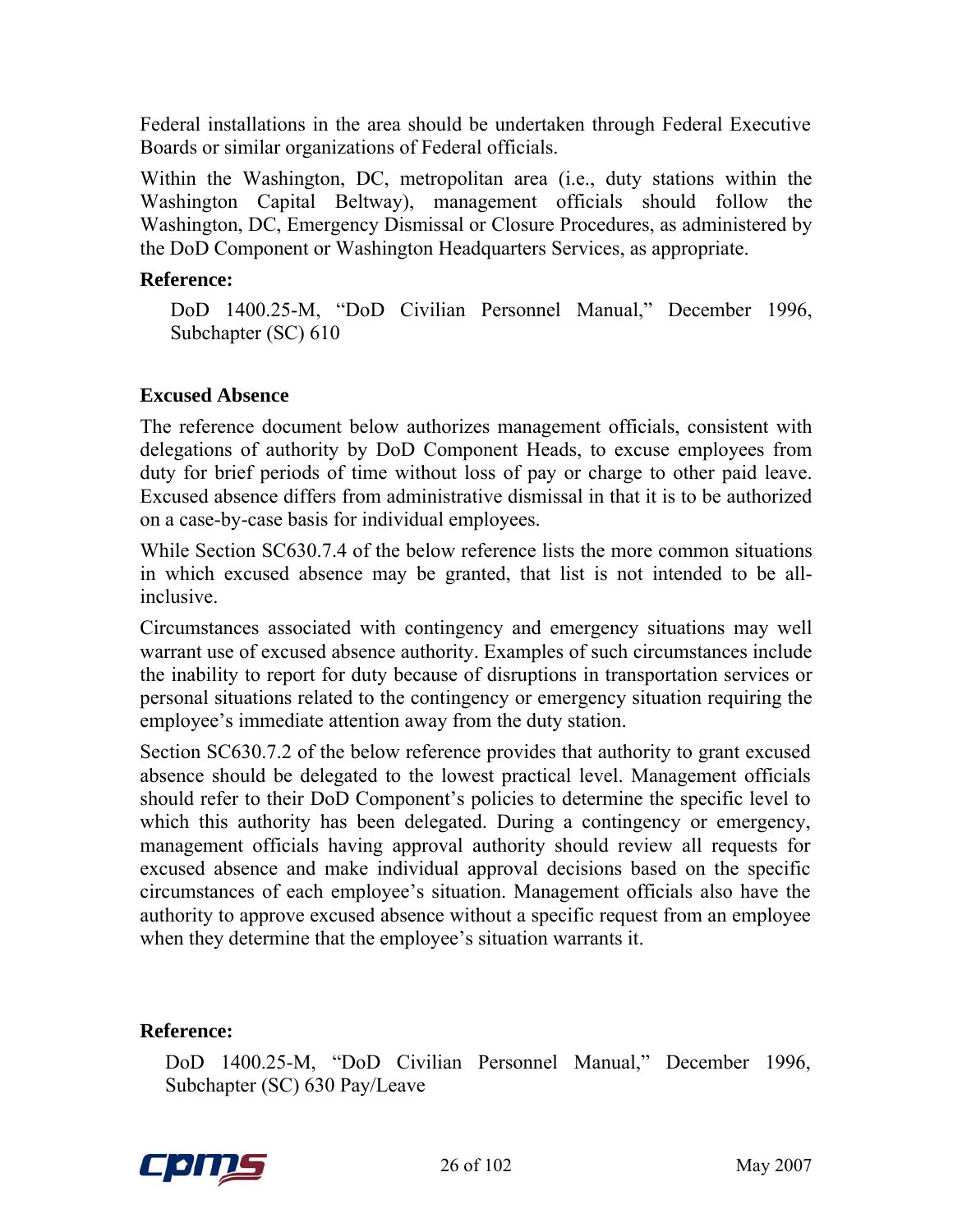# <span id="page-26-0"></span>**Premium Pay Limitations**

Reference (a) limits an employee's aggregate rate of pay (including base pay and premium pay) for any pay period to the greater of the biweekly rate of pay for GS-15, step 10, or equivalent, or Level V of the Executive Schedule. This limitation requires that an employee's basic pay plus premium pay for overtime work (including compensatory time off), night work, standby duty, and work on Sundays or holidays be calculated each pay period. No premium payments may be made when an employee's pay exceeds the biweekly pay limitation. Reference (a) provides further, however, that this biweekly limitation does not apply to work performed in connection with an emergency that involves a direct threat to life or property or work that is critical to the mission of the agency. In such emergencies, General Schedule, (including law enforcement officers) and National Security Personnel System (NSPS) employees, performing work directly related to an emergency situation may receive premium pay as long as the annual total (basic pay plus premium pay) does not exceed the greater of the annual rate for GS-15, step 10, or equivalent or Level V of the Executive Schedule. By administrative extension, the emergency authority to apply an annual limitation instead of a biweekly one also applies to nonappropriated fund payband employees.

Under regulations prescribed by the Office of Personnel Management in reference (b) Heads of Agencies are delegated the authority to determine the existence of an emergency. Within DoD, this authority has been further delegated through reference (c) to officials who exercise personnel appointing authority (normally the head of an installation or activity). The authority is delegated through, and subject to the authority of, the DoD Components.

Management officials exercising this authority must identify the employees covered by the waiver. Employing activities must then notify the servicing payroll offices in writing. Waivers granted under this authority are to be terminated when the work in connection with the emergency has been completed. Similar provisions covering NSPS employees are in reference (d).

Once an emergency is declared, the Defense Finance and Accounting Service (DFAS) procedures require that the installation or activity send the payroll office a list of eligible employees via the Electronic Data Management (i.e., imaging) at the DFAS toll free number of 866-401-5849. The memorandum must contain the names and social security numbers of affected employees and give the starting and ending dates of the emergency. If the ending date is not known at the time the supervisor submits the list to DFAS, he or she must submit a second memorandum at the time the emergency terminates.

Employees paid under the Federal Wage System are not subject to the premium pay limitations of reference (a). Fair Labor Standards Act overtime is not subject to the limitation on premium pay reference (d).

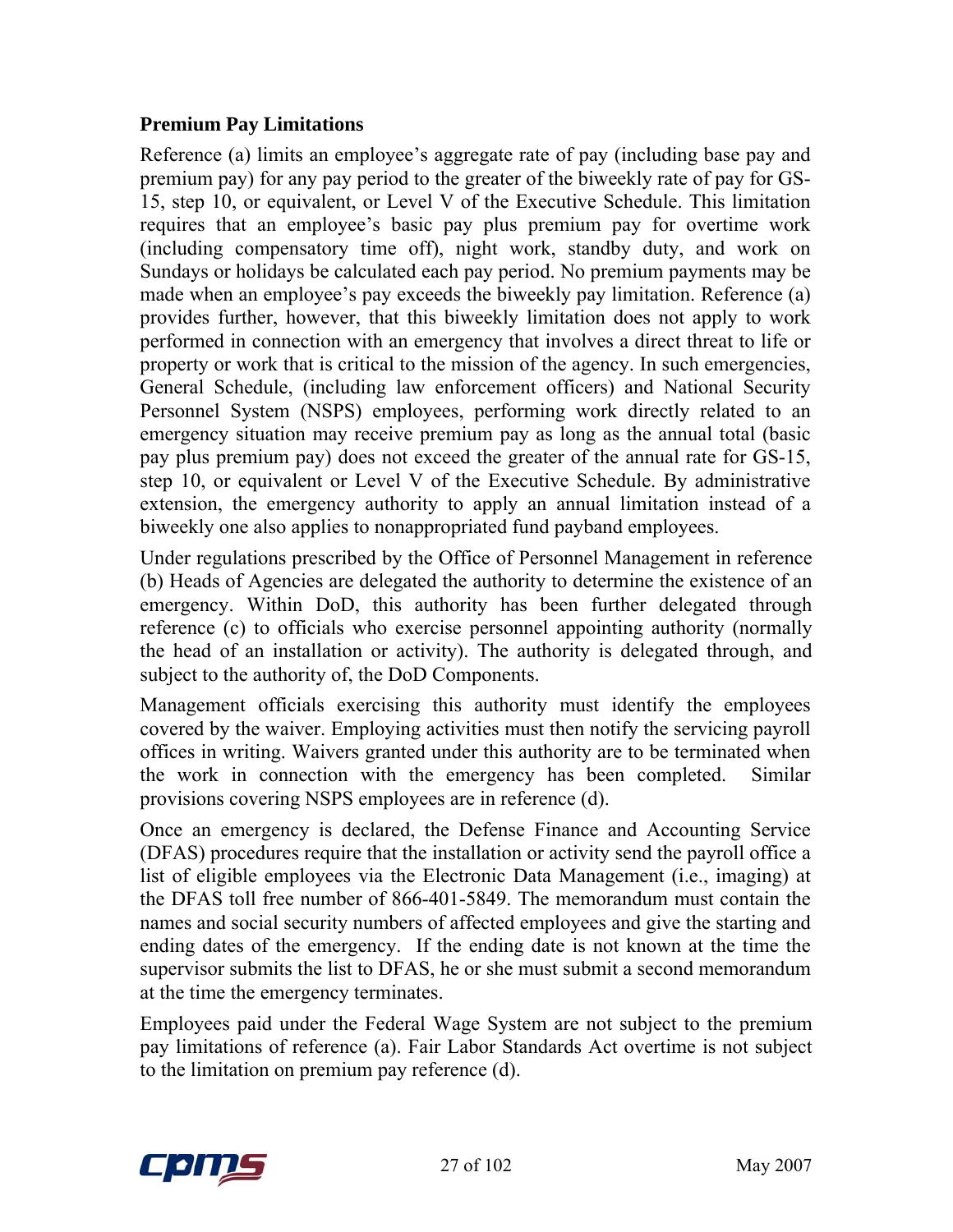#### <span id="page-27-0"></span>**References:**

- **(a)** Section 5547 of title 5, United States Code
- **(b)** Title 5, Code of Federal Regulations, Section 550.106(a)
- **(c)** DoD 1400.25-M, "DoD Civilian Personnel Manual," December 1996, Subchapter (SC) 550, Section SC550.3.1.1
- **(d)** Title 5, Code of Federal Regulations, Section 9901.361.

#### **Hostile Fire Pay**

Reference (a) provides authority to pay hostile fire pay to civilian employees. The authority allows payment of \$150.00 per month to a civilian employee who:

(1) was subject to hostile fire or explosion of hostile mines;

(2) was on duty in an area in which the employee was in imminent danger of being exposed to hostile fire or explosion of hostile mines and in which, during the period on duty in that area, other civilian employees were subject to hostile fire or explosion of hostile mines; or

(3) was killed, injured, or wounded by hostile fire, explosion of a hostile mine, or any other hostile action.

The Principal Deputy Under Secretary of Defense (Personnel and Readiness) has the authority to designate areas where DoD civilian employees are subject to hostile fire. Within those designated areas, local Commanders or Heads of Installations may certify that an employee, or group of employees, meets one of the criteria above and thereby authorize hostile fire pay. An employee who is receiving a post differential under reference (b) for exposure to political violence or is receiving a danger pay allowance under reference (c) is not eligible for hostile fire pay.

Hostile fire pay is not prorated. Any employee certified by the appropriate management official will receive the full monthly payment. Additionally, an employee who was injured or wounded by hostile fire, and who was hospitalized for the treatment of the injury or wound may be paid hostile fire pay for not more than three additional months during a related hospital stay.

#### **References:**

- **(a)** Section 5949 of title 5, United States Code
- **(b)** Section 5925 of title 5, United States Code
- **(c)** Section 5928 of title 5, United States Code

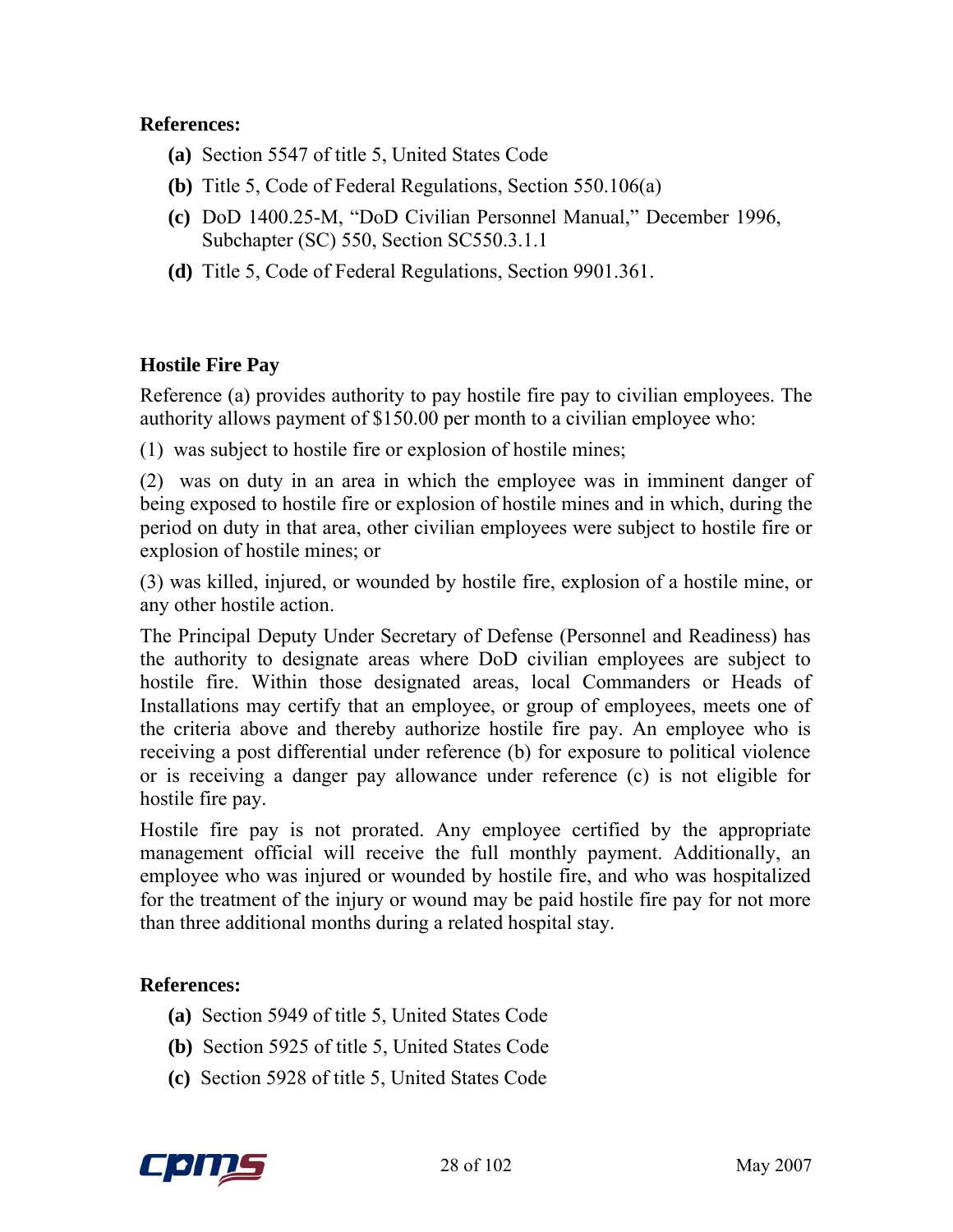#### <span id="page-28-0"></span>**Restoration of Annual Leave**

Reference (a) establishes limits on the amount of annual leave that employees may carry over from one leave year to the next. Leave in excess of these limits is normally forfeited and lost by the affected employees. When an employee is prevented from using scheduled annual leave, however, because of an exigency of the public business, subsection  $(d)(1)(B)$  of reference (a) authorizes restoration of the forfeited leave for future use by the employee. Within DoD, reference (b) requires that Heads of DoD Components delegate responsibility for determining the existence of an exigency to the lowest practical level. Those who have been delegated this authority are also responsible for establishing the termination date of the exigency. This termination date establishes the time frame within which employees must use any restored leave.

During a contingency or emergency of broad proportion, the determination that an exigency exists may be made by the President, at the highest levels of DoD, or by a DoD Component Head. In such cases, guidance for application of the leave restoration provisions will be issued on a DoD-wide or Component-wide basis. In other instances, those with delegated authority should make the appropriate determination. It is the supervisor's responsibility to determine which employees are eligible for leave restoration.

#### **References:**

- **(a)** Section 6304 of title 5, United States Code
- **(b)** DoD 1400.25-M, "DoD Civilian Personnel Manual," December 1996, Subchapter (SC) 630, Section SC630.4

# **Hiring Flexibilities**

A number of hiring flexibilities exist that may be used during contingencies and emergencies. Although most of the hiring authorities are available for immediate use by the authorized Department official, some require delegation by the Office of Personnel Management (OPM) based on determination of a government-wide or agency-specific need. When a contingency or emergency affects more than one DoD activity, or otherwise has broad impact within the Department, the Civilian Personnel Management Service will initiate a request for delegation from OPM of the applicable hiring authority on behalf of all affected DoD organizations. For contingencies and emergencies affecting a single DoD organization or having only local impact, management officials of that organization should pursue any additional flexibilities beyond those currently available through their servicing human resources office.

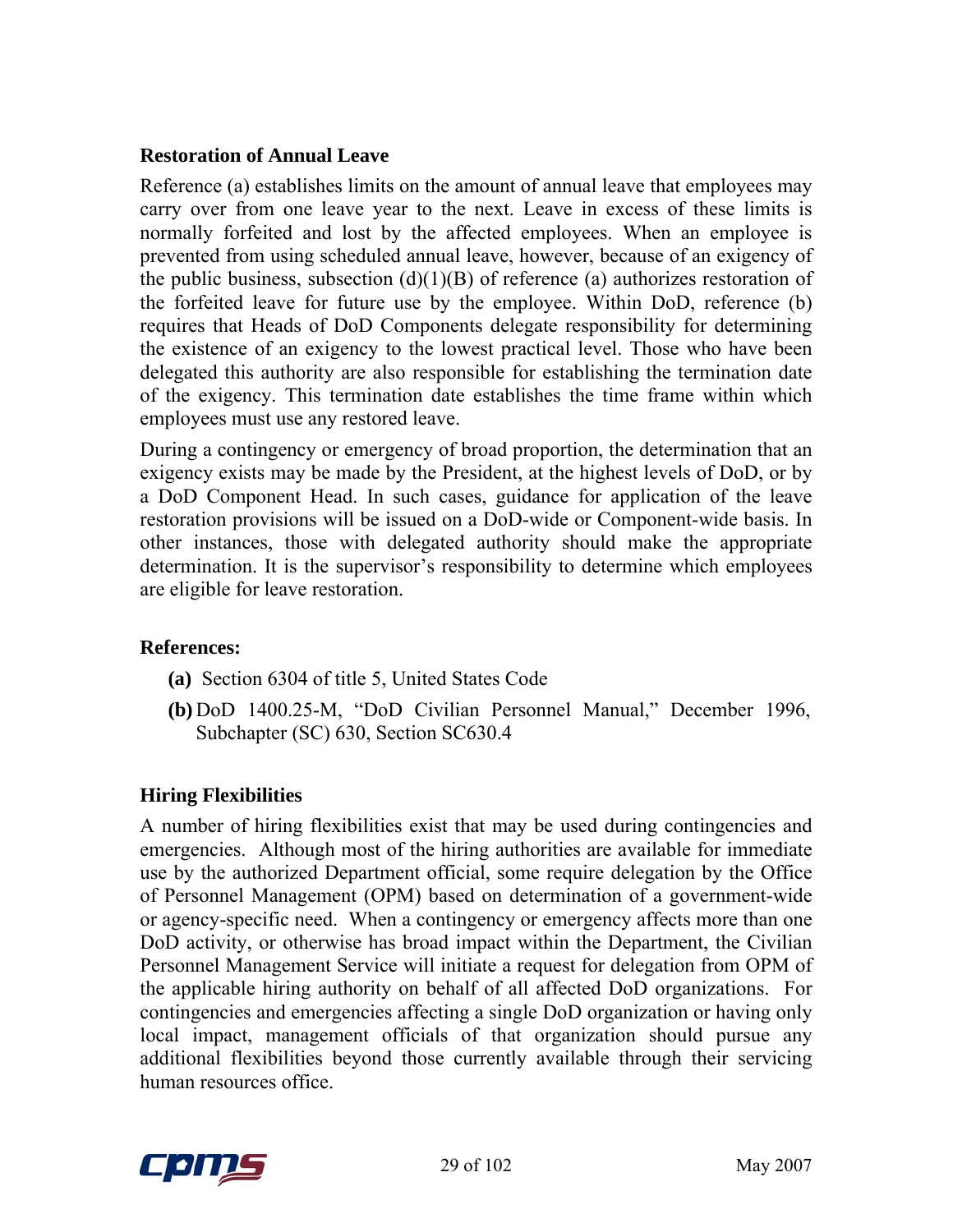Please consult the specific regulation or DoD policy for clarifying information on use of each authority. A brief summary of authorities follows:

#### **Emergency Hiring Authorities**

**30-Day Critical Need Appointments (5 CFR 213.3102(i)(2))** – This authority may be used to immediately appoint individuals with specialized knowledge, skills, abilities or competencies to address the emergency while DoD Components explore other longer-term staffing options. Initial appointments may be for 30 days and may be extended for an additional 30 days. Individuals may not be employed under this authority for more than 60 days in a 12-month period. Additionally, the authority may not be used to extend an existing temporary appointment.

**1-Year Temporary Emergency Need Appointments (5 CFR 213.3102(i)(3))** - DoD Components may make excepted appointments under this authority provided the Office of Personnel Management has authorized government-wide or DoD use of the authority in response to an emergency situation (e.g., pandemic influenza, natural disaster). Appointments may be for up to 1 year with an additional year extension unless the authorizing guidance states otherwise. Time limitations typically do not apply to seasonal and intermittent work schedules (see 5 CFR 213.104). In the event of an emergency, CPMS will request this hiring authority from OPM.

**Robert T. Stafford Disaster Relief and Emergency Assistance Act (P.L. 93-288, as amended)** – This authority allows the hiring of temporary staff, experts, and consultants to provide disaster relief during emergencies declared by the President. Components should consult legal staff regarding use of this authority.

# **Non-Competitive and Excepted Service Hiring Authorities**

**Highly Qualified Experts (5 U.S.C. 9903)** – This authority allows eminent experts in occupational fields of critical importance to be appointed for up to 5 years, with the possibility of a one-year extension, to promote the Department's national security mission. The DoD policy for this authority may be found at: [http://www.cpms.osd.mil/ASSETS/B6808E90F6FD4367977B9C5CB](http://www.cpms.osd.mil/ASSETS/B6808E90F6FD4367977B9C5CBCC05587/hqe_jun272006.pdf) CC05587/hqe\_jun272006.pdf

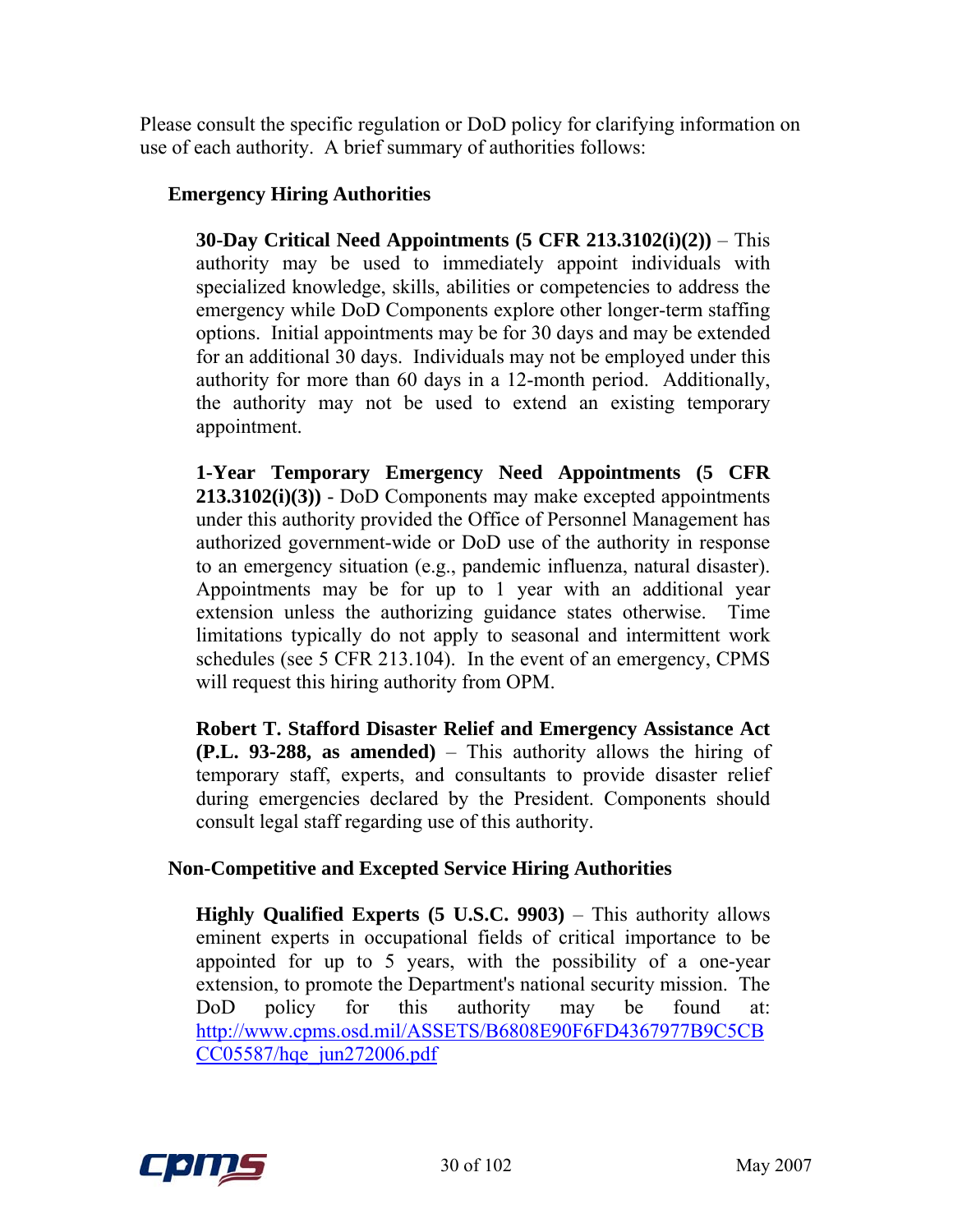**Experts and Consultants (5 CFR 304)** – This authority allows experts and consultants with a high degree of knowledge and expertise in particular areas to be appointed on an intermittent or temporary basis.

**Veterans Recruitment Authority (5 CFR 307)** – Appointments may be made to eligible veterans to any position in the competitive service at grade levels up to and including GS-11 or equivalent provided qualification requirements are met. Appointees are hired under excepted appointments to positions that are otherwise in the competitive service. After two years of satisfactory service, the employee must be converted to career or career-conditional appointment, as appropriate.

**30% Disabled Veterans (5 CFR 316.302, 5 CFR 316.402, and 5 CFR 315.707)**- Veterans with a compensable service-connected disability of 30% or more may be appointed on a term and temporary basis and converted to a permanent position. Eligibility and qualification criteria must be met.

**Intergovernmental Personnel Act (IPA) Assignments (5 CFR 334)** – The authority may be used to temporarily assign employees between Federal agencies and State, local, and Indian tribal governments, institutions of higher education and other eligible organizations. Assignments may be made for up to 2 years and may be extended for up to 2 more years. Written agreements must be signed by all parties prior to the assignment.

**Local physicians, surgeons, nurses (5 CFR 213.3102(n))** – Schedule A appointing authority. Individuals are employed under contract or on a part-time or fee basis.

**Health Care Professionals (38 U.S.C. 7403(g))** – Components may appoint certain health care professionals as listed under 38 U.S.C.  $7403(a)(2)$  and amended by P.L. 109-289. A copy of the DoD delegation authority may be found at: [http://www.cpms.osd.mil/ASSETS/C0F99763ED254B1B85E57A41B](http://www.cpms.osd.mil/ASSETS/C0F99763ED254B1B85E57A41BE977D79/redelegation_authority_032706.pdf) [E977D79/redelegation\\_authority\\_032706.pdf](http://www.cpms.osd.mil/ASSETS/C0F99763ED254B1B85E57A41BE977D79/redelegation_authority_032706.pdf)

**Faculty members (5 CFR 213.3102(o))** – Schedule A appointing authority. Faculty members holding full faculty status from accredited colleges and universities may be appointed to scientific, professional,

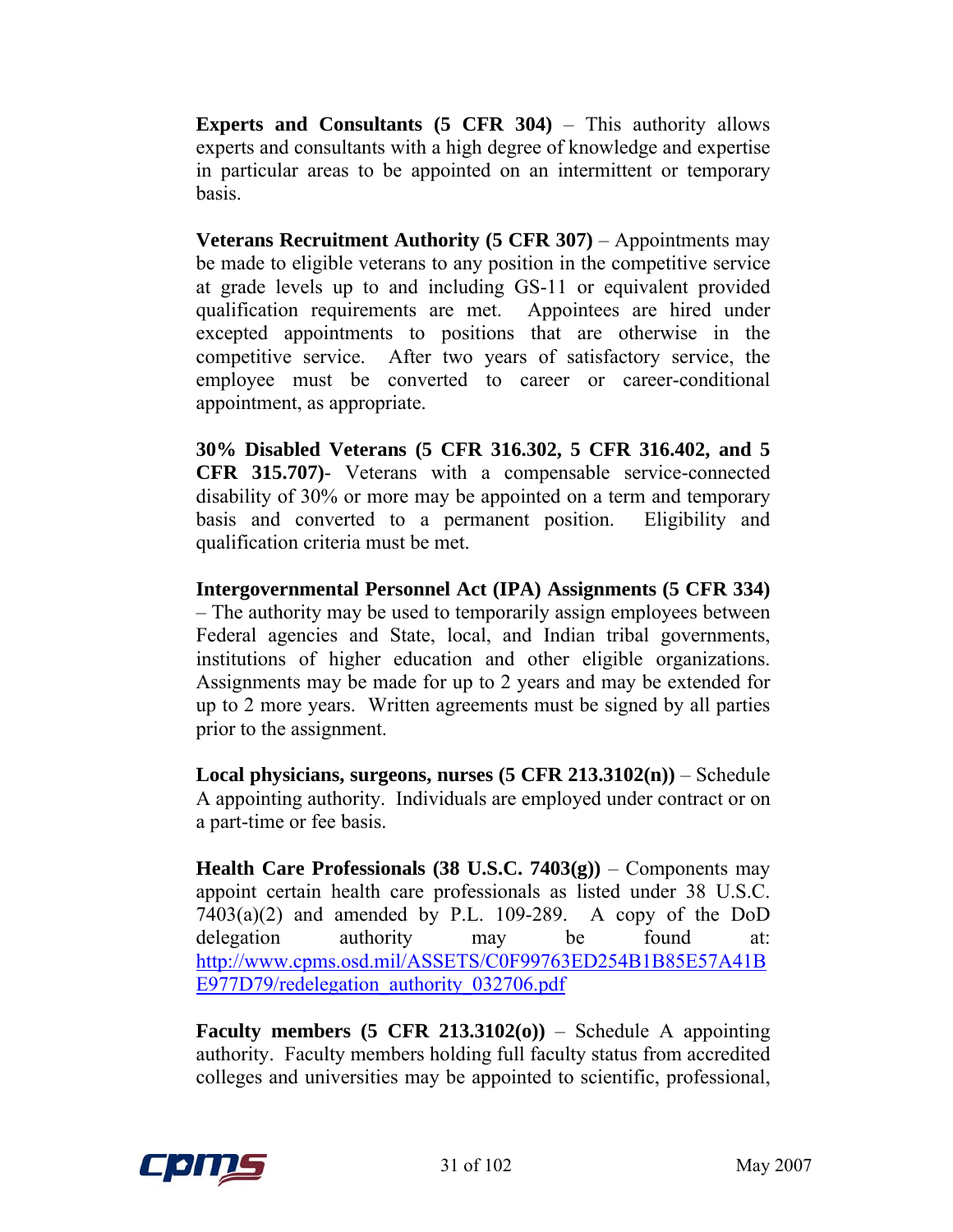or analytical positions. Appointments are limited to 130 working days per year.

**Persons with disabilities (5 CFR 213.3102 (u))** – Schedule A appointing authority. Persons with mental, severe physical and psychiatric disabilities may be appointed on a time-limited or indefinite basis provided all appointment criteria are met.

**Student Temporary Employment Program (5 CFR 213.3202(a))** – Schedule B appointing authority. Students may be appointed to a 1 year appointment that may be extended in 1-year increments. Students must be enrolled or accepted for enrollment in a diploma, certificate, or degree program at an accredited high school, technical or vocational school, 2-year or 4-year college or university, or graduate or professional school. Additional program requirements exist.

**Defense Career Intern Program (DCIP) (5 CFR 213.3202(n))** – Schedule B appointing authority. Individuals are appointed to a 2 year internship at the GS-5, 7, or 9 level or equivalent. Upon successful completion of the program, the individual may be noncompetitively converted to a permanent position in the competitive service. The DoD policy for this authority is located at: [http://www.cpms.osd.mil/ASSETS/11A67A1D94D24A09BAB8F2A0](http://www.cpms.osd.mil/ASSETS/11A67A1D94D24A09BAB8F2A089BD4619/dcip.pdf) [89BD4619/dcip.pdf](http://www.cpms.osd.mil/ASSETS/11A67A1D94D24A09BAB8F2A089BD4619/dcip.pdf) 

#### **Other Useful Hiring Authorities**

**Reemployed Annuitants (5 USC 9902(j))** – Retirees may be reemployed into positions where significant recruiting difficulty exists, the position is of critical importance to the organization, to complete a project or initiative, when the individual has unique or specialized skills, or where mentoring is necessary to less experienced employees. Appointments may be on a time-limited or indefinite basis. Annuitants receive their full salary and annuity. The DoD policy for this authority may be viewed at: [http://www.cpms.osd.mil/ASSETS/3706A7513E9041E4803BE1DEE](http://www.cpms.osd.mil/ASSETS/3706A7513E9041E4803BE1DEECA871F6/employ_annuitants_clar_amend.pdf) CA871F6/employ\_annuitants\_clar\_amend.pdf

Note: A Civil Service Retirement System (CSRS) or Federal Employees Retirement System (FERS) annuitant who elected to remain in CSRS or FERS following a move to the NAF employment system under portability of benefits law is considered a reemployed

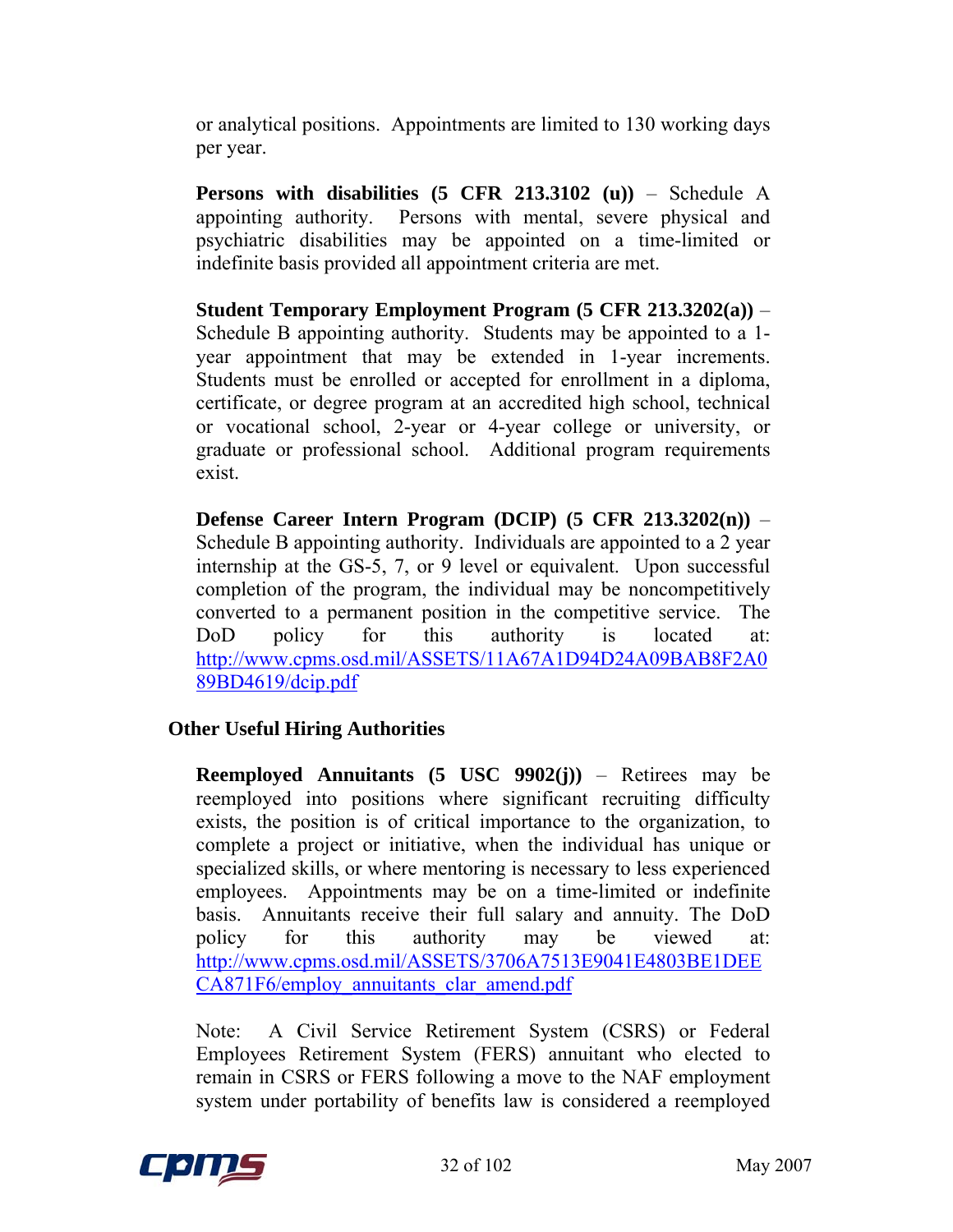<span id="page-32-0"></span>CSRS/FERS annuitant in all future service, whether in a NAF or civil service position. NAF Component regulations apply to individuals who retired under a Nonappropriated Fund retirement plan.

**Direct-Hire Authority (5 CFR 337.201-206) –** A number of government-wide and DoD direct-hire authorities exist. Components may immediately appoint any qualified individual to positions authorized with direct-hire authority after issuing public notice. Rating and ranking of candidates does not apply, nor does veterans' preference. For a list of government-wide direct-hire authorities, visit: <http://www.opm.gov/employ/html/sroa2.asp#directhire>. For more information on DoD direct-hire authorities, visit: [http://www.cpms.osd.mil/fas/staffing/staffing\\_dh.aspx](http://www.cpms.osd.mil/fas/staffing/staffing_dh.aspx)

**Time-limited appointments (5 CFR 316; Subchapter 1950.6.5.2 for NSPS positions):** Temporary and term appointing authorities exist for work that is a non-permanent nature.

# **Performance Appraisal**

References (a) and (b) prescribe the requirements for performance appraisal programs within DoD. Section SC430.API.4.4.1 of reference (a) requires the establishment of an official appraisal period during which performance shall be monitored and for which a rating of record shall be prepared. Appraisal programs must normally designate appraisal periods so employees are provided a rating of record on an annual basis.

Section SC430.API.4.4.2 of reference (a) provides that a rating of record shall be given to each employee as soon as practicable after the end of the appraisal period. It provides further that, when a rating cannot be prepared at the time specified in the appraisal program, the period shall be extended and a rating of record prepared as soon as practicable thereafter. During disasters and emergencies, management officials may extend the rating period and delay the resulting rating of record as necessary and appropriate. While prior notification to employees is not required during these extreme circumstances, they should be officially informed of any extensions or delays immediately after the decision is made.

Section SC1940 of reference (b) prescribes the requirements for the NSPS performance management system, which establishes an annual appraisal period from 1 October through 30 September. In accordance with Section SC1940.2.3, employees covered by NSPS must work under an approved performance plan for a minimum of 90 days in order to be eligible to receive a rating of record. Section SC 1940.9.3.3 provides management with limited discretion to extend the appraisal period beyond 30 September for individuals to meet the minimum period

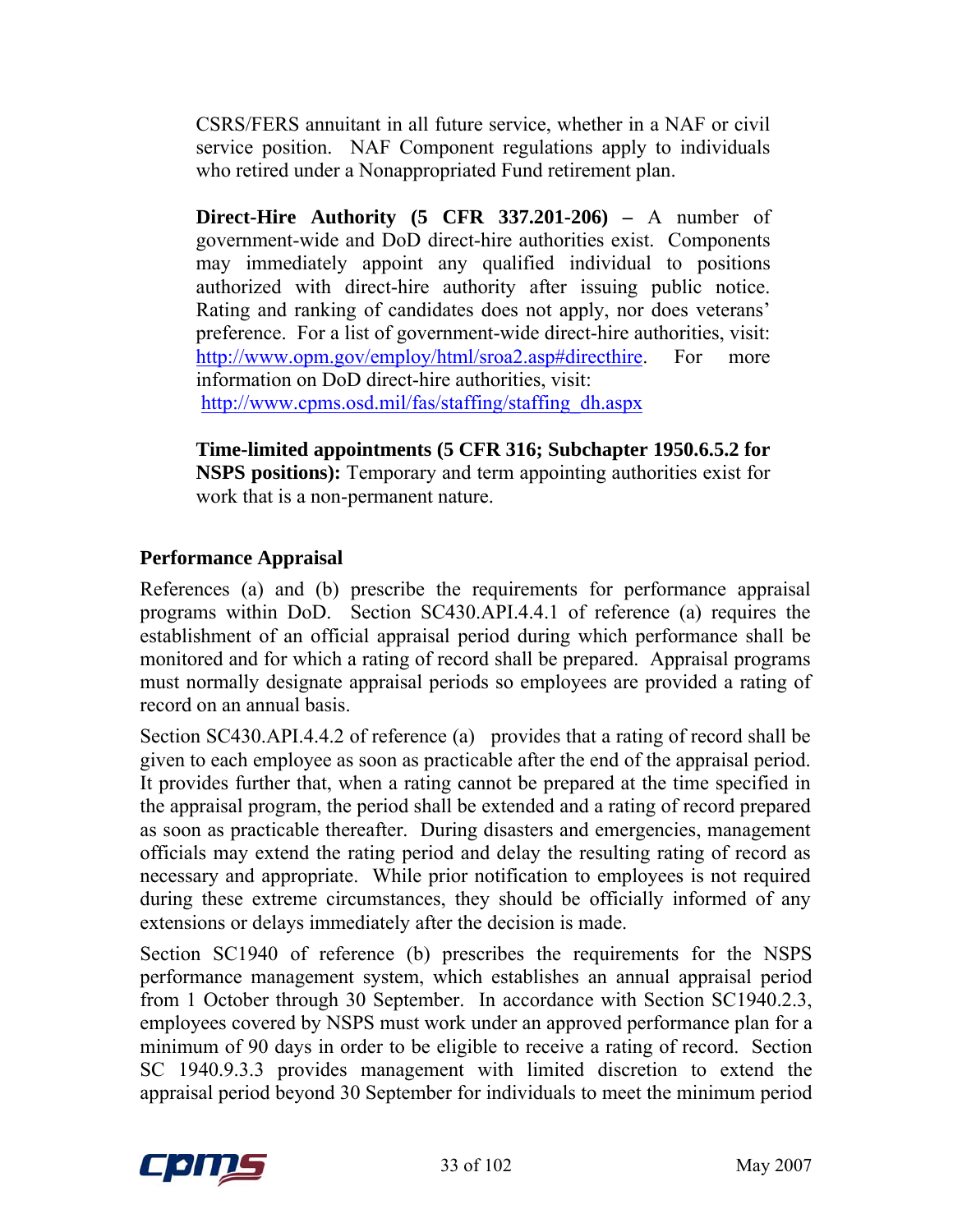<span id="page-33-0"></span>of performance. Should disasters and emergencies disrupt the normal evaluation process affecting the pay pool as a whole, Section SC1940.10.7.3 allows the rating of record standard effective date of January 1 to be extended for unique and unusual circumstances. Such extensions must be effective for the entire pay pool and employees should be notified of the extension as soon as practicable.

# **Reference:**

- **(a)** DoD 1400.25-M, "DoD Civilian Personnel Manual," December 1996 Subchapter (SC) 430
- **(b)** DoD 1400.25-M, "DoD Civilian Personnel Manual," December 1996, Subchapter (SC) 1940 (National Security Personnel System- NSPS)

# **Collective Bargaining**

As a general rule, the Federal Labor Relations Authority (FLRA) has held that, prior to implementing a change of employment conditions for bargaining unit employees, an agency is required to provide the exclusive representative with notice and an opportunity to bargain over those aspects of the change that are within the duty to bargain. The reference, however, provides that an agency may take whatever actions are necessary to carry out its mission during emergencies. In such cases, the FLRA has recognized that there may be instances where the agency may implement a change due to an emergency situation and bargain with the union on a post-implementation basis.

During a disaster or emergency, management officials may take actions requiring an immediate response even if conditions of employment of bargaining unit members are affected. In such cases, the union should be advised of the immediate changes being made and offered an opportunity for post implementation bargaining at the earliest possible date. Any agreement reached during this bargaining should be applied retroactively, if practical.

Management officials must be careful when considering unilateral changes under emergency conditions. In each instance, the official making the decision must determine that the emergency necessitates immediate action. If an unfair labor practice charge is filed, the official making the decision must be prepared to establish that an "overriding exigency" required an immediate response. All aspects of the decision-making process should be fully documented throughout, and the documentation should be retained until post-implementation bargaining is completed.

It is more likely during a contingency or emergency that exigencies will arise that do not require an immediate response, but do require a response from the agency in the near future that will affect conditions of employment. Under these circumstances, there should be adequate time to notify the union about the impending change in conditions of employment and an opportunity to bargain.

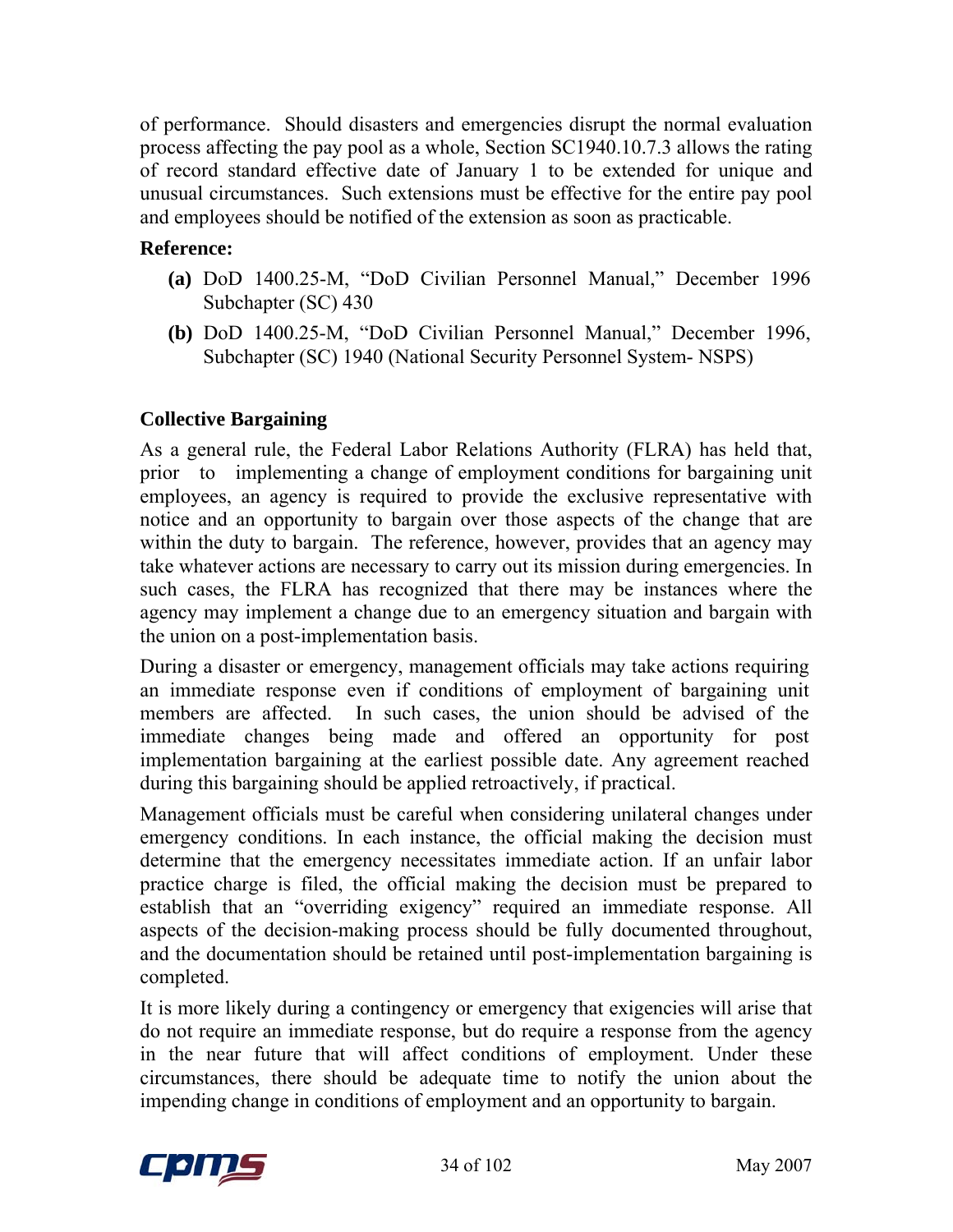<span id="page-34-0"></span>However, there may not be adequate time to complete the bargaining process before it is necessary to implement the change. In such cases, management officials may determine that a unilateral change is required for the necessary functioning of the agency, prior to completing any required bargaining. Even when a change is made based on mission necessity, management officials are still obligated to bargain with the union on a post-implementation basis.

DoD's labor unions have been very cooperative during past emergencies. It is expected that this will continue, especially if management keeps the lines of communication open. When implementing changes due to overriding exigencies or mission necessities, management should advise union officials of the change to be made, explain how the change is connected to operations resulting from the contingency or emergency, determine when post-implementation bargaining will be conducted, and emphasize that any agreement reached will be applied retroactively, if practical.

# **Reference:**

Section 7106(a)(2)(D) of title 5, United States Code

# **Documenting Personnel Actions**

The Defense Civilian Personnel Data System (DCPDS) is the Department's automated human resource information system, and records and maintains personnel transactions generated by managers and personnel offices throughout DoD. Each component or civilian personnel Regional Service Center (RSC) has a DCPDS database that stores human resources information for serviced organizations and employees. Personnel actions are initiated by management and processed by the RSC in an electronic transaction that generates a Notification of Personnel Action that is filed in the employee's Official Personnel Folder (also maintained by the RSC). The DCPDS database is the database of record for serviced employees, and provides the necessary electronic feeds to payroll for pay and benefits. In accordance with references (a) and (b), Components are required to develop Continuity of Operations Plans (COOP) for RSC operations, including disaster recovery for DCPDS operations. These plans provide for manual processing of personnel actions until the automated system is restored. Managers should consult with their local personnel offices to obtain procedures for processing personnel actions during such events. When the purpose of the personnel action is to appoint an individual to the Federal government, managers must consult with the servicing human resource center prior to the appointment.

During contingencies and emergencies, when normal administrative procedures may not be feasible and DCPDS may not be accessible, managers must ensure that personnel actions taken on civilian employees are appropriately documented and recorded, either in handwritten format or a recoverable electronic format. Regular procedures used when appointment actions will not flow electronically to DFAS,

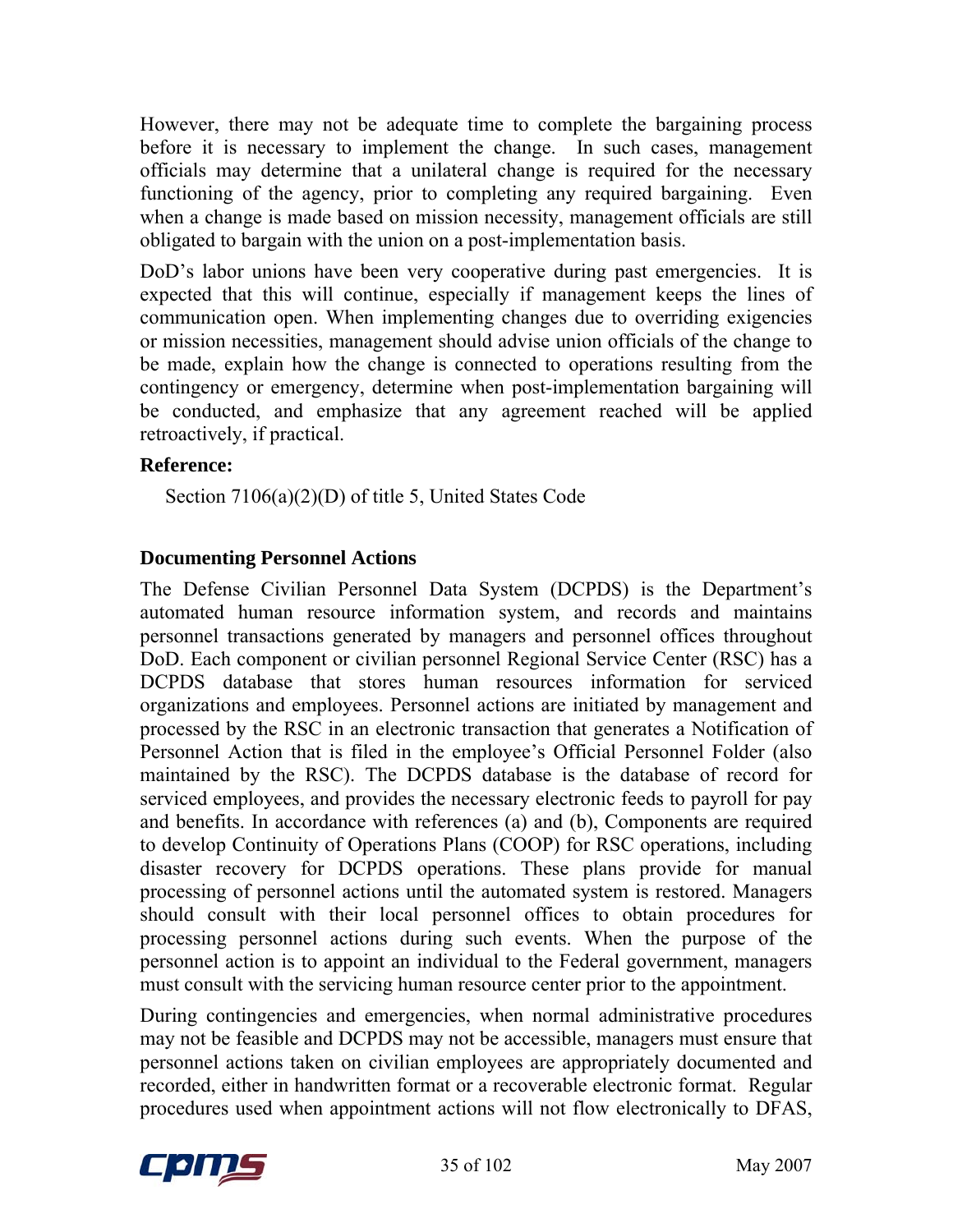<span id="page-35-0"></span>such as faxing a Notification of Personnel Action (SF 50) to the servicing payroll office, must be used to ensure payment of salary. All such actions will be processed electronically in DCPDS once normal operations are restored.

For actions taken on employees, managers should ensure that the following information, at a minimum, is recorded:

Employee name

Social Security number (or other official identifier)

Employee home address and phone number (for new hires)

Date of birth (for new hires)

Organizational information (department, division, branch, etc.)

Position information (title, occupational series, grade level)

Nature/description of personnel action (appointment, detail, reassignment, etc.)

Effective date of action

Name and organization of manager or official approving the action

Once normal operations are restored, managers should work through regular administrative channels to ensure that personnel actions are processed through DCPDS.

# **References:**

- **(a)** DoD Directive 3020.26, September 8, 2004
- **(b)** Modern DCPDS Contingency Management Manual, March 26, 2001

# **Injury and Death Benefits**

Reference (a) provides specific benefits in connection with the death or disability of a civilian employee who sustains a personal injury in the performance of official duties (nonappropriated fund employees are covered by Subchapter II of reference (a)).

Under normal circumstances, management officials are required to ensure that an injured employee receives immediate medical care and is provided with the necessary Office of Workers Compensation Programs (OWCP) forms. In the case of a traumatic injury, management must provide the employee with a form CA-16, Authorization for Examination and/or Treatment and ask the employee to complete form CA-1, Claim for Traumatic Injury. If an employee is unable to complete the CA-1, the supervisor completes the form on the employee's behalf. Upon receipt of the employee's completed forms, the appropriate management official must complete the official supervisor's report on the reverse side of the CA-1 and forward all documentation to the activity's designated Injury Compensation Program Administrator. As provided by reference (b), employees

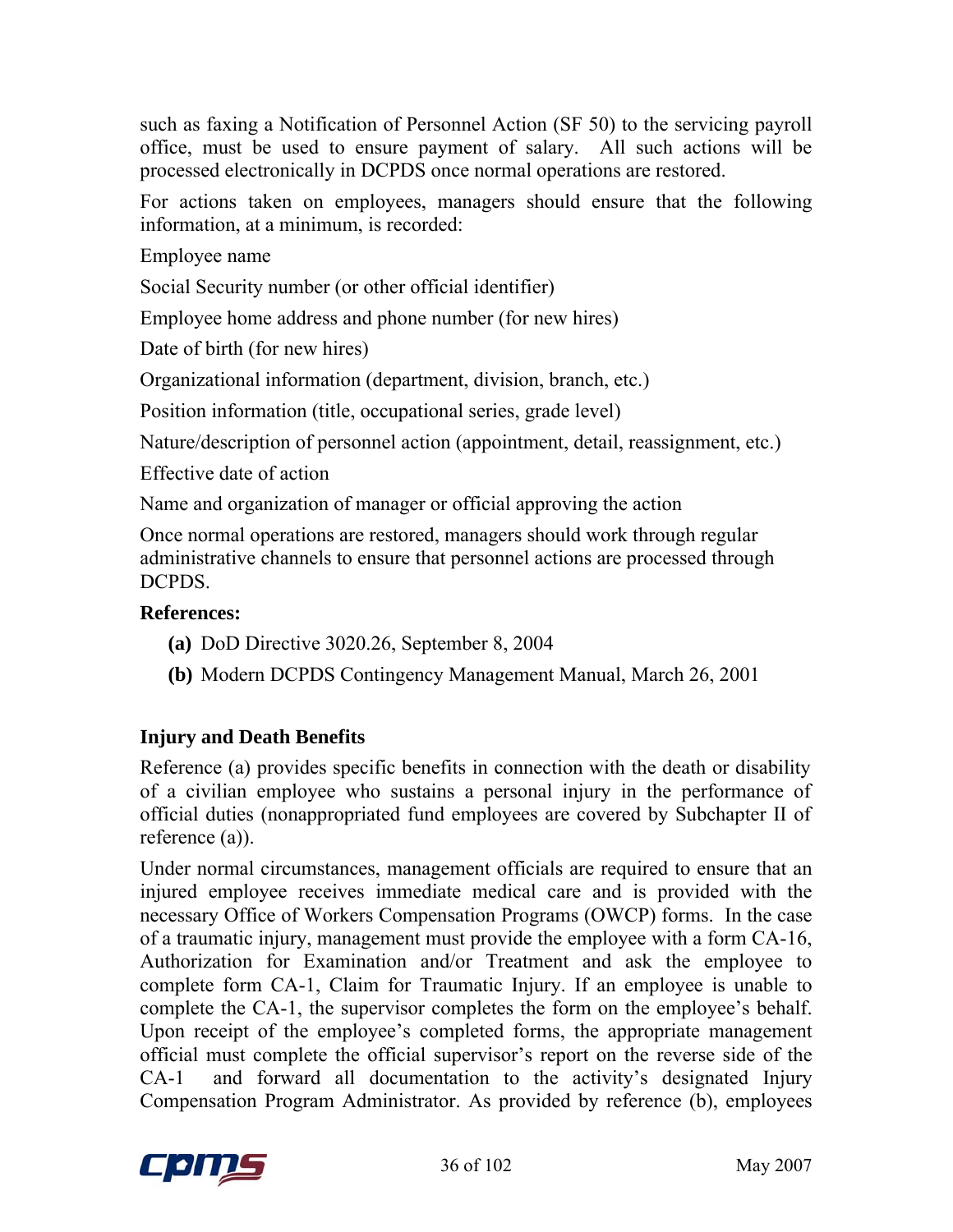sustaining traumatic injuries are also informed that they are entitled to Continuation of Pay (COP) for absences up to 45 calendar days due to disability or to obtain medical treatment.

If an employee dies in the performance of official duties, Section SC810.4.2.6.2.1 of reference (b) requires that the supervisor immediately report the death to OWCP by completing a form CA-6, Official Superior's Report of Employee's Death, and forwarding it to the Injury Compensation Program Administrator for the activity.

When an employee is injured during a contingency or emergency, the most important management action is to ensure that the individual receives medical care as soon as possible. If the required forms cannot be obtained, or circumstances prevent immediate completion, the activity's Injury Compensation Program Administrator should be contacted at the earliest opportunity and provided a status report on all injured or deceased employees. The supervisor and Program Administrator should then work together at the earliest opportunity to ensure that all necessary forms are completed and submitted to OWCP.

The family members of an employee who dies in the performance of official duties may be entitled to survivor benefits under section 8102 of reference (a). The supervisor should assist family members in claiming survivors' benefits by providing them with the forms discussed below, as provided under Sections SC810.4.2.4 and SC810.4.2.5 of reference (b). Spouses and dependent children of the deceased employee should file a Form CA-5, Claim for Compensation for Widow, Widower, and/or Children. Other family members who were wholly or partially dependent on the deceased employee may claim compensation by filing a Form CA-5b, Claim for Compensation by Parents, Brothers, Sisters, Grandparents, and Grandchildren. The supervisor and the Injury Compensation Program Administrator should assist the employee's family members in obtaining and completing the necessary forms at the family member's earliest convenience, and ensure that the completed forms are submitted to OWCP as quickly as possible.

If there is a surviving spouse and/or children, these beneficiaries may elect a retirement benefit in lieu of injury compensation benefits. The retirement benefit to which a survivor would be entitled depends on a variety of factors, including the retirement system under which the employee was covered, i.e., the Civil Service Retirement System (CSRS) or Federal Employees Retirement System (FERS), relationship of the survivor to the deceased employee, and length of the deceased employee's creditable service. Since the decision as to which benefit a survivor elects is very important and may involve consideration of several complex factors, the supporting human resources office should provide detailed explanation and counseling before any decision is made. If the injury compensation benefit is elected, the beneficiary may receive a lump-sum payment from the relevant retirement system equal to the deceased employee's

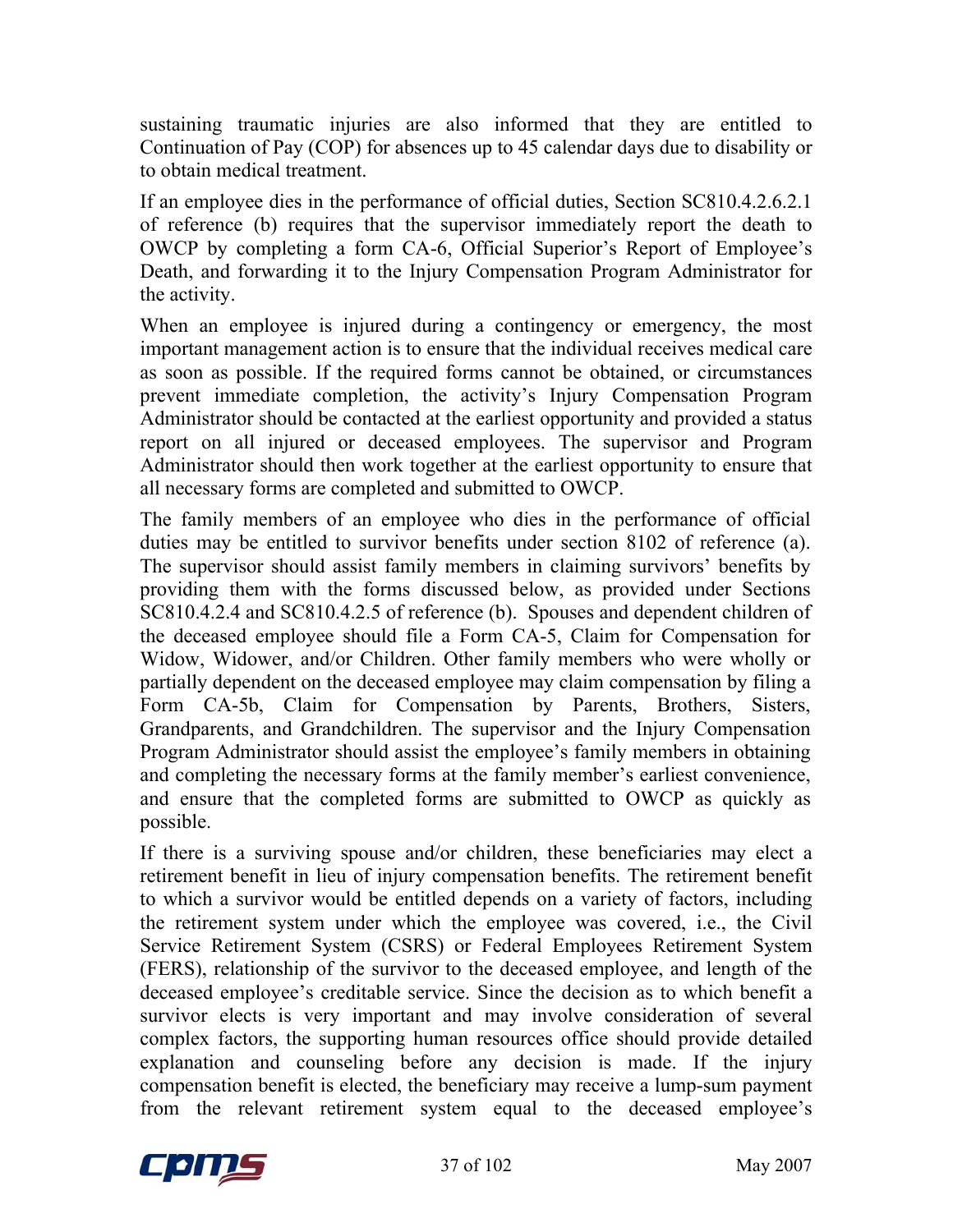contributions.

In addition to any injury compensation or retirement payments to which surviving family members may be entitled, the benefits listed below may be payable to designated beneficiaries. The order of precedence for payment of these benefits is specified in reference (c) and listed at the end of this section for convenience. Since all pay and benefits matters can be complex and involve a number of potential issues, supporting human resources offices or benefits centers should be contacted and asked to assist beneficiaries.

Federal Employees Group Life Insurance (FEGLI). For employees enrolled in FEGLI, the death benefit is payable regardless of the cause of death, with the amount of the payment determined by the amount for which the employee was insured on the date of death. The Office of Federal Employees Group Life Insurance (OFEGLI) will pay benefits under \$7,500 in a single check mailed directly to each beneficiary. Beneficiaries entitled to payments of \$7,500 or more will automatically receive a checkbook for a Money Market Option Account. Payment is made approximately 4-6 weeks after receipt of the required forms and documentation. Supporting human resources offices will assist beneficiaries in the completion and submission of this information. FEGLI death benefits are not taxable.

Federal Employees Health Benefits (FEHB). If the deceased employee was enrolled for self and family coverage at the time of death, a family member who receives a survivor annuity may continue FEHB coverage. Survivors who elect injury compensation benefits in lieu of retirement benefits may also continue FEHB coverage.

Thrift Savings Plan (TSP). Beneficiaries are entitled to any money in the deceased employee's TSP account. Reference (d) provides details about methods of payment, tax withholding, timing of payments, and investment options.

Unpaid Compensation. Any pay and allowances due an employee at the time of death, including pay for unused hours of accrued annual leave, are payable in a lump sum to the deceased employee's beneficiaries.

Death Gratuity Payment. Reference (e) authorizes a death gratuity payment when a civilian employee dies from a traumatic injury sustained in the line of duty on or after August 2, 1990. This includes an employee who dies after separation from service, if the death is the result of a traumatic injury sustained in the line of duty. The gratuity is payable only when the Office of Workers Compensation Programs has approved the death claim. The gratuity is \$10,000, but is reduced by the amount of any funeral expenses paid under reference (f) and any

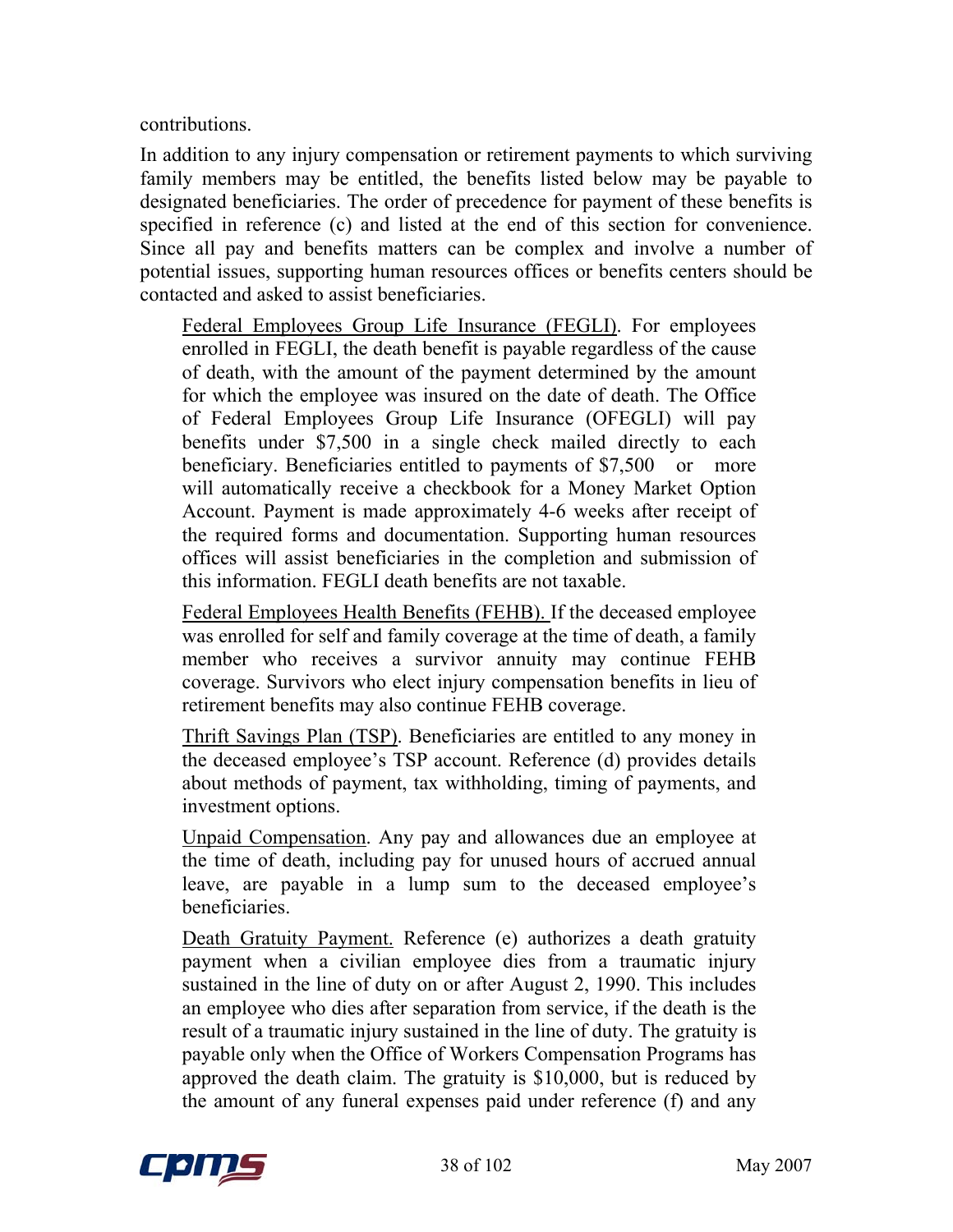payment under reference (g) for reimbursement of the costs of termination of the decedent's status as an employee of the United States. Since these payments are normally \$800 and \$200, respectively, the Death Gratuity Payment generally would be about \$9,000 after the \$1,000 reduction. By law, the Death Gratuity Payment is paid to the Personal Representative assigned by the State in which the employee resided at the time of death. The Death Gratuity Payment is generally paid from the same line of accounting as the employee's pay, although this may vary from one component to another. There are no designated DoD funds for the Death Gratuity Payment.

Social Security. Family members of deceased employees may also be entitled to survivor benefits through the Social Security program. Family members should be encouraged to contact the Social Security Administration for application procedures. Payments under the Social Security program are not automatic; survivors must file a claim to receive benefits. Most applications can be completed by telephone by calling 800-772-1213.

Order of Precedence for Retirement, and TSP Benefits and Unpaid Compensation. If there is no living designated beneficiary or benefits have not been assigned by a Beneficiary form, benefits under these programs will be paid to the first person(s) listed below who is alive on the date title to payment arises:

- 2. The widow or widower.
- 3. If none, the child or children in equal shares, with the share of any deceased child distributed to the descendants of that child.
- 4. If none, any surviving parents.
- 5. If none, the executor or administrator of the estate.
- 6. If none, the next of kin who is entitled under the laws of the state in which the deceased employee was domiciled on the date of death.

The FEGLI Order of Precedence differs in that FEGLI may be assigned. In the event that the employee made a FEGLI assignment, the order of precedence for payment will be to:

- 1. To the beneficiary designated by the assignee(s)
- 2. If there is no such beneficiary the FEGLI will be paid to the assignee
- 3. If ownership of the FEGLI benefit was not assigned and there is a valid court order on file, the Office of Federal

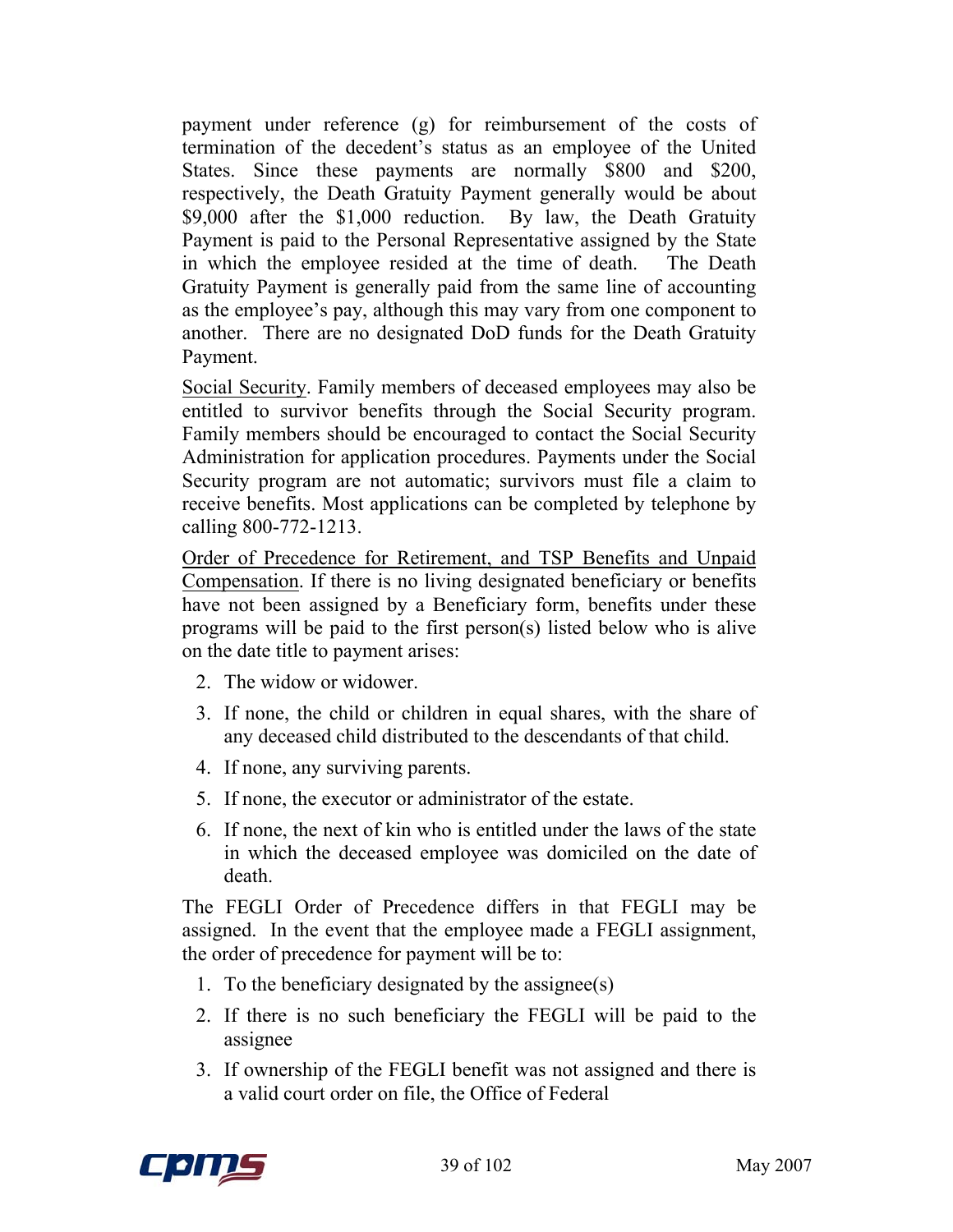4. Employees Group Life Insurance (OFEGLI) will pay benefits in accordance with the court order

If ownership was not assigned and there is no valid court order on file, OFEGLI will pay benefits following the regular order of precedence.

Again, it is imperative that employees are periodically reminded to ensure their beneficiary designations are current.

Death Cases and Allowable Expenses. A DoD component must provide assistance and pay for the transportation of the remains of an employee (or any authorized dependent as appropriate) who dies while traveling or while assigned at an overseas permanent duty station. Information pertaining to notification requirements and allowable travel expenses in death cases is outlined in reference (h).

Death Benefits for DoD Civilian Employees under Public Law (P.L.) 109-234, Emergency Supplemental Appropriations Act for Defense, the Global War on Terror, and Hurricane Recovery, June 2006. Section 1603 of P.L. 109-234, effective June 15, 2006, gives Heads of Agencies the authority to provide to employees on official duty in Iraq or Afghanistan during Fiscal Year (FY) 2006, 2007, and 2008, allowances, benefits, and gratuities when the death is the result of injuries sustained in the performance of duty in Iraq or Afghanistan. This authority is effective only for the period June 15, 2006 through September 30, 2008. The gratuity payable is an amount equal to one year's salary at the time of death. NAF employers will also pay this death gratuity for its employees in the same manner as required for DoD civilian service appropriated fund employees.

#### **References:**

- **(a)** Chapter 81 of title 5, United States Code
- **(b)** DoD 1400.25-M, "DoD Civilian Personnel Manual," December 1996, Subchapter (SC) 810
- **(c)** Section 8424(d) of title 5, United States Code
- **(d)** Thrift Savings Plan (TSP) Bulletin 98-14
- **(e)** Public Law 104-208, Omnibus Consolidated Appropriations Act of 1997, Section 651
- **(f)** Section 8134(a) of title 5, United States Code
- **(g)** Section 8133(f) of title 5, United States Code
- **(h)** Joint Travel Regulations, Volume 2, Chapter 6, Part B

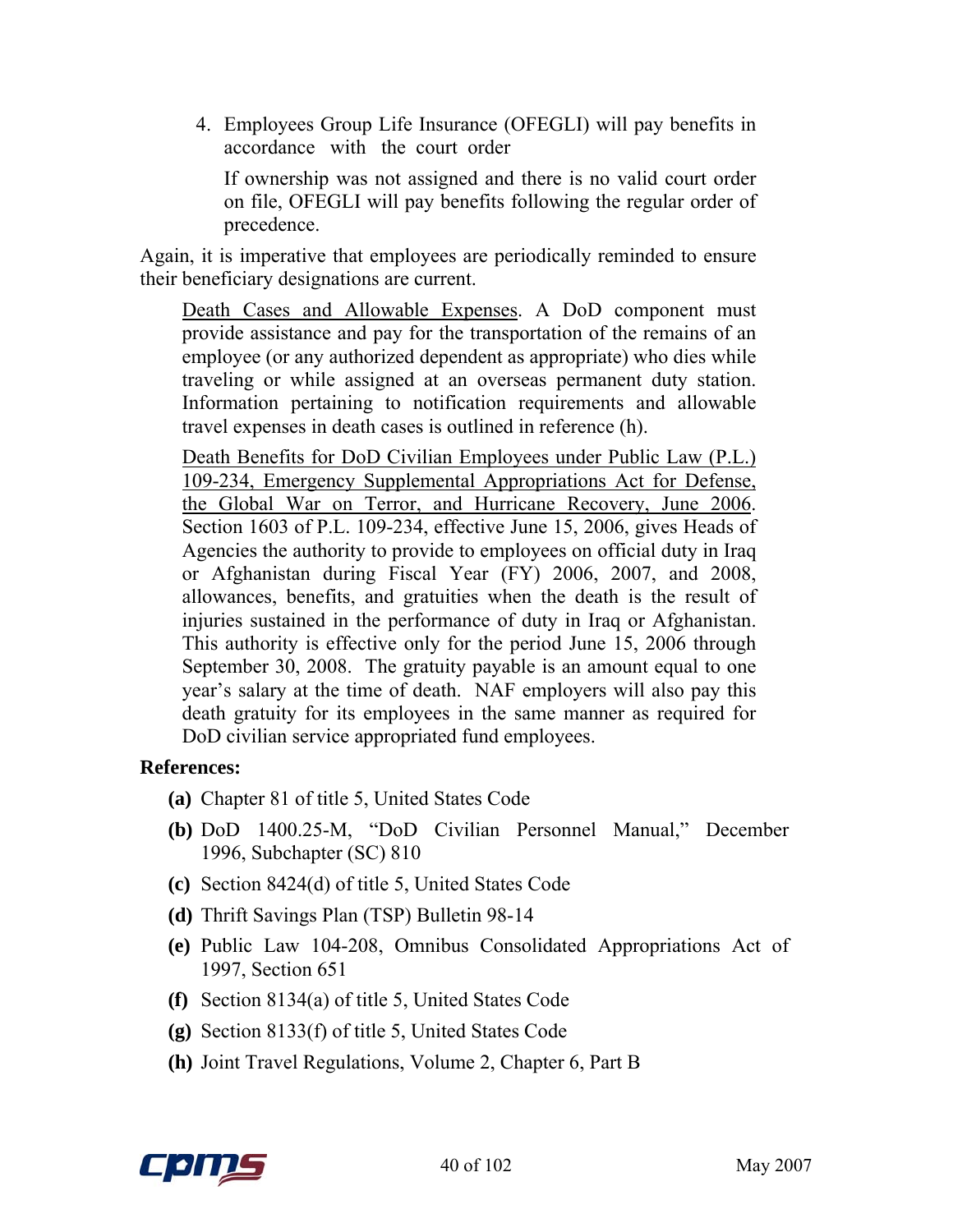#### **Contractor Employees**

The reference below requires that the DoD Components rely on the most effective mix of military, civilian, host-nation, and contract resources necessary to fulfill assigned peacetime and wartime missions. Contractors providing services designated as essential are expected to use all means at their disposal to continue to provide such services in accordance with the terms and conditions of the contract during periods of crisis. Management officials should contact their local contracting office or Contract Officer Representative on issues involving contracts who will work with the contractors to develop and implement plans and procedures to provide reasonable assurance of the continuation of essential services. Cognizant Component Commanders who have a reasonable doubt about continuation of services by a contractor are to prepare a contingency plan for obtaining those services from alternate sources such as military, DoD civilian or other contractors.

#### **Reference:**

DoD Instruction 3020.37, "Continuation of Essential DoD Contractor Services During Crises," November 6, 1990

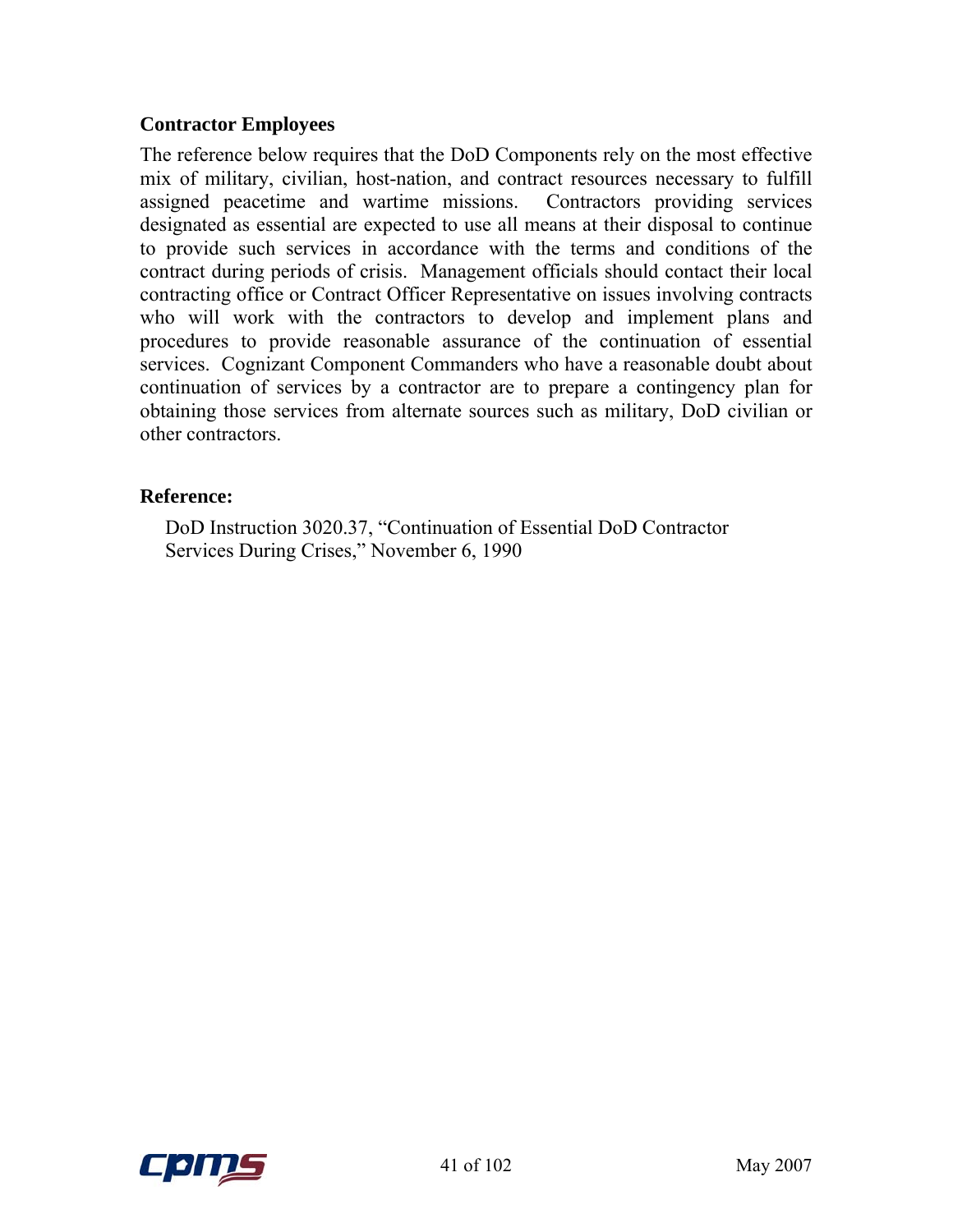# **PART THREE OCONUS PREPAREDNESS**

Part Three provides guidance for planning and preparing for situations and considerations specific to Emergency Essential, Foreign National and Contractor personnel working and residing in locations Outside the Continental United States (OCONUS).

This information is in addition to that provided in Parts One and Two, which also pertain to employees working in OCONUS locations. Additionally, special planning and procedures should be in place for the unique situations presented by employees working in foreign locations, including travel and transportation, staffing options and allowances.

## **Planning and Preparedness**

The planning and preparedness responsibilities assigned by references (a) and (b), and discussed in Part 1, apply to management officials and employees in overseas areas as well as to those in the Continental United States (CONUS). It is particularly important in overseas areas to develop, maintain, and exercise plans and procedures for rapid, efficient, and effective employment and deployment of the civilian workforce.

References (a) and (b) require that civilian workforce operation plans be established and maintained. These must include procedures to implement theater admission requirements and the provision of required training, processing, and support to civilian employees who remain in, or deploy to, a theater of operations. While reference (a) clearly states management's authority to direct and assign civilian employees, either voluntarily or involuntarily, or on an unexpected basis, to accomplish the DoD mission, reference (b) clarifies that management officials must ensure that all employees understand the contingency and emergency missions of DoD and the possible support each employee may be directed to provide to those missions.

It is extremely important in foreign areas to know the names, numbers, specific locations, and employment status of all employees. Reference (b) requires the Heads of DoD Components to establish such civilian workforce accountability procedures for U. S. citizens and foreign nationals hired directly or indirectly to work for DoD, paid from appropriated or nonappropriated funds under permanent

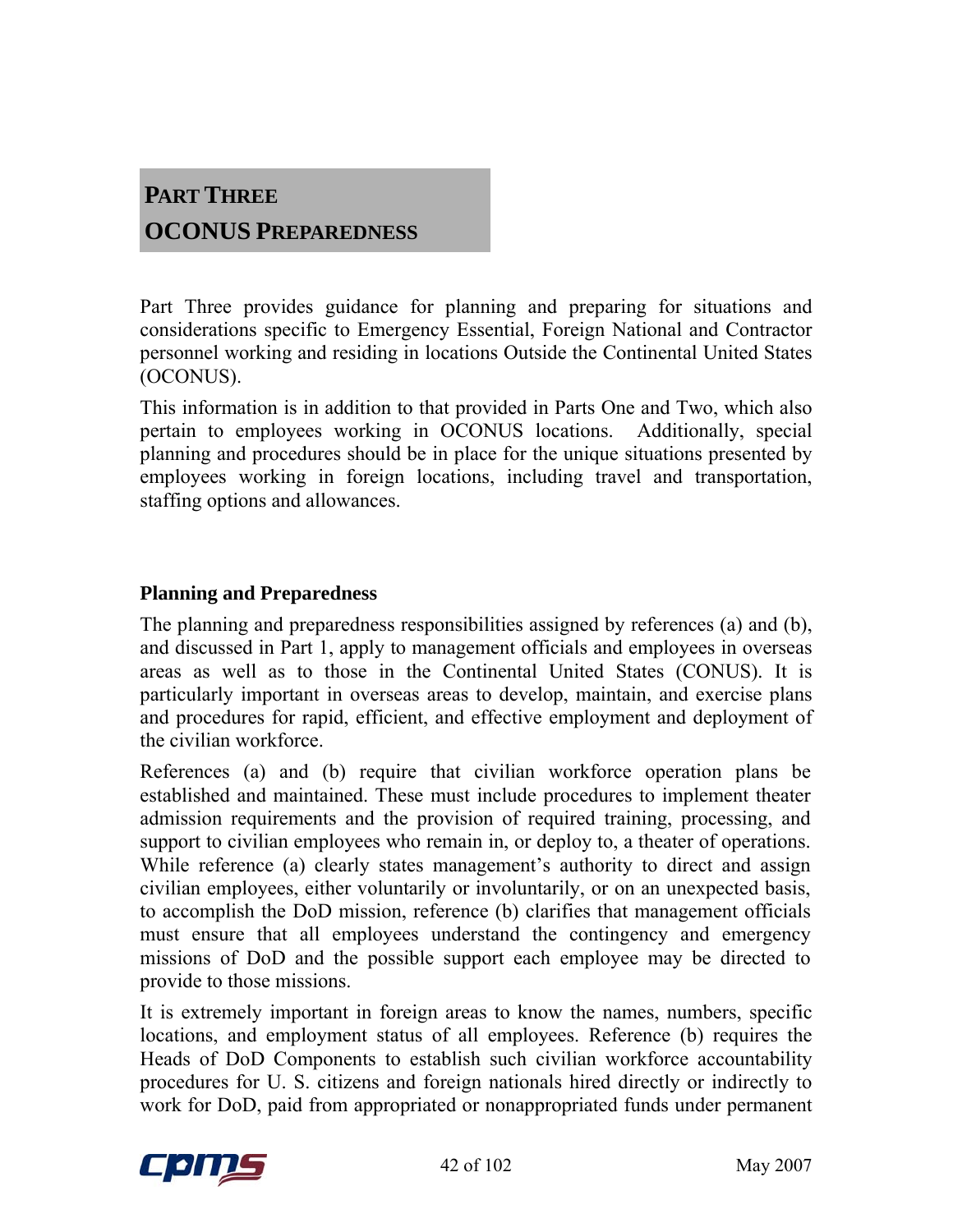or temporary appointment, including intermittent or on-call positions. Reference (b) requires further that Combatant Commanders include summaries of this information in their situation reports (SITREPs). In addition, references (h) and (i) establish reporting requirements for statistical information on the numbers of appropriated and nonappropriated fund civilian employees, foreign national direct and indirect hires, and family members of U. S. citizen employees. It is extremely important to know how many dependents have accompanied civilian employees to the foreign area. An employee who is a dependent of a civilian employee or military member may be required to depart the foreign area as a family member in cases of emergency or potential disaster.

#### **References:**

- **(a)** DoD Directive 1400.3 1, "DoD Civilian Workforce Contingency and Emergency Planning and Execution," April 28, 1995
- **(b)** DoD Instruction 1400.32, "DoD Civilian Workforce Contingency and Emergency Planning Guidelines and Procedures," April 24, 1995
- **(c)** DoD Directive 1100. 18, "Wartime Manpower Mobilization Planning," January 31, 1986
- **(d)** DoD Instruction 1100. 19, "Wartime Manpower Mobilization Planning Policies and Procedures," February 20, 1986
- **(e)** DoD Directive 1404. 10, "Emergency-Essential (E-E) DoD U. S. Citizen Civilian Employees," April 10, 1992
- **(f)** Title 5, Code of Federal Regulations, Part 752
- **(g)** DoD Directive 1200.7, "Screening the Ready Reserve," April 6, 1999
- **(h)** DoD Instruction 7730.19, "Reporting of Dependents of Active Duty Military Personnel and U.S. Citizen Employees," March 22, 1988
- **(i)** DoD Instruction 7730.58, "Reports on Personnel Distributions by Country or Other Specific Location," September 26, 1983

#### **Individuals to Consider**

#### **Emergency Essential Employees**

Paramount among the responsibilities of overseas management officials is ensuring that civilian positions required for direct support to combat operations or to combat systems support functions are designated as Emergency-Essential and that employees are identified to perform the duties of those positions. Reference (a) prescribes the policies, assigns responsibilities, and specifies procedures for

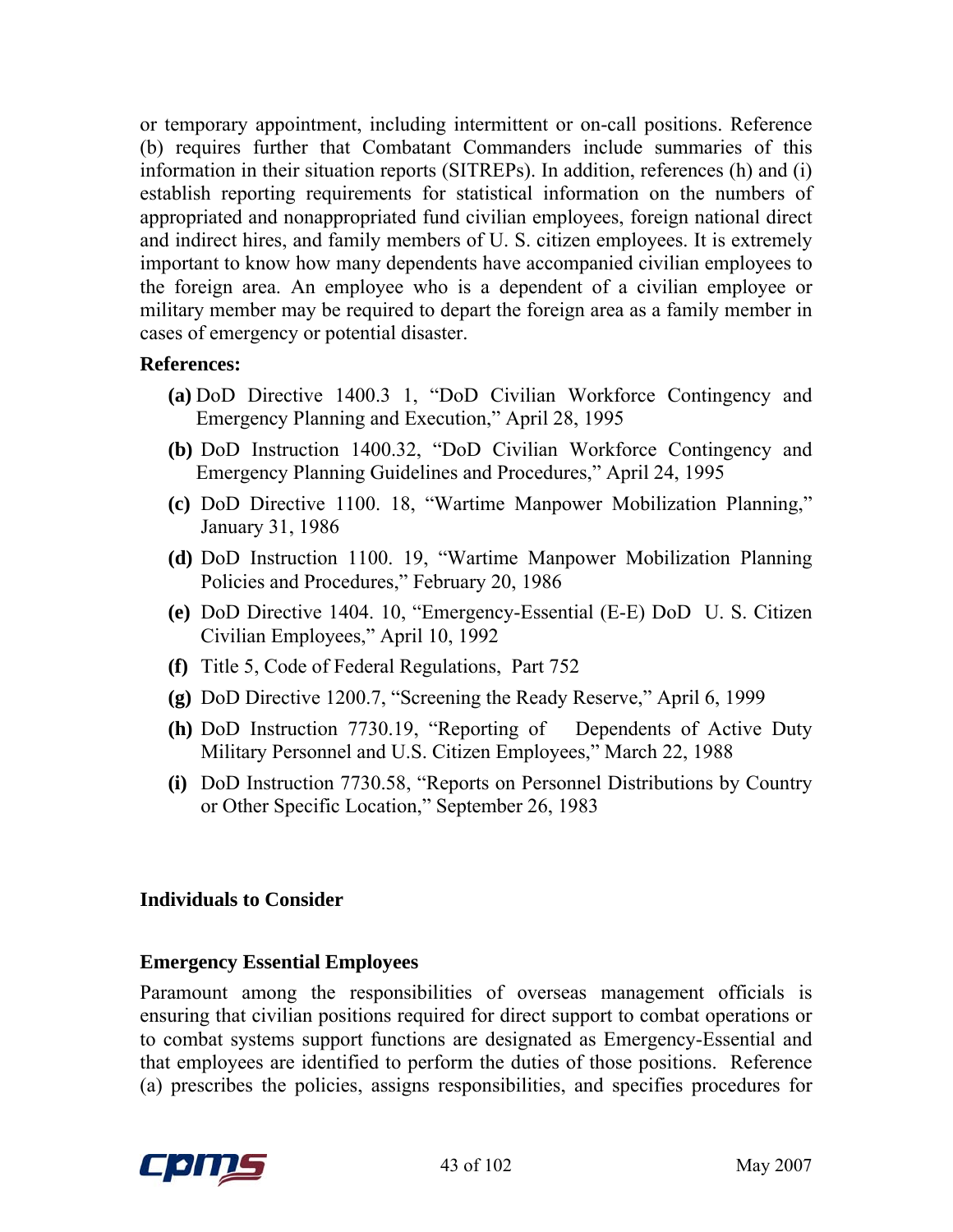DoD's Emergency-Essential program.

Since it is DoD policy to limit the number of Emergency-Essential civilian positions to those specifically required to ensure the success of combat operations or the availability of combat-essential systems, management officials must exercise sound and careful judgment in making such decisions. While Emergency-Essential designations should be regularly reviewed and updated as part of each installation's operations plan, management officials have the authority, under reference (a), to designate additional positions as Emergency-Essential during a contingency or emergency when such positions are deemed critical to accomplishment of the military mission. Employees occupying those positions are asked to sign an Emergency-Essential agreement. Employees declining to do so must continue to perform the functions of the position, but are to be relocated out of the position as soon as reasonably practicable given the exigencies of the military situation.

As discussed in reference (b), Emergency-Essential employees, as well as other employees involuntarily assigned to Emergency-Essential positions, may be separated from employment for the efficiency of the Federal service for failure to remain in an Emergency-Essential position or to relocate on temporary duty or permanent change of station to an Emergency-Essential position. Procedures specified in reference (c) are to be used for such separations. Management officials should obtain advice and guidance from their local human resources office when considering such actions.

Successful operation of the Emergency-Essential program requires that management officials regularly review both the designated positions and the employees assigned to them. Individuals with a military recall status are also subject to mobilization. Should these individuals be unavailable for mobilization, management officials must report their nonavailability promptly to the cognizant military personnel center so they can be removed from military recall status. The reporting procedures are specified in reference (d) and apply to Standby Reservists and retired military members as well as Ready Reservists. Of equal importance is the need to identify alternates to cover vacant Emergency-Essential positions or those positions for which incumbents are unable to perform the duties or have not signed the required position agreement.

Because Emergency-Essential employees make an extraordinary commitment to DoD, they are to be provided certain assurances of benefits and entitlements. These include evacuation of dependents from the crisis location with the same priority, services, and assistance as family members of military members; payment of any appropriate danger pay allowance as established by the State Department; issuance of Geneva Convention Identity Cards; payment of a separate maintenance allowance, when appropriate; treatment, equivalent to that received by active military personnel, for disease or injury sustained during hostilities at no cost under the DoD Military Health Services System; and protective equipment,

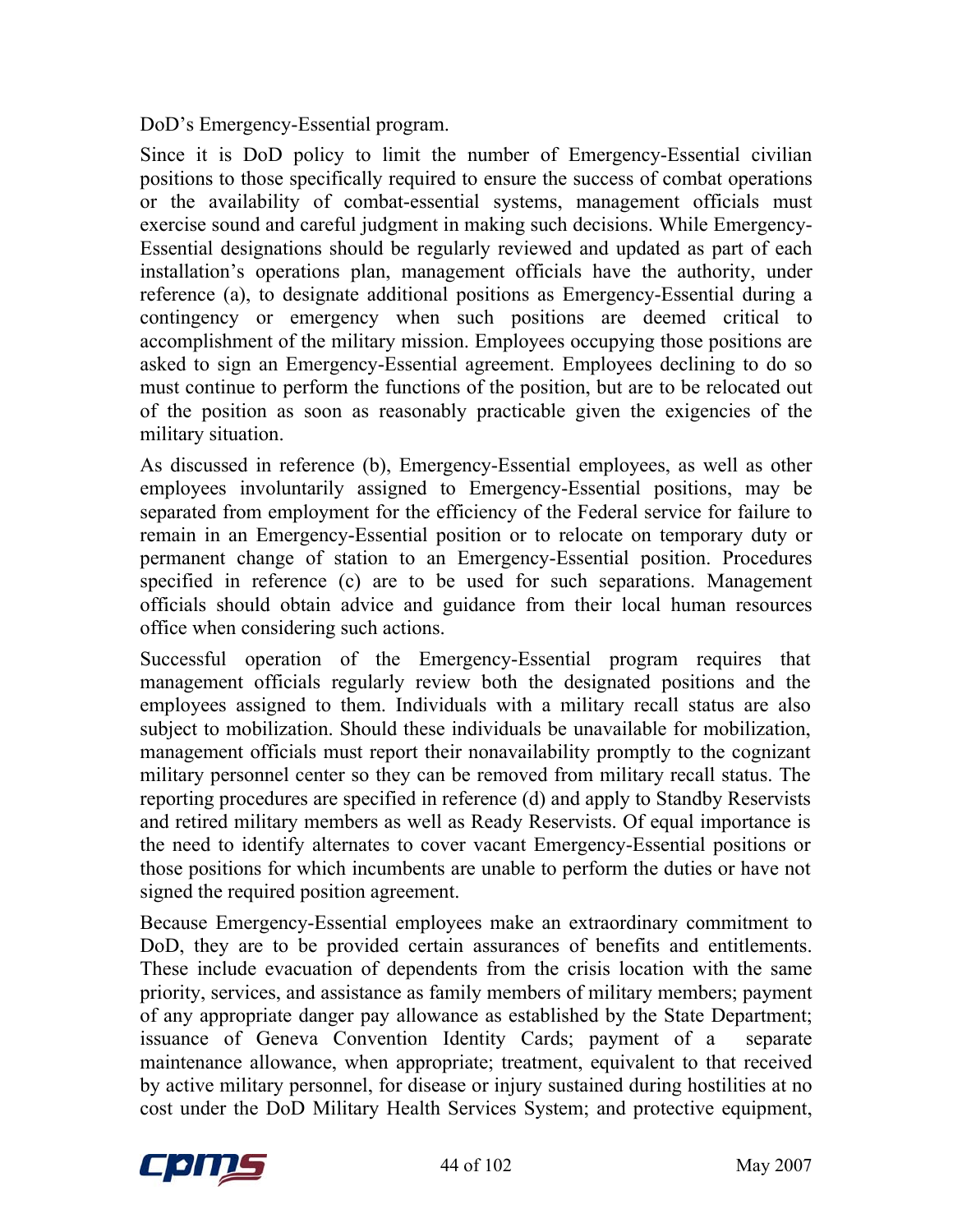work-related training, law of war training, and training in the Uniform Code of Military Justice commensurate with the anticipated threat and theater policy. Management officials should ensure that Emergency-Essential employees are fully aware of these benefits and entitlements.

# **References:**

- **(a)** DoD Directive 1404.10, "Emergency-Essential (E-E) DoD U. S. Citizen Civilian Employees," April 10, 1992
- **(b)** DoD Directive 1400.3 1, "DoD Civilian Work Force Contingency and Emergency Planning and Execution," April 28, 1995
- **(c)** Title 5, Code of Federal Regulations, Part 752
- **(d)** DoD Directive 1200.7, "Screening the Ready Reserve," November 18, 1999

# **Foreign National Employees**

The below reference implements DoD policy and prescribes procedures and delegations for the employment of foreign national employees in foreign areas. Negotiation of basic arrangements with the host government is the responsibility of the State Department, with guidance and technical advice provided by DoD. The treaties or agreements negotiated at diplomatic levels are usually written in broad terms.

Consistent with these negotiated agreements and DoD family member hiring policies, it is DoD policy to employ foreign nationals as extensively as possible.

DoD uses two categories of foreign national employment systems. These are Direct Hire, where employees are hired directly by the U. S. Forces as employees of the U. S. Government, and Indirect Hire, where the personnel are employees of the host government and are assigned to work with the U.S. Forces on a reimbursable cost or other financial basis. Regardless of the type of employment system used, foreign national employees are critical to the successful accomplishment of DoD's mission during contingencies and emergencies.

The basic agreement or treaty with the host government provides general terms of reference. These general terms are the basis for a more detailed operating agreement or arrangement. The reference requires that these subsidiary agreements provide as complete and detailed coverage of all aspects of the management and administration of foreign national personnel as the U.S. laws and local situation permit. They typically cover such areas as responsibility for recruitment; security measures; priority accorded U.S. Forces in the labor market; host government control of personnel requirements; importation of workers; employment conditions; employee compensation complaints, and labor-

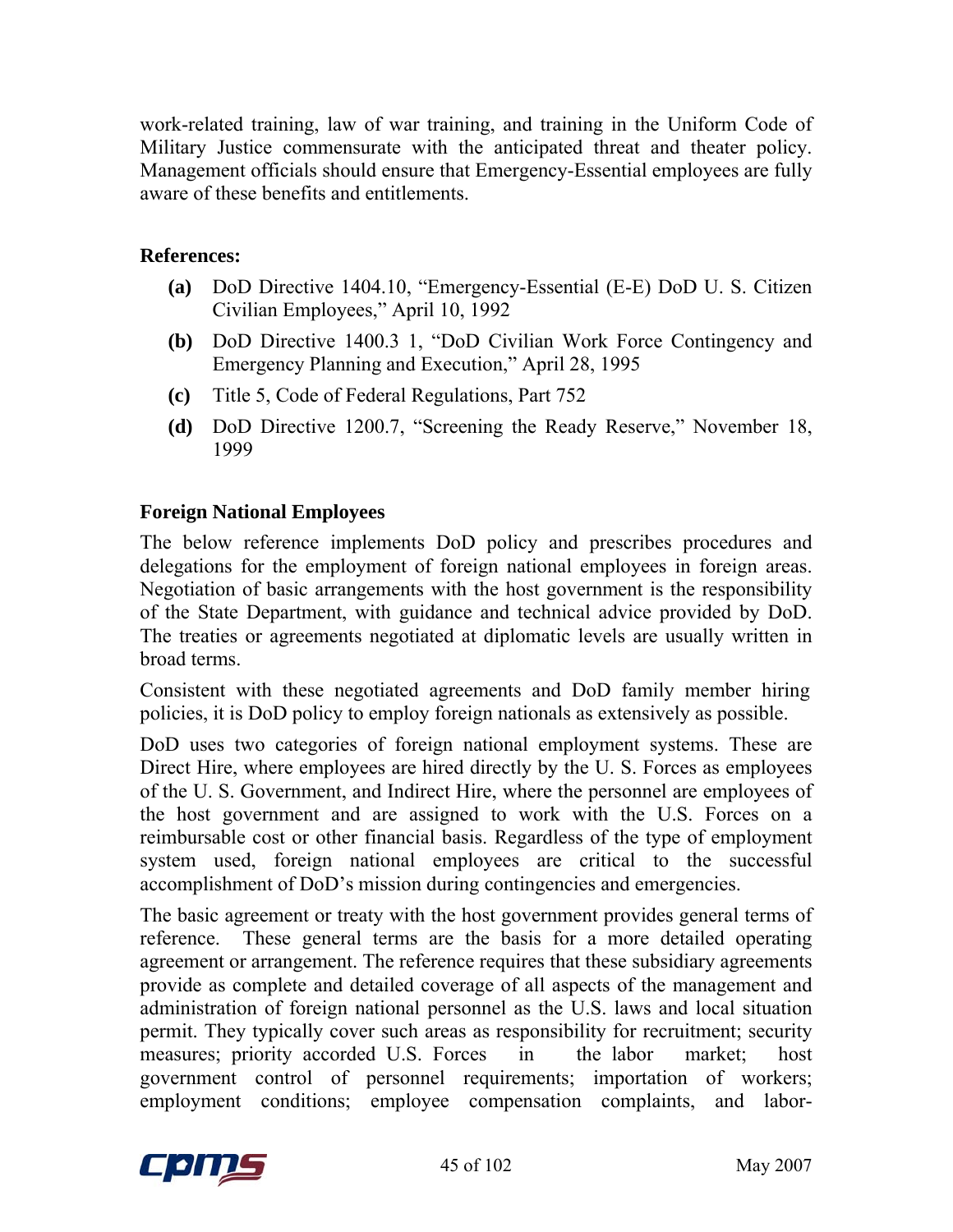management relations.

During contingencies and emergencies, these agreements and any applicable local national personnel regulations provide the guidance that must be relied upon in dealing with the foreign national workforce. Management officials should contact their supporting human resources office for advice and interpretation of these documents.

### **Reference:**

 DoD 1400.25-M, "DoD Civilian Personnel Manual," December 1996, Subchapter (SC) 1231

# **Contractor Personnel**

Reference (a) requires that the DoD Components rely on the most effective mix of military, civilian, host-nation, and contract resources necessary to fulfill assigned peacetime and wartime missions. Contractors providing services designated as essential are expected to use all means at their disposal to continue to provide such services in accordance with the terms and conditions of the contract during periods of crisis. Management officials should contact their local contracting office or Contract Officer Representative on issues involving contracts; they in turn, will work with the contractors to develop and implement plans and procedures to provide reasonable assurance of the continuation of essential services and will ensure contracts address provisions for dealing with crisis situations.Cognizant Component Commanders who have a reasonable doubt about continuation of services by a contractor are to prepare a contingency plan for obtaining those services from alternate sources such as military, DoD civilian, host-nation, or other contractor(s), in accordance with reference (a).

Management officials involved with obtaining services from contractors have a number of continuing responsibilities that are critical to the successful accomplishment of DoD's mission during crises. They must ensure that all contractor services are reviewed, at least annually, to determine which services will be essential during crisis situations. They must also conduct an annual assessment of the unanticipated or premature loss of essential contractor services on the effectiveness of support to mobilizing and deployed forces. The results of these assessments must be included in relevant portions of the affected contingency and/or operations, consistent with Joint Chiefs of Staff (JCS) planning guidance.

Reference (a) also prescribes planning procedures for essential services for DoD Component activities using contractor services in peacetime. Management officials should be particularly aware of the following requirements and ensure that regular reviews and updates are accomplished:

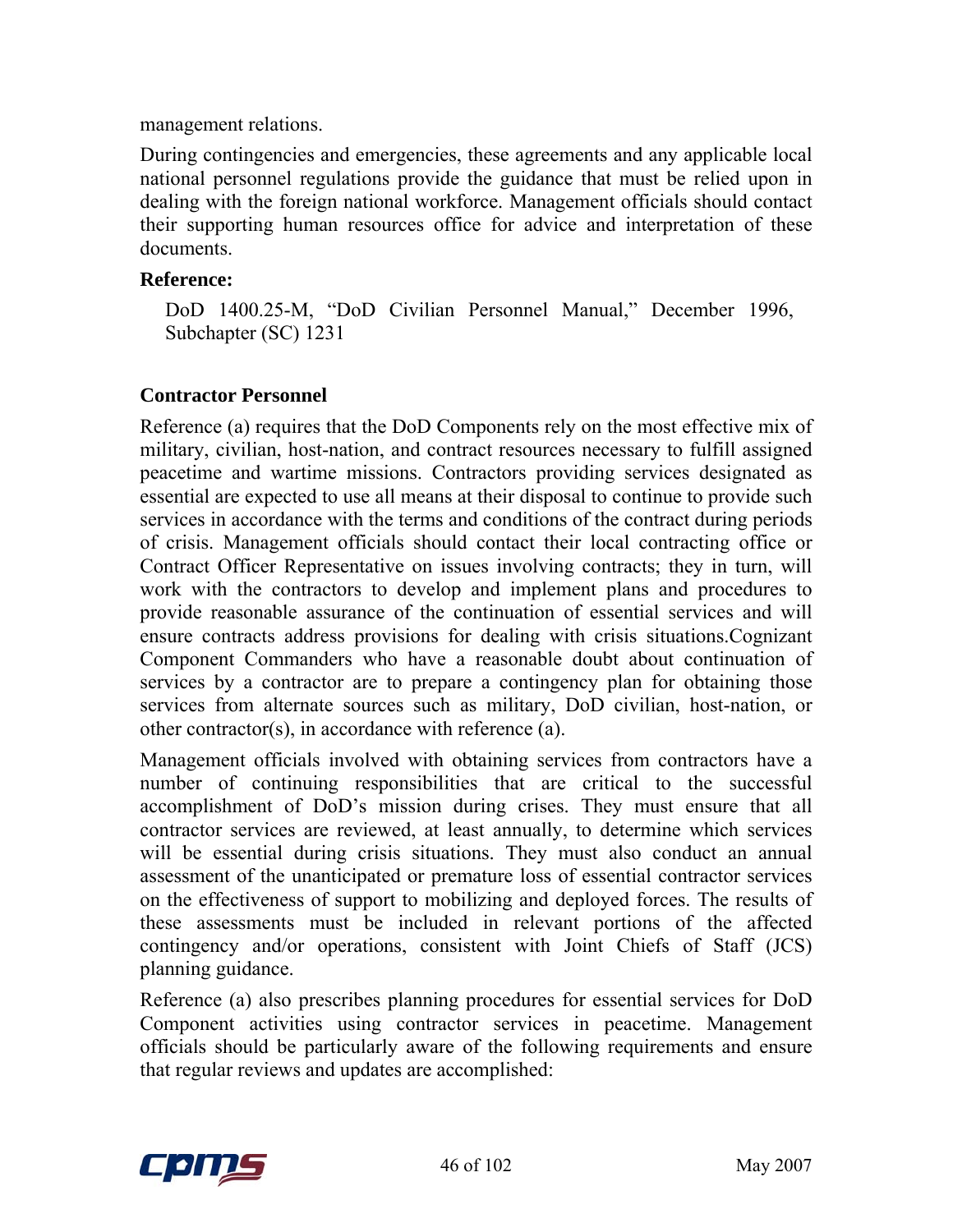• Identify services designated as mission essential in the contract statement of work (SOW) and in the contract.

Maintain, in a current status, the following information:

- The generic description of the essential contractor service.
- The name, address, and telephone number of the contractor performing the essential service.
- The name, address, and telephone number of the in-country contact for the contractor performing the essential service and the Contracting Officers Representative (COR) for the contract.
- The number of contractor employees and equivalent work-years required to perform the essential service.
- The number of dependents of designated-essential contractor employees to be included in noncombatant evacuation planning.
- Geneva Convention identity cards in accordance with reference (b).
- Contingency plan to ensure continued service should contractor service be interrupted.

Include provisions in operations or contingency plans to assume or supplement contractor-supplied essential services at the earliest opportunity, when military members, DoD civilians, or host-nation resources can be identified to perform the services. Make the contractor aware of such replacement and transition plans.

- Ensure that the contract requires the development of contractor contingency plans to provide reasonable assurance of continuation during crisis conditions.
- Establish administrative controls to ensure that all information on essential contractor employees is handled as sensitive data and released only to authorized personnel
- Ensure that contractors providing essential services identify their employees having military mobilization recall commitments and have adequate plans for replacing those employees in the event of mobilization, in accordance with references (c) and (d).
- Ensure that information on contractor employee benefits due to war exigencies is fully developed and provided in writing to all affected contractor employees.

# **References:**

- **(a)** DoD Instruction 3020.37, "Continuation of Essential DoD Contractor Services During Crises," November 6, 1990
- **(b)** DoD Instruction 1000. 1, "Identity Cards Required by the Geneva

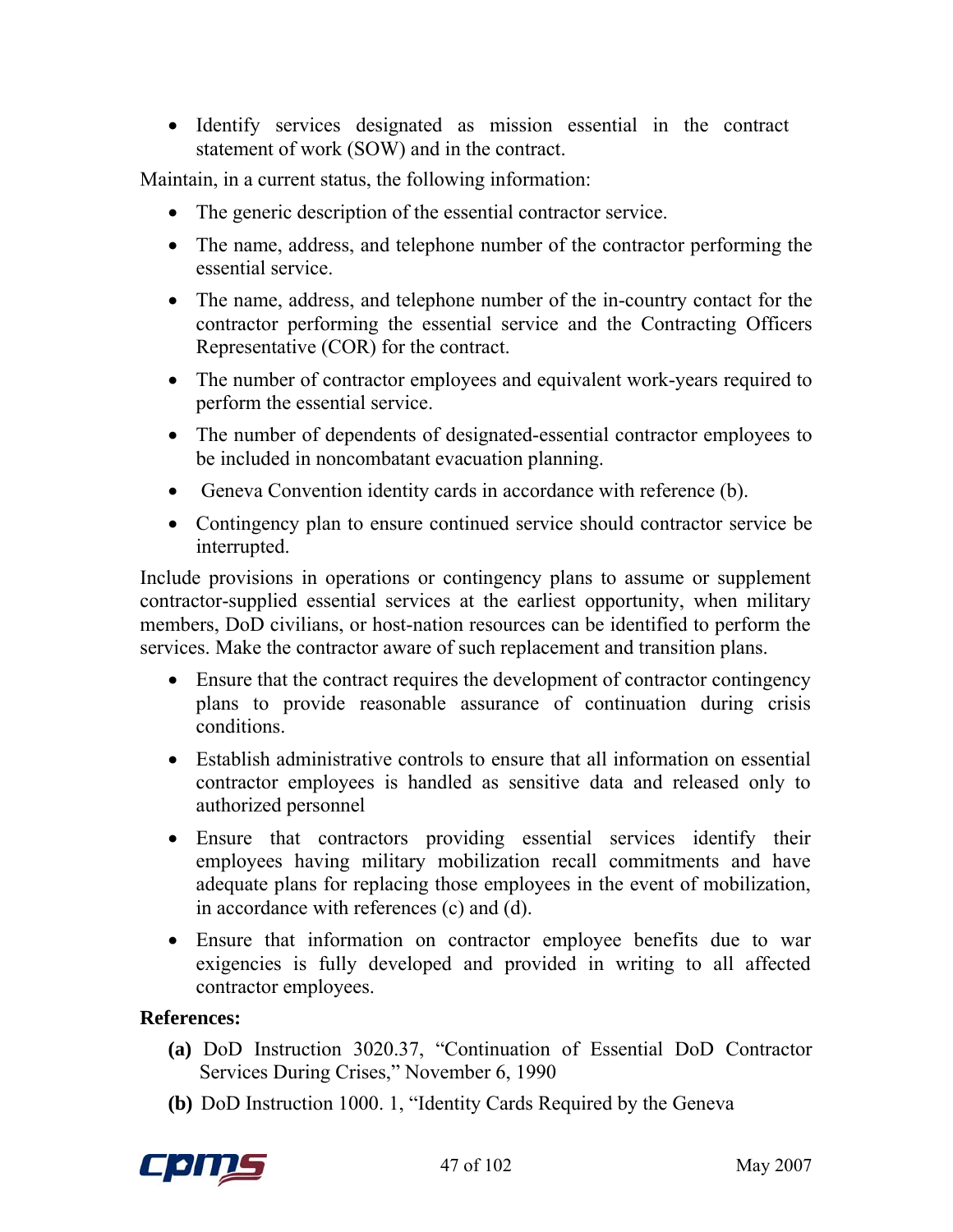Conventions," January 30, 1974

- **(c)** DoD Directive 1200.7, "Screening the Ready Reserve," November 18, 1999
- **(d)** DoD Directive 1352.1, "Management and Mobilization of Regular and Reserve Retired Military Members," July 16, 2005

#### **NONCOMBATANT EVACUATION AND REPATRIATION OPERATIONS**

Noncombatant evacuation is the ordered or authorized departure of civilian noncombatants and nonessential military personnel from overseas areas. In the event of imminent or actual hostilities, civil disturbances, or natural disaster, the State Department is responsible for the protection and evacuation of U.S. citizen noncombatants overseas. The DoD assists in evacuation decisions and supports the objectives as militarily feasible. During Noncombatant Evacuation Operations (NEO), the U.S. Ambassador is the senior authority for the evacuation and is ultimately responsible for the safety of noncombatant U.S. Citizens and non-citizen nationals from areas of danger overseas to safe havens or to the United States.

Repatriation is the process whereby American citizens and their families officially process back into the United States subsequent to an evacuation. The Secretary of the Army acts as the designated DoD Executive Agent for repatriation planning and operations. Repatriation services ensure evacuee well being and onward movement to their final destination.

The Secretary of State has the authority to halt movement of all U.S. citizens to any danger area abroad. By joint agreement, the Secretary of Defense has responsibility for developing NEO plans; stopping movement of U.S. military and DoD civilians and their family members to an area where deemed inadvisable (authority delegated to the Principle Deputy Under Secretary of Defense (Personnel and Readiness)); assisting the State Department as requested in implementation of NEO plans; and repatriation of DoD noncombatants, with the Secretary of the Army serving as the DoD Executive Agent. Reference (a) explains in greater detail the broad NEO and repatriation authorities.

NEOs are primarily conducted where political concerns and constraints are key considerations. The Washington Liaison Group, chaired by a State Department representative and composed of representatives from DoD and other appropriate departments and agencies of the U. S. government, ensures national-level coordination of evacuation plans. Regional Liaison Groups ensure field coordination and provide advice and guidance in planning and executing NEOs.

The Emergency Action Committee is the focal point for the State Department and DoD evacuation site interface. An evacuation normally starts with the Embassy emergency action plan (EAP). The EAP represents a common foundation of

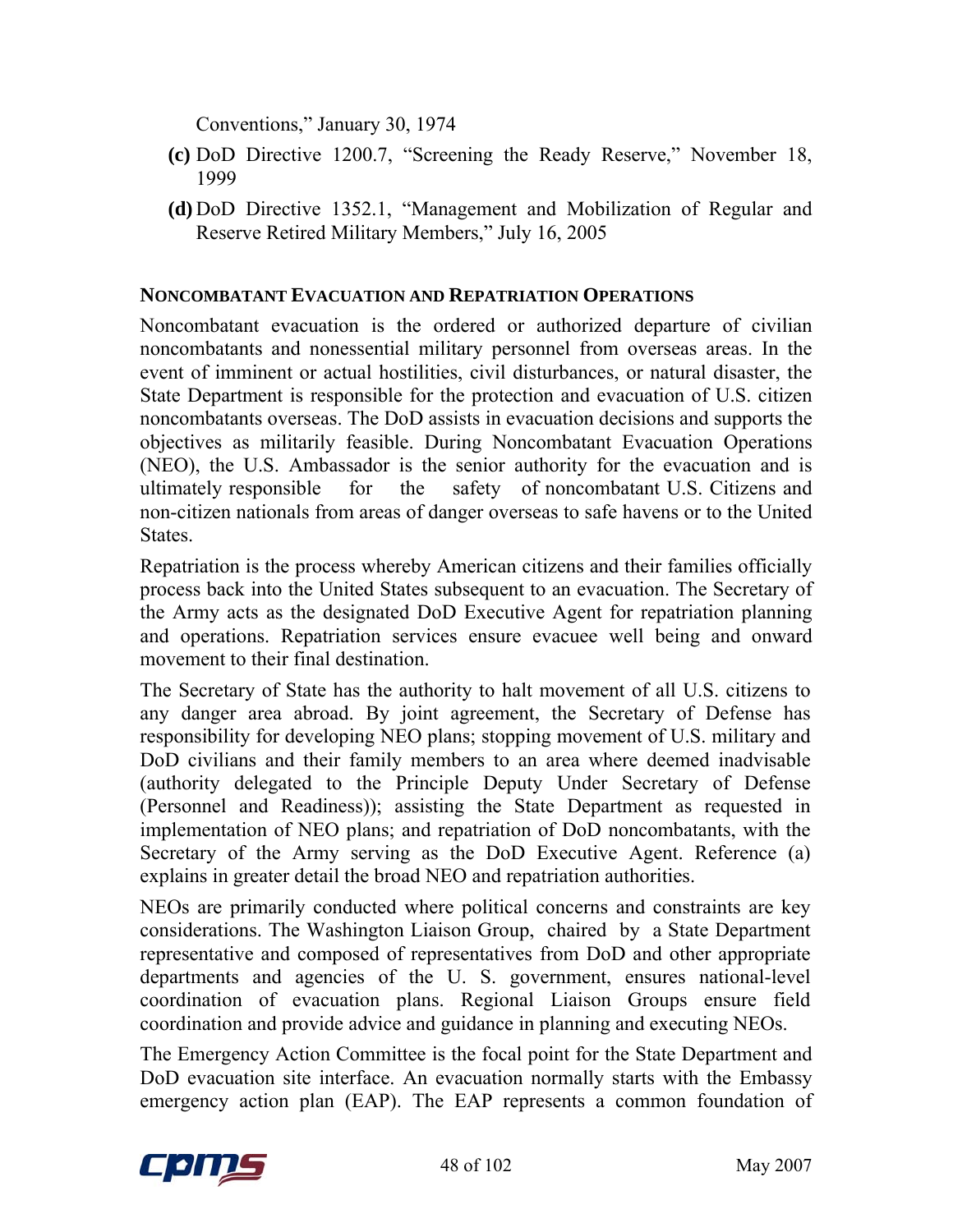understanding of perspectives on the situation, mission, objectives, procedures, and exchange of information. The Ambassador is responsible for the preparation and maintenance of the EAP. Combatant Commanders are responsible for reviewing and commenting on EAPs with respect to the accurate and adequate support of military operations. The EAP provides details on evacuation sites; anticipated number of evacuees; assembly areas and major supply routes; transportation fleet, map products, command posts; key personnel; and descriptions of communications and logistics systems. Understanding the basic notification phases of evacuation will help in implementing the evacuation plan. Drawdown phases are defined as authorized departure or ordered departure. The Ambassador must request authorized departure status from State.

When an authorized departure is terminated, the official evacuees must return to the foreign duty assignment. The Ambassador may determine that a situation has deteriorated to a point that family members and certain employees should leave the post of duty for their safety. Ordered Departure is not optional; family members and employees will be issued orders to leave. When the ordered departure status is terminated, official evacuees must return to post. Evacuation phases of Stand Fast, Leave Commercial, Evacuation, and Embassy or Post Closing have specific connotations based on the decision to evacuate personnel.

Reference (b) explains extensively the roles and responsibilities of the State Department, DoD, and other Federal agency representatives in each phase of contingency and pre-deployment planning, evacuation operations and processing, and staging and safe haven operations. Because the accountability for all evacuees is so important, repatriation processing centers must collect valid personnel data on evacuees as specified in reference (c).

Management officials must ensure that civilian employees assigned to foreign areas are ready for an evacuation or for participation in a contingency or emergency operation. To ensure that personal details are known, the employee's spouse or another person should have access to personal documents, such as passports, birth certificates, marriage licenses, wills, real estate documentation, deeds, titles automobile documentation, all insurance policies, banking records, tax records, credit records, and any other important papers concerning business transactions to which the employee may not be able to attend. Managers must ensure that employees periodically assess these personal documents to assure that supervisors are knowledgeable of whom to contact so personal transactions will continue without interruption while employees are performing essential duties or are involved in an evacuation.

# **References:**

**(a)** Joint Publication 1-0, "Doctrine for Personnel Support to Joint Operations," November 19, 1998

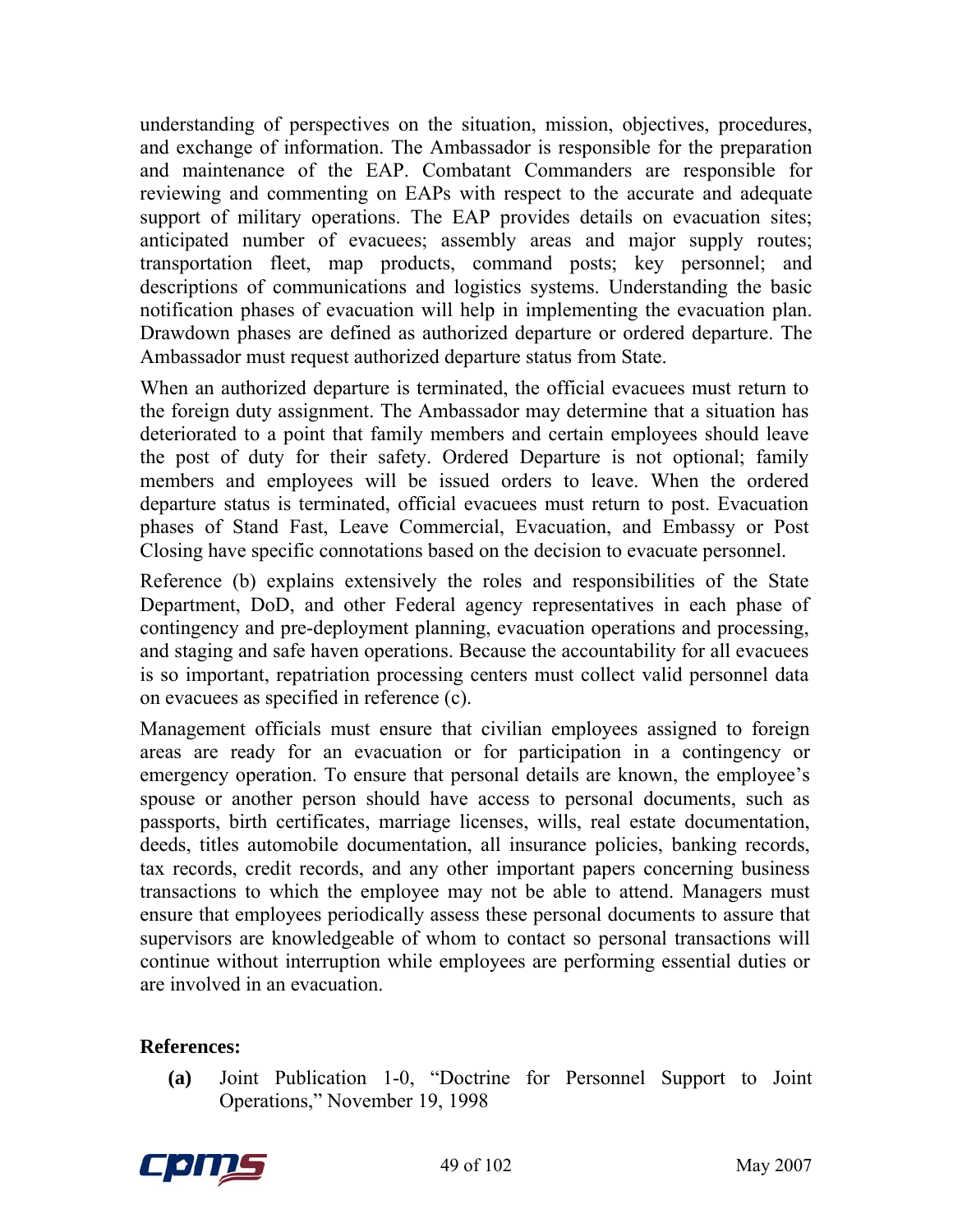- **(b)** Joint Publication 3-07.5, "Joint Tactics, Techniques, and Procedures for Noncombatant Evacuation Operations," September 30, 1997
- **(c)** DoD Directive 3025.14, "Protection and Evacuation of U.S. Citizens and Designated Aliens in Danger Areas Abroad (Short Title: Noncombatant Evacuation Operations)," November 5, 1990

### **TRAVEL AND TRANSPORTATION**

Employees recruited in the United States for duty assignments in overseas areas may serve under a transportation agreement and may be reimbursed for their travel and transportation to and from overseas duty stations. They may also be reimbursed for travel and transportation expenses incurred in connection with changes of duty station from one overseas location to another. During contingencies and emergencies, these employees, as well as employees not serving under transportation agreements, and/or their family members, may be evacuated from the overseas duty station. In such cases, specific policies and procedures apply.

As discussed in references (a), (b) and (c) each United States Embassy and Consulate has an Emergency Action Plan (EAP) for its areas of responsibility (AOR). When necessary, the Ambassador or Consular must request authority to invoke the EAP from the State Department, Chief of Diplomatic Mission, or Principal Officer of the State Department. In support of the EAP, the DoD military commander in the AOR will coordinate on the EAP to ensure that the plan is adequate and sufficiently up to date to support military operations. The EAP provides details on such topics as travel and transportation logistics, geographical sites and routes for evacuation, and accountability and anticipated numbers of evacuees. In an evacuation, the Secretary of State issues an evacuation order and, if necessary, designates a safe haven location. Ideally, the safe haven will be in the United States, but a temporary or intermediate safe haven may sometimes be designated outside the United States.

It is the intent of the State Department to use all forms of commercial transportation (air, sea, and land) to the maximum extent possible to minimize dependence on military assistance. However, the gravity of the situation may require the assistance of the appropriate military commander for evacuation purposes.

References (d) through (f) authorize travel at government expense under an evacuation order for employees and their dependents. When the United States is the designated safe haven, the employee is authorized travel only to Washington, D.C., or a designated U.S. duty station. Family members may travel to the approved home leave point or any other place in the continental United States. The amount of reimbursement is based on the size of the family and ages of dependent family members. Reimbursement for travel expenses is limited to one

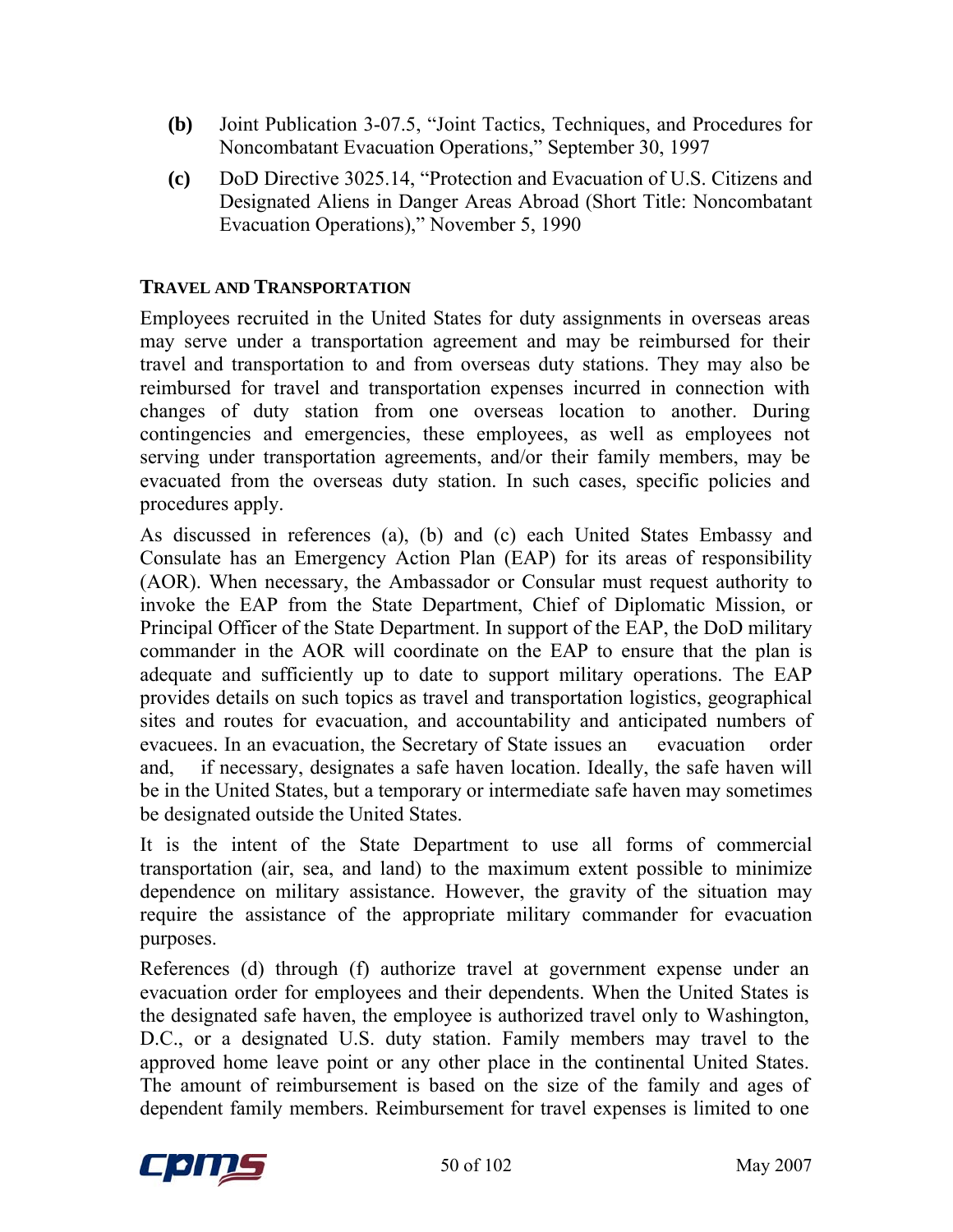departure per evacuation order per evacuee. In an evacuation order, special allowances are provided for travel, including special education travel for dependents that are not at the duty station during the evacuation.

Per diem and a subsistence expense allowance are authorized, based on the safe haven per diem rate. Delivery of household goods from storage and return to storage, shipment of privately owned vehicle, and temporary quarters subsistence expense allowances are not authorized at government expense. Allowances for air freight and local transportation may be authorized, but there are limitations on the reimbursable amount and/or length of time reimbursement may be authorized. References (e) and (f) provide details on these matters.

Depending on the type of evacuation order, employees and family members may return to the permanent duty station or be assigned from their safe haven location to another permanent duty station. If it is known at the time of evacuation that the employee will not return to the foreign permanent duty station, permanent change of station travel is authorized to the new permanent duty station.

Heads of DoD Components, or their designees, determine evacuation payments to civilian employees and their dependents in accordance with references (e) and (g). Management officials should contact their supporting human resources office for assistance in determining travel and transportation entitlements for employees and family members.

#### **References:**

- **(a)** Joint Publication 1-0, "Doctrine for Personnel Support to Joint Operations," November 19, 1998
- **(b)** DoD Directive 3025.14, "Protection and Evacuation of U.S. Citizens and Designated Aliens in Danger Areas Abroad (Short Title: Noncombatant Evacuation Operations)," November 5, 1990
- **(c)** Joint Publication 3-07.5, "Joint Tactics, Techniques, and Procedures for Noncombatant Evacuation Operations," September 30, 1997
- **(d)** Section 5725 of title 5, United States Code
- **(e)** Department of State Standardized Regulations (DSSR), Government Civilians, Foreign Areas, Chapter 600
- **(f)** Joint Travel Regulation, Volume 2, DoD Civilian Personnel, Consolidated Reprint Including Through Change 472, February 2005
- **(g)** DoD Instruction 1400.11, "Payments to Civilian Employees and Their Dependents During an Evacuation," February 8, 1980

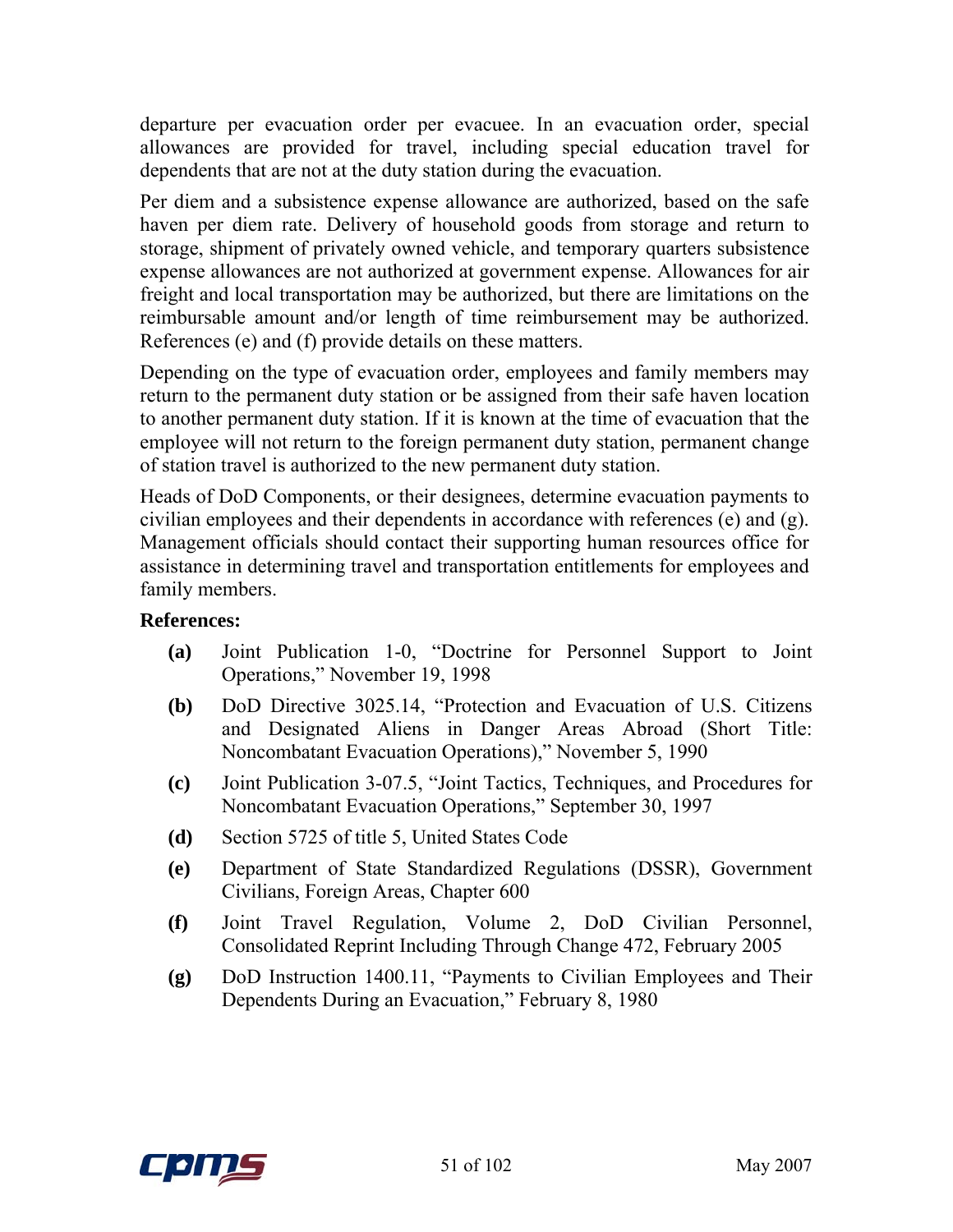#### **STAFFING OPTIONS**

Plans for utilization of the DoD civilian workforce in contingency and emergency operations are established and constantly reviewed as mission requirements and the makeup of the civilian workforce change. In foreign areas, these plans are more complex in that managers must be familiar with local national employment programs, the DoD program for the rotation of U.S. citizen civilian employees, and the DoD program for employment of family members in foreign areas. Even so, employees in positions not previously identified as essential may be lost due to the evacuation of family members; civilian employees may be called to active duty; the host nation agreement may not authorize the retention of local national employees in contingency or emergency operations; and U. S. citizen civilians may depart the foreign area after notification that their skills are required elsewhere. To assure continuance of essential support for the operation, familiarity with staffing options is essential.

The hiring flexibilities outlined in Part One of this Guide apply to the foreign area as well. However, in foreign areas, U.S. citizens may not be readily available to fill positions requiring critical skills, and there are eligibility restrictions on the employment of U. S. citizens who are ordinarily resident in a foreign area. As a result, managers in foreign areas typically recruit foreign national employees under the terms of pre-established host nation agreements. (Foreign national employment systems are outlined in reference (a). A copy of the employment plan for the host nation of assignment should be retained at the activity's staff judge advocate office and at the Combatant Command Headquarters.

It is important to know if foreign national employees may be utilized and if there are any limitations on employment during contingency or emergency situations. Knowledge of the host nation agreement and the command program for employment of local national civilians is essential to assure that support services will continue during any phase of an evacuation.

Recruitment for a U. S. citizen designated position consists of recruiting civilians who have specialized administrative and technical skills from the United States for mid- and higher-level graded positions. Reference (b) explains the DoD policy on the civilian recruitment and rotation process. Locally available and qualified U.S. citizen family members may be recruited when the terms of the host nation agreement permit the hiring of locally available U.S. citizens. Policy limitations are explained in reference (b). Much of the U. S. civilian workforce will rotate on a pre-established date from the foreign area in compliance with the DoD program for Rotation of Civilian Employees in Foreign Areas or because they are family members employed under the DoD Program for Employment of Family Members rotating when their military or civilian sponsor leave the area. Thus, in the foreign area, a manager's staffing options require close attention to the constant turnover in U.S. designated positions, tracking tours of duty, and ensuring that emergencyessential designated position vacancies are filled in a timely manner. References

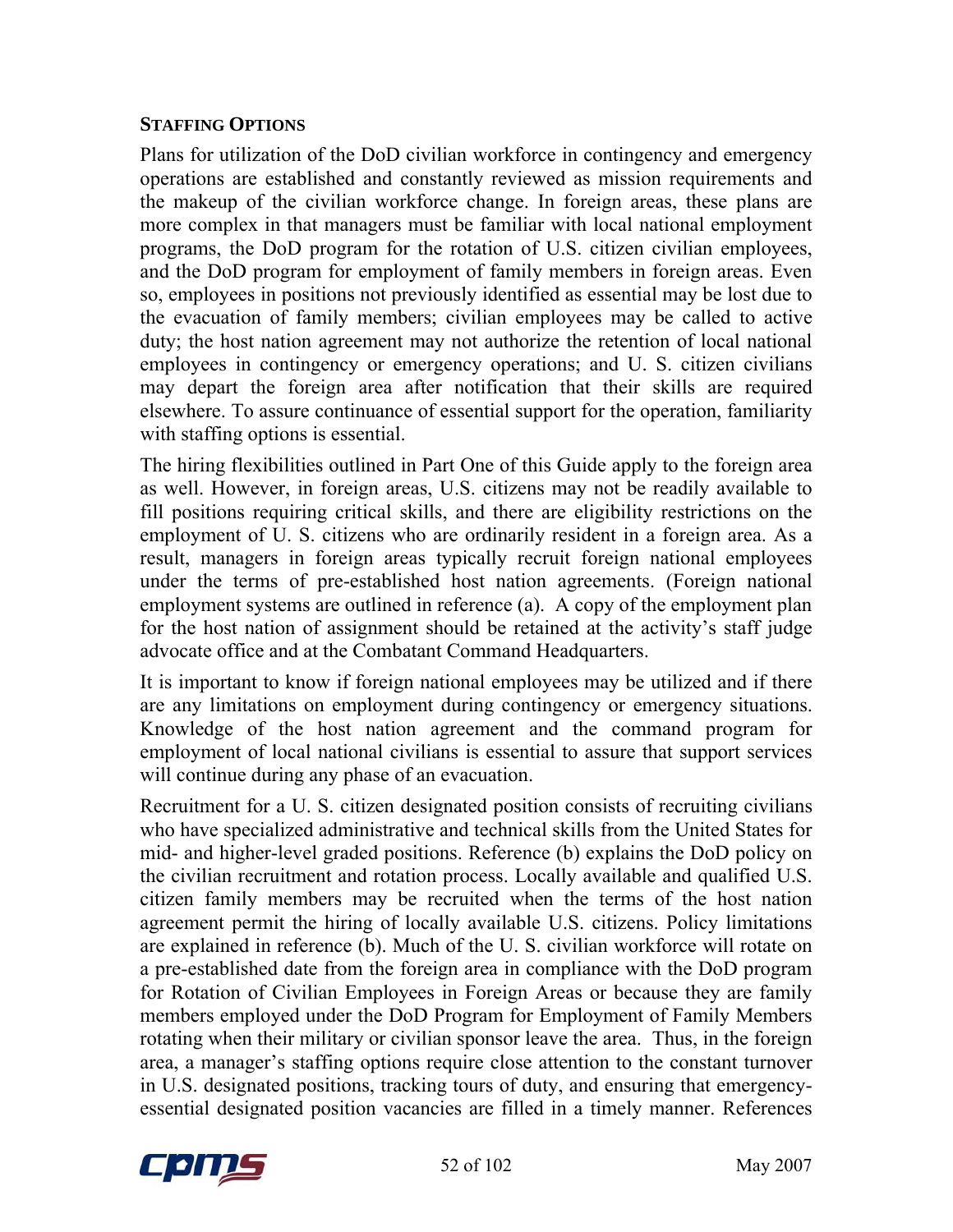(d) and (e) establish policy and identify the critical factors in DoD Component plans to assure a well-informed, well-prepared, well-protected, and well-trained civilian workforce.

DoD Component plans for the employment and deployment of the civilian workforce address multiple staffing arrangements, such as an installation staffing plan for methodologies to accomplish recruitment; directed assignment of the U. S. citizen civilian workforce; local national employment; and local contracted services, to ensure rapid, effective, and efficient operational support. In connection with Component employment and deployment plans, managers must plan for the optimum utilization of the foreign area civilian workforce. Managers have the authority to direct the retention and assignment of U.S. citizen employees in support of the mission as indicated in reference (f). References (g) through (h) provide authority for civilian manpower demand determinations and civilian manpower supply planning. These publications are useful in making determinations on how continuation of civilian employee services may be met at a time of mobilization in foreign areas.

#### **References:**

- **(a)** DoD 1400.25-M, "DoD Civilian Personnel Manual," December 1996, Subchapter (SC) 1231, "Employment of Foreign Nationals"
- **(b)** DoD Directive 1400.6, "DoD Civilian Employees in Overseas Areas," February 15, 1980
- **(c)** DoD Instruction 1400.23, "Employment of Family Members of Active Duty Military Members and Civilian Employees Stationed in Foreign Areas," May 12, 1989
- **(d)** DoD Directive 1400.31, "DoD Civilian Work Force Contingency and Emergency Planning and Execution," April 28, 1995
- **(e)** DoD Instruction 1400.32, "DoD Civilian Work Force Contingency and Emergency Planning Guidelines and Procedures," April 24, 1995
- **(f)** DoD Directive 1404.10, "Emergency-Essential (E-E) DoD U. S. Citizen Civilian Employees," April 10, 1992
- **(g)** DoD Directive 1100.4, "Guidance for Manpower Programs," February 12, 2005
- **(h)** DoD Directive 1100.18, "Wartime Manpower Mobilization Planning," January 31, 1986
- **(i)** DoD Instruction 1100.19, "Wartime Manpower Mobilization Planning Policies and Procedures," February 20, 1986
- **(j)** Joint Publication 4-05, "Joint Doctrine for Mobilization Planning," January 11, 2006

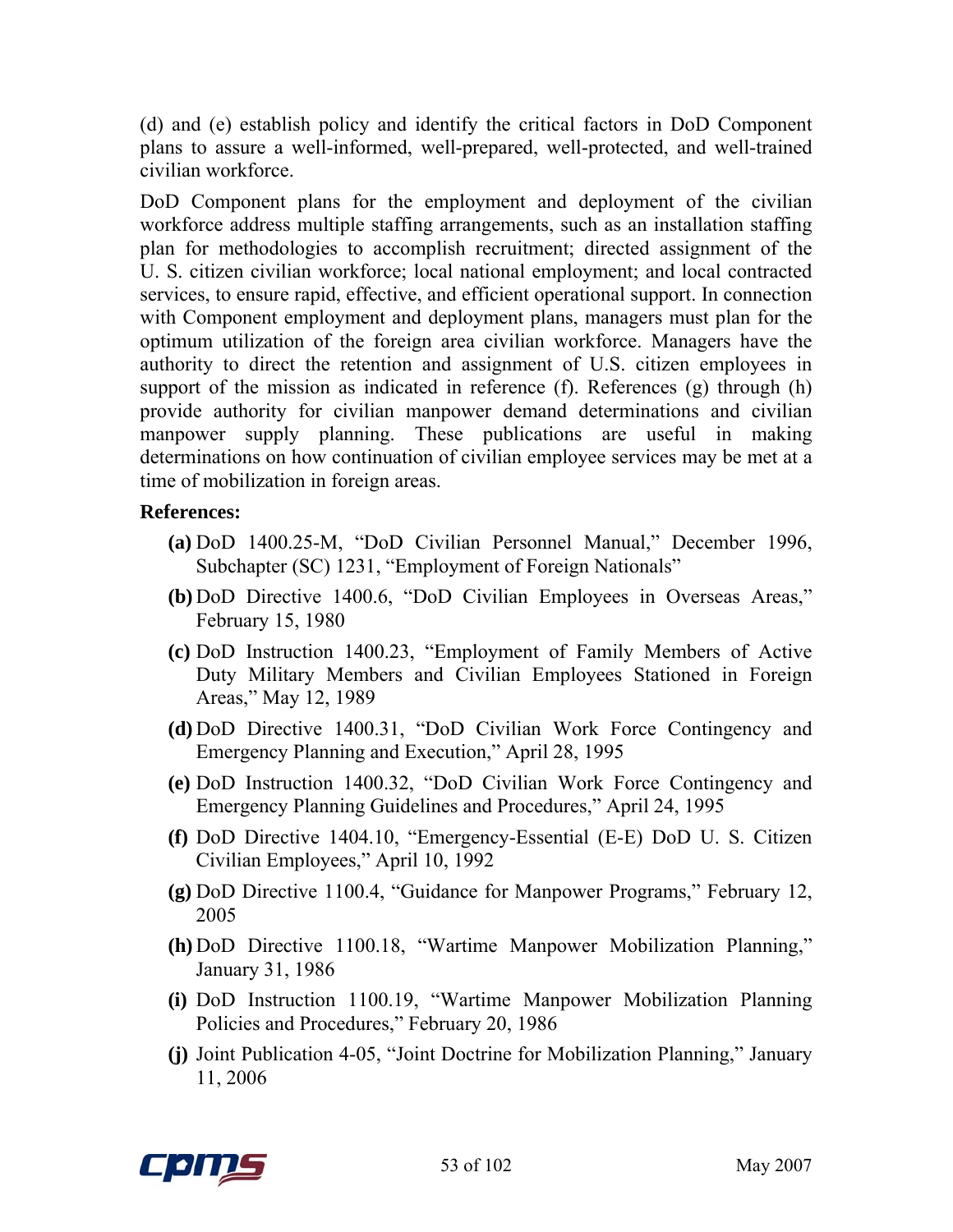#### **ALLOWANCES AND DIFFERENTIALS**

Civilian employees recruited from the United States for duty in foreign areas receive allowances and differentials in accordance with references (a) and (b). These allowances and differentials may be affected during contingencies and emergencies, particularly when there is an ordered or authorized departure from the overseas duty station.

Civilian employees evacuating from foreign areas receive allowances based on their condition of employment in the foreign area. Family members receive allowances derived from their sponsor's entitlement. Entitlement to allowances or differentials will differ if the employee is evacuated as nonessential or retained as essential. Employees eligible to receive allowances are generally recruited from the United States under an employment and transportation agreement establishing the entitlement. The allowances received are based on the specific foreign area of assignment.

Under the provisions of references (a) through (c), eligible employees receive a living quarters allowance (LQA) and may receive a temporary quarters subsistence allowance, post allowance, post "hardship" differential, danger pay, imminent danger pay, or hostile fire pay depending on the foreign area of assignment. (As stated in Part One of this Guide, employees are not eligible for hostile fire pay if they are receiving a post differential for exposure to political violence or receiving a danger pay allowance.) If the employee and family are ordered or authorized to depart, the employee's allowances terminate when the employee departs the foreign area. LQA may continue if the employee is required to pay for quarters or if lease termination is impossible or impracticable. When the employee remains in the foreign area but the family is ordered or authorized to depart, the employee's allowances are reduced to the "employee without family" rate, as provided by reference (a). LQA may, however, be continued at the "with family" rate for a period not to exceed six months.

Allowances granted in accordance with reference (a) continue during periods of non-pay status not in excess of 14 calendar days. The LQA of members of the Reserve Component who enter Leave Without Pay – Uniformed Services (LWOP-US) when called to active duty is suspended as of the day the employee enters the LWOP-US status unless the granting of LQA is specifically extended under the LQA continuance of grant provisions for employees in non-pay status as defined in reference (a). An employee on active duty assigned to the overseas area receives overseas allowance entitlements as a military member. Post Differential and Danger Pay Allowances are suspended while employees are in non-pay status.

The evacuation payment process does not cover employees and dependents that are traveling to a new foreign assignment where an evacuation order is in effect.

When an ordered or authorized departure is in effect and employees and dependents are precluded from traveling to the new foreign area duty station, they

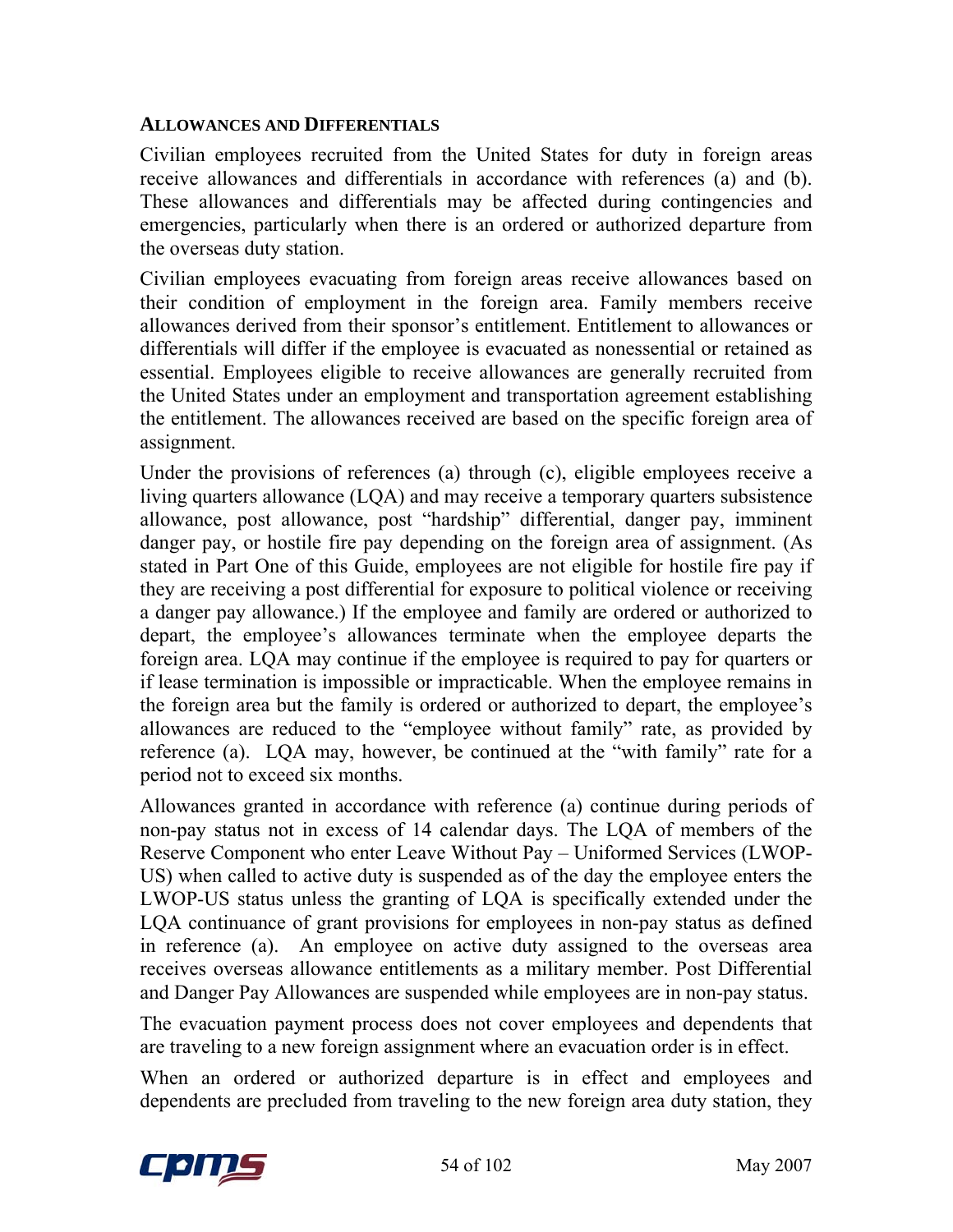may be eligible for the equivalent of payment of allowances in accordance with references (a) and (d). If an essential employee is required to proceed to the foreign area duty station that is under an ordered or authorized departure, dependents who would normally accompany the employee may be eligible for a mandatory separate maintenance allowance under reference (a) effective the date the employee begins official travel under assignment orders.

Reference (f) authorizes the head of each agency to make advance payments of pay, allowances, and differentials, or any portion of them, to an employee whose departure is ordered or authorized. Such payments may not cover a period of more than thirty days. Within the Department of Defense, references (b) and (c) address these advance payments.

Employees in certain areas may receive danger pay, imminent danger pay (IDP), or a post "hardship" differential. Post "hardship" differential may include an amount attributed to political violence in the area. When a danger pay allowance becomes effective in an area where a portion of the post "hardship" differential is attributed to political violence, the post "hardship" differential is reduced while danger pay is in effect. The IDP is an allowance that may be granted to civilian employees who accompany U.S. Military forces. Approval of the IDP for DoD civilian employees is conditioned on notifying the State Department of the DoD designated locations where military members receive IDP. The Department of State must approve and authorize the IDP to assure that there is no duplication of the danger element in danger pay or post "hardship" differential. No foreign area location is designated as both a danger pay and imminent danger pay area. IDP is not paid for the period of time that an employee receives either danger pay or post "hardship" differential that would duplicate political violence credit. Reference (a) provides details on this matter.

Questions relating to the payment of allowances and differentials should be directed to the supporting human resources office.

# **References:**

- **(a)** Department of State Standardized Regulations (DSSR), Government Civilians, Foreign Areas
- **(b)** DoD 1400.25-M, "DoD Civilian Personnel Manual," December 1996, Subchapter (SC) 1250
- **(c)** DoD 7000.14-R, Financial Management Regulation, Volume 8, Civilian Pay Policy and Procedures, March 2006
- **(d)** DoD Directive 3025.14, "Protection and Evacuation of U.S. Citizens and Designated Aliens in Danger Areas Abroad (Short Title: Noncombatant Evacuation Operations)," November 5, 1990

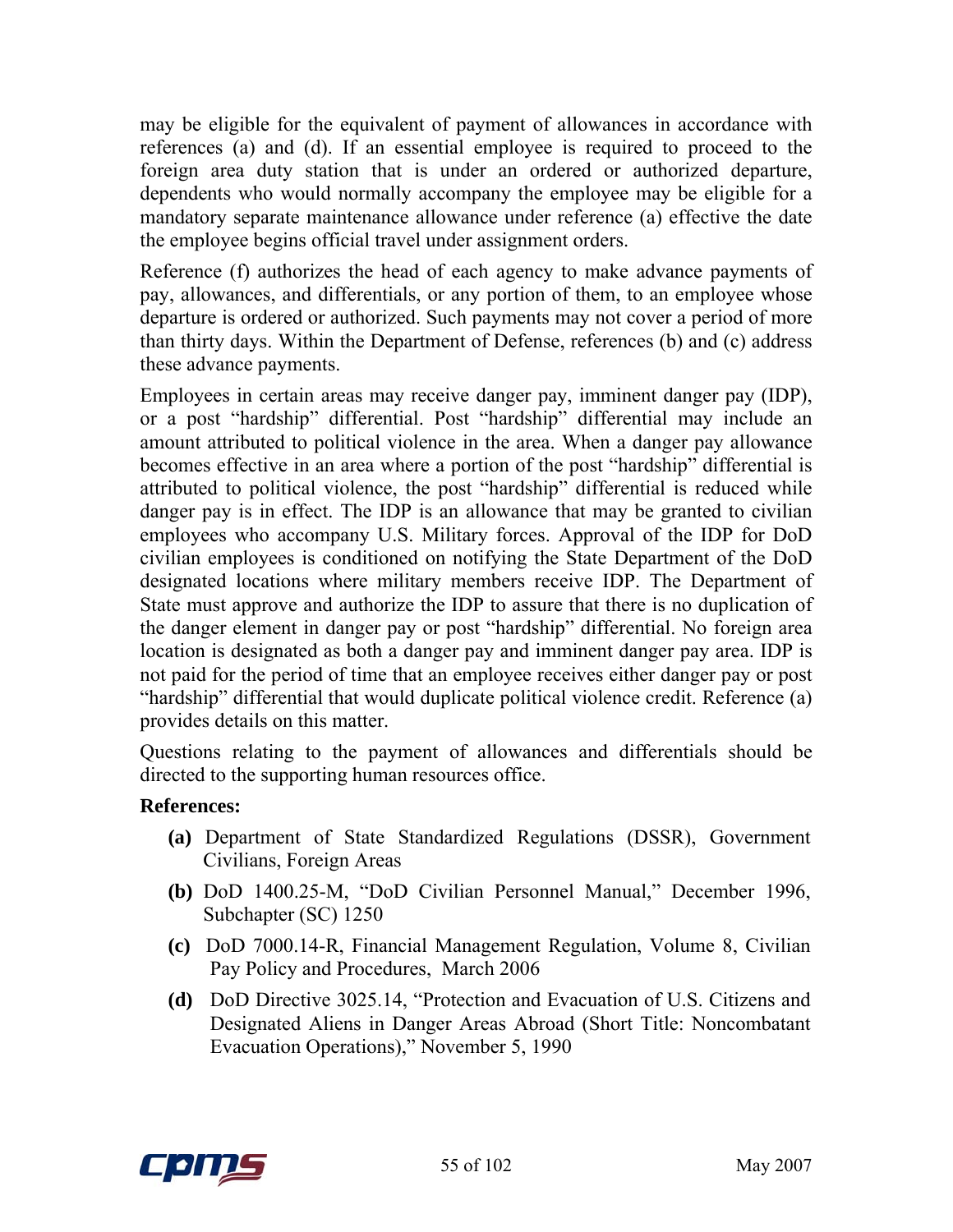# **PART FOUR INDIVIDUAL PREPAREDNESS**

#### **EMERGENCY CONTACT INFORMATION**

In the event of an emergency your supervisor may need to contact you or a person you have designated as your emergency point of contact. This information is vital to ensuring that you or your family is notified quickly with situational updates. It is in your best interest to ensure that your supervisor has information regarding any special health considerations you may have. This information may be crucial in the event you should become ill at work and require medical assistance. You should submit this information either on the form used by your organization or the DD Form 93, Record of Emergency Data. You should also provide your family or emergency contact with your work contact information, i.e., your supervisor or coworker's name and phone number. A sample Emergency Contact Card is available at Appendix C for this purpose. Completing and carrying this card in your wallet or purse will assist you in having contact information available in the event of an emergency or crisis. Contacting your supervisor or calling in to your organization's toll free emergency report-in phone number will allow your organization to assist you during a crisis situation.

#### **BENEFICIARY FORMS**

Benefits are paid in accordance with your designated beneficiary forms. It is imperative that they be kept up to date.

Beneficiary forms are used to determine who is entitled to benefits from your Federal benefits programs and any unpaid compensation due to you. The forms that affect the payment of Federal civilian benefits are:

TSP 3 – Thrift Savings Plan Designation of Beneficiary Use this form to designate a beneficiary who will receive your TSP account after your death. The form must be mailed to the TSP Service Office at the address on the form. Your contributions to TSP are made before taxes are withheld; therefore, when the TSP account is paid you taxes will be withheld. The TSP 3 may be downloaded from www.tsp.gov.

SF 1152 Designation of Beneficiary – Unpaid Compensation of Deceased Civilian Employee Unpaid compensation includes a lump sum final salary payment and the balance of any accrued annual leave that will be paid to the beneficiary you designate. The SF 1152 is valid until the individual leaves the agency or another form is completed. The SF 1152 is maintained in your Official Personnel Folder (OPF) and should be mailed to your servicing human resource office. Taxes will be withheld from unpaid compensation.

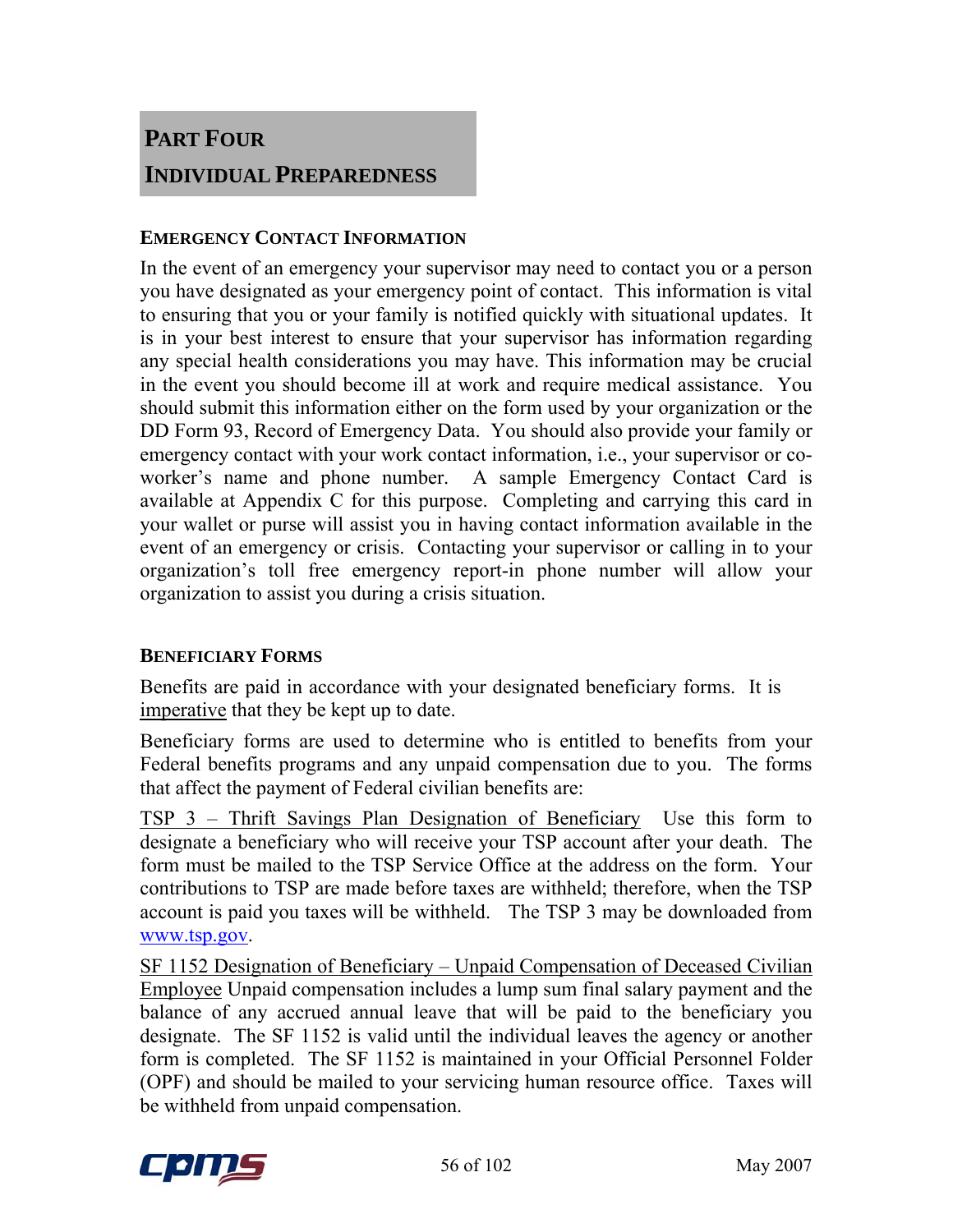SF 2808 Designation of Beneficiary - CSRS (Civil Service Retirement System) The SF 2808 is valid until another form is submitted. This beneficiary form must be mailed to the Office of Personnel Management (OPM) at the address on the form. In the event that you do not have any survivors eligible for a survivor benefit from CSRS, this form designates your beneficiary who will receive the contributions you have paid into CSRS.

SF 3102 Designation of Beneficiary - FERS (Federal Employees Retirement System) The SF 3102 is valid until another form is submitted. This beneficiary form must be mailed to the Office of Personnel Management (OPM) at the address on the form. In the event that you do not have any survivors eligible for a survivor benefit from FERS, this form designates your beneficiary who will receive the contributions you have paid into FERS.

SF 2823 Designation of Beneficiary - Federal Employees' Group Life Insurance (FEGLI) Program The SF 2823 should be mailed or provided to your servicing human resource office; it will be maintained in your OPF. This form designates the beneficiary of your FEGLI. Proceeds of FEGLI policies that are paid as a death benefit are not considered taxable income for personal Federal income tax purposes.

These forms may be found at www.opm.gov/Forms as well as on your servicing personnel office website. Each form provides information explaining how the form must be completed and witnessed, and the mailing address. The forms must be properly completed and mailed to the appropriate address to ensure their validity.

Beneficiary forms can only be completed by you; **you are responsible for keeping your beneficiary forms up to date**. Life events such as a change of job, marriage, divorce and birth of a child for example, may create a need for you to update your beneficiary forms.

# **Order of Precedence**

If there are no current designations on file, benefits will be paid in the order of precedence according to Federal statute. Benefits will be paid according to the following order of precedence established by Federal statute. The order pertains to all benefits except for FEGLI (see below):

- Designated beneficiary or beneficiaries
- Widow or widower
- Child or children in equal shares, with share of any deceased child distributed among that child's descendants
- Parents in equal shares, or entire amount to the only surviving parent
- Executor or administrator of the estate

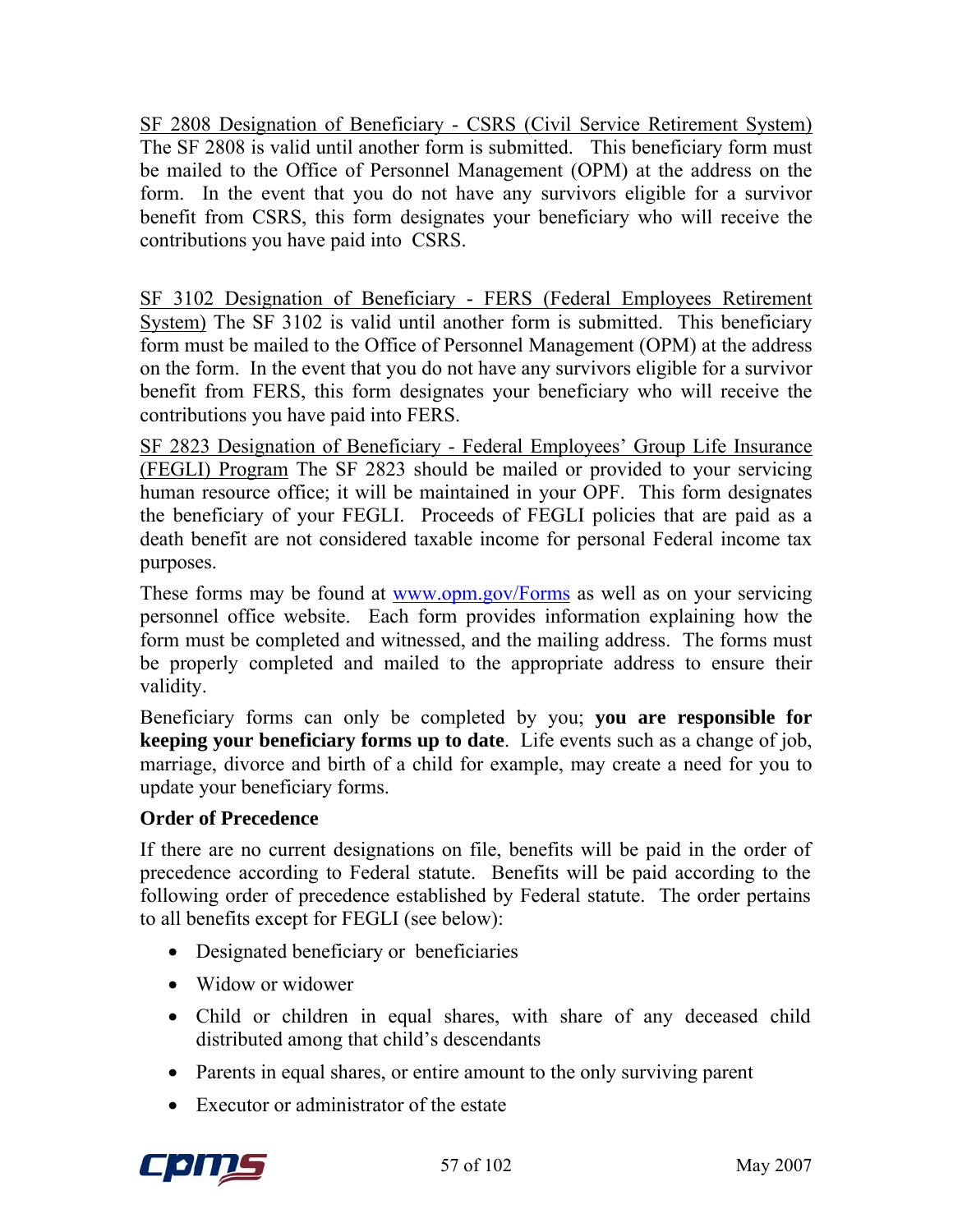• Next of kin as determined under the laws of the State in which the deceased lived

This statutorily defined order cannot be superseded by a will.

FEGLI Order of Precedence:

- 1. If you assign the ownership of your FEGLI, the benefits will be paid first to the beneficiary designated by the assignee(s)
- 2. If there is no such beneficiary the FEGLI will be paid to the assignee
- 3. If you have not assigned ownership of your FEGLI benefit and there is a valid court order on file, the Office of Federal Employees Group Life Insurance (OFEGLI) will pay benefits in accordance with the court order

If you have not assigned ownership and do not have a valid court order on file, OFEGLI will pay benefits in the following order of precedence:

- 1. To the person(s) designated as beneficiary(ies) on the SF 2823
- 2. If there is no such beneficiary, to the widow or widower
- 3. If none of the above, to a child or children
- 4. If none of the above, to parents of the deceased in equal shares or the entire amount to the surviving parent
- 5. If none of the above, to the executor or administrator of the deceased's estate
- 6. If none of the above, to the deceased's other next of kin as determined under the laws of the State where the deceased lived.

Information regarding Trusts is provided on the SF 2823. Suggested format for designating trusts may be found in the FEGLI Handbook available on the OPM FEGLI web page: www.opm.gov/insure/life/handbook.

# **BENEFITS PROGRAMS**

Federal civilians may be covered under several "benefits" programs. During an emergency situation you may not have access to all of your personal information regarding these programs. Your preparation for disasters should include an understanding of these programs and how they function during an emergency. It is important that you talk to your spouse or other family member to help them be familiar with any benefits under which you have coverage. Your preparation should include ensuring that all of your designations of beneficiaries are complete and up-to-date. If you have questions about these programs, contact your servicing human resource office.

Retirees and survivors should contact OPM at 800-307-8298. If you are unable to contact your human resource office during or following a disaster OPM will make

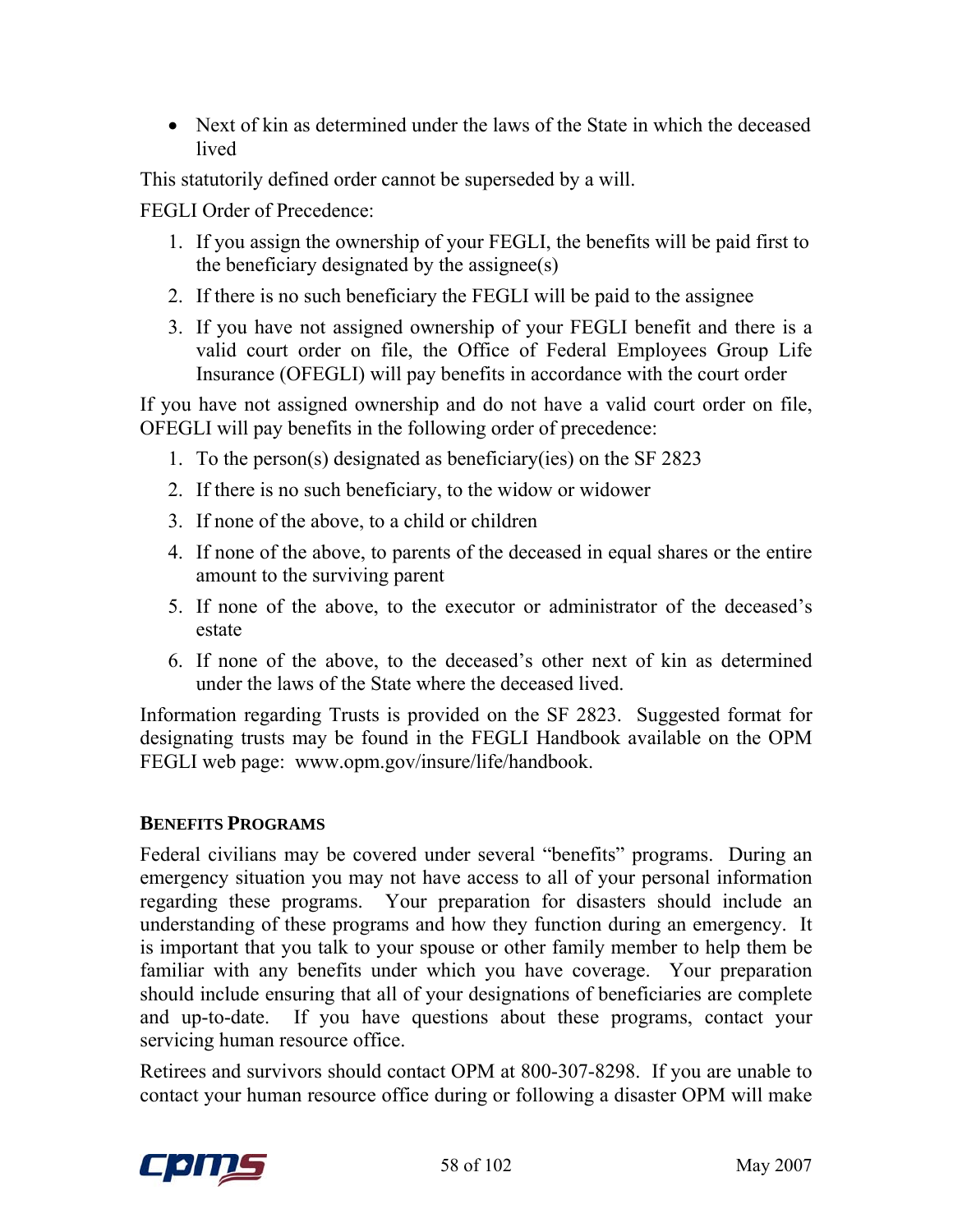800-307-8398 available to assist you with contacting your employing agency. Employees should contact their servicing human resources office or benefits center. If they cannot be reached, OPM will make a toll free number available to assist employees in the event of some disasters.

# Federal Employees Health Benefits (FEHB)

In the event of a natural disaster or other emergency situation and you are enrolled in a health plan provider participating in the FEHB program your coverage will continue under your current plan. If you are covered under a fee-for-service plan, you may use any medical provider, just as they did before and your plan will either reimburse you or pay your provider directly for all covered services. If you have your plan ID card, present it to the provider when you receive services. If you do not have your ID card, you or your provider should call your plan to verify your coverage.

In some cases local Health Maintenance Organizations (HMOs) could be affected to the degree that services are no longer available in specific areas. If that situation arises, the Office of Personnel Management (OPM) will quickly work with the HMO provider to develop alternative options for those covered under that specific plan.

Depending on the nature of the emergency, OPM may also request carriers to demonstrate maximum flexibility under their OPM contract by relaxing certain provisions for pre-certification requirements or requirements for notification and levels of benefit payments when victims are taken to a non-plan and or non-PPO hospital. Additionally, OPM may also ask carriers in the affected area to make certain that FEHB members get additional supplies of medications as backup for emergency situations if necessary.

If you are affected by the results of a natural disaster or declared emergency situation and experience problems with your FEHB carrier, contact your servicing personnel office. Contact information will be posted in the event of a specific emergency situation.

# Federal Employees' Group Life Insurance Program (FEGLI)

If a Federal employee has died or been dismembered, or an eligible member of an employee's family has died during an emergency situation or natural disaster, the servicing personnel office or benefits center should be contacted in case the employee had coverage under the FEGLI Program. If a Federal retiree or his/her eligible family member has died, contact OPM at 800-307-8298.

Most Federal employees, unless they waive coverage, have Basic Life Insurance under the Federal Employees' Group Life Insurance Program. Basic Life Insurance is equal to the actual rate of annual basic pay (rounded to the next \$1,000) plus \$2,000, or \$10,000, whichever is greater. In addition, there is an Extra Benefit for employees under age 45: Double life insurance benefits until age 36, decreasing at

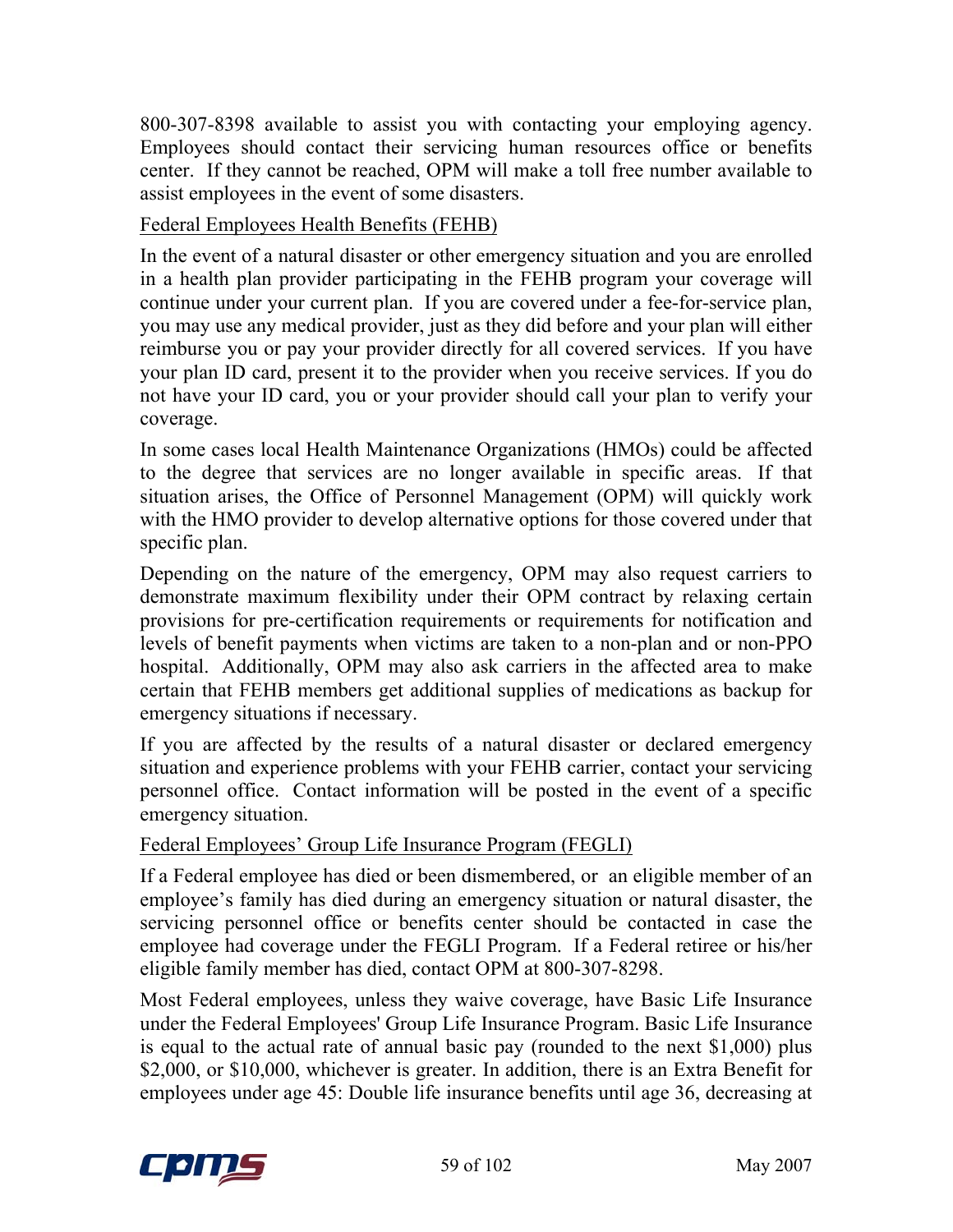10 percent per year until age 45, at which time the extra coverage will end.

Some employees may also have FEGLI optional insurance coverage. Optional coverage for employees may be \$10,000 (Option A - Standard, which doubles in case of accidental death), and/or one to five multiples of pay (Option B - Additional). Option C - Family insures your eligible family members for up to five multiples of coverage, with each multiple equal to \$5,000 upon the death of a spouse and \$2,500 upon the death of an eligible child.

Basic Life Insurance also includes Accidental Death and Dismemberment coverage for employees (but not for retirees). Accidental death benefits under Basic are equal to the amount of Basic Insurance, but without the Extra Benefit. Accidental death benefits are also available with Option A coverage, providing an additional \$10,000 of coverage. Accidental death benefits under Basic and Option A are paid in addition to any other FEGLI coverage that may be payable.

If you are an employee enrolled in the FEGLI program and you lose a limb or your eyesight (in one or both eyes), you may be eligible for Accidental Dismemberment benefits. These benefits are available under Basic Insurance and Option A, for Federal employees only.

Life insurance benefits under the FEGLI program would be paid in addition to any workers' compensation, Social Security, Civil Service Retirement System or Federal Employees Retirement System survivor benefit, or savings plan payment. For more information about life insurance, read the Federal Employees Group Life Insurance Program Booklet, FE 76-21 (FE 76-20 for Postal employees) on the FEGLI homepage at www.opm.gov/insure/life.

Federal Long Term Care Insurance Program (FLTCIP)

If you and/or your family member are enrolled in the FLTCIP and have any questions about your coverage or eligibility for benefits, contact Long Term Care Partners at 800-582-3337.

Any special procedures instituted by Long Term Care Partners for FLTCIP enrollees who live in areas affected by an emergency and miss premium payments during a time of crisis will be posted on <http://www.opm.gov/insure/ltc> as they become available.

# Federal Flexible Spending Account Program (FSAFEDS)

FSAFEDS is a program allowing employees to contribute pre-tax salary to an account(s) that can be used to pay for out-of-pocket medical expenses and dependent care. In an emergency, it is possible, though rare, that a payroll servicing agency may miss taking an FSAFEDS allotment from an employee's pay for one or more pay periods. That should be rare, because these agencies only make changes to the FSAFEDS allotments if there is a change in the amount of the allotment. For most enrollees, there isn't a change in FSAFEDS allotments from one pay period to the next. In the event an FSAFEDS enrollee

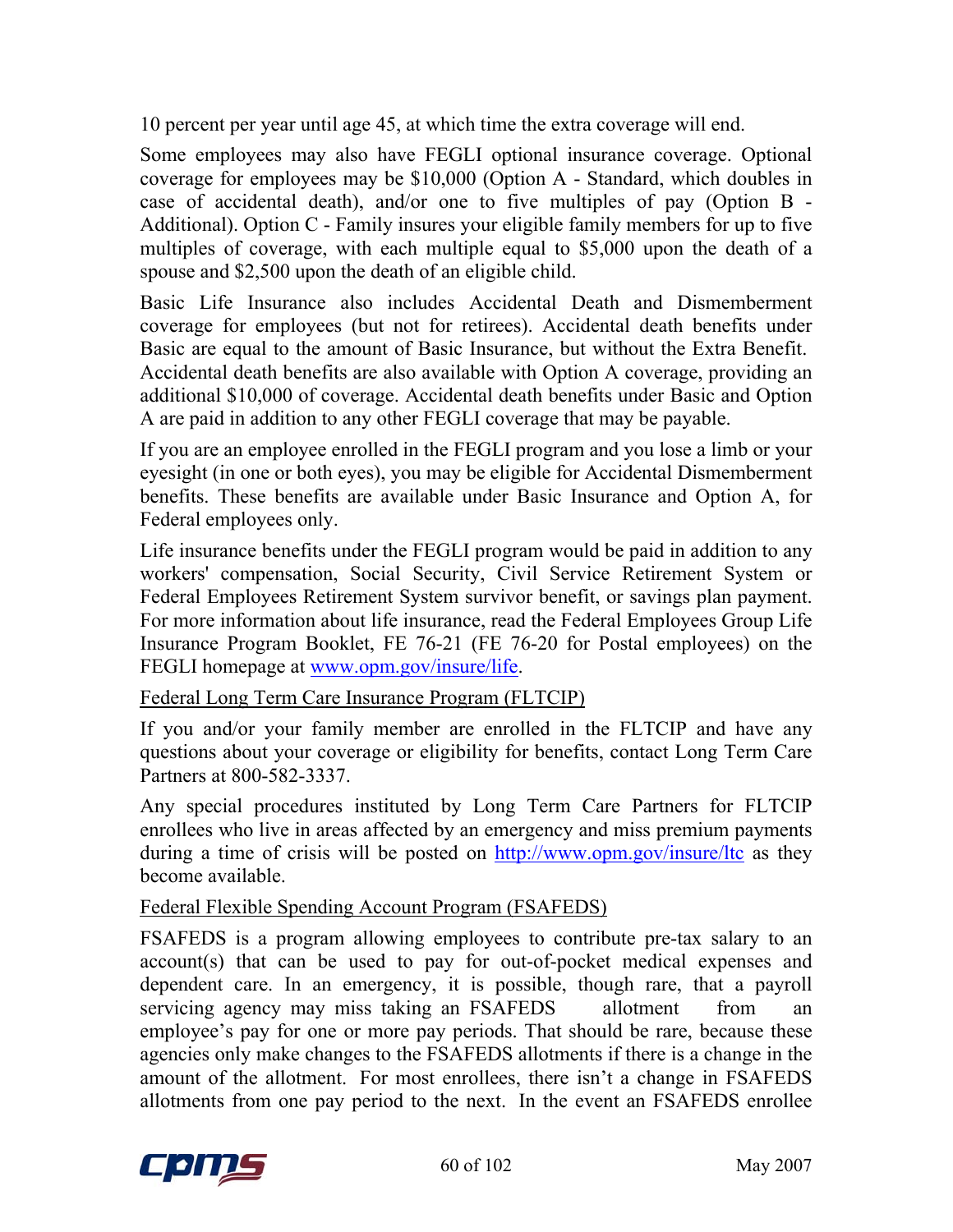dies, no further funds would be contributed to an FSA. Claims will be accepted for expenses paid on behalf of any surviving spouse and dependents until all previously allotted funds are reimbursed.

Employees should call FSAFEDS at 877-372-3337 (TTY 800-952-0450) if there are any issues with FSAFEDS allotments or claims that are causing a hardship as the result of an emergency situation.

### CSRS Death Benefits for Spouses of Employees

If your spouse or former spouse is a Federal employee and they have died as a result of a natural disaster or other declared emergency situation, then you should first try to contact their local servicing personnel office or their agency (please see the list of the Departments Benefits assistance contacts at the end of this section). If you are unable to contact the agency you should call OPM's Center for Retirement and Insurance Services at 800-307-8298 to find out more information on how to apply for survivor benefits.

As the surviving spouse or former spouse of a federal employee you may be entitled to an annuity. To qualify for a survivor annuity, your spouse must have been married to you a total of 9 months. This requirement does not apply if there is a child born of the marriage or if your spouse's death is accidental.

If you qualify for an annuity you will receive the higher of 55 percent of the amount you would have received if your spouse had been retired at the time of their death or the lesser of: 22 percent of their highest 3 years average salary or 55 percent of the amount their annuity would have been if you had continued working until age 60 at the same "high-3". If there is a valid court order for spousal benefits then OPM will honor it. This survivor annuity ends when you die or if you remarry before age 55.

If you are entitled to a survivor annuity then you may also be entitled to continue your Federal Employees Health Benefits (FEHB) Program coverage if your spouse was enrolled for Self and Family when they died.

Survivor benefits of CSRS Offset employees may be subject to an offset equal to the value of the offset service in the Social Security survivor benefit. The offset only applies if the survivor is eligible for Social Security benefits based on the deceased employee's employment. Benefits for children may also be payable.

#### CSRS Benefits for Survivors of Unmarried Employees

If you are the survivor of an unmarried Federal employee and the deceased employee had no dependent children, or former spouses eligible for benefits, there would be no monthly survivor annuity benefit payable. If applicable, a lump sum of the Federal employee's retirement contributions would be paid to their survivors under the statutory order of precedence: first, to the designated beneficiary; if none designated, to the surviving spouse; if none, to the child or children and descendants of deceased children, by representation; if none, to any

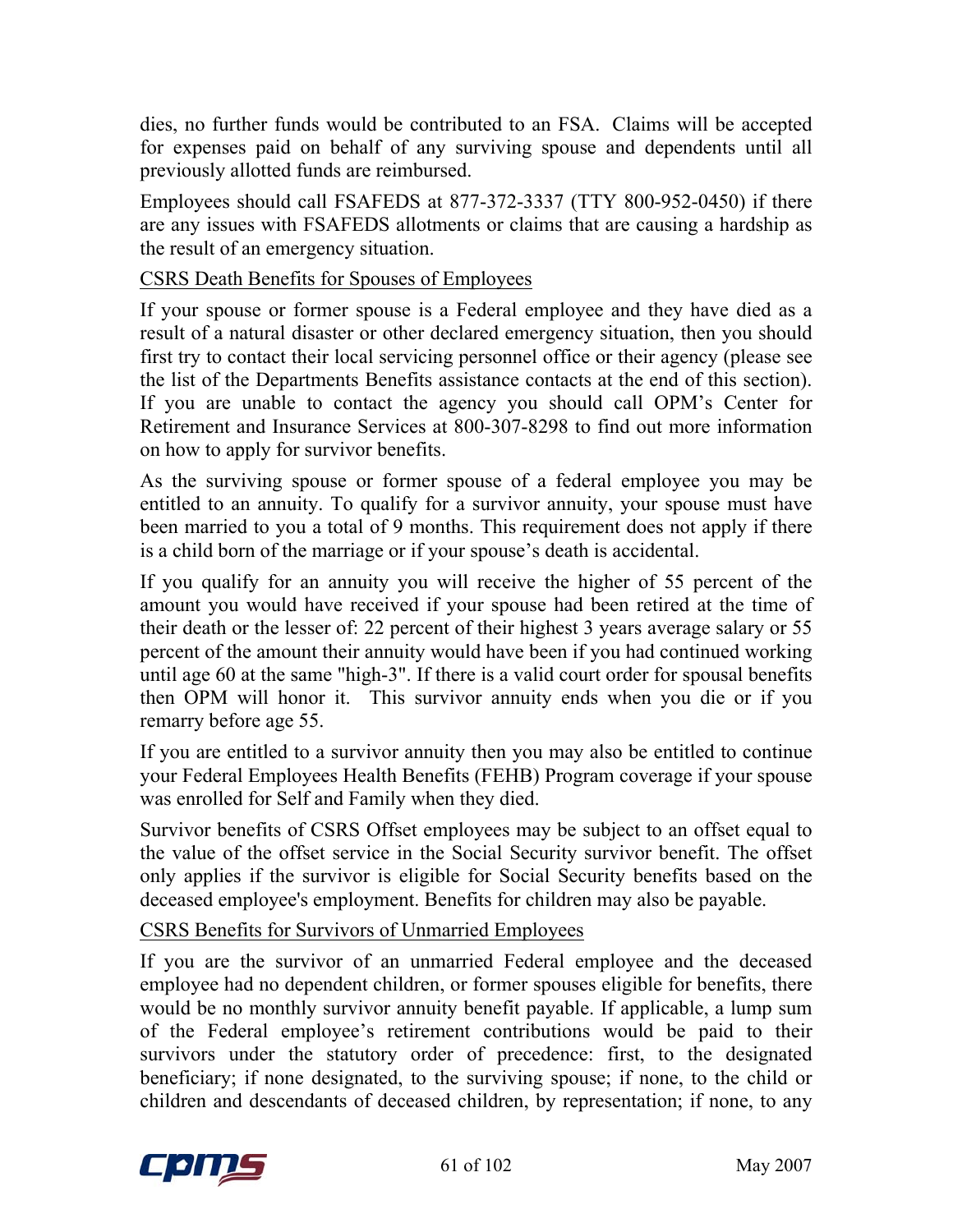surviving parents; if none, to the duly appointed executor or administrator of the estate; if none, to the next of kin.

# FERS Death Benefits for Spouses of Employees

If your spouse or former spouse is a Federal employee who died as a result of a disaster you should first try to contact their local servicing personnel office or their agency. If you are unable to contact the agency you should call OPM's Center for Retirement and Insurance Services at 800-307-8298 to find out more information on how to apply for survivor benefits.

As the surviving spouse of a Federal employee you may be entitled to an annuity. If the deceased Federal employee was married and worked for the Federal Government for at least 18 months, their surviving spouse may receive a lump sum payment. The lump sum payment (which is called the Basic Employee Death Benefit) is an amount equal to the higher of one half of the deceased employee's annual pay rate at death or one half of your high-3 average pay, plus \$27,461.91 in 2007 (this amount increases by Cost of Living Adjustments each year). If you had 10 years of Federal service, your surviving spouse may also qualify for a monthly survivor benefit.

If you are entitled to a survivor annuity then you may also be entitled to continue your Federal Employees Health Benefits (FEHB) Program coverage if your spouse was enrolled for Self and Family when they died.

#### FERS Benefits for Survivors of Unmarried Employees

If you are the survivor of an unmarried Federal employee and the deceased employee had no dependent children or former spouses eligible for benefits, there would be no monthly survivor annuity benefit payable. If applicable, a lump sum of the Federal employee's retirement contributions would be paid to their survivors with interest under the statutory order of precedence: first, to the designated beneficiary; if none designated, to the surviving spouse; if none, to the child or children and descendants of deceased children, by representation; if none, to any surviving parents; if none, to the duly appointed executor or administrator of the estate; if none, to the next of kin.

#### Children's Death Benefits for Survivors of Employees

Children qualify for survivor annuities if they are under 18 and unmarried. A child 18 or older may also qualify for a survivor annuity if incapable of self support because of a disability incurred prior to 18. In addition, a son or daughter 18 or older may be eligible for a survivor annuity up to age 22 if he or she is a full-time student at a high school, college, or other recognized educational institution. Each child of a surviving spouse or former spouse will be entitled to a monthly benefit of \$420.00 or up to \$1,260 per month divided by the number of eligible children in 2006. Each child who has no surviving parent or whose surviving parent was never married to the deceased Federal employee will be entitled to a monthly

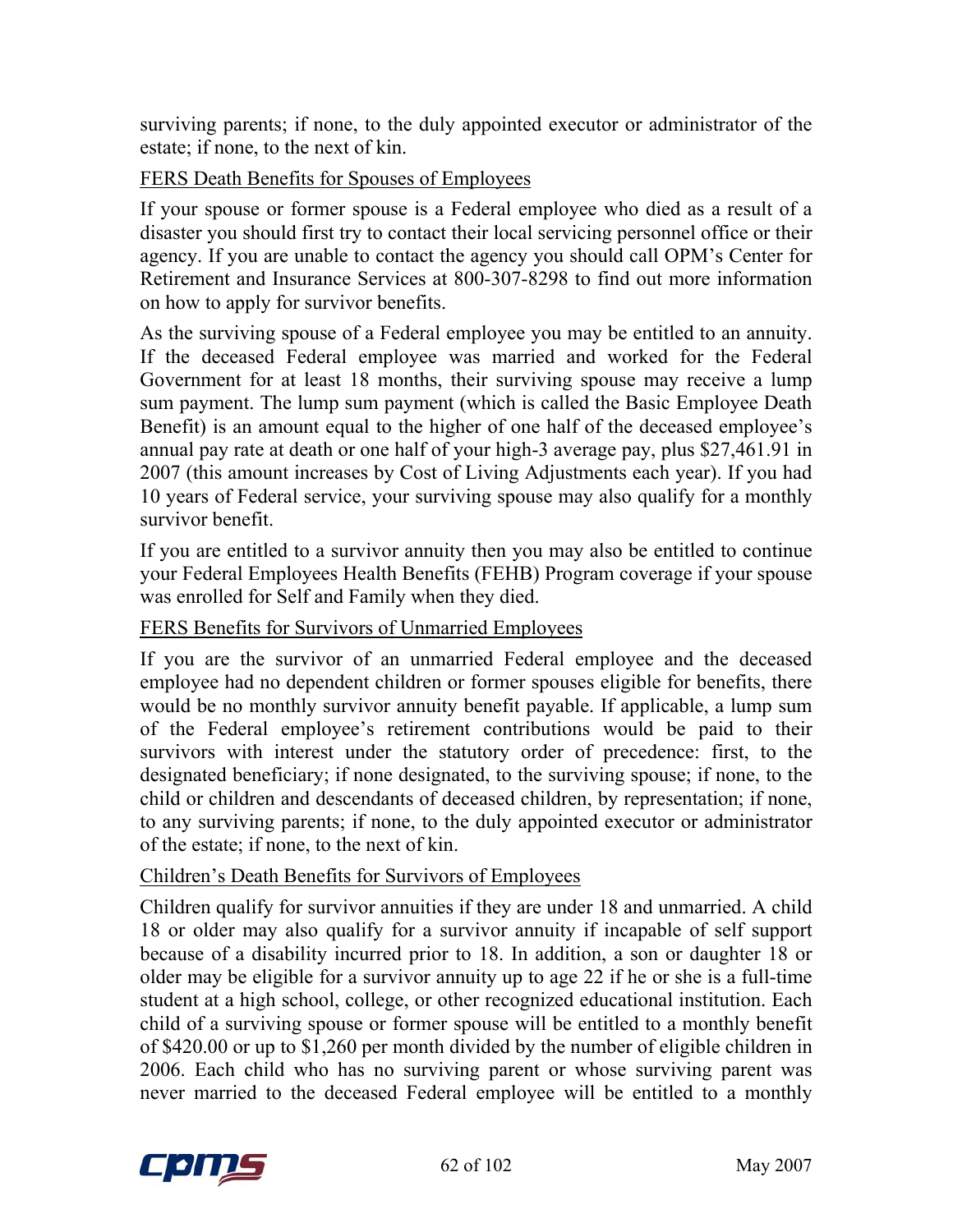benefit of \$504.00 or up to \$1,260 per month divided by the number of eligible children in 2006. The amount of children's benefits is periodically increased by cost of living increases.

The child's survivor benefit ends when they are 18 or when they are 22, if they are a full time student between the ages 18 and 22. The child's survivor benefits could also end if the child marries, dies or ceases to be a full time student.

### Thrift Savings Plan (TSP)

The Thrift Savings Plan (TSP) is administered by the Federal Retirement Thrift Investment Board. In the event of a natural disaster or declared emergency, the Thrift Investment Board may institute special procedures to accommodate employees participating in the Thrift Savings Plan and affected by the situation. Employees with TSP loans are of special concern as Internal Revenue Code establishes very strict rules for repayments of loans from tax deferred savings plans such as the TSP. If you affected by a natural disaster or declared emergency situation and have a TSP loan or other questions about TSP call 877-968-3778 for assistance. Be sure to tell the TSP counselor that you are affected by the situation; this will ensure you receive accurate and up to date information to respond to your special needs.

TSP participant service representatives handle questions about loans, contribution allocations, interfund transfers, and designations of beneficiaries and withdrawals for all participants. You can reach a TSP participant service representative by calling the ThriftLine at 877-968-3778. TDD: 877-847-4385. International callers who cannot use toll free number should call 404-233-4400. Hours of operation are 7 AM through 9 PM eastern time.

TSP correspondence and forms are mailed to different addresses depending on the purpose of the correspondence.

Routine correspondence should be faxed to 866-817-5023 or mailed to: Thrift Savings Plan P.O. Box 385021 Birmingham, AL 35238

Loan Payments (Loan Coupon with payment): Mailing Address: Thrift Savings Plan P.O. Box 979004 St. Louis, MO 63197-9000

Overnight Delivery: US Bank Box 9004 Government Lockbox SL-MO-C2GL 1005 Convention Plaza St. Louis, MO 63101

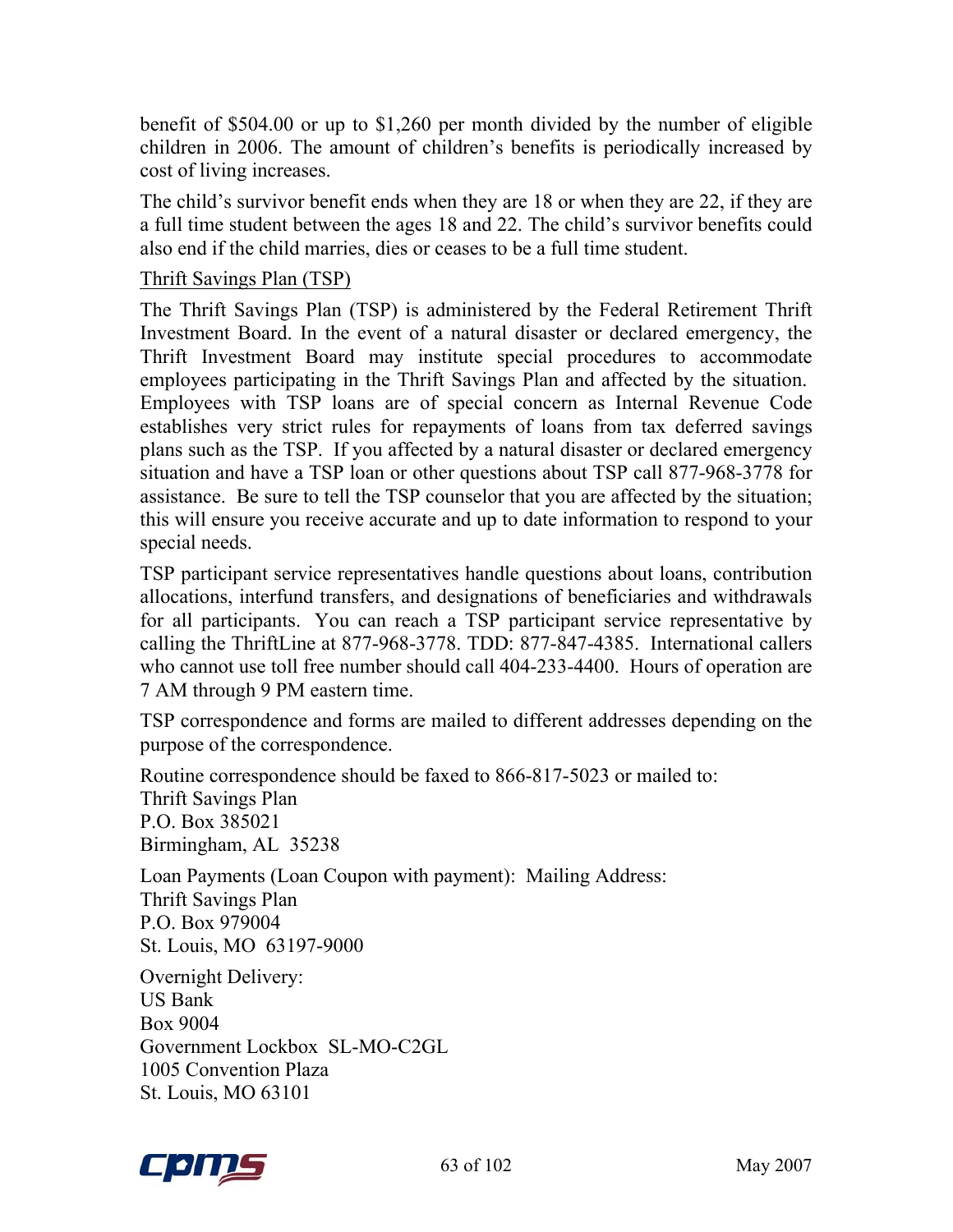# TSP Death Benefits

If a Federal employee died and had a Thrift Savings Plan (TSP) account, their beneficiaries would be entitled to their entire account balance. The balance will be distributed according to their Designation of Beneficiary if they had completed one. If they did not complete a Designation of Beneficiary, their account will be distributed according to the statutory order of precedence: to their surviving spouse; if none, to their child or children and descendants of deceased children, by representation; if none, to any surviving parents; if none, to the duly appointed executor or administrator of the estate; if none, to the next of kin.

To postpone paying Federal income tax, their surviving spouse may have the TSP transfer or "roll over" all or any part of the payment to an Individual Retirement Arrangement (IRA) account. If their surviving spouse does so, no Federal income tax would be paid on the funds until withdrawal from the IRA account. A surviving spouse who receives the payment directly may roll all or any part of the payment over into an IRA account within 60 days. However, if the payment is made directly to the spouse, the TSP must withhold 20% for Federal income tax. If the TSP transfers the payment directly to the IRA account, there is no Federal income tax withholding.

For more information about death benefit payments and tax consequences, ask the Federal employee's employing agency representative or the TSP for the notice, "Important Tax Information About Thrift Savings Plan Death Benefit Payments". The tax advantages of a rollover are not available to the deceased employee's children, parents, or estate.

To file a claim for death benefits complete TSP Form 17 and mail to:

TSP Death Benefits Processing Unit Fairfax Post Office, DEDIS P.O. Box 4450 Fairfax, VA 22038-9998 Fax: 703-592-0170

You may obtain TSP forms, brochures and other information at www.tsp.gov. or by calling 877-968-3778.

#### Unpaid Compensation

If a Federal employee dies in service, his or her survivors will receive a lump sum payment covering their final pay and unused annual leave. The lump sum is paid by the Federal employee's agency under the same order of precedence as the other payments described. Contact the deceased employees servicing personnel office. If you do not know how to contact them you may contact a representative of the component for which the deceased worked, list provided at the end of this section.

Workers' Compensation Benefits

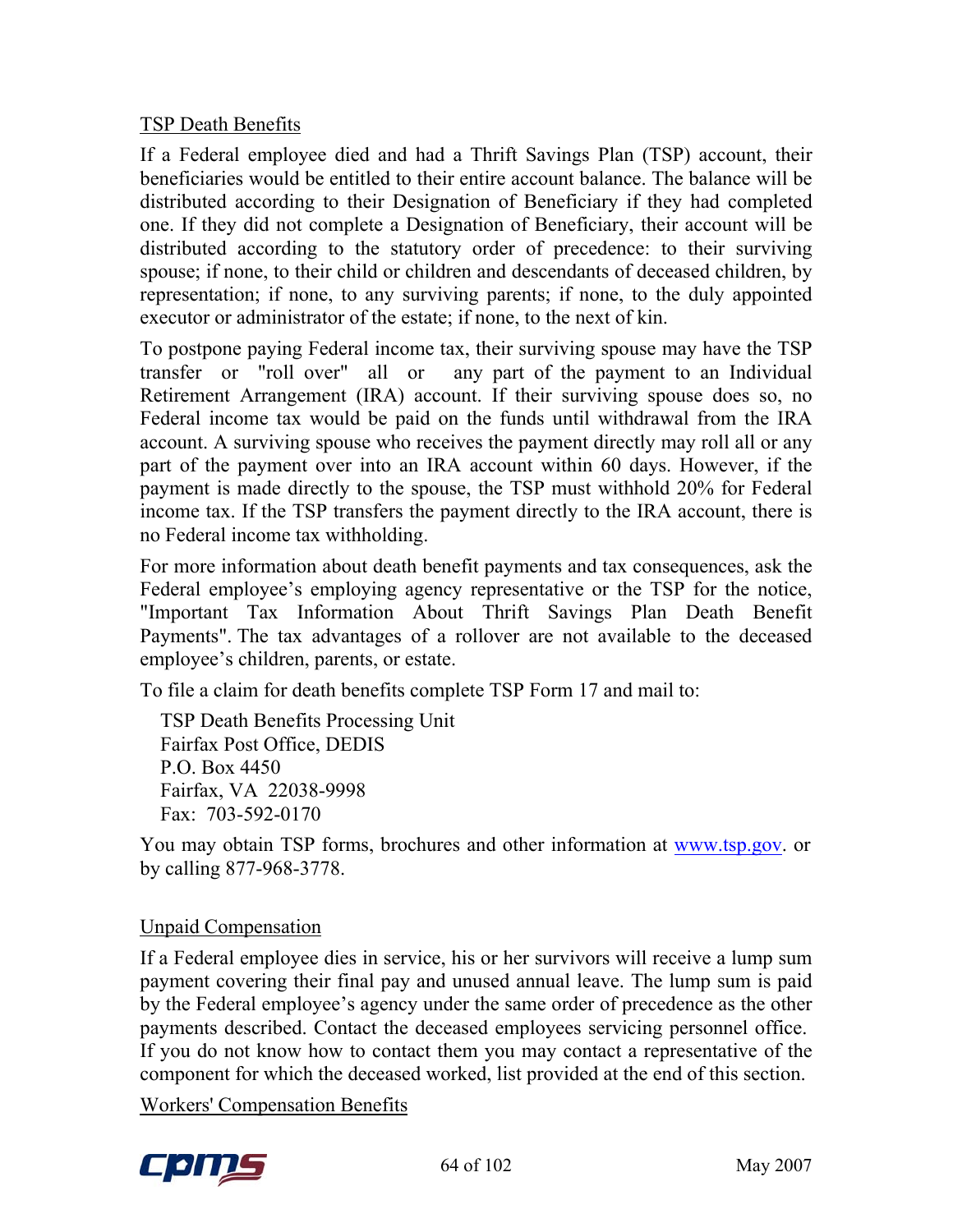Workers' compensation benefits are available to employees and their families, if injured or killed on the job. Compensation benefits are administered by the Department of Labor's Office of Workers' Compensation Programs. All related medical costs are covered in full.

# Social Security Survivor Benefits

Social Security will pay survivor benefits to the surviving spouse and dependent children of a Federal employee who is covered by Social Security. To qualify for benefits, a spouse must be age 60, or between the ages of 50 and 59 and disabled, or any age and caring for a child under age 16 or a disabled child. Children may qualify for benefits if they are under age 18 (or under age 19, if in high school) or disabled. Dependent parents and former spouses also may qualify for survivor benefits. The amount of the benefit depends upon your Social Security earnings and the number of survivors eligible for benefits. The Social Security spousal benefit may be reduced in the survivor is eligible for benefits based on his or her own employment and that employment was not covered by Social Security, such as employment under the Civil Service Retirement System.

# Death Gratuity Payment

If you die in the line of duty the person named as your personal representative may receive a Death Gratuity payment of \$10,000 minus the amount payable under the Federal Employees' Compensation Act (\$800 for funeral expenses and \$200 for terminating the individual's status as a Federal employee). State law determines who qualifies as the Personal Representative; there is no beneficiary form for this benefit, and you may not assign a beneficiary.

# Death Gratuity Payment for DoD Civilian Employees under Public Law 109-234

Surviving family members of a DoD civilian employee whose death is the result of injuries sustained in the performance of duty in Iraq or Afghanistan between June 15, 2006 and September 30, 2008 may be eligible for a death gratuity payment. The gratuity is an amount equal to one year's salary at the time of death.

# Public Safety Officers' Benefits

The Public Safety Officers' Benefits Act of 1976 authorizes the Bureau of Justice Assistance, Office of Justice Programs to pay a benefit to specified survivors of public safety officers found to have died as the direct and proximate result of a personal injury or traumatic injury involving external force sustained in the line of duty. This payment also applies to public safety officers found to have been permanently and totally disabled as the direct result of a catastrophic injury sustained in the line of duty. Detailed information regarding this benefit is available at [www.opm.gov/benefits.](http://www.opm.gov/benefits)

# **DoD Component Benefits Contacts:**

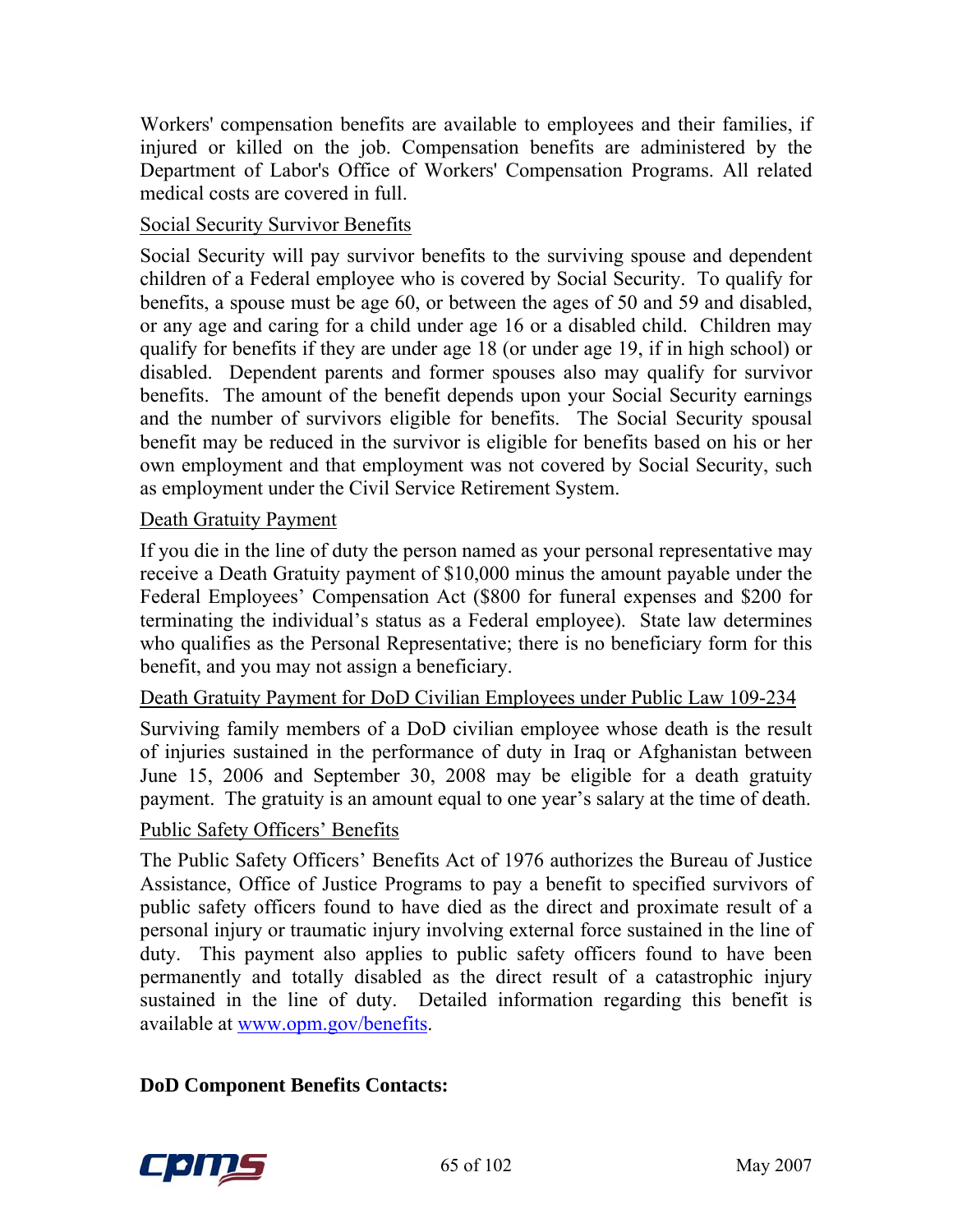#### **Department of the Air Force**

Benefits and Entitlements Service Team (BEST) [www.afpc.randolph.af.mil/dpc/BEST\\_GRB/EBIS.htm](http://www.afpc.randolph.af.mil/dpc/BEST_GRB/EBIS.htm)  1-800-616-3775 IVRS 1-800-382-0893 TDD OCONUS employees dial toll-free AT&T Direct Access number for country of call and then 800-616-3775

#### **Department of the Army**

Army Benefits Center – Civilian (ABC-C) [https://www.abc.army.mil](https://www.abc.army.mil/) 1-877-276-9287 IVRS (OCONUS see chart on ABC site for toll free numbers) 1-877-276-9833 TDD

#### **Department of the Navy**

Department of Navy Civilian Benefits Center (DoN CBC) [https://www.civilianbenefits.hroc.navy.mil](https://www.civilianbenefits.hroc.navy.mil/) 1-888-320-2917 IVRS 1-866-328-9889 TDD OCONUS access DSN 487-1110, ask operator to dial "official off net call" to 1-888-320-2917

#### **Defense Commissary Agency (DECA)**

[www.commissaries.com](http://www.commissaries.com/) (select Human Resources on top tool bar, then select Benefits at top on left. Each of the 284 commissaries have a POC for HR issues)

#### **Defense Contract Audit Agency (DCAA)**

DCAA receives service on benefits issues from DFAS

#### **Defense Contract Management Agency (DCMA)**

DCMA is serviced by the ABC-C for benefits [www.dcma.mil](http://www.dcma.mil/) employees select the "employees" option for access to EBIS and the ABC-C or may call 1-877-276-9287 IVRS

#### **Defense Finance and Accounting Service (DFAS)**

DFAS provides benefits services to DCAA, DISA, DoDIG, NDU and DAU [https://ebis.satx.disa.mil](https://ebis.satx.disa.mil/) or by calling: 317-510-0454 or DSN 699-0454

#### **Defense Information Systems Agency (DISA)**

Benefits services provided by DFAS (see DFAS)

**Defense Intelligence Agency (DIA)** 

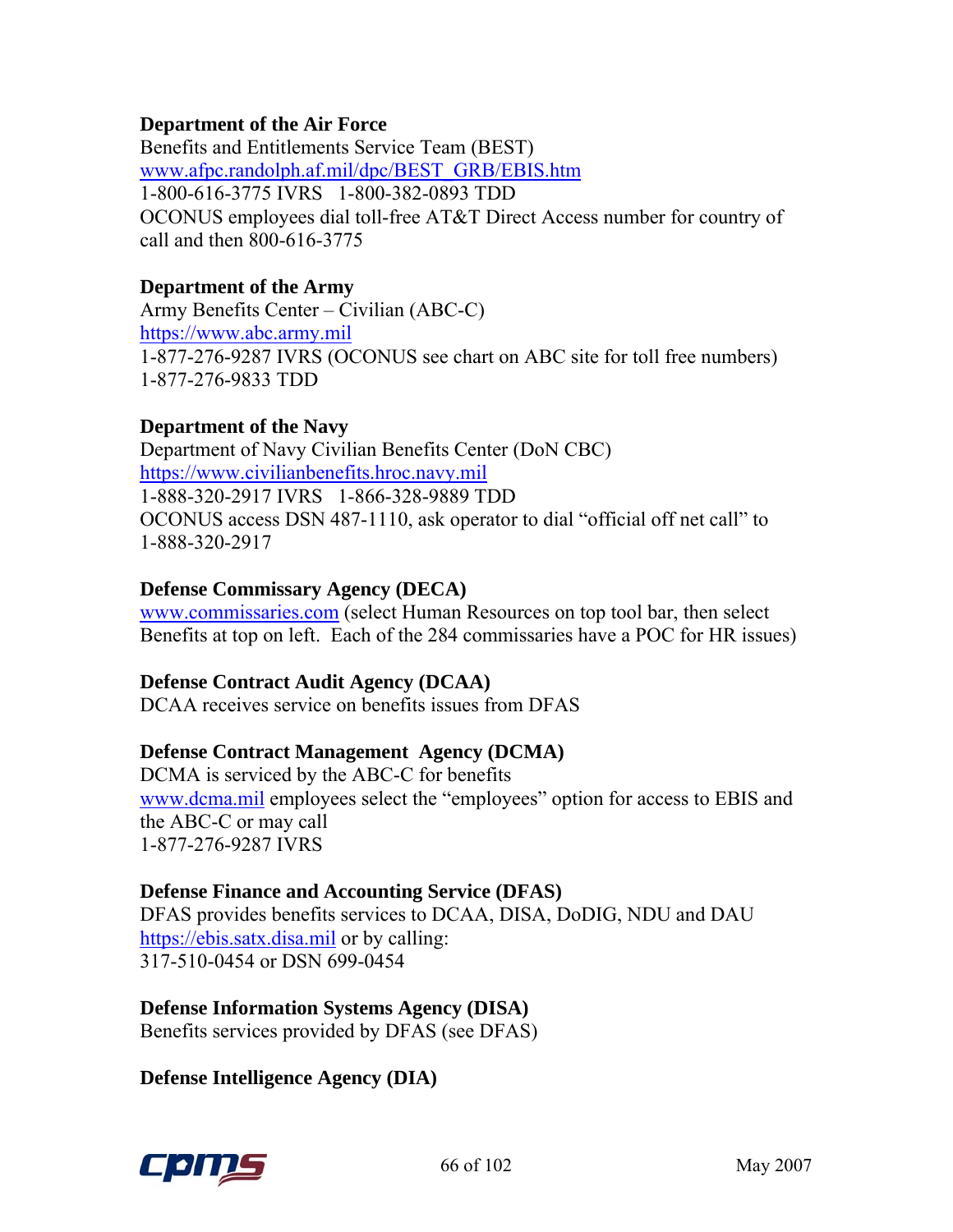DIA employees are provided internal information regarding access to benefits services

**Defense Logistics Agency (DLA)**  DLA provides benefits services for DHRA [www.hr.dla.mil](http://www.hr.dla.mil/) for EBIS 1-877-352-4762 TTY 1-800-750-0750 (Columbus, OH) 1-888-352-3373 TTY 1-800-654-5984 (New Cumberland, PA)

## **Department of Defense Education Activity (DoDEA)**

[www.dodea.edu/offices/hr/oca](http://www.dodea.edu/offices/hr/oca) (703) 588-3981

## **Department of Defense Inspector General (DoDIG)**

Benefits services provided by DFAS (see DFAS)

# **National Geospatial-Intelligence Agency (NGA)**

St Louis area employees call 1-800-777-6104 Washington Area employees call (301) 227-3400

# **National Guard Bureau (NGB)**

Each state has an individual HR office providing benefits service, employees should contact their servicing HR office for benefits information

# **National Security Agency (NSA)**

NSA employees are provided internal information regarding access to benefits services

#### **Uniformed Services University of Health Sciences**

Benefits services provided by Navy (see Navy)

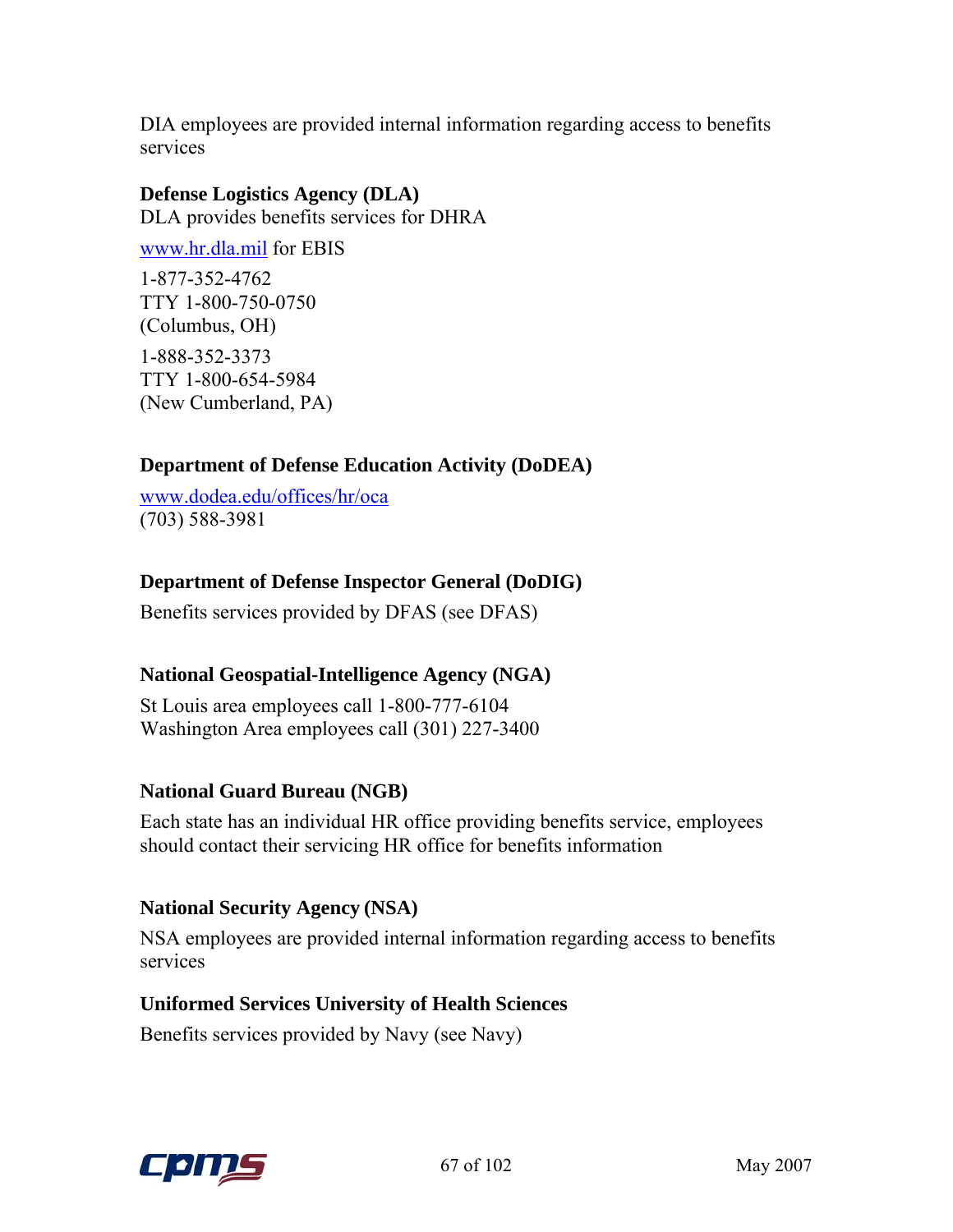## **Washington Headquarters Services (WHS)**

[www.hrd.whs.mil](http://www.hrd.whs.mil/) (703) 601-2272 1-877-521-1923 WHS provides benefits services for: American Forces Information Service Defense Advanced Research Projects Agency Missile Defense Agency Defense Security Service Defense Legal Services Agency Defense Prisoner of War/MIA Office Defense Security Cooperation agency Defense Threat Reduction Agency Joint Staff Office of Civilian Health & Medical Program of the Uniformed Service Office of Economic Adjustment Office of the Secretary of Defense TRICARE Management Activity U. S. Court of appeals for the Armed Forces

## **MY BIZ**

**My Biz** is a tool created by the Department of Defense as part of the Defense Civilian Personnel Data System (DCPDS). My Biz is a Self Service application that allows you to:

- Access and view your personnel information conveniently, 24 hours a day - 7 days week.
- Have immediate secure access to personnel information.
- Maintain your own information, including personal profiles, benefits, and training.

Through **MY BIZ** you can view data related to your civilian employment, such as:

- Position Information (current/historical)
- Salary Information
- Personal Information
- Appraisal and Awards Information
- Appointment Information

**My Biz** is accessible through your component's servicing human resource office website.

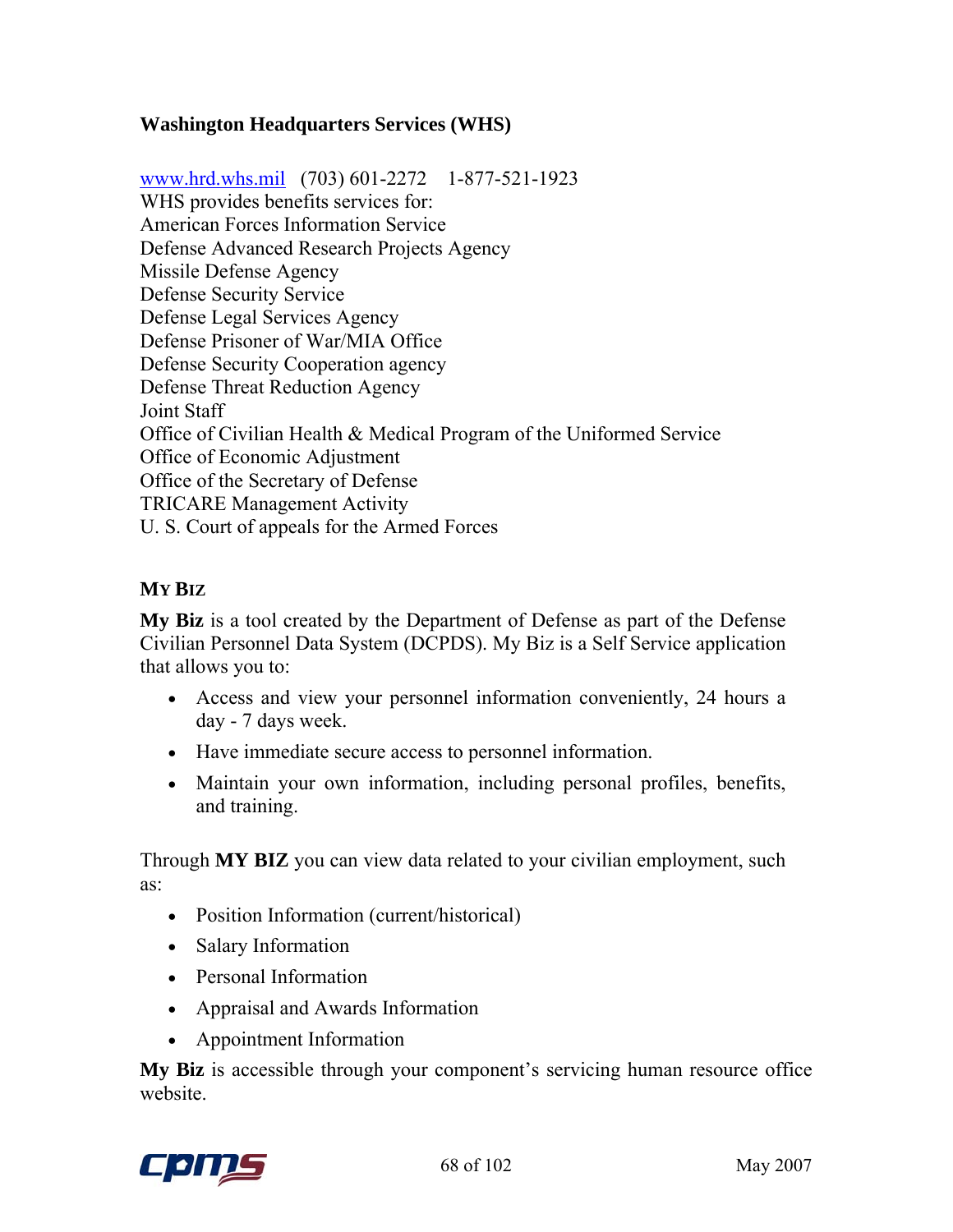#### **PREPAREDNESS LISTS**

#### **Are you prepared?**

How well you respond to a disaster or emergency situation will depend upon how well you prepare. Your well-being and possibly the lives of others may rely on whether you are ready. Disasters can happen, locally, regionally, nationally and globally. Different types of disasters are possible and require specific planning to enable you to react to safeguard yourself and your family.

Consider all possibilities when planning with your children, their care providers and schools, other family members, co-workers, neighbors and friends. Think about where you and your family might be when a disaster strikes. Evacuation might be necessary or the disaster may create a situation that requires you to "shelter in place", that is, remain at the location you are when the disaster strikes.

Considerations should include planning for your family and the locations at which they might be, such as work, school or child care facility. You should decide on a central meeting place for your family and ensure they know its location. If you work in a high-rise building you should be aware of special precautions to take following a disaster. Also consider the possibility that you might be in a moving vehicle or mass transit situation. You should also become familiar and preposition arrangements for your pets.

The Department of Homeland Security has prepared excellent lists and guides to help you prepare which can be found at www.ready.gov/america. This site also contains an interactive and engaging site to help educate younger children about disasters and what they can do to be prepared.

Be familiar with how your local authorities issue information and updates on conditions and precautions, when feasible, prior to disasters. The National Oceanic and Atmospheric Administration (NOAA) website www.weather.gov/nwr/ provides information on the NOAA Weather Radio All Hazards (NWR), a nationwide network of radio stations broadcasting continuous weather information directly from a nearby National Weather Service office. NWR broadcasts National Weather Service warnings, watches, forecasts and other hazard information 24 hours a day. This information could be critical in the event of a weather related emergency. Be prepared-locate the local radio station that broadcasts this type weather information well before you need it!

We are all potentially threatened by numerous types of disasters and emergency situations. Preparing yourself and your family before a disaster strikes is paramount to how well you survive the crisis. The better prepared you are the easier your transition back to your normal routine will be.

Remember, Preparation is Power!

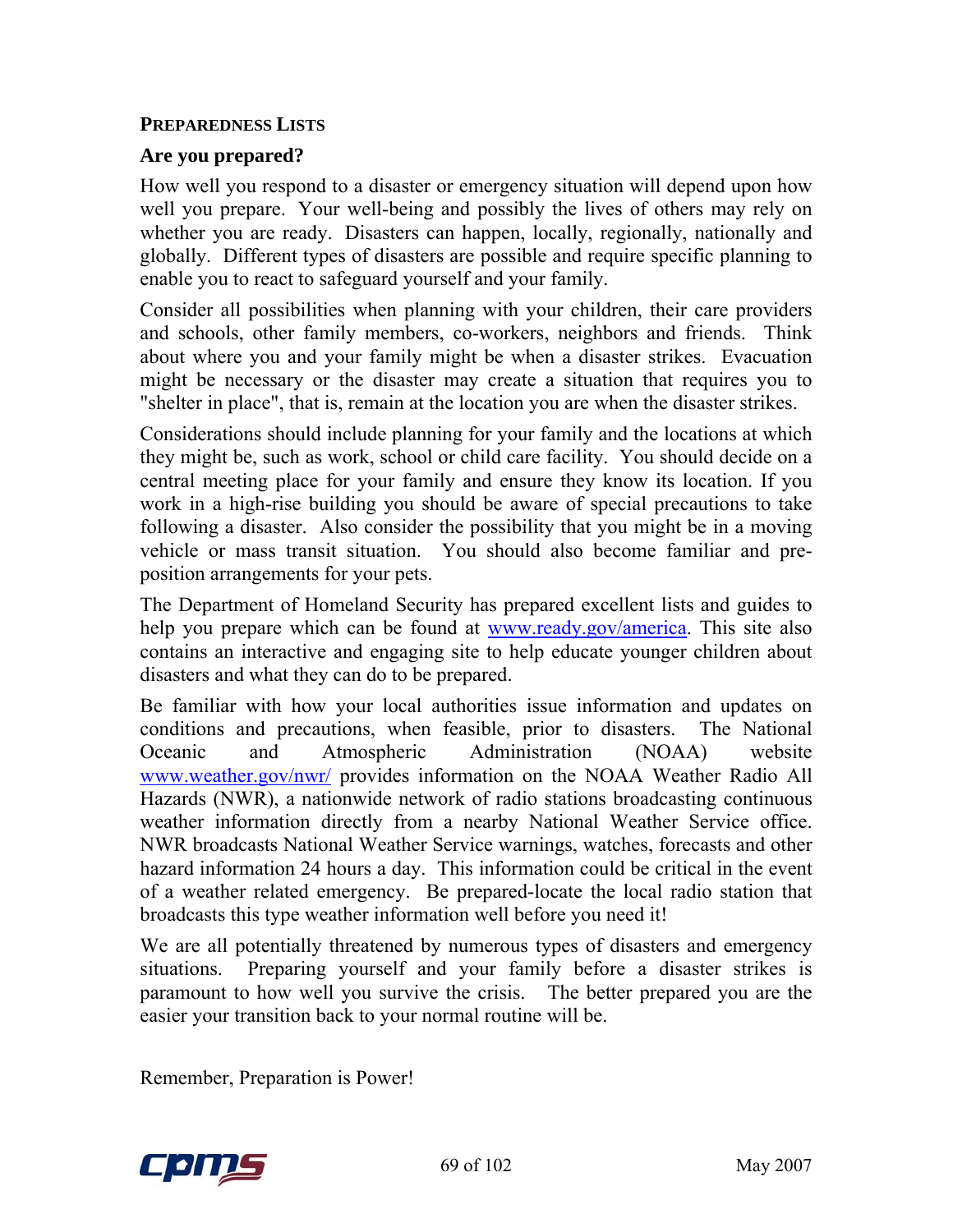# **Appendix A**

| <b>DoD Human Capital</b><br><b>Emergency Preparedness Checklist</b> |                                                                                                                                                                                                     |               |  |
|---------------------------------------------------------------------|-----------------------------------------------------------------------------------------------------------------------------------------------------------------------------------------------------|---------------|--|
| <b>Item</b>                                                         | <b>Action or Consideration</b>                                                                                                                                                                      | <b>Status</b> |  |
| 1 <sub>1</sub>                                                      | Are installation evacuation plans established and a process in<br>place for regularly exercising those plans? Do the plans include<br>civilian employees?                                           |               |  |
| 2.                                                                  | Have multiple evacuation/safe haven destinations been pre-<br>established for civilian employees?                                                                                                   |               |  |
| 3.                                                                  | Have processes been identified for flow of information from<br>Command leadership to Command personnel including civilian<br>employees and their family members regarding evacuation<br>procedures? |               |  |
| 4.                                                                  | Are employees encouraged to provide emergency and alternate<br>POC data and is this data readily available?                                                                                         |               |  |
| 5.                                                                  | Have local and remote site data bases for maintaining contact<br>information been established for civilian employees?                                                                               |               |  |
| 6.                                                                  | Is civilian employee emergency data updated at least annually?                                                                                                                                      |               |  |
| 7.                                                                  | Are civilian employees encouraged to develop and submit a pre-<br>planned evacuation location, similar to the family care plans<br>required of military members?                                    |               |  |
| 8.                                                                  | Have mandatory report-in procedures been established for<br>civilian personnel for use in case of an emergency?                                                                                     |               |  |
| 9.                                                                  | Have toll free numbers for emergency employee "report-in" been<br>established?                                                                                                                      |               |  |
| 10.                                                                 | Have local and long-distance "report-in" redundancies been<br>established for civilian employees?                                                                                                   |               |  |
| 11.                                                                 | Have web-sites been pre-established and published that provide<br>emergency information to the civilian workforce and their family<br>members?                                                      |               |  |

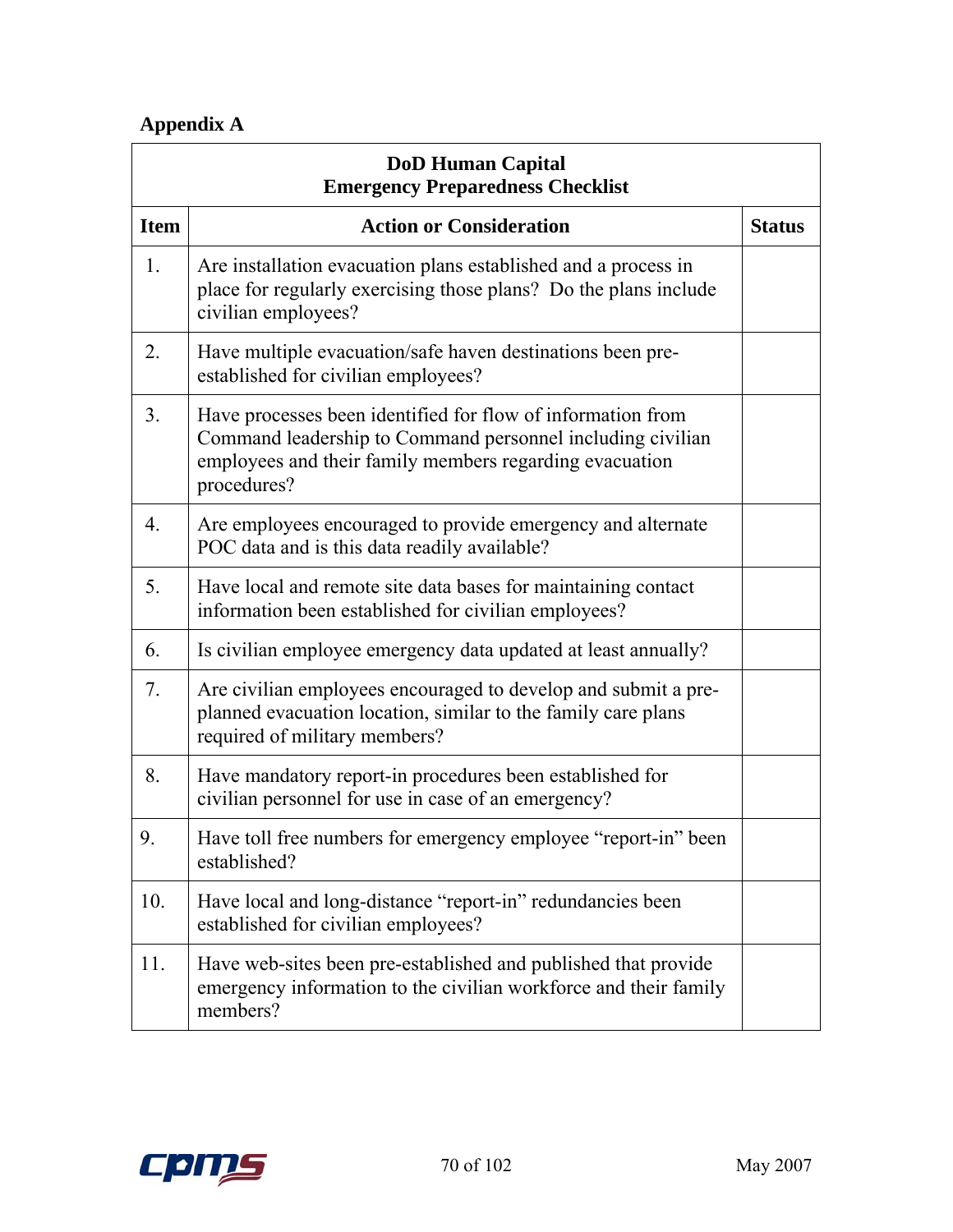| <b>DoD Human Capital</b><br><b>Emergency Preparedness Checklist</b> |                                                                                                                                                                                                                                           |               |  |
|---------------------------------------------------------------------|-------------------------------------------------------------------------------------------------------------------------------------------------------------------------------------------------------------------------------------------|---------------|--|
| <b>Item</b>                                                         | <b>Action or Consideration</b>                                                                                                                                                                                                            | <b>Status</b> |  |
| 12.                                                                 | Have innovative methods been used to provide toll free "report-<br>in" information for civilian employees, e.g., wallet<br>cards/magnets?                                                                                                 |               |  |
| 13.                                                                 | Have plans been established for the civilian workforce to exercise<br>report-in procedures?                                                                                                                                               |               |  |
| 14.                                                                 | Have civilian employee exercises been conducted?                                                                                                                                                                                          |               |  |
| 15.                                                                 | Are emergency procedures and responsibilities included in new<br>employee orientation and in-processing?.                                                                                                                                 |               |  |
| 16.                                                                 | Are local up-to-date lists of assigned civilian personnel (e.g., by<br>units or organization) as well as those serviced by the installation<br>maintained with a back-up file at a geographically separate<br>location, i.e., DCPDS data? |               |  |
| 17.                                                                 | Are Commanding Officers/Heads of Installations aware of their<br>human resource authorities and flexibilities in case of<br>emergencies, e.g., evacuation/safe haven?                                                                     |               |  |
| 18.                                                                 | Does the Command have "evacuation/disaster response "expert"<br>positions, full time or collateral, and are incumbents assessed on<br>this responsibility in their performance plans?                                                     |               |  |
| 19.                                                                 | Is there a cadre of civilian personnel trained on emergency<br>procedures, e.g., entitlements, tracking, call center assistance?                                                                                                          |               |  |
| 20.                                                                 | Has a cross-functional team been established for emergency<br>responses, e.g., HR, COOP, CEAP, IT?                                                                                                                                        |               |  |

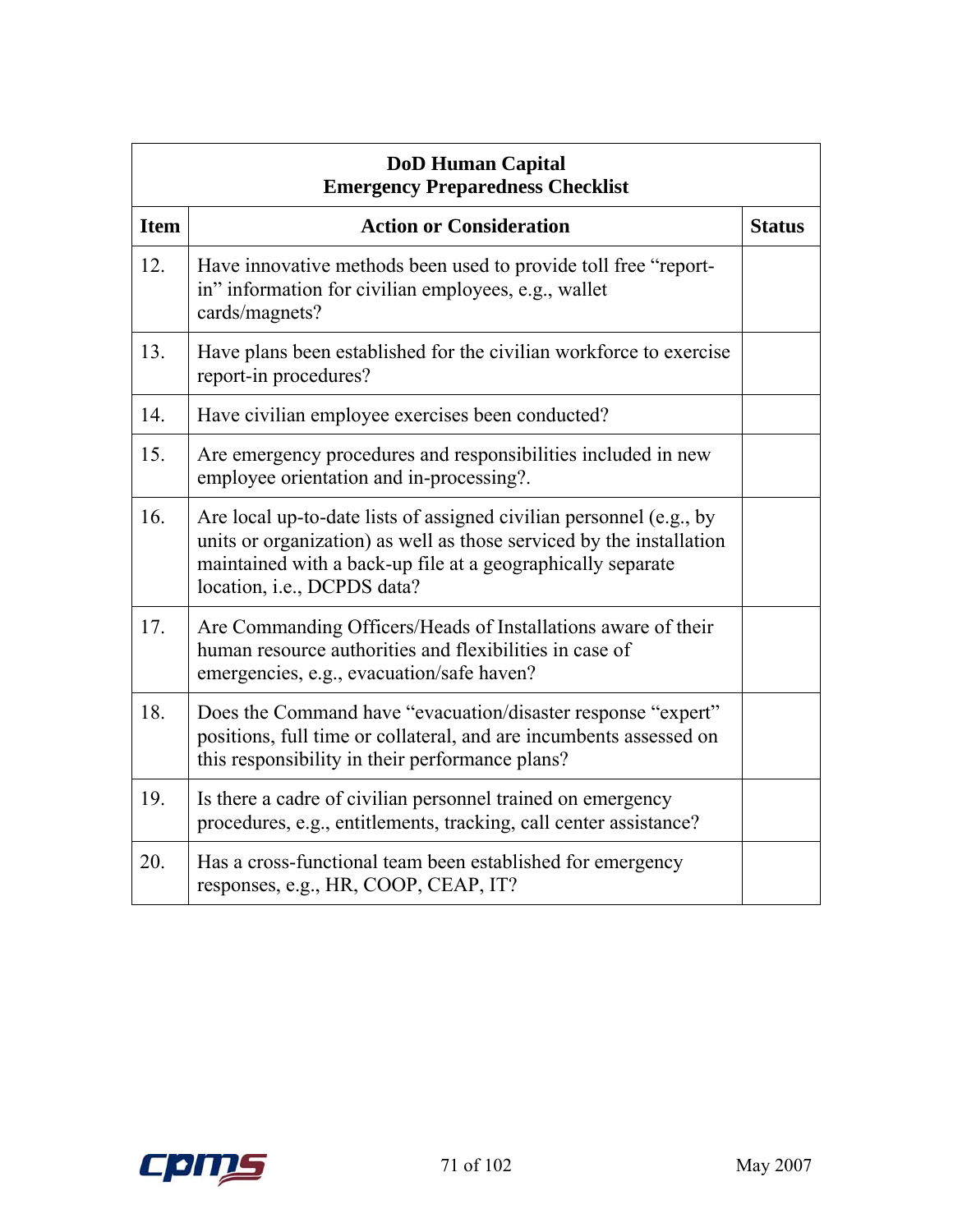| <b>DoD Human Capital</b><br><b>Emergency Preparedness Checklist</b> |                                                                                                                                                                                                                                                 |               |  |  |
|---------------------------------------------------------------------|-------------------------------------------------------------------------------------------------------------------------------------------------------------------------------------------------------------------------------------------------|---------------|--|--|
| <b>Item</b>                                                         | <b>Action or Consideration</b>                                                                                                                                                                                                                  | <b>Status</b> |  |  |
| 21.                                                                 | Have agreements been pursued for cross-<br>service/command/installation collaboration to ensure reciprocal<br>assistance and continuing service when a location is impacted (in<br>connection with COOP) that considers the civilian workforce? |               |  |  |
| 22.                                                                 | Has the Command coordinated emergency efforts with other<br>DoD/Federal agencies to leverage efforts and maximize<br>efficiency/effectiveness?                                                                                                  |               |  |  |
| 23.                                                                 | Have local contact lists for key agencies and organizations been<br>established in advance for future events, e.g., Red Cross, FEMA,<br>SSA and available to the command or servicing civilian human<br>resource office?                        |               |  |  |
| 24.                                                                 | Have plans been tested via an actual exercise vice a tabletop<br>exercise that include civilian workforce issues?                                                                                                                               |               |  |  |
|                                                                     |                                                                                                                                                                                                                                                 |               |  |  |

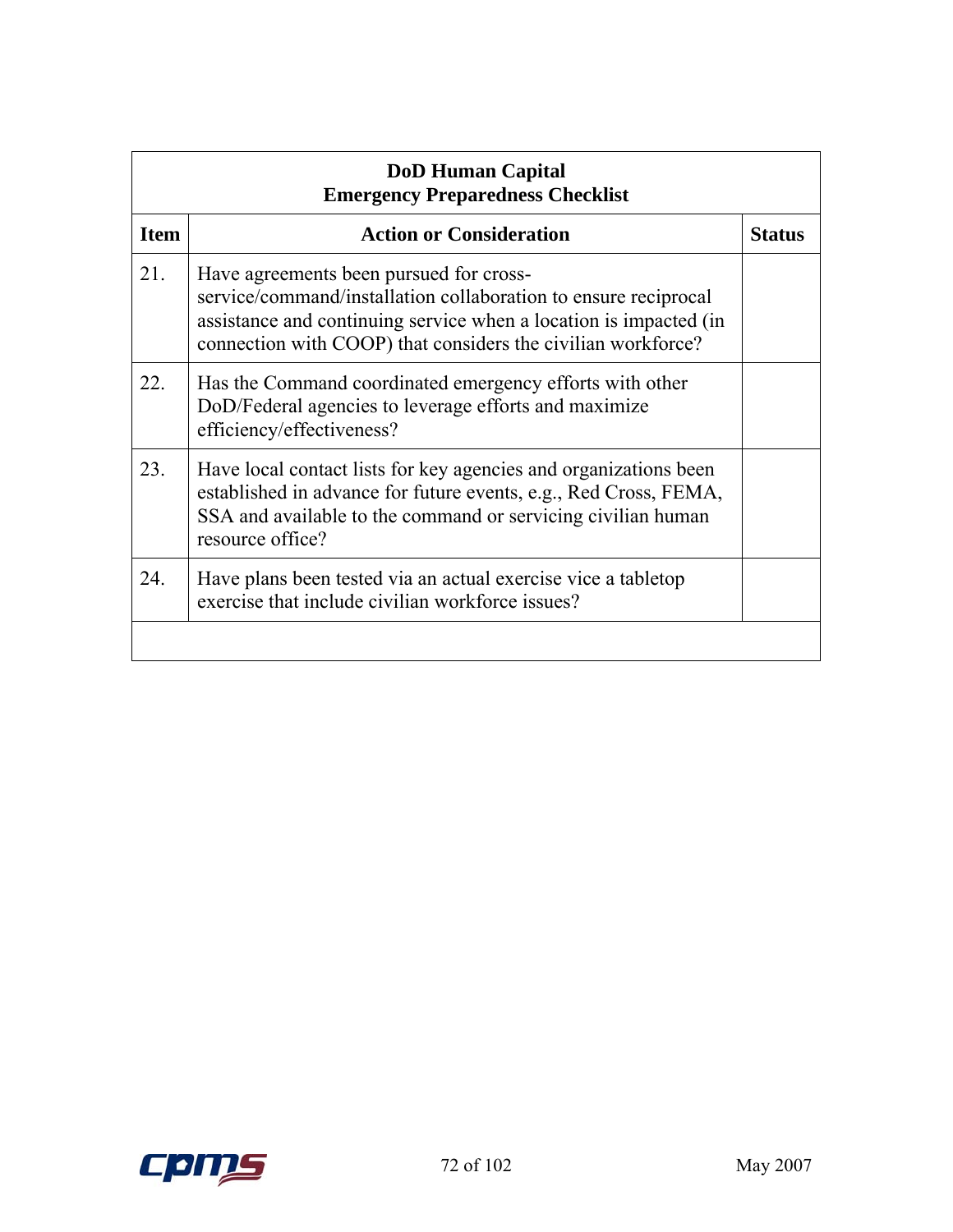# **Appendix B**

| <b>Human Capital Authorities</b><br><b>Available for Emergency Response</b> |                                                                                                                                                                                                                                                                                                                                                                                                                                                                                                        |                                                                                                      |  |  |
|-----------------------------------------------------------------------------|--------------------------------------------------------------------------------------------------------------------------------------------------------------------------------------------------------------------------------------------------------------------------------------------------------------------------------------------------------------------------------------------------------------------------------------------------------------------------------------------------------|------------------------------------------------------------------------------------------------------|--|--|
| <b>Authorization</b>                                                        | <b>Basis of Authority</b>                                                                                                                                                                                                                                                                                                                                                                                                                                                                              | <b>Contact</b>                                                                                       |  |  |
|                                                                             | <b>Evacuation Authorities and Determination of Safe Havens</b>                                                                                                                                                                                                                                                                                                                                                                                                                                         |                                                                                                      |  |  |
| Evacuation<br><b>Authorities</b>                                            | Sections 5521 through 5527 of Title 5 United<br>States Code (USC) authorize heads of agencies to<br>provide special pay and allowances during an<br>emergency.                                                                                                                                                                                                                                                                                                                                         | <b>CPMS Field</b><br><b>Advisory Services</b><br>703-696-6301 ext 2<br>(DSN 426)                     |  |  |
|                                                                             | Section 5725 of Title 5 USC authorizes<br>transportation at Government expense to a safe<br>haven location when an evacuation is authorized<br>or ordered.                                                                                                                                                                                                                                                                                                                                             | pay@cpms.osd.mil                                                                                     |  |  |
| <b>NAF</b><br>Employees                                                     | In addition to the cites above, NAF policy is<br>located in DoD 1400.25-M, Subchapter 1405.                                                                                                                                                                                                                                                                                                                                                                                                            | $naf(a)$ cpms.osd.mil                                                                                |  |  |
| <b>OCONUS</b><br>(Outside<br>Continental<br>United<br>States)<br>Evacuation | Executive Order 10982 designates the<br>Department of State to order an evacuation in<br><b>OCONUS</b> locations. Department of State<br>Standardized Regulation (DSSR) C600 and<br>C640; Title 5 Code of Federal Regulations (CFR)<br>550 Subpart D and Joint Travel Regulation (JTR)<br>II C12000 and Appendix 1 of JTR II provide<br>guidance on an Order to Evacuate, Safe Haven<br>Determinations, Travel and Transportation,<br>Advance of Pay, Special Pay and Evacuation Pay<br>(delegations). | <b>CPMS</b> Field<br><b>Advisory Services</b><br>703-696-6301 ext 2<br>(DSN 426)<br>pay@cpms.osd.mil |  |  |
| <b>NAF</b><br>Employees                                                     | In addition to the information above, NAF policy<br>is found in DoD 1401.1-M, Chapter 7, Section<br>$C7.2.16$ .                                                                                                                                                                                                                                                                                                                                                                                        | $naf(a)$ cpms.osd.mil                                                                                |  |  |

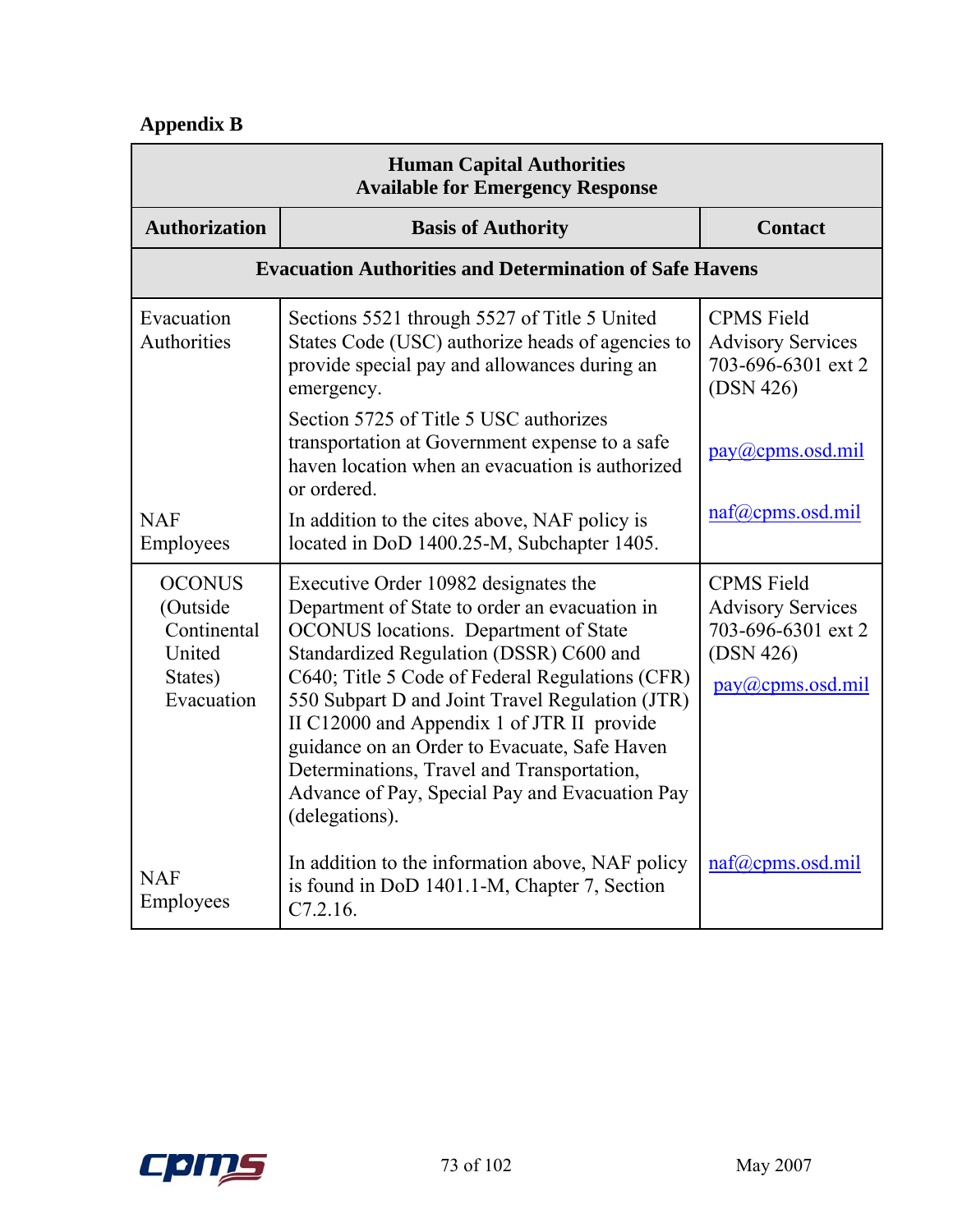| <b>Human Capital Authorities</b><br><b>Available for Emergency Response</b> |                                                                                                                                                                                                                                                                                                                                                                                                                                                                                                                                                                                                                    |                                                                                                               |  |  |
|-----------------------------------------------------------------------------|--------------------------------------------------------------------------------------------------------------------------------------------------------------------------------------------------------------------------------------------------------------------------------------------------------------------------------------------------------------------------------------------------------------------------------------------------------------------------------------------------------------------------------------------------------------------------------------------------------------------|---------------------------------------------------------------------------------------------------------------|--|--|
| <b>Authorization</b>                                                        | <b>Basis of Authority</b>                                                                                                                                                                                                                                                                                                                                                                                                                                                                                                                                                                                          | <b>Contact</b>                                                                                                |  |  |
|                                                                             | <b>Evacuation Authorities and Determination of Safe Havens</b>                                                                                                                                                                                                                                                                                                                                                                                                                                                                                                                                                     |                                                                                                               |  |  |
| <b>CONUS</b><br>(Continental)<br>United<br>States)                          | The authority to declare an evacuation resides<br>with the President, local installation<br>commanders, or other authorities (as named in<br>$C12000$ (c)(1) of the DoD JTR) who determine<br>the need to evacuate and define the geographic<br>area of a designated safe haven for DoD<br>civilians. Title 5 Code of Federal Regulations<br>(CFR) 550 Subpart D and Joint Travel<br>Regulation (JTR) II C12000 and Appendix 1 of<br>JTR II provide guidance on an Order to<br>Evacuate, Safe Haven Determinations, Travel<br>and Transportation, Advance of Pay, Special Pay<br>and Evacuation Pay (delegations). | <b>CPMS</b> Field<br><b>Advisory Services</b><br>703-696-6301 ext 2<br>(DSN 426)<br>$pay(\omega)cpms.osd.mil$ |  |  |
| <b>NAF</b><br>Employees                                                     | In addition to the information above, NAF policy<br>is found in DoD 1400.25-M, Subchapter 1405.                                                                                                                                                                                                                                                                                                                                                                                                                                                                                                                    | $naf(a)$ cpms.osd.mil                                                                                         |  |  |
|                                                                             | <b>Emergency Hiring</b>                                                                                                                                                                                                                                                                                                                                                                                                                                                                                                                                                                                            |                                                                                                               |  |  |
| <b>Special Hiring</b><br><b>Need Authority</b>                              | 5 CFR 213.3102 $(i)(2)$ authorizes appointing<br>officials to hire individuals for 30-days when<br>unusual or special circumstances exist such as a<br>critical hiring need. Appointments may be<br>extended for an additional 30 days. Individuals<br>may not be employed under this authority for<br>more than 60 days in a 12-month period.<br>Additionally, the authority may not be used to<br>extend an existing temporary appointment.<br>Appointing authority is typically held by the<br>servicing Human Resources office (e.g., CPOC,<br>HRSC).                                                          | <b>CPMS</b> Field<br><b>Advisory Services</b><br>703-696-6301 ext 4<br>(DSN 426)<br>Staffing@cpms.osd.<br>mil |  |  |
| <b>NAF</b><br>Employees                                                     | DoD 1400.25-M, Subchapter 1403 and<br>Component regulations apply.                                                                                                                                                                                                                                                                                                                                                                                                                                                                                                                                                 | $naf(a)$ cpms.osd.mil                                                                                         |  |  |

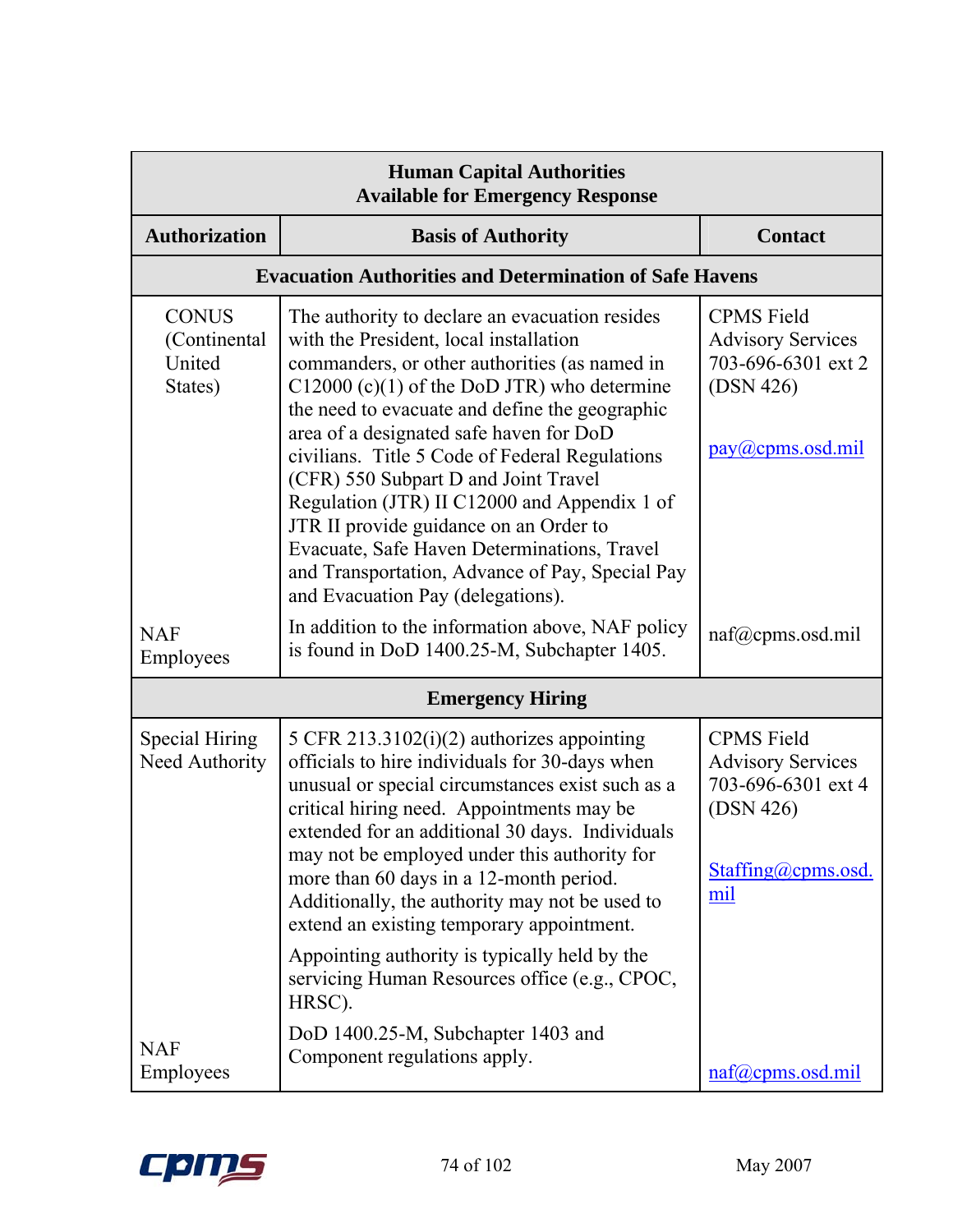| <b>Human Capital Authorities</b><br><b>Available for Emergency Response</b> |                                                                                                                                                                                                                                                                                                                                                                                                                                                                                                                                                                                                                                                                                                                                                         |                                                                                                                                        |  |  |
|-----------------------------------------------------------------------------|---------------------------------------------------------------------------------------------------------------------------------------------------------------------------------------------------------------------------------------------------------------------------------------------------------------------------------------------------------------------------------------------------------------------------------------------------------------------------------------------------------------------------------------------------------------------------------------------------------------------------------------------------------------------------------------------------------------------------------------------------------|----------------------------------------------------------------------------------------------------------------------------------------|--|--|
| <b>Authorization</b>                                                        | <b>Basis of Authority</b>                                                                                                                                                                                                                                                                                                                                                                                                                                                                                                                                                                                                                                                                                                                               | <b>Contact</b>                                                                                                                         |  |  |
|                                                                             | <b>Emergency Hiring</b>                                                                                                                                                                                                                                                                                                                                                                                                                                                                                                                                                                                                                                                                                                                                 |                                                                                                                                        |  |  |
| Emergency<br><b>Hiring</b><br><b>NAF</b><br>Employees                       | Under 5 CFR 213.3102(i)(3), the Office of<br>Personnel Management (OPM) may authorize<br>appointing officials to hire individuals for up to 1<br>year when a critical hiring need exists and when<br>traditional competitive procedures are<br>impractical. Appointments may be extended for<br>an additional year unless authorizing guidance<br>states otherwise. Time limitations typically do<br>not apply to seasonal and intermittent work<br>schedules (see 5 CFR 213.104). In the event of<br>an emergency, CPMS/CPP will request this<br>hiring authority from OPM.<br>Once approved by OPM the appointing authority<br>is typically held by the servicing Human<br>Resources office (e.g., CPOC, HRSC).<br>DoD 1400.25-M, Subchapter 1403 and | <b>CPMS</b> Field<br><b>Advisory Services</b><br>703-696-6301 ext 4<br>(DSN 426)<br>Staffing@cpms.osd.<br>mil<br>$naf(a)$ cpms.osd.mil |  |  |
|                                                                             | Component regulations apply.                                                                                                                                                                                                                                                                                                                                                                                                                                                                                                                                                                                                                                                                                                                            |                                                                                                                                        |  |  |
|                                                                             | <b>Waiver of Biweekly Premium Pay Cap</b>                                                                                                                                                                                                                                                                                                                                                                                                                                                                                                                                                                                                                                                                                                               |                                                                                                                                        |  |  |
| Waiver of the<br>Biweekly<br>Limitation on<br>Premium Pay                   | The biweekly limitation on premium pay may be<br>waived for employees who are working support<br>of an emergency or its aftermath (see 5 CFR<br>550.3.1.1). The authority to determine existence<br>of an emergency is delegated to officials who<br>exercise personnel appointing authority<br>(normally the head of an installation or activity).                                                                                                                                                                                                                                                                                                                                                                                                     | <b>CPMS Field</b><br><b>Advisory Services</b><br>703-696-6301 ext 2<br>(DSN 426)<br>pay@cpms.osd.mil                                   |  |  |
| <b>NAF</b><br>Employees                                                     | Not applicable                                                                                                                                                                                                                                                                                                                                                                                                                                                                                                                                                                                                                                                                                                                                          |                                                                                                                                        |  |  |

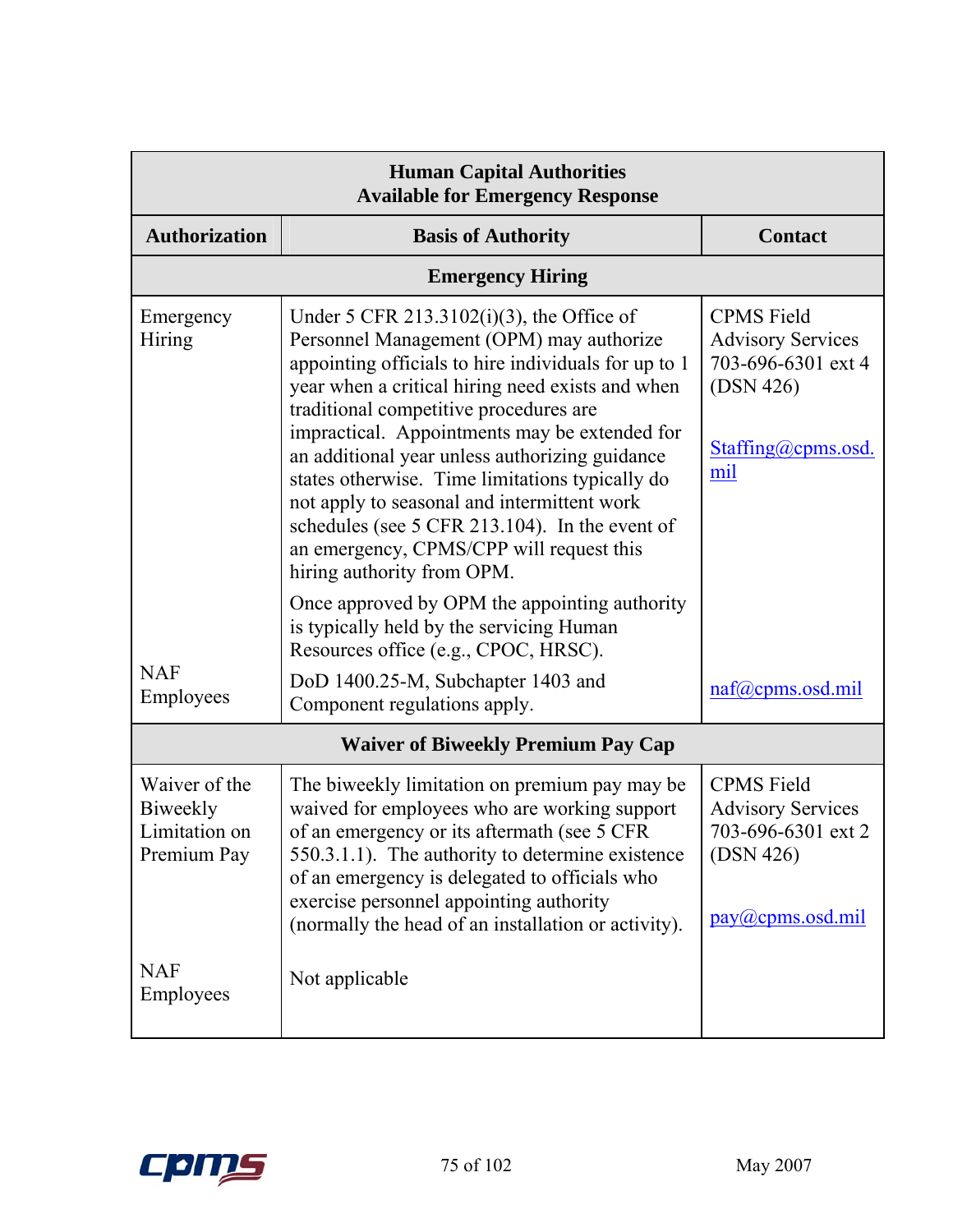| <b>Human Capital Authorities</b><br><b>Available for Emergency Response</b>                                                                                                                            |                                                                                                                                                                                                                                                                                                                                                                                                                                                                                                                                         |                                            |  |  |
|--------------------------------------------------------------------------------------------------------------------------------------------------------------------------------------------------------|-----------------------------------------------------------------------------------------------------------------------------------------------------------------------------------------------------------------------------------------------------------------------------------------------------------------------------------------------------------------------------------------------------------------------------------------------------------------------------------------------------------------------------------------|--------------------------------------------|--|--|
| <b>Authorization</b>                                                                                                                                                                                   | <b>Basis of Authority</b>                                                                                                                                                                                                                                                                                                                                                                                                                                                                                                               | <b>Contact</b>                             |  |  |
|                                                                                                                                                                                                        | <b>Voluntary Separation Incentive Pay (VSIP) Waivers</b>                                                                                                                                                                                                                                                                                                                                                                                                                                                                                |                                            |  |  |
| Redelegation of<br>Authority to<br>Waive the<br>Reemployment<br>Restriction<br>Against<br>Reemploying<br>Former<br>Employees who<br><b>Received VSIP</b><br>and Waive Re-<br>payment of<br><b>VSIP</b> | Under 5 U.S.C. $9902(i)(6)(A)$ , reemployment by<br>a DoD Agency is restricted within 12 months of<br>receiving a separation incentive. Under 5 U.S.C.<br>$9902(i)(6)(B)$ , reemployment by any Federal<br>Agency within 5 years, including under a<br>personal services contract, requires repayment of<br>the gross amount of the separation incentive.<br>Authority to waive these two sections was<br>delegated by the Deputy Secretary of Defense to<br>the USD(P&R) on December 24, 2003 and was<br>redelegated to the DUSD(CPP). | <b>CARE Division</b><br>$(703) 696 - 1799$ |  |  |
| <b>NAF</b><br>Employees                                                                                                                                                                                | In addition to the information above, NAF policy<br>is found in DoD 1400.25-M, Subchapter 1417.                                                                                                                                                                                                                                                                                                                                                                                                                                         | $na f(a)$ cpms.osd.mil                     |  |  |
|                                                                                                                                                                                                        | <b>Priority Placement Program (PPP) Waivers</b>                                                                                                                                                                                                                                                                                                                                                                                                                                                                                         |                                            |  |  |
| Waiver of<br>Criteria to<br>Clear the PPP<br>in emergency<br>situations                                                                                                                                | The authority for reviewing and approving<br>exceptions to the PPP is addressed in the Civilian<br>Personnel Manual, SC1800. In accordance with<br>SC1800.4.4.4., the DASD (CPP) has authority to<br>approve requests for major PPP policy exceptions.<br>"Major" exceptions are those that apply to entire<br>commands, agencies, or Components. The Civilian<br>Assistance and Re-employment (CARE) Division<br>has the authority to approve waivers and<br>exceptions for individual DoD activities.                                 | <b>CARE Division</b><br>$(703) 696 - 1799$ |  |  |
| <b>NAF</b><br>Employees                                                                                                                                                                                | Not applicable                                                                                                                                                                                                                                                                                                                                                                                                                                                                                                                          |                                            |  |  |

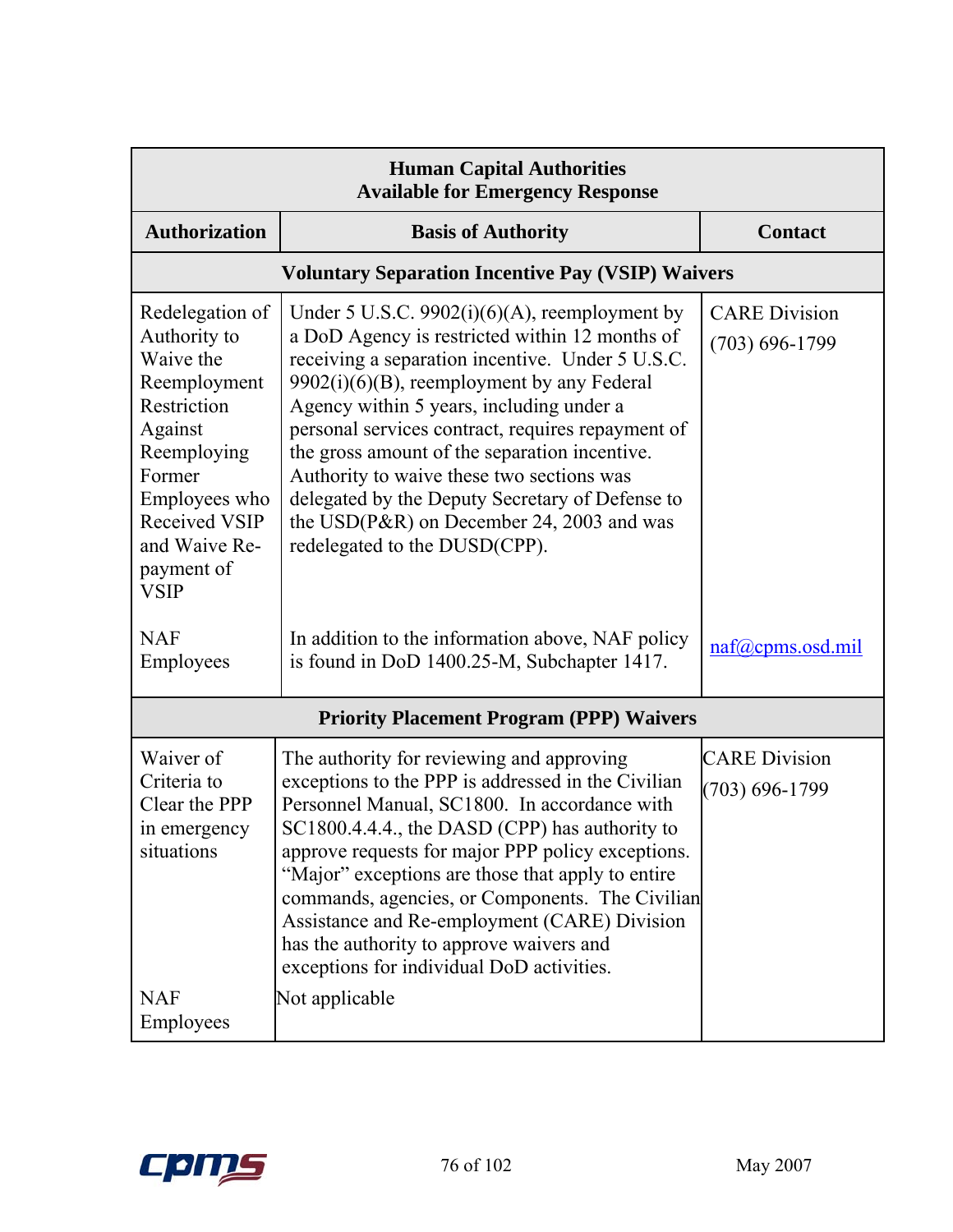| <b>Human Capital Authorities</b><br><b>Available for Emergency Response</b> |                                                                                                                                                                                                                                                                                                                                                                                                                                                                                                                                                                                                                                                                                                                    |                                                                                                               |  |  |
|-----------------------------------------------------------------------------|--------------------------------------------------------------------------------------------------------------------------------------------------------------------------------------------------------------------------------------------------------------------------------------------------------------------------------------------------------------------------------------------------------------------------------------------------------------------------------------------------------------------------------------------------------------------------------------------------------------------------------------------------------------------------------------------------------------------|---------------------------------------------------------------------------------------------------------------|--|--|
| <b>Authorization</b>                                                        | <b>Basis of Authority</b>                                                                                                                                                                                                                                                                                                                                                                                                                                                                                                                                                                                                                                                                                          | <b>Contact</b>                                                                                                |  |  |
|                                                                             | <b>Emergency Leave Transfer Program</b>                                                                                                                                                                                                                                                                                                                                                                                                                                                                                                                                                                                                                                                                            |                                                                                                               |  |  |
| Emergency<br>Leave Transfer<br>Program<br>(ELTP)                            | Title 5 USC 6391 provides the authority for the<br>President to direct OPM to establish an<br>emergency leave transfer program in the event of<br>a major disaster or emergency. 5 CFR<br>$630.1101(c)$ provides regulations for the<br>program. Following a directive from the<br>President, OPM will issue a memorandum<br>authorizing agencies to administer an ELTP. The<br>Under Secretary of Defense (Personnel and<br>Readiness), in turn, may further delegate<br>authority for ELTP to the Secretaries of the<br>Military Departments and the Heads of the<br>Defense agencies and DoD Field Activities. The<br>authority may be re-delegated in writing to<br>appropriate levels within an organization. | <b>CPMS</b> Field<br><b>Advisory Services</b><br>703-696-6301 ext 2<br>(DSN 426)<br>$pay(\omega)cpms.osd.mil$ |  |  |
| <b>NAF</b><br>Employees                                                     | NAF Employee Leave Transfer programs may be<br>established under the provisions of DoD<br>1400.25-M, Subchapter 1406                                                                                                                                                                                                                                                                                                                                                                                                                                                                                                                                                                                               | $naf(a)$ cpms.osd.mil                                                                                         |  |  |

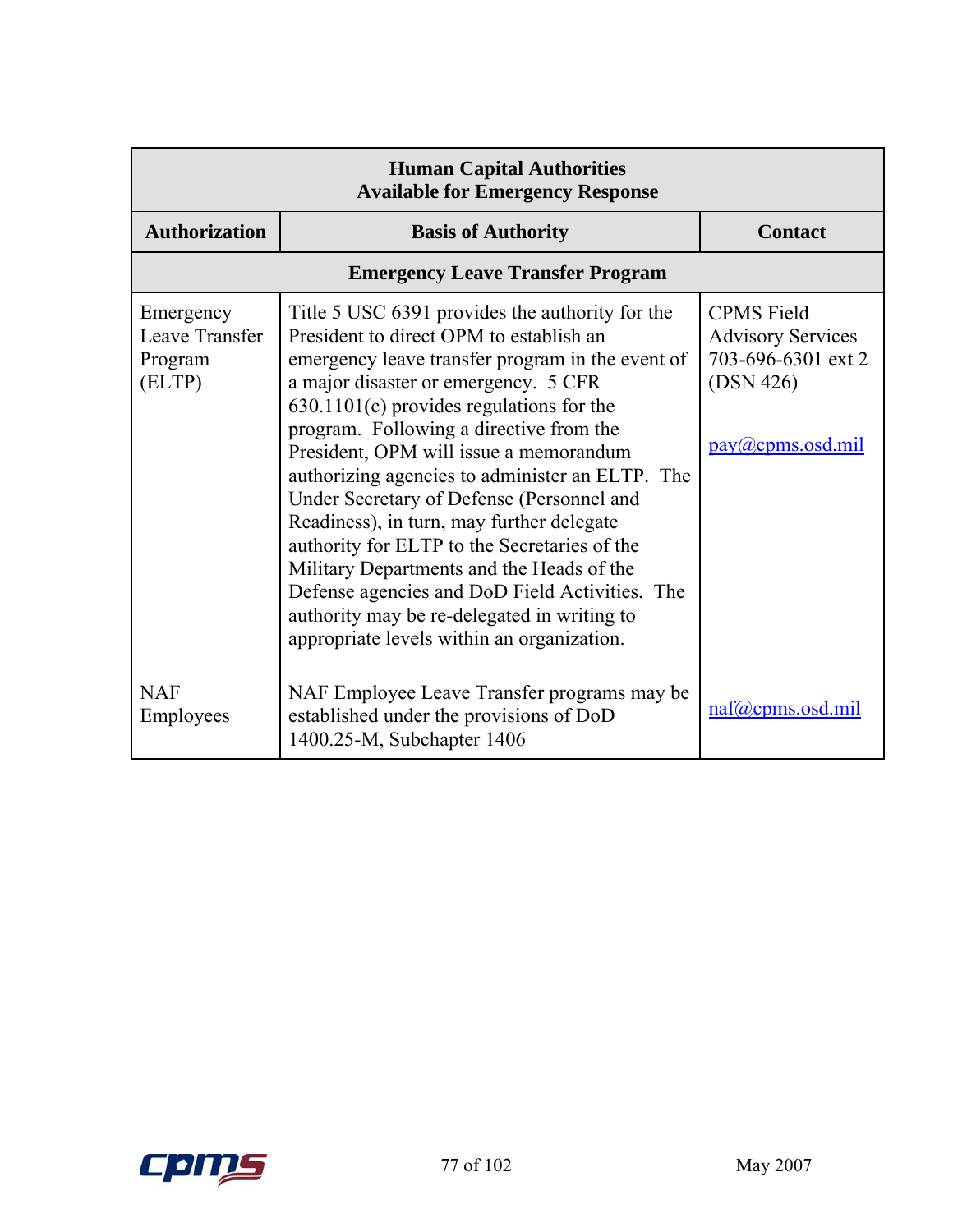**This page intentionally left blank.**

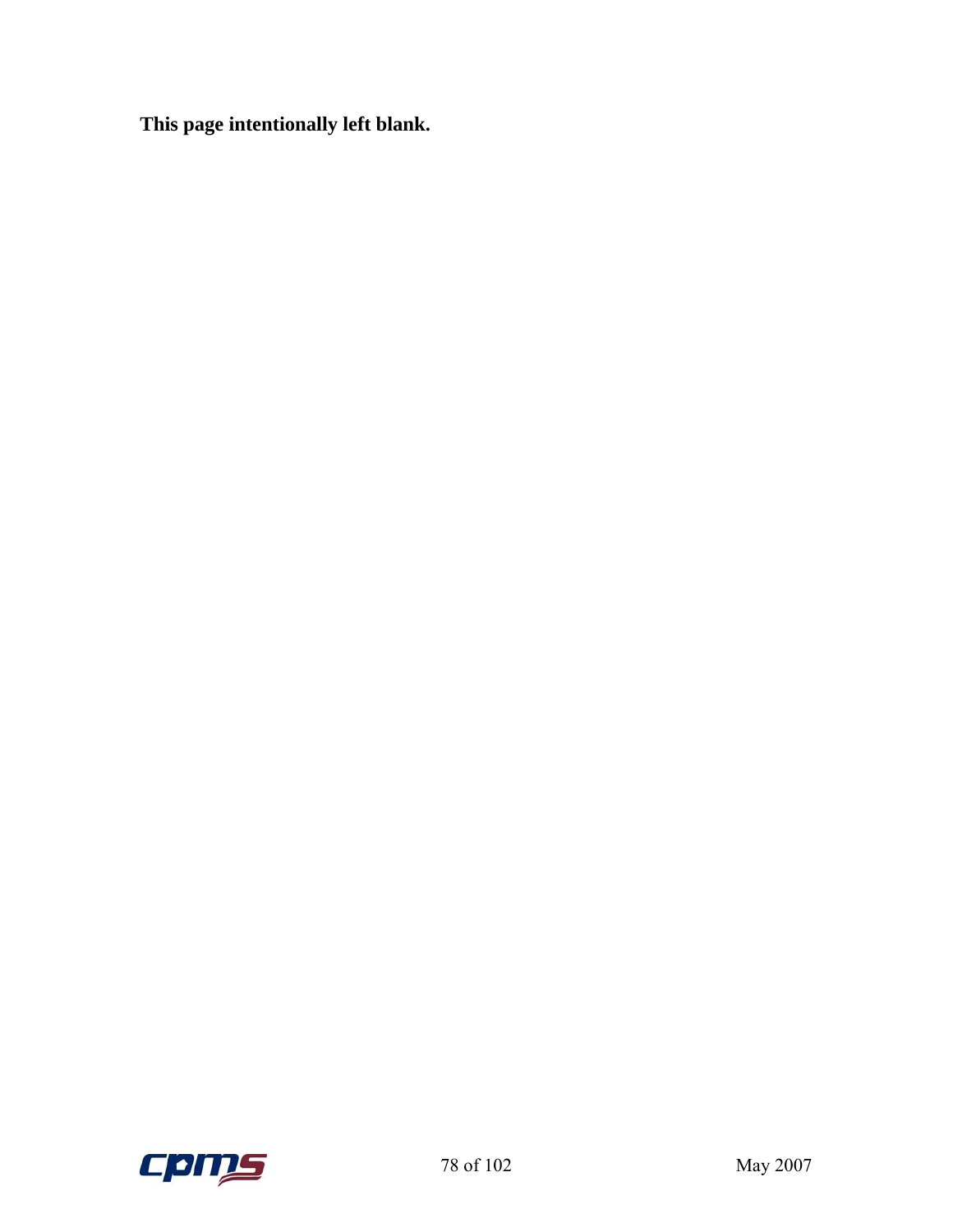# **Appendix C**

| <b>EMERGENCY CONTACT CARD</b><br><b>Personal Information</b>          |  |  |  |
|-----------------------------------------------------------------------|--|--|--|
| Name:                                                                 |  |  |  |
| <b>Home Address:</b>                                                  |  |  |  |
| $Phone(s) - Home:$                                                    |  |  |  |
| Cell:<br>Work:                                                        |  |  |  |
| <b>Allergies/Medical Conditions:</b>                                  |  |  |  |
| <b>Emergency Contact Information</b>                                  |  |  |  |
| <b>Local Contact Name/Relationship:</b>                               |  |  |  |
| $Phone(s) - Home:$                                                    |  |  |  |
| Cell:<br>Other:                                                       |  |  |  |
| <b>Address:</b>                                                       |  |  |  |
| Alternate/Out of Town Contact Name/Relationship:                      |  |  |  |
| $Phone(s) - Home:$                                                    |  |  |  |
| Cell:<br>Other:                                                       |  |  |  |
| <b>Address:</b>                                                       |  |  |  |
| Family meeting place other than home address:                         |  |  |  |
| <b>Personal Work Information</b>                                      |  |  |  |
| <b>Organization Name:</b><br><b>Emergency Report-In Number:</b>       |  |  |  |
| <b>Supervisors Name:</b>                                              |  |  |  |
| $Phone(s) - Work:$                                                    |  |  |  |
| Other:                                                                |  |  |  |
| e-Mail Address (Work):                                                |  |  |  |
| <b>Important Numbers and Websites</b>                                 |  |  |  |
| Poison Control Center: 800-222-1222<br>Fire/Police/Ambulance:         |  |  |  |
| Disaster Information Websites: www.opm.gov                            |  |  |  |
| www.cpms.osd.mil/disasters<br>www.fema.gov<br>www.dod.mil/pandemicflu |  |  |  |
|                                                                       |  |  |  |

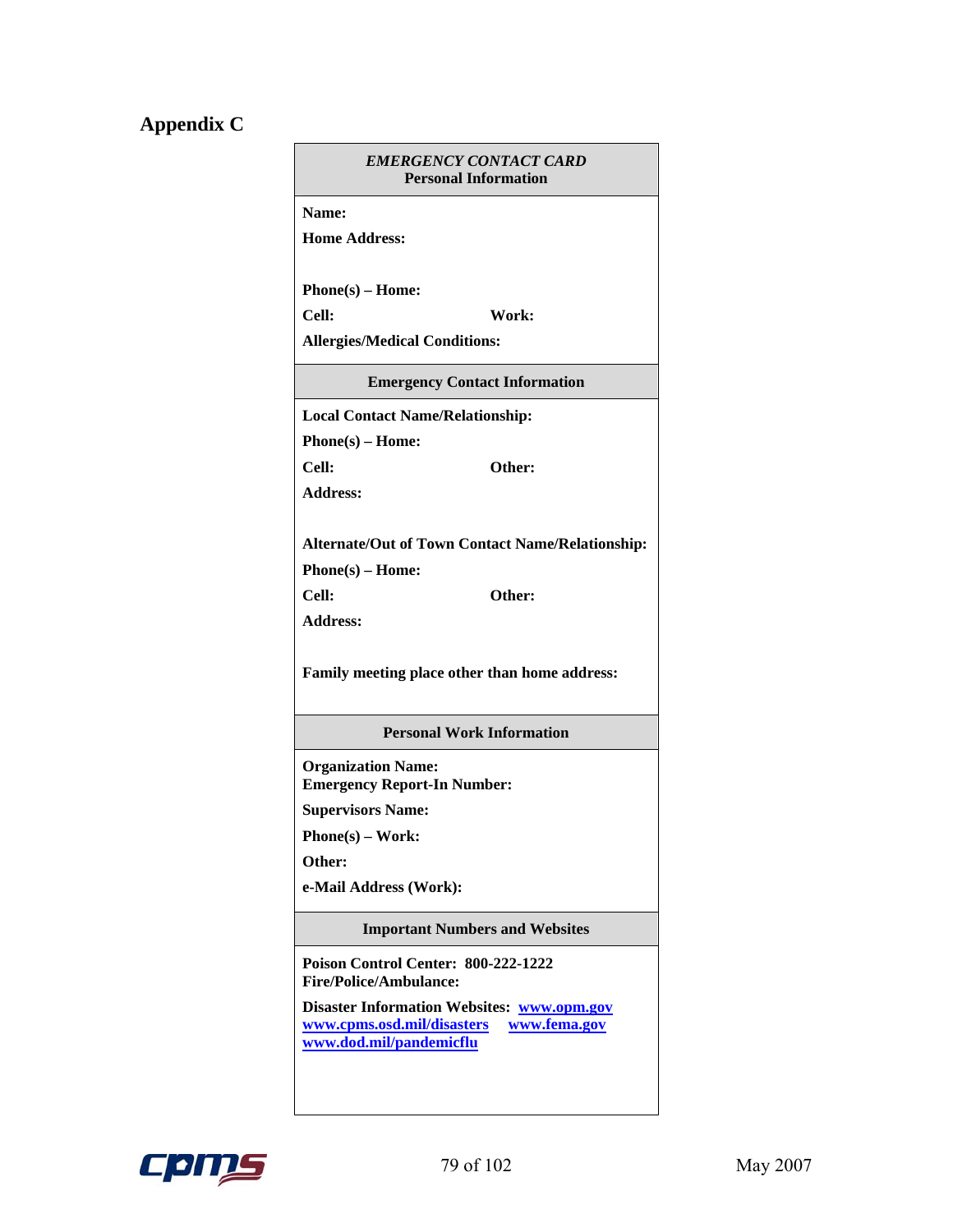# **Appendix D**

| <b>SAMPLE Exercise Criteria</b>                                                                                                                                                                                                                                                                                                                                                                                                                                                     |                  |             |                              |                 |
|-------------------------------------------------------------------------------------------------------------------------------------------------------------------------------------------------------------------------------------------------------------------------------------------------------------------------------------------------------------------------------------------------------------------------------------------------------------------------------------|------------------|-------------|------------------------------|-----------------|
|                                                                                                                                                                                                                                                                                                                                                                                                                                                                                     | <b>Completed</b> | In Progress | <b>Not</b><br><b>Started</b> | <b>Comments</b> |
| <b>Strategic Objective 1.</b><br>Civilian personnel must be<br>prepared to perform mission<br>essential functions and<br>services through a Pandemic<br>Influenza, including the initial<br>threat or oncoming first wave,<br>through an actual pandemic<br>health crisis and, if necessary,<br>to help reconstitute<br>governmental functions. To<br>accomplish this objective the<br>following elements and<br>criteria should be evaluated:                                      |                  |             |                              |                 |
| <b>Identification of Mission</b><br><b>Essential Functions: Essential</b><br>organizational functions that<br>will enable continuation of vital<br>services and responsibilities<br>must be identified. Employees<br>must be identified and notified<br>of their status as mission<br>essential. To plan for an<br>expected absenteeism rate of up<br>to 40%, pre-establishment of<br>delegations of authority and<br>Orders of Succession are vital.<br>Assessment should include: |                  |             |                              |                 |
| 1. Identification of mission<br>essential functions.                                                                                                                                                                                                                                                                                                                                                                                                                                |                  |             |                              |                 |
| a. Were mission essential<br>functions identified?                                                                                                                                                                                                                                                                                                                                                                                                                                  |                  |             |                              |                 |
| b. Were essential functions,<br>that cannot be performed from<br>home or other locations,<br>identified?                                                                                                                                                                                                                                                                                                                                                                            |                  |             |                              |                 |

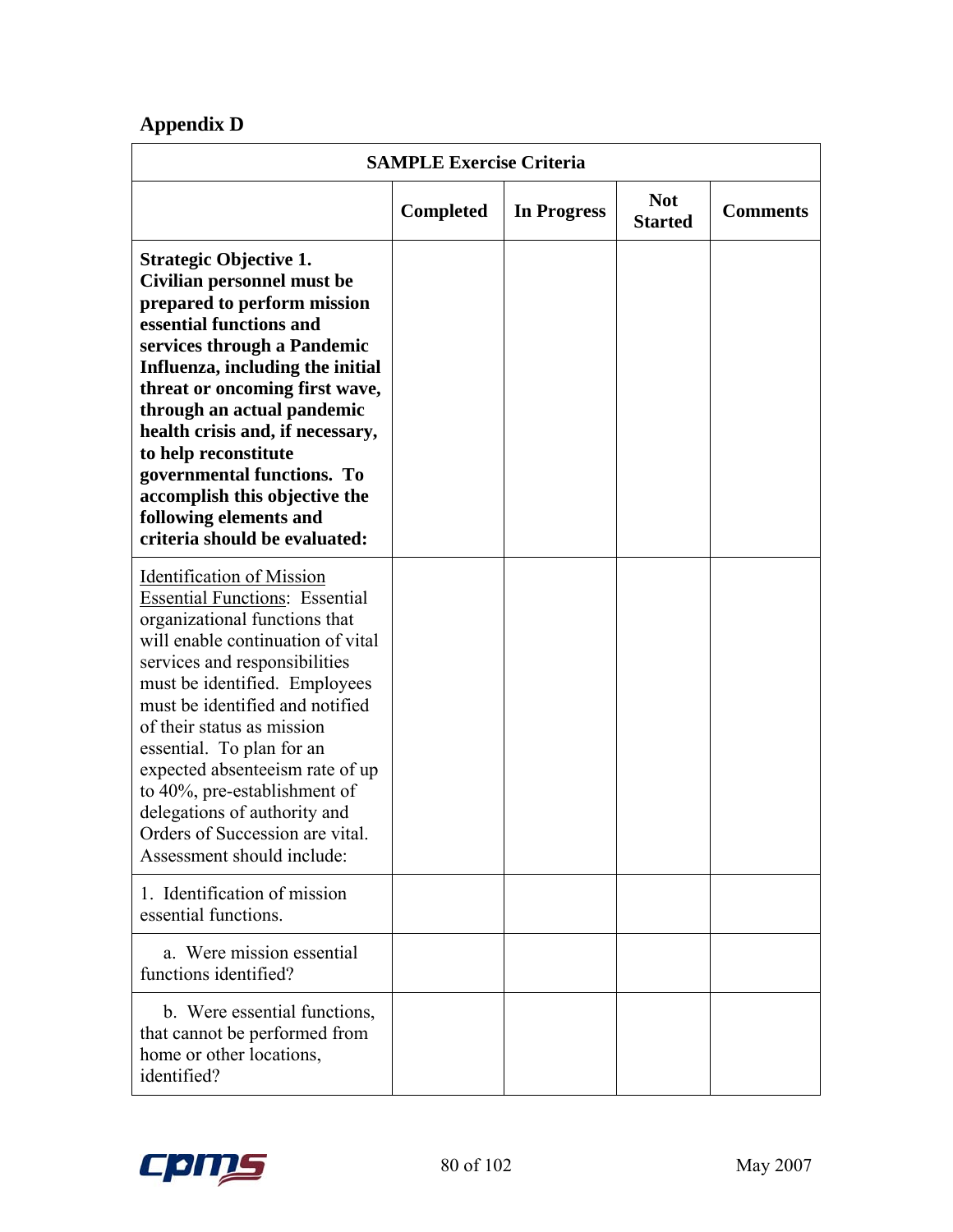|                                                                                                                                                 | <b>Completed</b> | <b>In Progress</b> | <b>Not</b><br><b>Started</b> | <b>Comments</b> |
|-------------------------------------------------------------------------------------------------------------------------------------------------|------------------|--------------------|------------------------------|-----------------|
| c. Were systems, functions<br>or operations that could be<br>performed from home or other<br>locations identified?                              |                  |                    |                              |                 |
| d. Can essential functions be<br>performed beyond the existing<br>30 day requirement?                                                           |                  |                    |                              |                 |
| 2. Assess identification of<br>mission essential employees.                                                                                     |                  |                    |                              |                 |
| a. Were mission essential<br>employees aware they were<br>designated mission essential?                                                         |                  |                    |                              |                 |
| b. Did mission essential<br>employees know which of their<br>duties were deemed mission<br>essential?                                           |                  |                    |                              |                 |
| c. Were lines of succession<br>established in writing, with<br>attendant authorities and<br>responsibilities, and<br>communicated to employees? |                  |                    |                              |                 |
| d. How deep were lines of<br>succession established, i.e., one,<br>two or three person deep?                                                    |                  |                    |                              |                 |
| e. Were delegations of<br>authority in place?                                                                                                   |                  |                    |                              |                 |
| f. Were delegations of<br>authority at least three deep and<br>communicated to employees?                                                       |                  |                    |                              |                 |
| g. Were designated<br>employees trained to assume<br>lead positions?                                                                            |                  |                    |                              |                 |

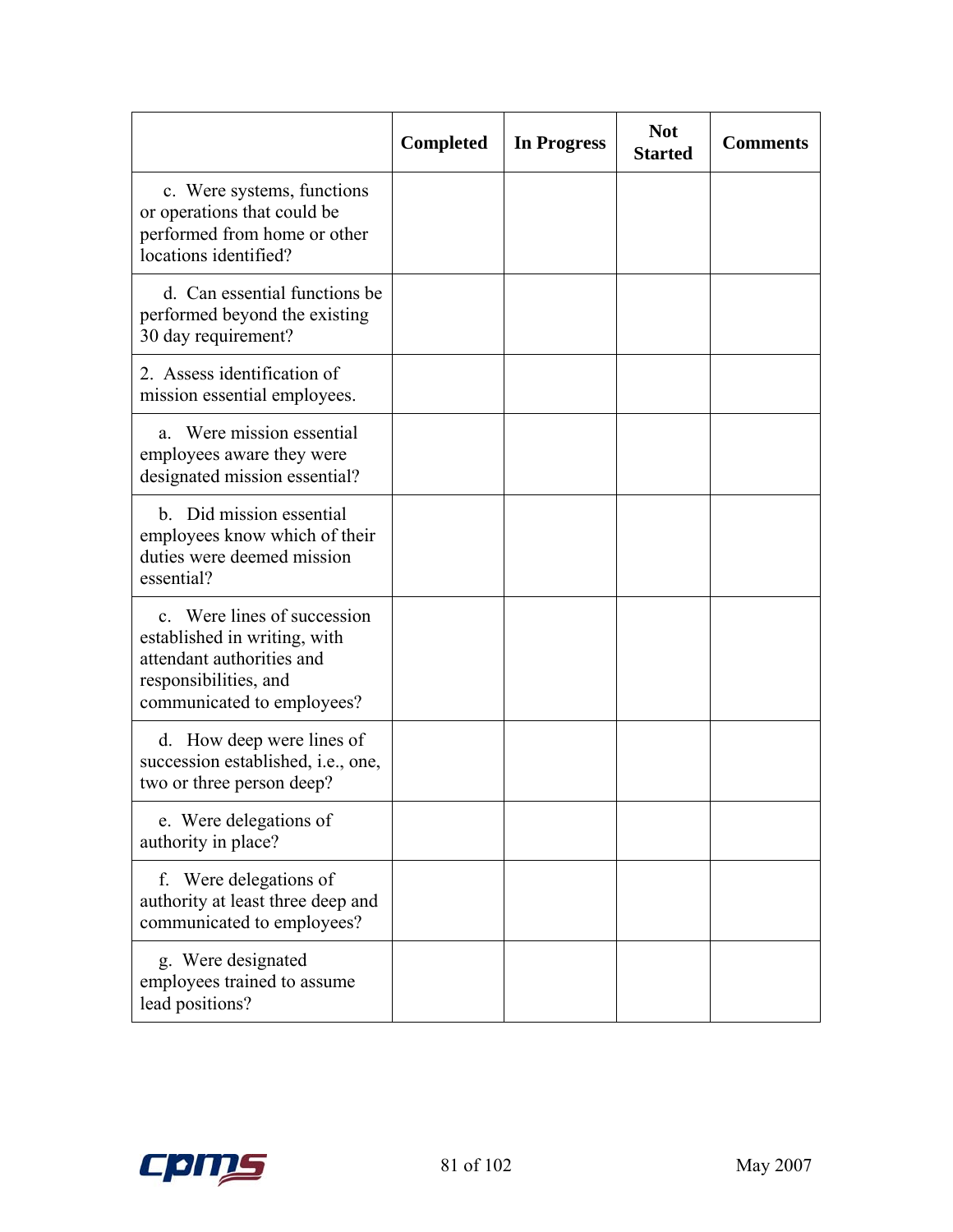|                                                                                                                                                                                                                                                                                                                                                                                                                                                          | <b>Completed</b> | In Progress | <b>Not</b><br><b>Started</b> | <b>Comments</b> |
|----------------------------------------------------------------------------------------------------------------------------------------------------------------------------------------------------------------------------------------------------------------------------------------------------------------------------------------------------------------------------------------------------------------------------------------------------------|------------------|-------------|------------------------------|-----------------|
| h. Was geographic<br>dispersion considered in<br>establishing lines of succession<br>and delegations of authority?                                                                                                                                                                                                                                                                                                                                       |                  |             |                              |                 |
| i. If not, what plans were in<br>place for conducting MEFs in<br>areas where quarantine was in<br>effect?                                                                                                                                                                                                                                                                                                                                                |                  |             |                              |                 |
| Were plans for redundant<br>operations made, e.g., Navy<br>supporting Army for benefits<br>processing?                                                                                                                                                                                                                                                                                                                                                   |                  |             |                              |                 |
| k. Were essential contractor<br>services identified?                                                                                                                                                                                                                                                                                                                                                                                                     |                  |             |                              |                 |
| Were provisions in these<br>contracts that would facilitate<br>continuity of essential<br>contractor functions?                                                                                                                                                                                                                                                                                                                                          |                  |             |                              |                 |
| Interoperable Communications:<br>Continued operations during an<br>emergency, including Pandemic<br>Influenza, depend upon the<br>availability and redundancy of<br>critical communication systems.<br>Employee knowledge and<br>awareness of report-in<br>procedures, as well as their<br>familiarity with contact<br>procedures during an<br>emergency situation are also<br>critical and must be addressed<br>prior to the occurrence of a<br>crisis. |                  |             |                              |                 |
| 3. Assess effectiveness of<br>employee report-in and<br>organization emergency contact<br>information to employees.                                                                                                                                                                                                                                                                                                                                      |                  |             |                              |                 |

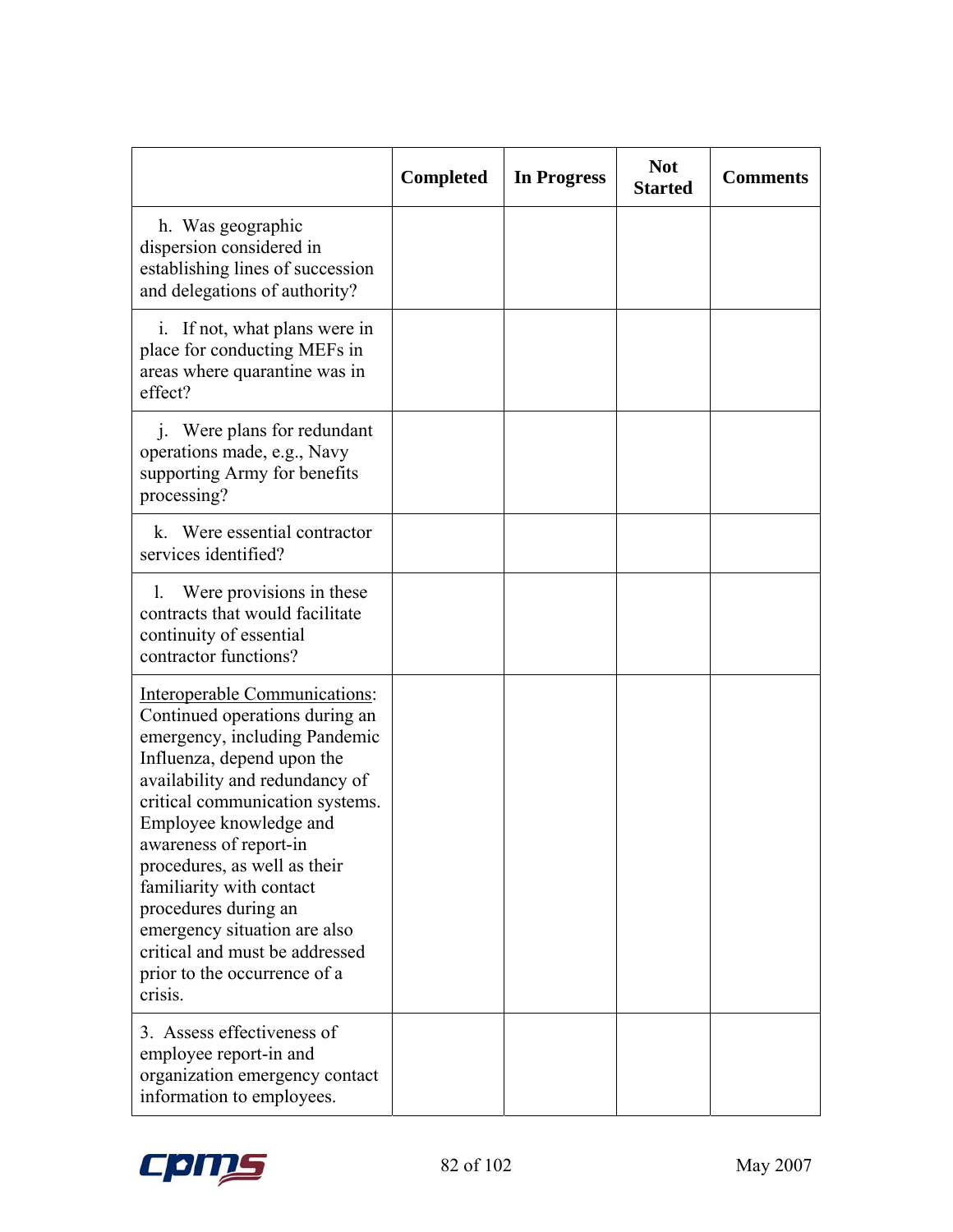|                                                                                                                                                                                                                | <b>Completed</b> | <b>In Progress</b> | <b>Not</b><br><b>Started</b> | <b>Comments</b> |
|----------------------------------------------------------------------------------------------------------------------------------------------------------------------------------------------------------------|------------------|--------------------|------------------------------|-----------------|
| a. Did employees know the<br>appropriate toll free number to<br>call in and report their status?                                                                                                               |                  |                    |                              |                 |
| b. Was the toll free phone<br>adequately staffed?                                                                                                                                                              |                  |                    |                              |                 |
| c. Was employee data<br>accurately captured, <i>i.e.</i> ,<br>employee name, organization,<br>status?                                                                                                          |                  |                    |                              |                 |
| d. Was accountability data<br>transmitted to appropriate<br>$supervisor(s)$ ?                                                                                                                                  |                  |                    |                              |                 |
| e. Could employees be.<br>contacted using the<br>organization's phone tree<br>system?                                                                                                                          |                  |                    |                              |                 |
| f. How long did it take to<br>notify all employees?                                                                                                                                                            |                  |                    |                              |                 |
| g. Were periodic status<br>updates provided based on<br>exercise scenario, e.g.,<br>quarantine still in effect; didn't<br>report to work etc., were the<br>updates timely and did they<br>reach all personnel? |                  |                    |                              |                 |
| 4. Assess effectiveness of<br>critical communications.                                                                                                                                                         |                  |                    |                              |                 |
| a. Were supervisors and<br>their mission essential<br>employees able to talk on<br>essential matters via the<br>telephone or other means as<br>needed to accomplish mission<br>essential work?                 |                  |                    |                              |                 |

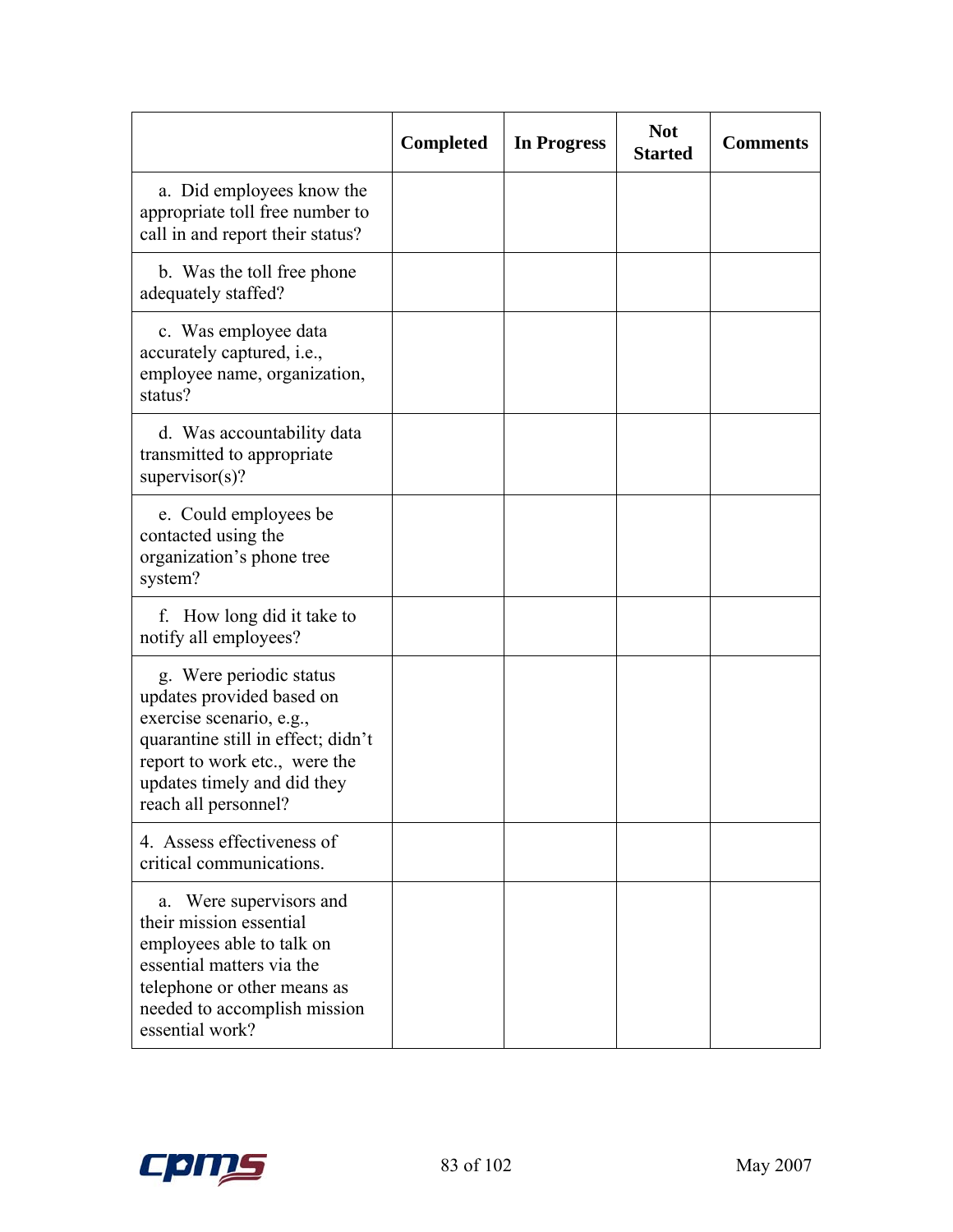|                                                                                                                                                                                                                                                                                                                                                                                                                                                                                                                                                                                                                                                                                                                                                | <b>Completed</b> | In Progress | <b>Not</b><br><b>Started</b> | <b>Comments</b> |
|------------------------------------------------------------------------------------------------------------------------------------------------------------------------------------------------------------------------------------------------------------------------------------------------------------------------------------------------------------------------------------------------------------------------------------------------------------------------------------------------------------------------------------------------------------------------------------------------------------------------------------------------------------------------------------------------------------------------------------------------|------------------|-------------|------------------------------|-----------------|
| b. Were mission essential<br>employees able to<br>talk/communicate with<br>colleagues?                                                                                                                                                                                                                                                                                                                                                                                                                                                                                                                                                                                                                                                         |                  |             |                              |                 |
| c. Were mission essential<br>employees able to<br>talk/communicate with non-<br>DoD associates, e.g.,<br>OPM/HHS?                                                                                                                                                                                                                                                                                                                                                                                                                                                                                                                                                                                                                              |                  |             |                              |                 |
| <b>Support for Essential Functions</b><br>and Alternative Work Site<br>Capabilities: Employees,<br>especially those performing<br>essential functions, must be able<br>to have access to electronic and<br>hardcopy documents,<br>references, records and<br>information systems needed to<br>support essential functions<br>during an emergency situation.<br>Review of capabilities and<br>planning must include<br>identification and maintenance<br>of vital systems that rely on<br>periodic physical intervention<br>by essential individuals.<br>Planning must also include<br>identification of records needed<br>to sustain operations for 30 days<br>or longer and ways to access<br>those records from an<br>alternative work site. |                  |             |                              |                 |
| 1. Were mission essential<br>employees able to work from<br>home?                                                                                                                                                                                                                                                                                                                                                                                                                                                                                                                                                                                                                                                                              |                  |             |                              |                 |
| a. Was remote access to<br>classified and non-classified<br>materials available?                                                                                                                                                                                                                                                                                                                                                                                                                                                                                                                                                                                                                                                               |                  |             |                              |                 |

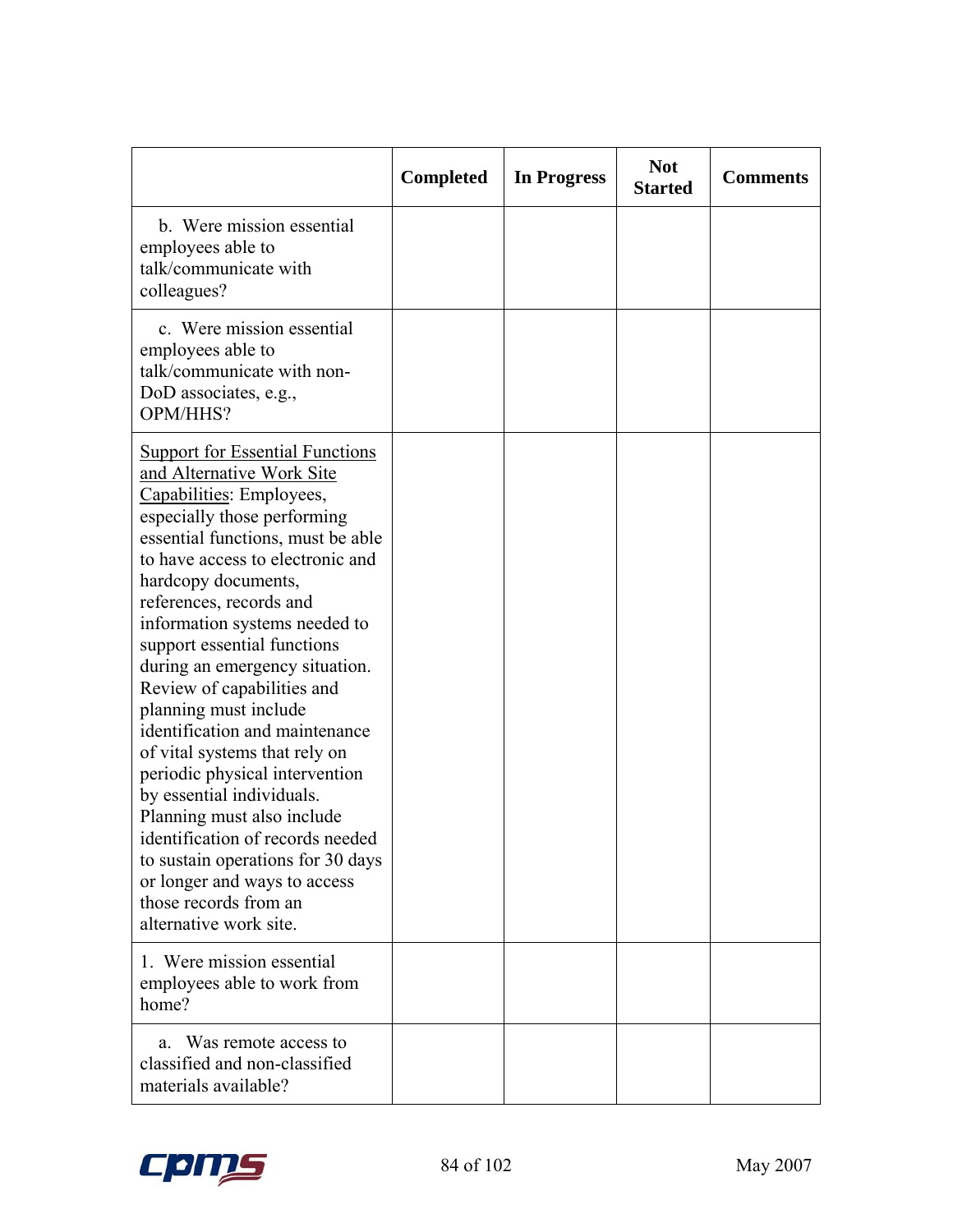|                                                                                                                                                                                                                                                                                                                                                                                             | <b>Completed</b> | In Progress | <b>Not</b><br><b>Started</b> | <b>Comments</b> |
|---------------------------------------------------------------------------------------------------------------------------------------------------------------------------------------------------------------------------------------------------------------------------------------------------------------------------------------------------------------------------------------------|------------------|-------------|------------------------------|-----------------|
| Computer available                                                                                                                                                                                                                                                                                                                                                                          |                  |             |                              |                 |
| VPN access available                                                                                                                                                                                                                                                                                                                                                                        |                  |             |                              |                 |
| <b>CAC</b> Readers installed                                                                                                                                                                                                                                                                                                                                                                |                  |             |                              |                 |
| Needed files accessible                                                                                                                                                                                                                                                                                                                                                                     |                  |             |                              |                 |
| Files transmitted from home<br>reached the worksite in readable<br>format                                                                                                                                                                                                                                                                                                                   |                  |             |                              |                 |
| Mission essential employees<br>able to access the web for<br>research                                                                                                                                                                                                                                                                                                                       |                  |             |                              |                 |
| Server capacity sufficient                                                                                                                                                                                                                                                                                                                                                                  |                  |             |                              |                 |
| If server capacity not<br>sufficient, were shifts assigned                                                                                                                                                                                                                                                                                                                                  |                  |             |                              |                 |
| Employees knew in advance<br>what shift to use for server<br>access                                                                                                                                                                                                                                                                                                                         |                  |             |                              |                 |
| Server master identified for<br>file download                                                                                                                                                                                                                                                                                                                                               |                  |             |                              |                 |
| b. Did mission essential<br>employees have a "Go Pack"<br>ready (hard copy/Disk/Thumb<br>Drive) (Go Pack – files<br>necessary to perform work at an<br>alternative work site, e.g.,<br>work/telephone numbers for<br>those in and outside the<br>organization including<br>emergency contact information;<br>regulations needed for research<br>or for mission accomplishment,<br>$etc.$ )? |                  |             |                              |                 |

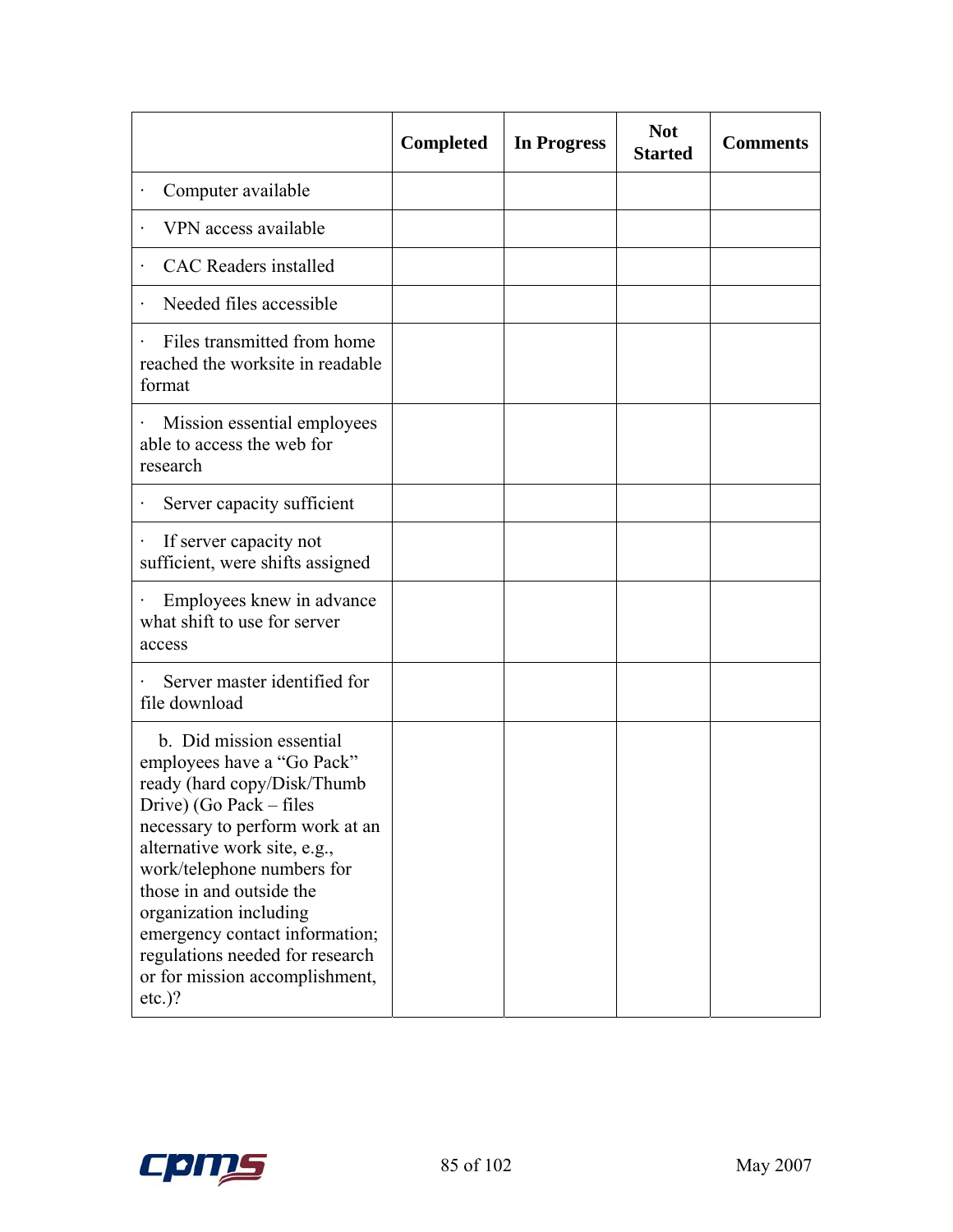|                                                                                                                                                                                                                               | <b>Completed</b> | <b>In Progress</b> | <b>Not</b><br><b>Started</b> | <b>Comments</b> |
|-------------------------------------------------------------------------------------------------------------------------------------------------------------------------------------------------------------------------------|------------------|--------------------|------------------------------|-----------------|
| c. Were mission essential<br>employees aware of parameters<br>governing work at home, <i>i.e.</i> ,<br>those found in a tele-work<br>agreement, such as safeguarding<br>security of data and information<br>technology files? |                  |                    |                              |                 |
| d. If mission essential<br>employees were provided<br>laptops, were they aware of how<br>to use them, including obtaining<br>access to systems at regular<br>worksite; was any training<br>provided?                          |                  |                    |                              |                 |
| e. Were mission essential<br>employees able to perform work<br>using only a blackberry?                                                                                                                                       |                  |                    |                              |                 |
| f. Were files and data<br>available on a shared drive?                                                                                                                                                                        |                  |                    |                              |                 |
| g. Were mission essential<br>employees able to communicate<br>from home or alternative work<br>site via phone using either                                                                                                    |                  |                    |                              |                 |
| Home phone                                                                                                                                                                                                                    |                  |                    |                              |                 |
| Cell phone (work)                                                                                                                                                                                                             |                  |                    |                              |                 |
| Blackberry                                                                                                                                                                                                                    |                  |                    |                              |                 |
| h. How were "at home"<br>employee costs captured, e.g.,<br>use of home phone for long<br>distance, and was a policy<br>established regarding<br>reimbursement?                                                                |                  |                    |                              |                 |

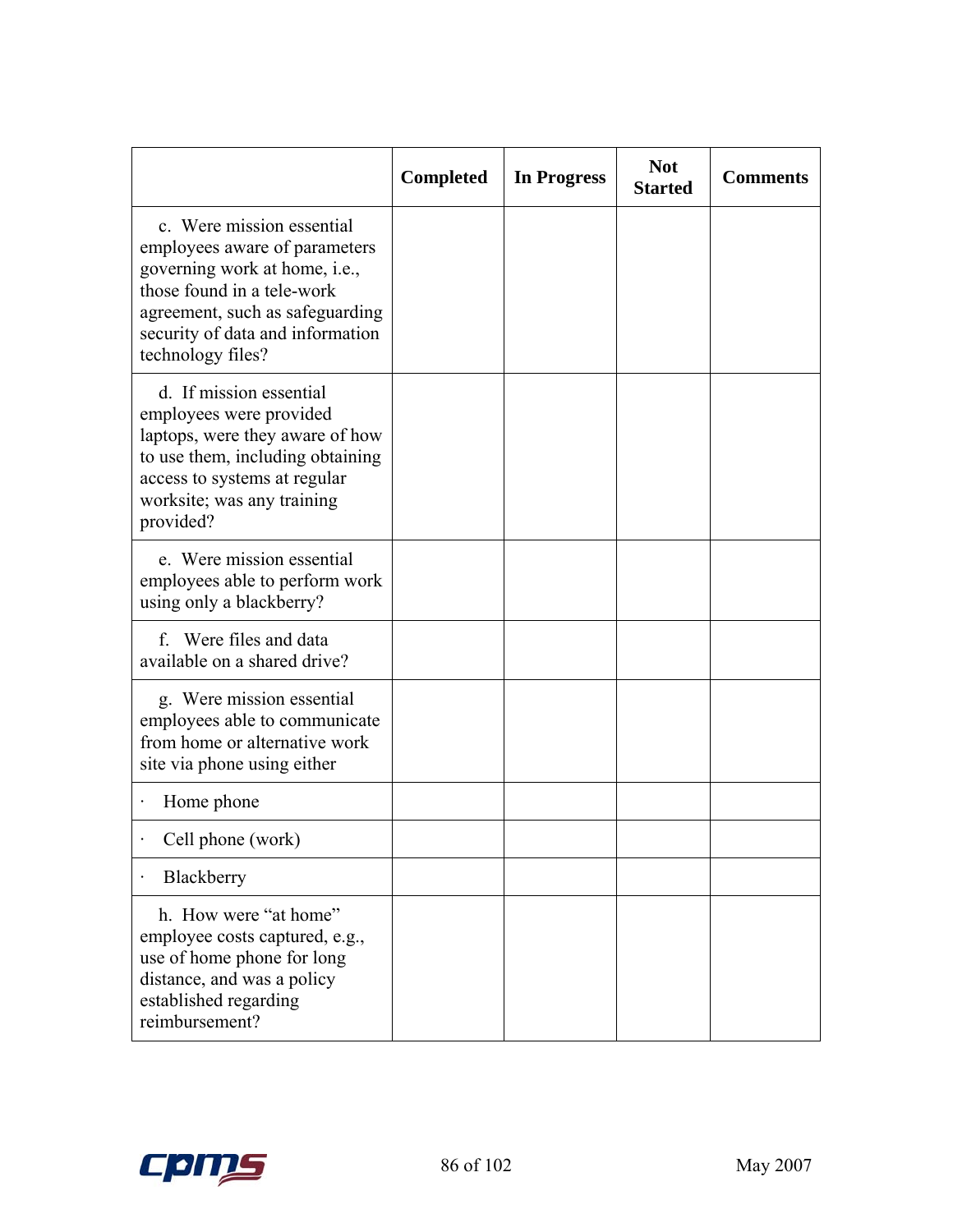|                                                                                                                                                                                                  | <b>Completed</b> | In Progress | <b>Not</b><br><b>Started</b> | <b>Comments</b> |
|--------------------------------------------------------------------------------------------------------------------------------------------------------------------------------------------------|------------------|-------------|------------------------------|-----------------|
| $\mathbf{i}$ .<br>Did employees have the<br>supplies at home needed to do<br>work (normal office supplies)?                                                                                      |                  |             |                              |                 |
| Were "at home" childcare<br>$\mathbf{1}$ .<br>requirements addressed?                                                                                                                            |                  |             |                              |                 |
| 2. Assess availability of work<br>for non-mission essential<br>employees.                                                                                                                        |                  |             |                              |                 |
| a. Were non-essential<br>employees cross trained to<br>support mission essential<br>employees (either through<br>performance of mission<br>essential or mission essential<br>support functions)? |                  |             |                              |                 |
| b. Was necessary but non-<br>essential work identified<br>(important consideration if time<br>away from regular work site is<br>extensive)?                                                      |                  |             |                              |                 |
| 3. Assess effectiveness of work<br>at home.                                                                                                                                                      |                  |             |                              |                 |
| Were assignments made<br>a.<br>that could be done at home, i.e.,<br>deliverables, with timelines,<br>identified?                                                                                 |                  |             |                              |                 |
| b. Were work measurements<br>considered and agreed upon?                                                                                                                                         |                  |             |                              |                 |
| c. How were timekeeping<br>records obtained and<br>maintained?                                                                                                                                   |                  |             |                              |                 |

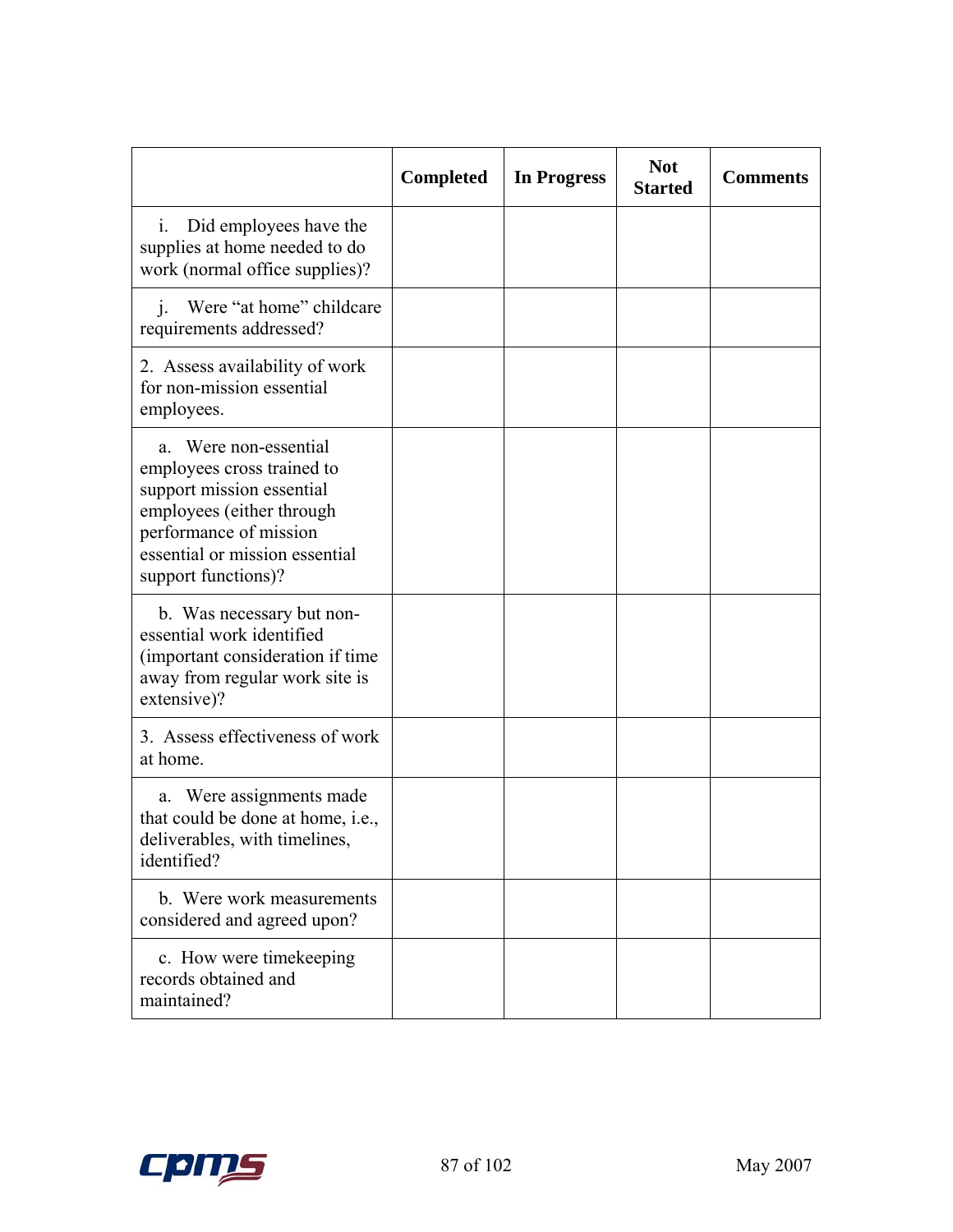|                                                                                                                                                                                                                                                                                                                                                                                                                                                                                                                                                                                                                                                                                                                                        | <b>Completed</b> | <b>In Progress</b> | <b>Not</b><br><b>Started</b> | <b>Comments</b> |
|----------------------------------------------------------------------------------------------------------------------------------------------------------------------------------------------------------------------------------------------------------------------------------------------------------------------------------------------------------------------------------------------------------------------------------------------------------------------------------------------------------------------------------------------------------------------------------------------------------------------------------------------------------------------------------------------------------------------------------------|------------------|--------------------|------------------------------|-----------------|
| 4. Assess effectiveness of<br>identification of work<br>assignments that could be<br>temporarily suspended.                                                                                                                                                                                                                                                                                                                                                                                                                                                                                                                                                                                                                            |                  |                    |                              |                 |
| a. Were non-essential<br>functions identified that could<br>be completed at a later date?                                                                                                                                                                                                                                                                                                                                                                                                                                                                                                                                                                                                                                              |                  |                    |                              |                 |
| b. Were plans in place for<br>performing these functions<br>following the emergency, e.g.,<br>corrected timecards, missed<br>report suspense dates?                                                                                                                                                                                                                                                                                                                                                                                                                                                                                                                                                                                    |                  |                    |                              |                 |
| Strategic Objective 2: People<br>accomplish the mission of<br>Federal agencies, and a<br>potential pandemic influenza<br>outbreak that could potentially<br>affect up to 40% of the<br>workforce, could compromise<br>the ability of the Federal<br>agencies to accomplish their<br>mission. The Department must<br>plan to deal with the potential<br>human capital implications.<br>Federal employees, and or their<br>family members, may be<br>infected, exposed or<br>incapacitated. There may also<br>be a need to limit potential<br>exposure. Planning for mission<br>continuity includes the ability of<br>an organization to provide for<br>the well being and care for<br>employees prior to, during and<br>following a PI. |                  |                    |                              |                 |

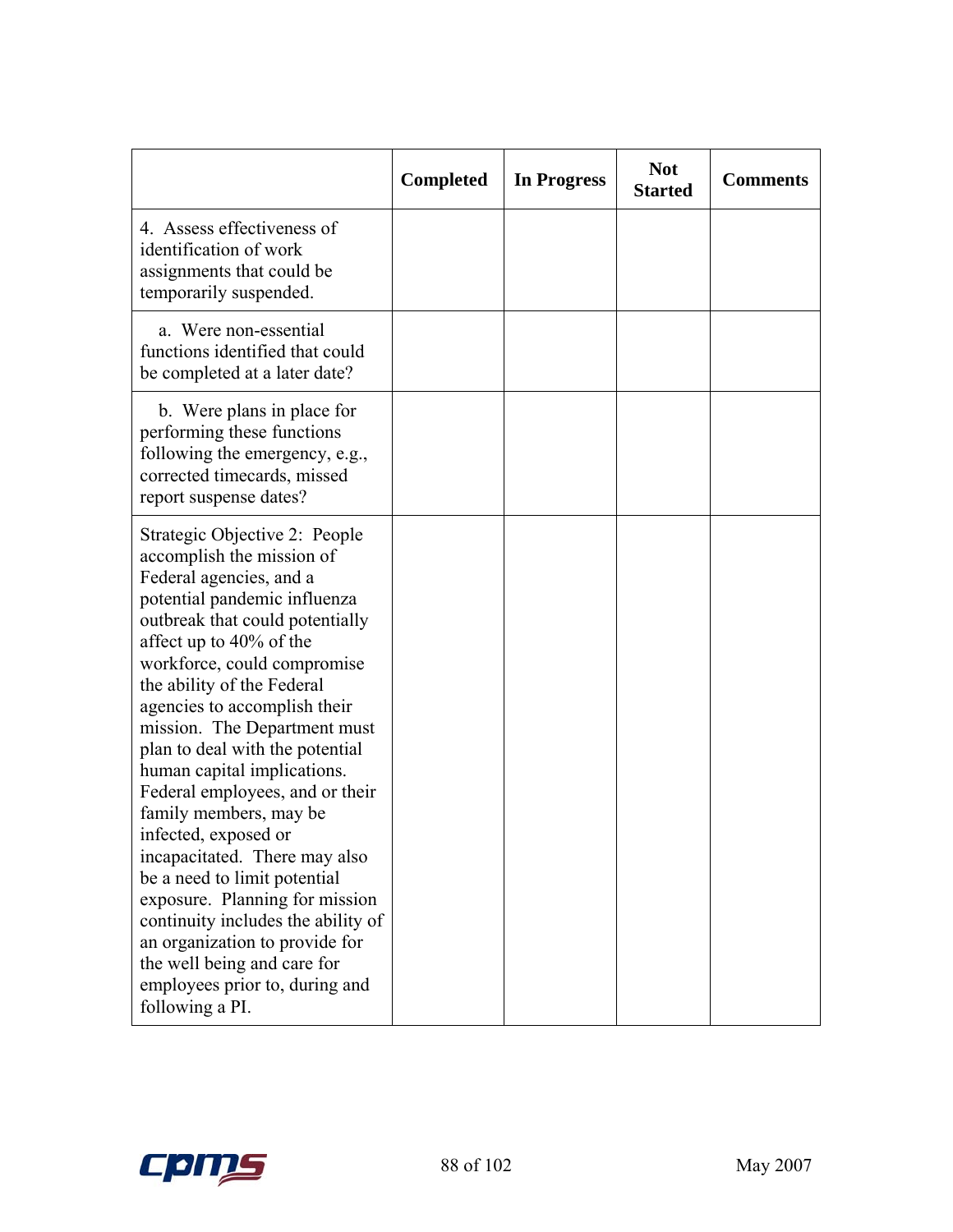|                                                                                                                                                                                                                                                                                                                                                                                                                  | <b>Completed</b> | In Progress | <b>Not</b><br><b>Started</b> | <b>Comments</b> |
|------------------------------------------------------------------------------------------------------------------------------------------------------------------------------------------------------------------------------------------------------------------------------------------------------------------------------------------------------------------------------------------------------------------|------------------|-------------|------------------------------|-----------------|
| Communication to the<br>Workforce. Education of the<br>workforce regarding health,<br>safety, human resource issues,<br>employee responsibilities and<br>actions prior to a pandemic<br>health crisis is critical. Every<br>media available should be<br>utilized to pre-position<br>information and keep the<br>workforce up-to-date on plans<br>and help them understand their<br>rights and responsibilities. |                  |             |                              |                 |
| Assess the availability of<br>$\mathbf{1}$ .<br>human resource information to<br>the workforce.                                                                                                                                                                                                                                                                                                                  |                  |             |                              |                 |
| a. Were employees able to<br>identify the types of leave<br>available to them in the event<br>they or their family members<br>are infected, exposed or<br>incapacitated, requiring the<br>employee to stay away from the<br>regular work site?                                                                                                                                                                   |                  |             |                              |                 |
| b. Did essential employees<br>have tele-work agreements?                                                                                                                                                                                                                                                                                                                                                         |                  |             |                              |                 |
| c. Were non essential<br>employees aware of "safe<br>haven" or tele-work capabilities<br>during a pandemic health crisis?                                                                                                                                                                                                                                                                                        |                  |             |                              |                 |
| d. Did employees know how<br>to communicate with their<br>supervisors, and supervisors to<br>employees, to check the status,<br>well being and availability of<br>employees for work?                                                                                                                                                                                                                            |                  |             |                              |                 |

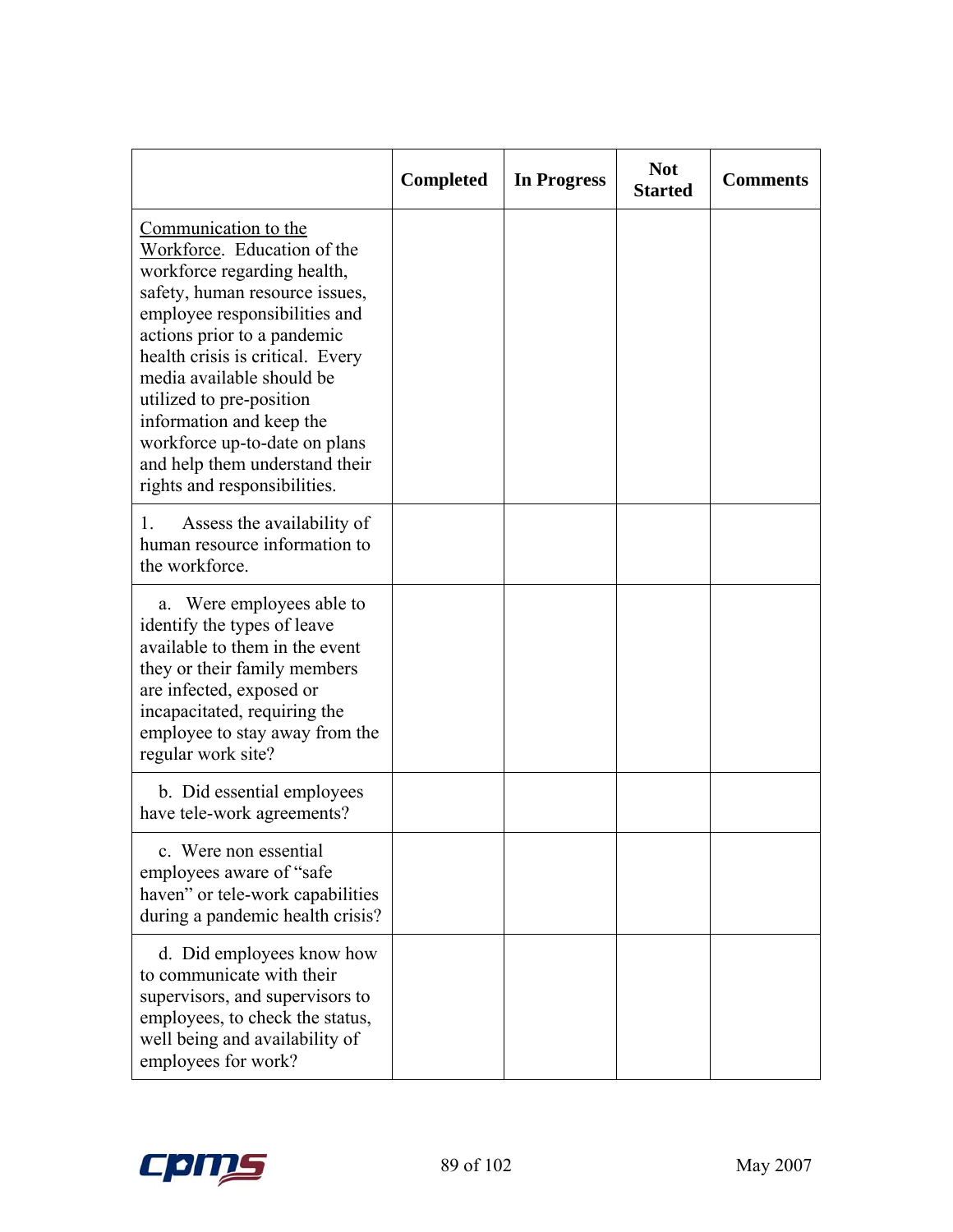|                                                                                                                                                                                                                                                                                      | <b>Completed</b> | In Progress | <b>Not</b><br><b>Started</b> | <b>Comments</b> |
|--------------------------------------------------------------------------------------------------------------------------------------------------------------------------------------------------------------------------------------------------------------------------------------|------------------|-------------|------------------------------|-----------------|
| e. Were employees aware of<br>potential benefits issues and<br>assistance available to them<br>during such an event?                                                                                                                                                                 |                  |             |                              |                 |
| Were employees aware of<br>f.<br>where they should seek medical<br>treatment and information?                                                                                                                                                                                        |                  |             |                              |                 |
| 2. Asses the ability of<br>management to obtain and<br>communicate official<br>information regarding the onset<br>and end of a catastrophic event<br>necessary to put pandemic plans<br>in place and then allow return to<br>a normal functions.                                     |                  |             |                              |                 |
| a. Is management aware of<br>how they will be notified that a<br>pandemic health crisis has<br>occurred or is expected to occur<br>and to put PI COOP plans in<br>action?                                                                                                            |                  |             |                              |                 |
| b. How will social distancing<br>techniques be put in place and<br>communicated to the<br>workforce?                                                                                                                                                                                 |                  |             |                              |                 |
| Actions to Protect and<br><b>Safeguard:</b> Employees will<br>look to management for<br>guidance and assistance<br>regarding protecting themselves<br>and their co-workers from the<br>spread of germs. Supervisors<br>should be prepared to plan for<br>and deal with these issues. |                  |             |                              |                 |

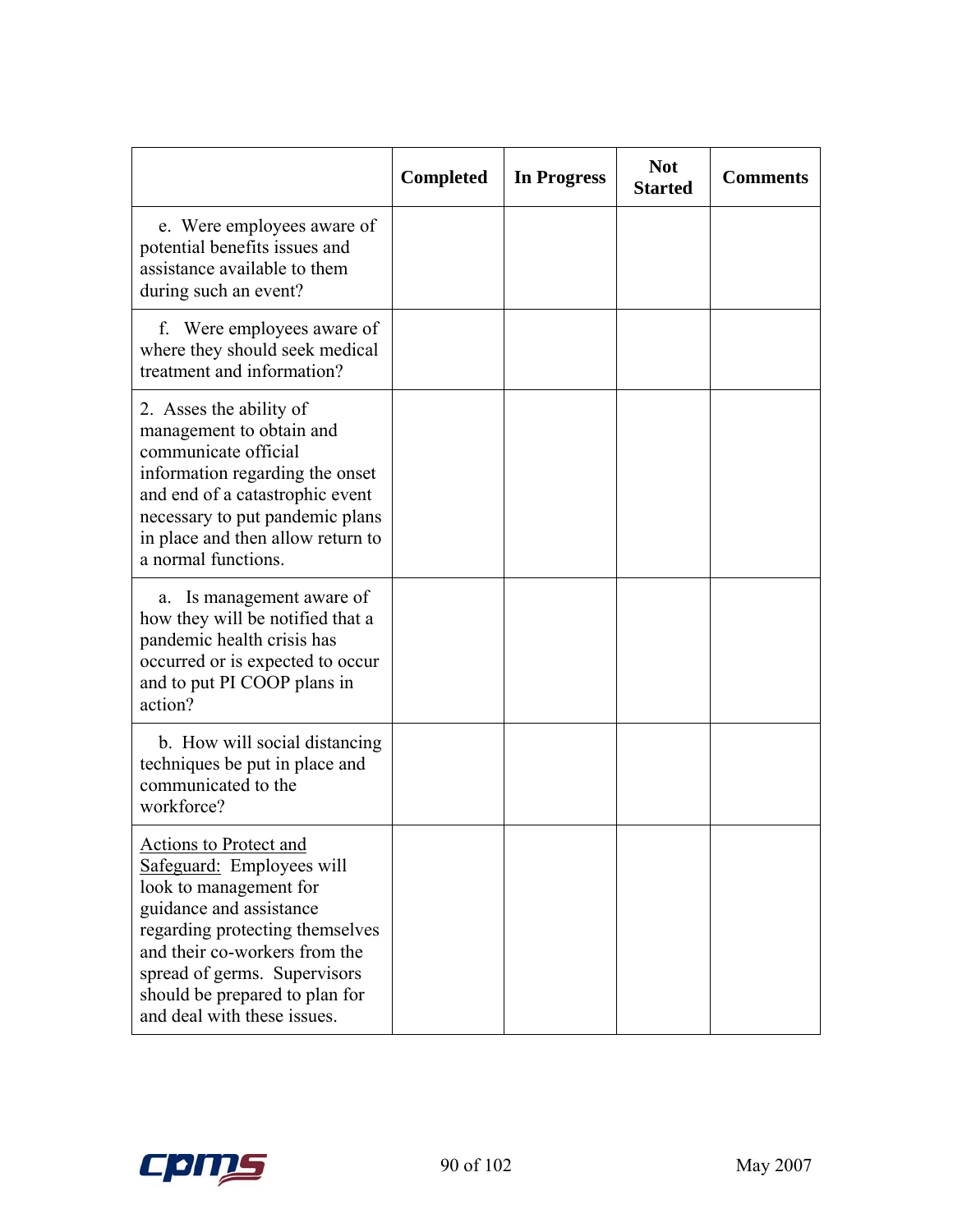|                                                                                                                                                                                                                | <b>Completed</b> | <b>In Progress</b> | <b>Not</b><br><b>Started</b> | <b>Comments</b> |
|----------------------------------------------------------------------------------------------------------------------------------------------------------------------------------------------------------------|------------------|--------------------|------------------------------|-----------------|
| 1. Assess management's ability<br>to handle staff who become ill<br>in the workplace for their own<br>and other's well being.                                                                                  |                  |                    |                              |                 |
| a. Were plans in place to<br>mitigate further infection<br>control to prevent the spread of<br>the virus, e.g., has information<br>been communicated regarding<br>methods to prevent the spread<br>of germs?   |                  |                    |                              |                 |
| b. Does management have a<br>plan to identify other staff<br>members that may have<br>potentially been in contact with<br>staff member(s) who became<br>ill?                                                   |                  |                    |                              |                 |
| c. Are supplies available or<br>employees aware of methods to<br>decontaminate/clean areas the<br>staff member may have infected<br>that may be used by other<br>employees?                                    |                  |                    |                              |                 |
| d. Is management aware of<br>steps to take to remove a<br>potentially infected employee<br>from the worksite and to ensure<br>the employee is well and not-<br>contagious before returning to<br>the worksite? |                  |                    |                              |                 |

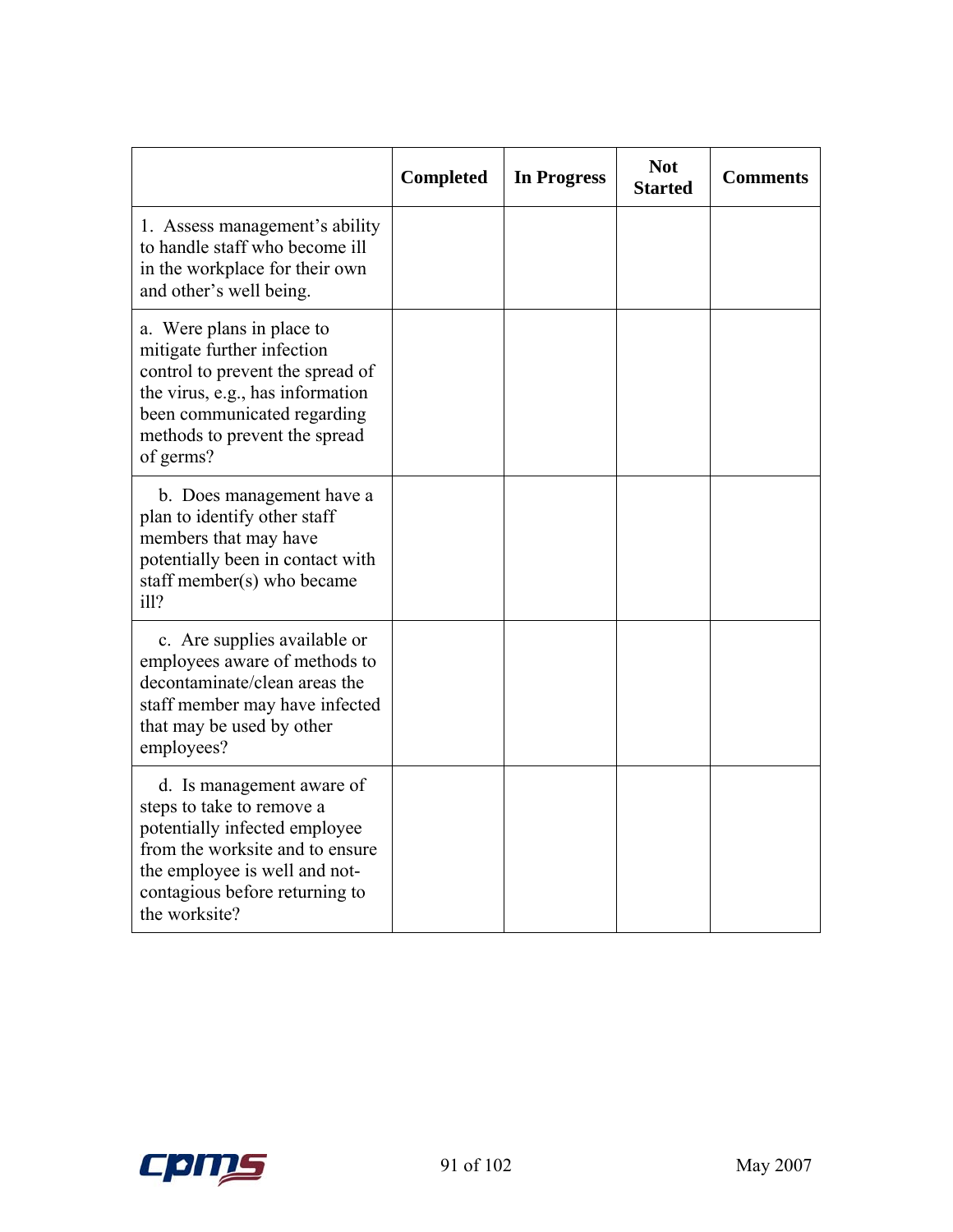|                                                                                                                                                                                                                                                                                                                        | <b>Completed</b> | In Progress | <b>Not</b><br><b>Started</b> | <b>Comments</b> |
|------------------------------------------------------------------------------------------------------------------------------------------------------------------------------------------------------------------------------------------------------------------------------------------------------------------------|------------------|-------------|------------------------------|-----------------|
| e. Has consideration been<br>given to the potential for<br>utilizing installation medical<br>treatment facilities or Employee<br>Assistance Programs to provide<br>trained health care provider<br>assistance in diagnosing and<br>verifying potential influenza in<br>an employee at the worksite<br>who appears ill? |                  |             |                              |                 |
| f. Are sufficient and<br>available infection control<br>supplies (e.g., hand sanitizers,<br>environmental cleaning supplies<br>and educational materials)<br>available?                                                                                                                                                |                  |             |                              |                 |
| g. Have contracts been<br>evaluated to determine if<br>modification will be required<br>for house keeping to clean<br>facilities and equipment?                                                                                                                                                                        |                  |             |                              |                 |
| h. Is the Human Resources<br>staff able to provide adequate,<br>proper advice on how to handle<br>employees who become ill in<br>the workplace?                                                                                                                                                                        |                  |             |                              |                 |
| Does management know<br>1.<br>how to respond to employee<br>questions on availability of<br>vaccines for civilian<br>employees? Does he or she<br>know where to find those<br>answers?                                                                                                                                 |                  |             |                              |                 |

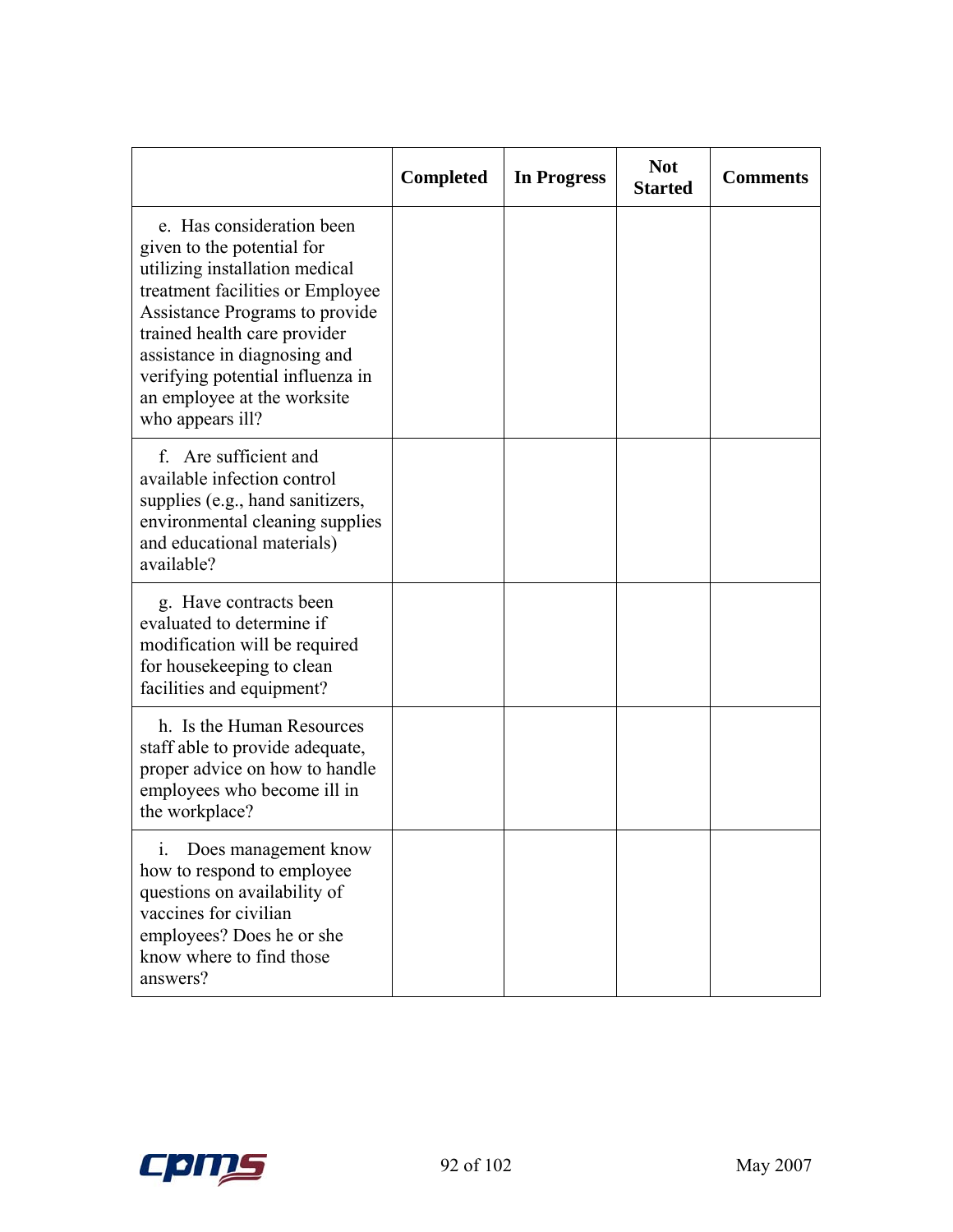|                                                                                                                                                                                                                                                                                                                                                                                                                                                                                                                                           | <b>Completed</b> | In Progress | <b>Not</b><br><b>Started</b> | <b>Comments</b> |
|-------------------------------------------------------------------------------------------------------------------------------------------------------------------------------------------------------------------------------------------------------------------------------------------------------------------------------------------------------------------------------------------------------------------------------------------------------------------------------------------------------------------------------------------|------------------|-------------|------------------------------|-----------------|
| 2. Some work must be<br>accomplished at the regular<br>work site. Additionally, some<br>employees may become ill or be<br>exposed prior to official<br>notification of the onset of a<br>pandemic health crisis.<br>Management should be<br>prepared to socially distance<br>employees at the regular work<br>site in either event. Is<br>management aware of guidance<br>available at<br>www.cpms.osd.mil/disasters as<br>well as <u>www.opm.gov</u> to assist<br>with human capital issues<br>during a crisis or pandemic<br>influenza? |                  |             |                              |                 |
| a. For work that had to be<br>done in the office, were<br>alternative plans made for<br>accomplishing that work?                                                                                                                                                                                                                                                                                                                                                                                                                          |                  |             |                              |                 |
| b. Was consideration given<br>to spacing employees<br>sufficiently apart to promote<br>and support social distancing?                                                                                                                                                                                                                                                                                                                                                                                                                     |                  |             |                              |                 |
| c. If employees are socially<br>distanced at the worksite can<br>they access their files on a<br>shared drive or otherwise have<br>access to their work files if not<br>located at their regular desk or<br>site?                                                                                                                                                                                                                                                                                                                         |                  |             |                              |                 |

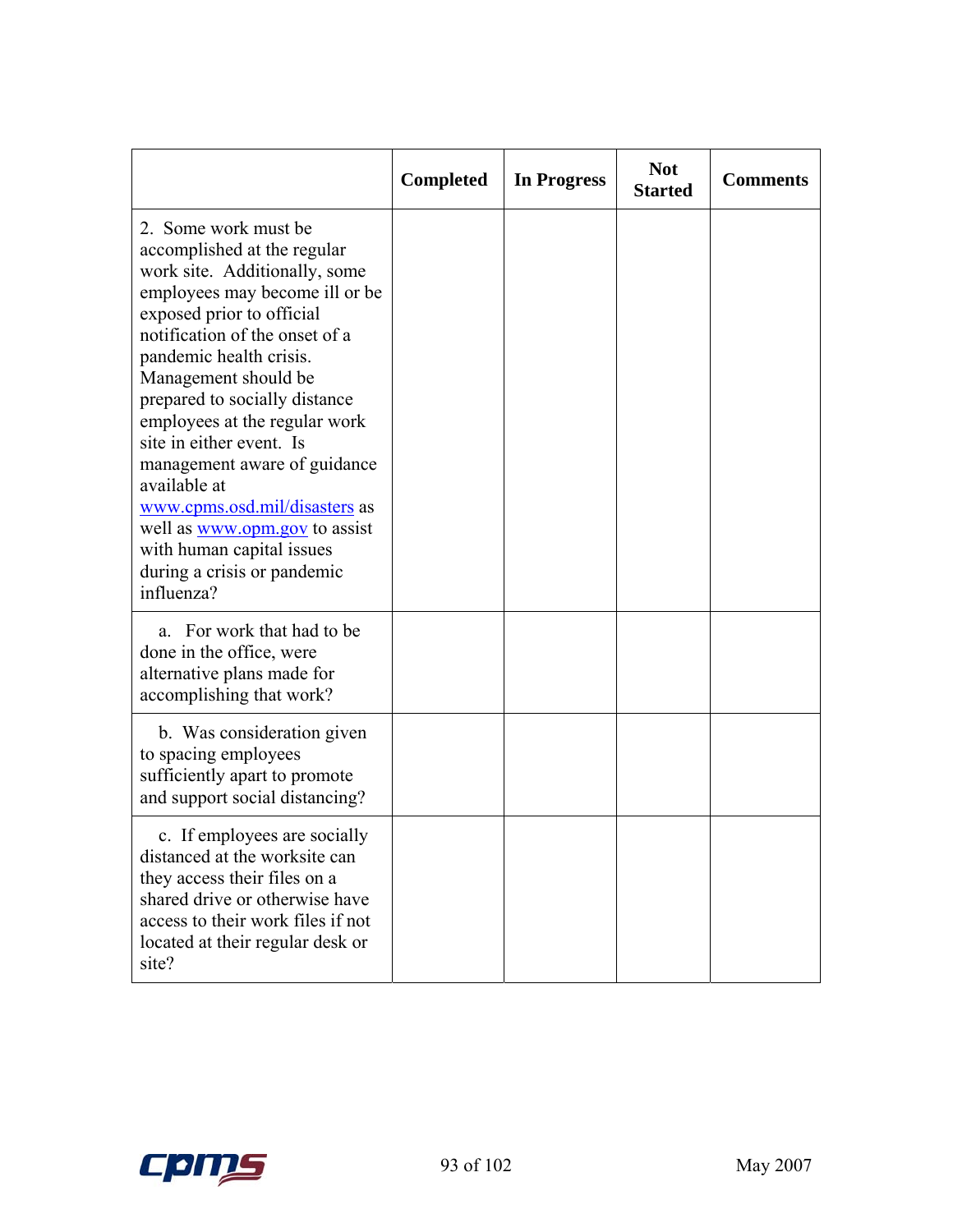|                                                                                                                                                                                          | <b>Completed</b> | In Progress | <b>Not</b><br><b>Started</b> | <b>Comments</b> |
|------------------------------------------------------------------------------------------------------------------------------------------------------------------------------------------|------------------|-------------|------------------------------|-----------------|
| d. Was consideration given<br>to shift work to preclude all<br>employees being at the regular<br>worksite at the same time?                                                              |                  |             |                              |                 |
| e. Was consideration given<br>to adjusting parking or making<br>other arrangements for essential<br>employees to commute to work<br>using personal rather than<br>public transportation? |                  |             |                              |                 |

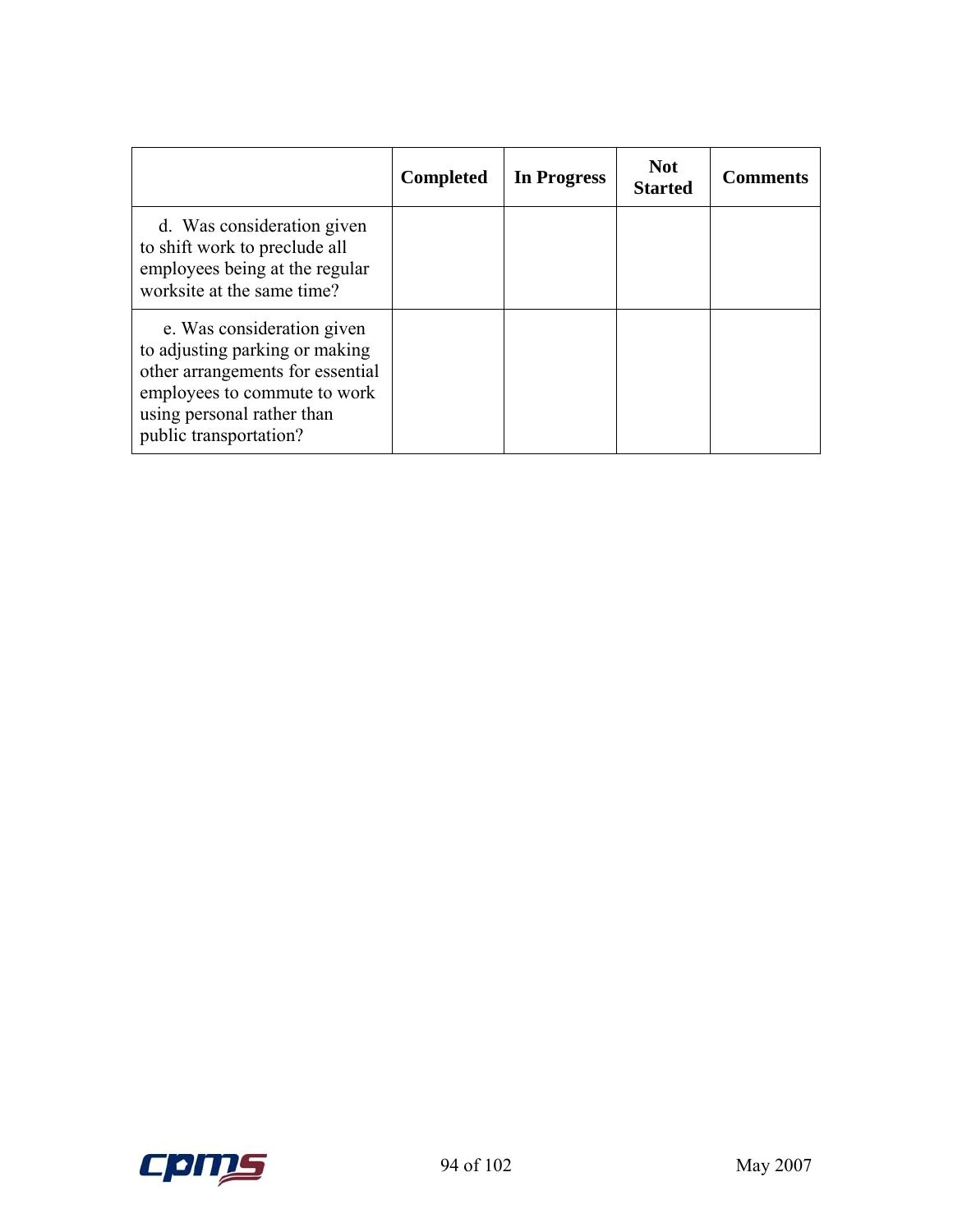#### **Appendix E SAMPLE Telework Agreement**

#### **DEPARTMENT OF DEFENSE**

#### **TELEWORK AGREEMENT**

This document constitutes the terms of the telework agreement for:

| Employee:                                                                                                                                     | Job Title:                                                                                                    |
|-----------------------------------------------------------------------------------------------------------------------------------------------|---------------------------------------------------------------------------------------------------------------|
| Pay Plan/Series:                                                                                                                              | Organization:                                                                                                 |
| Traditional Official Worksite:                                                                                                                | Alternative Worksite Address                                                                                  |
| Alternative Worksite Facsimile:                                                                                                               | Alternative Worksite E-mail Address:                                                                          |
| <b>Telework Arrangement Implementation Dates:</b><br>(Agreement should be revalidated at least once every<br>twelve months)<br>Start:<br>End: | Tour of Duty (Attach copy of bi-weekly work<br>schedule)<br>Fixed: $\Box$ Flexible: $\Box$ Compressed: $\Box$ |

Telework Arrangement:

\*Core: □ \*\*Situational: □

COOP "Emergency Response" Status:

Employee **(IS) (IS NOT)** expected to telework for the duration of the emergency during a pandemic and/or when the traditional worksite is closed due to emergency situations (e.g., snow emergencies floods, hurricanes). If a designated employee is unable to work due to illness or dependent care responsibilities, the employee will be charged annual or sick leave as appropriate. Managers will include a description of emergency duties with this agreement if emergency duties are different from the employee's normal duties.

| Authorized Management Official: | Date: |
|---------------------------------|-------|
| Employee:                       | Date: |

\*Core Telework. Employees who telework at least one day a week at the alternative worksite must complete a telework agreement. A copy of the employee's approved bi-weekly schedule will be attached to this document.

\*\*Situational Telework. Employees who telework less frequently than one day each week should have a telework agreement to clarify work expectations; however, an agreement is not mandatory. Employees who telework to complete short-term special assignments or accommodate special circumstances are also considered as situational teleworkers even though they may telework continuously for a specified period.

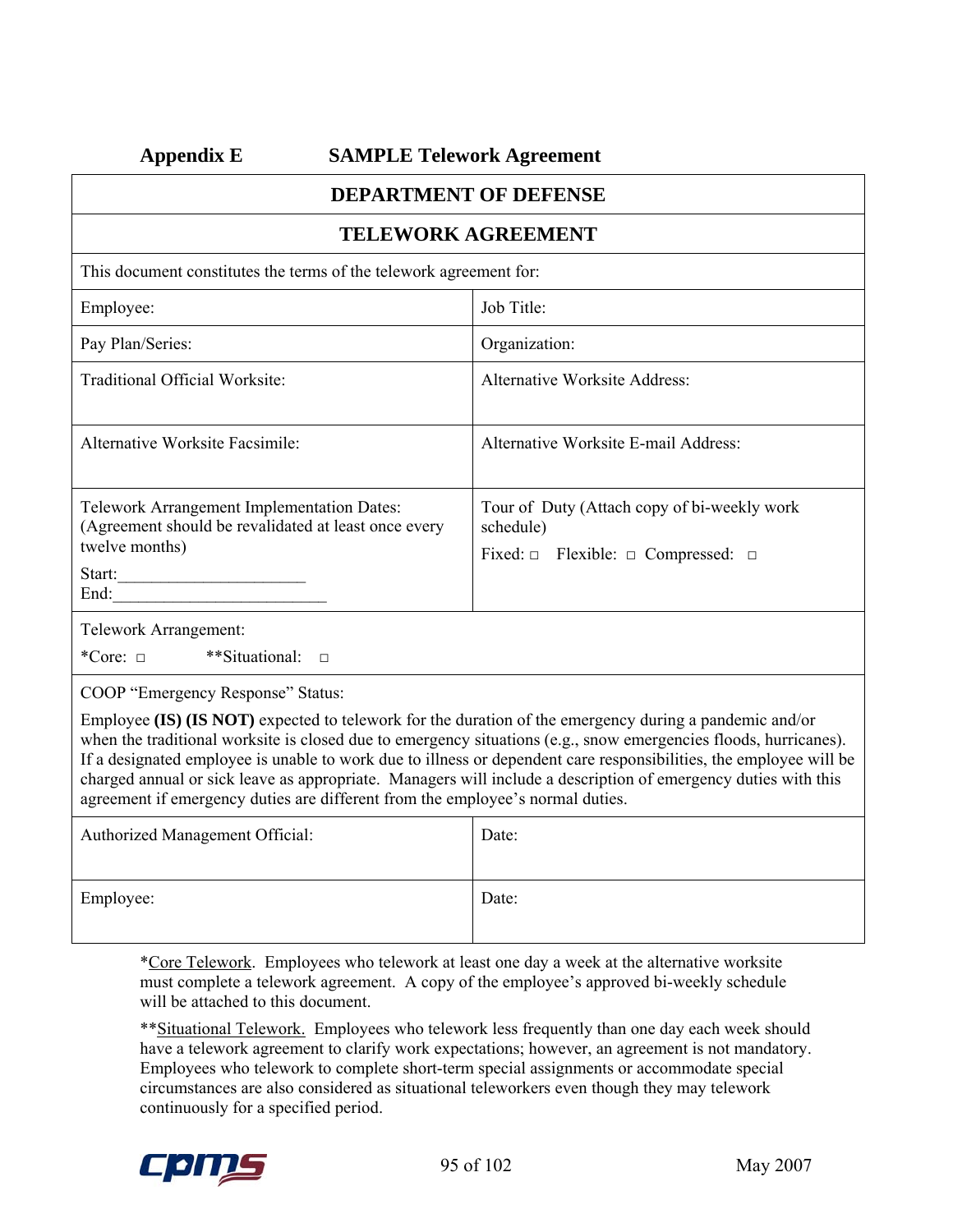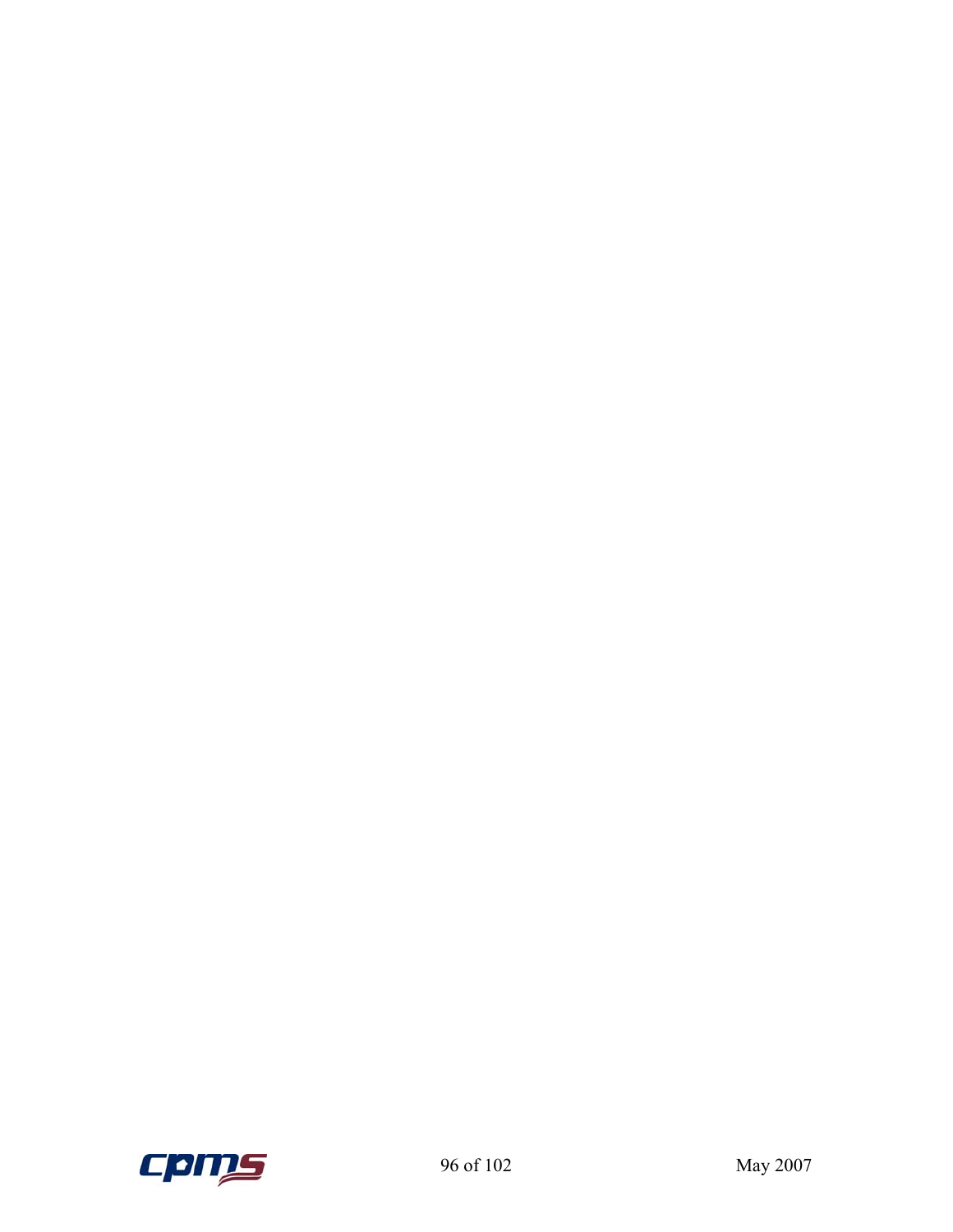#### SAMPLE

### **TERMS OF TELEWORK AGREEMENT**

The terms of this agreement must be read in conjunction with Department of Defense (DoD) telework program guidance, available on the Civilian Personnel Management Service web site at www.cpms.osd.mil and any additional guidance provided by the employing organization. Signatories certify they will abide by this agreement, DoD telework policy, and all supplemental terms established by the employing organization.

- 1. Work schedules and hours of duty may be modified as necessary, but are subject to local management procedures and/or collective bargaining agreement requirements. A copy of the employee's daily schedule should be kept on file with the signed telework agreement. If the employee is designated to telework in case of an emergency, the work hours may be subject to change. Emergency schedules will be set based on mission needs.
- 2. If the employee reports to the traditional worksite at least once a week, the traditional worksite is the official worksite as defined in 5 CFR 531.605(d). If the employee does not report to the traditional worksite at least once a week, except during emergencies (including a pandemic), the official worksite is the location of the employee's telework site. Exceptions to the one day each week requirement may be made for short-term situations (e.g., special projects, medical accommodation).
- 3. All pay (to include locality pay or local market supplement), leave, and travel entitlements are based on the employee's official worksite as documented on a Notice of Personnel Action.
- 4. Prior to signing this telework agreement, the supervisor and employee will discuss:
	- a. Office procedures (e.g., procedures for reporting to duty, procedures for measuring and reviewing work, time and attendance procedures, procedures for maintaining office communications);
	- b. Safety and technology/equipment requirements (Appendices A and B); and
	- c. Performance expectations.
- 5. Employee will not work in excess of the prescheduled tour of duty (e.g., overtime, holiday work, or Sunday work) unless he/she receives permission from the supervisor. By signing this form, the employee acknowledges that failure to obtain proper approval for overtime work may result in cancellation of the telework agreement.
- 6. Supervisors have the authority to call any employee back to the traditional worksite for mission needs at any time. Call back (outside normal work hours) shall be handled in accordance with established policy and/or collective bargaining agreements, if applicable.
- 7. If the employee uses government owned equipment, employee will use and protect the equipment in accordance with the DoD Component's procedures. Government-owned equipment will be serviced and maintained by the government. If an employee provides equipment, he/she is responsible for purchasing the installing any software and for required service and maintenance.
- 8. The employee agrees to comply with the terms of computer software license and copyright agreements, as well as DoD OASD (NII) computer virus and protection requirements and procedures.
- 9. No classified documents (hard copy or electronic) may be taken to, or created at, an employee's alternative worksite. For Official Use Only and sensitive non-classified data may be taken to alternative worksites if necessary precautions are taken to protect the data, consistent with DoD regulations.
- 10. The supervisor will determine how frequently, if at all, backup copies of data onto network drives or removable disks must be made to protect against loss of data. The supervisor may also require the employee to periodically send backup copies to the main work facility.

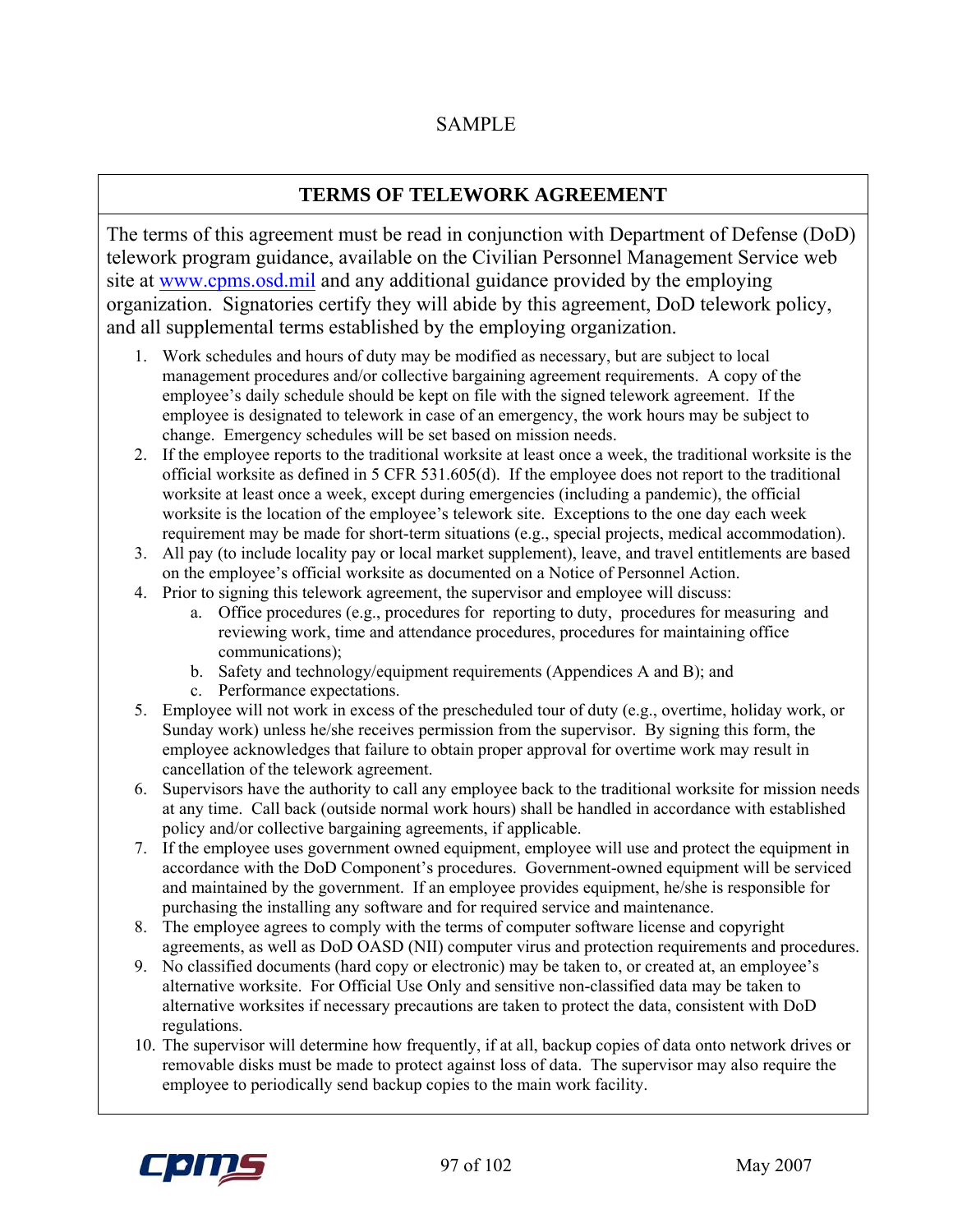- 11. The employee may be reimbursed for authorized expenses incurred while conducting business for the government, as provided by statute and implementing regulations. (Approved authorizations are filed with this agreement).
- 12. The employee will apply approved safeguards to protect government records from unauthorized disclosure or damage and will comply with Privacy Act requirements set forth in the Privacy Act of 1974, and codified at 5 USC 552a.
- 13. The DoD Component retains the right to inspect the home worksite, by appointment only, to ensure safety standards are met and Government-owned equipment is properly maintained.
- 14. The DoD Component will not be responsible for operation, maintenance, or any other costs (e.g., utilities) associated with the use of the employee's residence.
- 15. The DoD Component will not be liable for damages to an employee's personal or real property during the course of performance of official duties or while using Component equipment in the employee's residence, except to the extent the Component is held liable by the Federal Tort Claims Act or from claims arising under the Military Personnel and Civilian Employees Claims Act.
- 16. Employee paid from appropriated funds are covered under the Federal Employee's Compensation Act if injured in the course of performing official duties while at the official alternate worksite. Employees paid from nonappropriated funds are covered under the Longshorement's and Harbor Workers' Compensation Act (LHWCA). Any accident or injury occurring at the alternative workplace must be brought to the immediate attention of the supervisors who will investigate all reports as soon as practical following notification.
- 17. The employee acknowledges that telework is not a substitute for dependent care.
- 18. The employee acknowledges telework is a discretionary alternative workplace arrangement.
- 19. Either the employee or the supervisor can cancel the telework agreement by giving advance written notice. Management will terminate the telework agreement should the employee's performance not meet the prescribed standard or the teleworking arrangement fail to meet organizational needs.
- 20. The employee continues to be covered by DoD Component standards of conduct while working at the alternative worksite.
- 21. Add DoD Component-specific conditions below.

### **PRIVACY ACT STATEMENT**

| Public Law 106-346, Sec. 359, Transportation Appropriations Act 2001                                                                                                                                                                                                                                                                                                                                                                           |
|------------------------------------------------------------------------------------------------------------------------------------------------------------------------------------------------------------------------------------------------------------------------------------------------------------------------------------------------------------------------------------------------------------------------------------------------|
| Information is collected to register individuals as participants in the DoD alternative workplace program; to manage and<br>document the duties of participants; and to fund, evaluate and report on program activity. The records may be used by<br>Information Technology offices for determining equipment and needs; for ensuring appropriate system safeguards are in<br>place, and for managing technological risks and vulnerabilities. |
| Disclosure is voluntary. However, failure to provide the requested information may result in your inability to be a<br>the telework program.                                                                                                                                                                                                                                                                                                   |
|                                                                                                                                                                                                                                                                                                                                                                                                                                                |

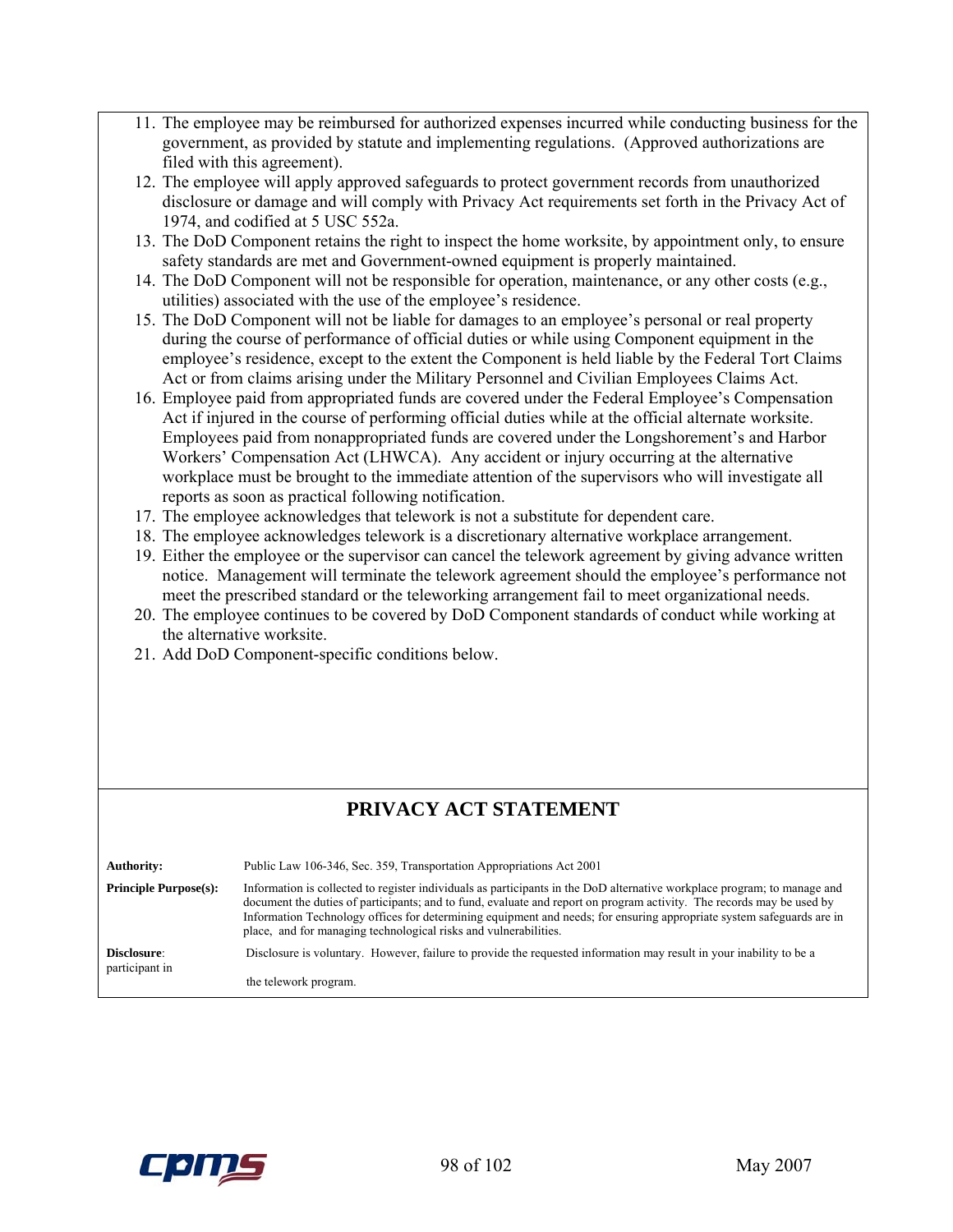| <b>SAFETY CHECKLIST (SAMPLE)</b>                                                                                                                                 |      |           |       |  |  |
|------------------------------------------------------------------------------------------------------------------------------------------------------------------|------|-----------|-------|--|--|
| <b>DOD TELWORK PROGRAM</b>                                                                                                                                       |      |           |       |  |  |
| <b>Safety Feature</b>                                                                                                                                            |      | Yes $(X)$ | No(X) |  |  |
| Temperature, ventilation, lighting, and noise levels meet are adequate<br>for maintaining a home office.                                                         |      |           |       |  |  |
| Electrical equipment is free of recognized hazards that would cause<br>physical harm (frayed, exposed, or loose wires; loose fixtures, bare<br>conductors, etc.) |      |           |       |  |  |
| Electrical system allows for grounding of electrical equipment (three-<br>prong receptacles).                                                                    |      |           |       |  |  |
| Office (including doorways) is free of obstructions to permit visibility<br>and movement.                                                                        |      |           |       |  |  |
| File cabinets and storage closets are arranged so drawers and doors do<br>not enter into walkways.                                                               |      |           |       |  |  |
| Phone lines, electrical cords, and surge protectors are secured under a<br>desk or alongside a baseboard.                                                        |      |           |       |  |  |
| If material containing asbestos is present, it is in good condition.                                                                                             |      |           |       |  |  |
| Office space is free of an excessive amount of combustibles, floors are<br>in good repair and carpets and well secured.                                          |      |           |       |  |  |
|                                                                                                                                                                  |      |           |       |  |  |
| Employee's Signature                                                                                                                                             | Date |           |       |  |  |

### SAMPLE

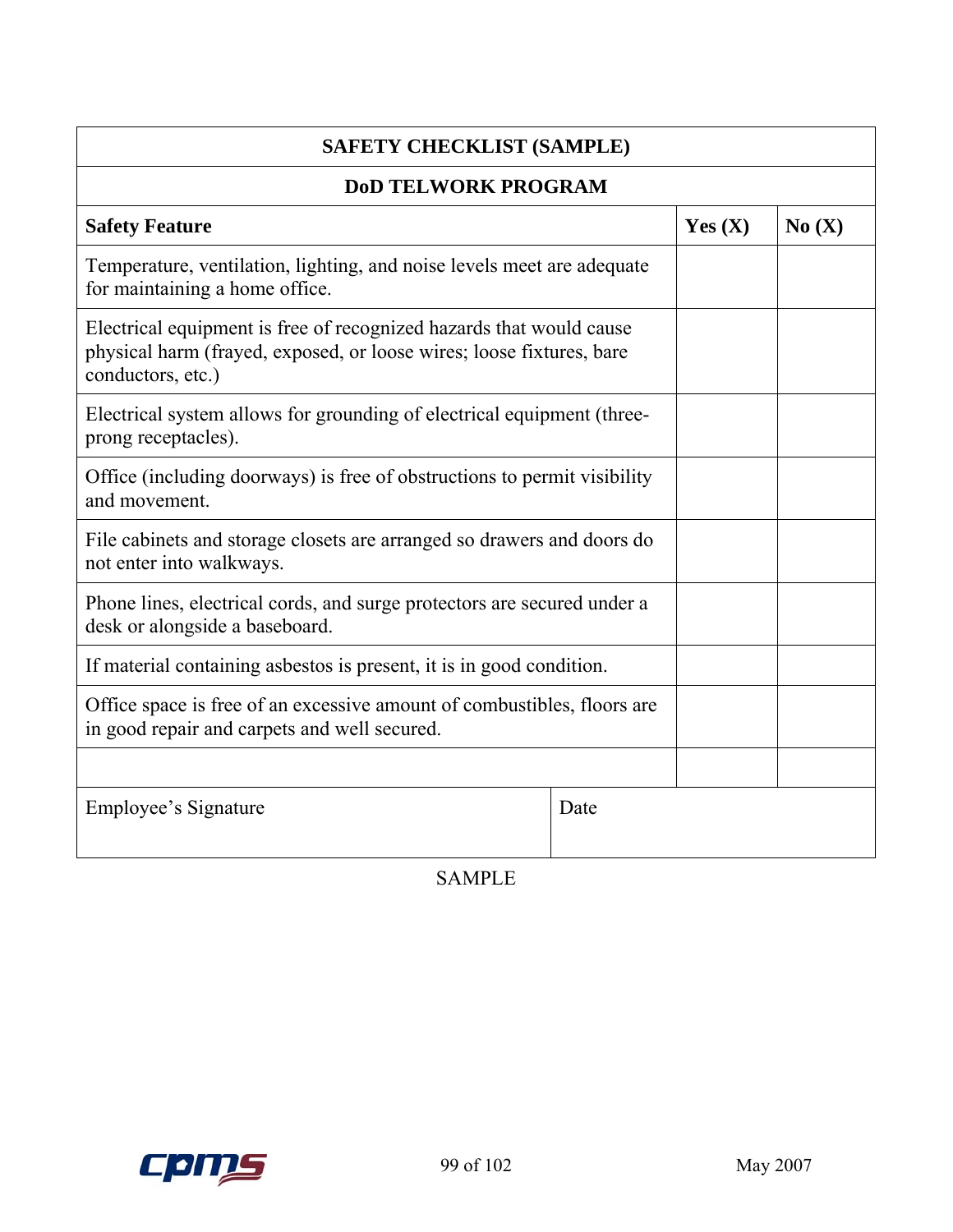| <b>TECHNOLOGY/EQUIPMENT CHECKLIST (SAMPLE)</b>                              |                  |                  |                                  |  |
|-----------------------------------------------------------------------------|------------------|------------------|----------------------------------|--|
| TECHNOLOGY/EQUIPMENT GHEGKLIST (SAMPLE)                                     |                  |                  |                                  |  |
| <b>DOD TELEWORK PROGRAM</b><br><b>Technology/Equipment</b><br>Reimbursement |                  |                  |                                  |  |
| <b>Technology/Equipment</b>                                                 | Requirement      | Ownership        | <b>Bei@burrement</b>             |  |
|                                                                             | <b>Yes or No</b> | <b>Agency or</b> | <b>By Component</b><br>Yes or No |  |
|                                                                             | Yes or No        | Regeneyabr       | <b>Yes or No</b>                 |  |
| <b>COMPUTER EQUIPMENT</b>                                                   |                  | <b>Personal</b>  |                                  |  |
| Scanner<br>Laptop                                                           |                  |                  |                                  |  |
| Printer<br><u>Desktop</u>                                                   |                  |                  |                                  |  |
| <b>Fax</b> Machine                                                          |                  |                  |                                  |  |
| ACCESS <sup>humb</sup> Drive                                                |                  |                  |                                  |  |
| <b>Gell Phone</b><br><b>PASS/VPN Account</b>                                |                  |                  |                                  |  |
| Paper Supplies<br>CITRIX-Web Access                                         |                  |                  |                                  |  |
| Other:                                                                      |                  |                  |                                  |  |
| <b>CONNECTIVITY</b>                                                         |                  |                  |                                  |  |
| Dial-In                                                                     |                  |                  |                                  |  |
| <b>Broadband</b>                                                            |                  |                  |                                  |  |
| <b>REQUIRED ACCESS</b><br><b>CAPABILITIES</b>                               |                  |                  |                                  |  |
| Shared Drives (e.g, H or<br>P Drive)                                        |                  |                  |                                  |  |
| E-Mail                                                                      |                  |                  |                                  |  |
| Component Intranet                                                          |                  |                  |                                  |  |
| Other Applications:                                                         |                  |                  |                                  |  |
|                                                                             |                  |                  |                                  |  |
| <b>OTHER</b><br><b>EQUIPMENT/SUPPLIES</b>                                   |                  |                  |                                  |  |
| Copier                                                                      |                  |                  |                                  |  |

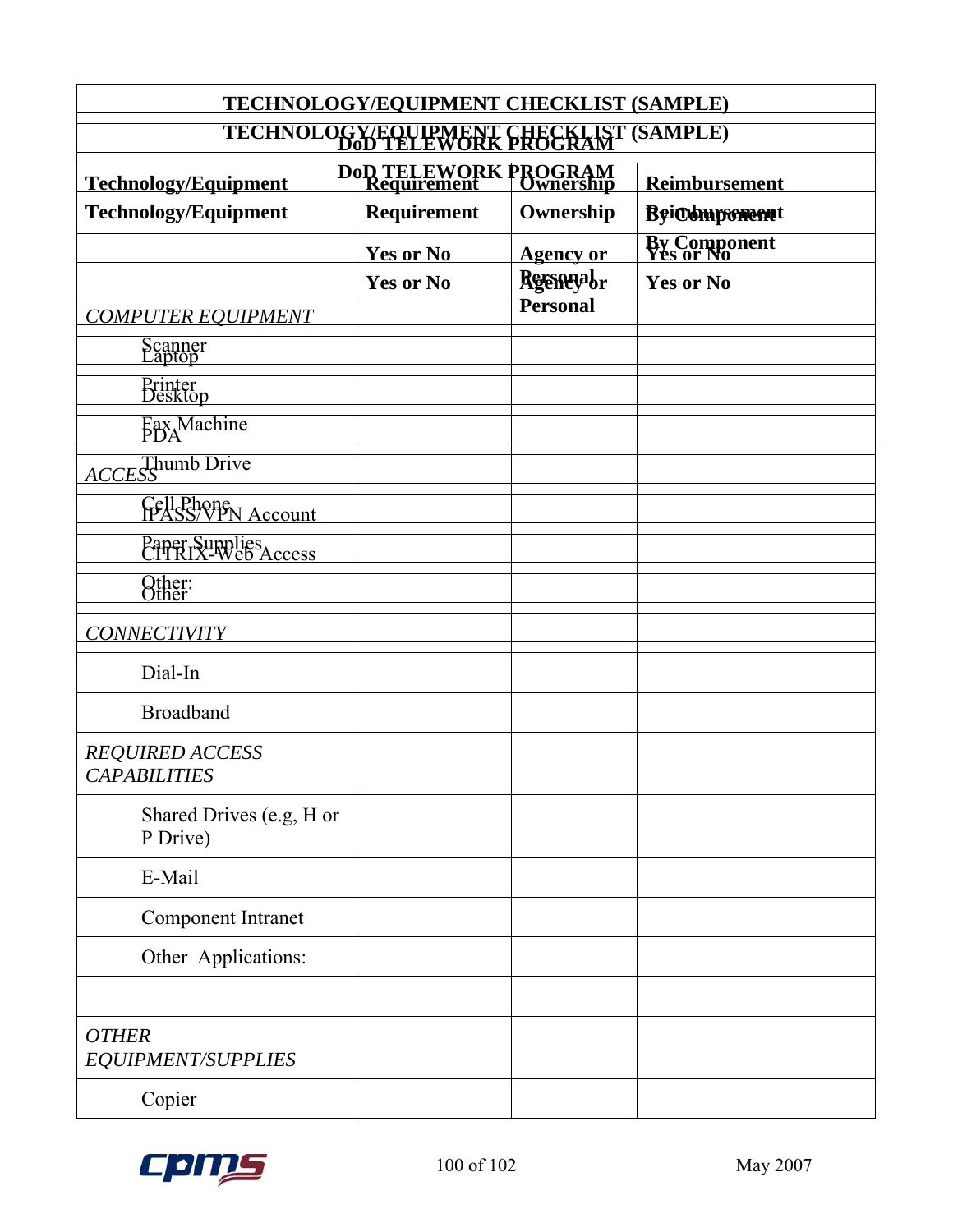